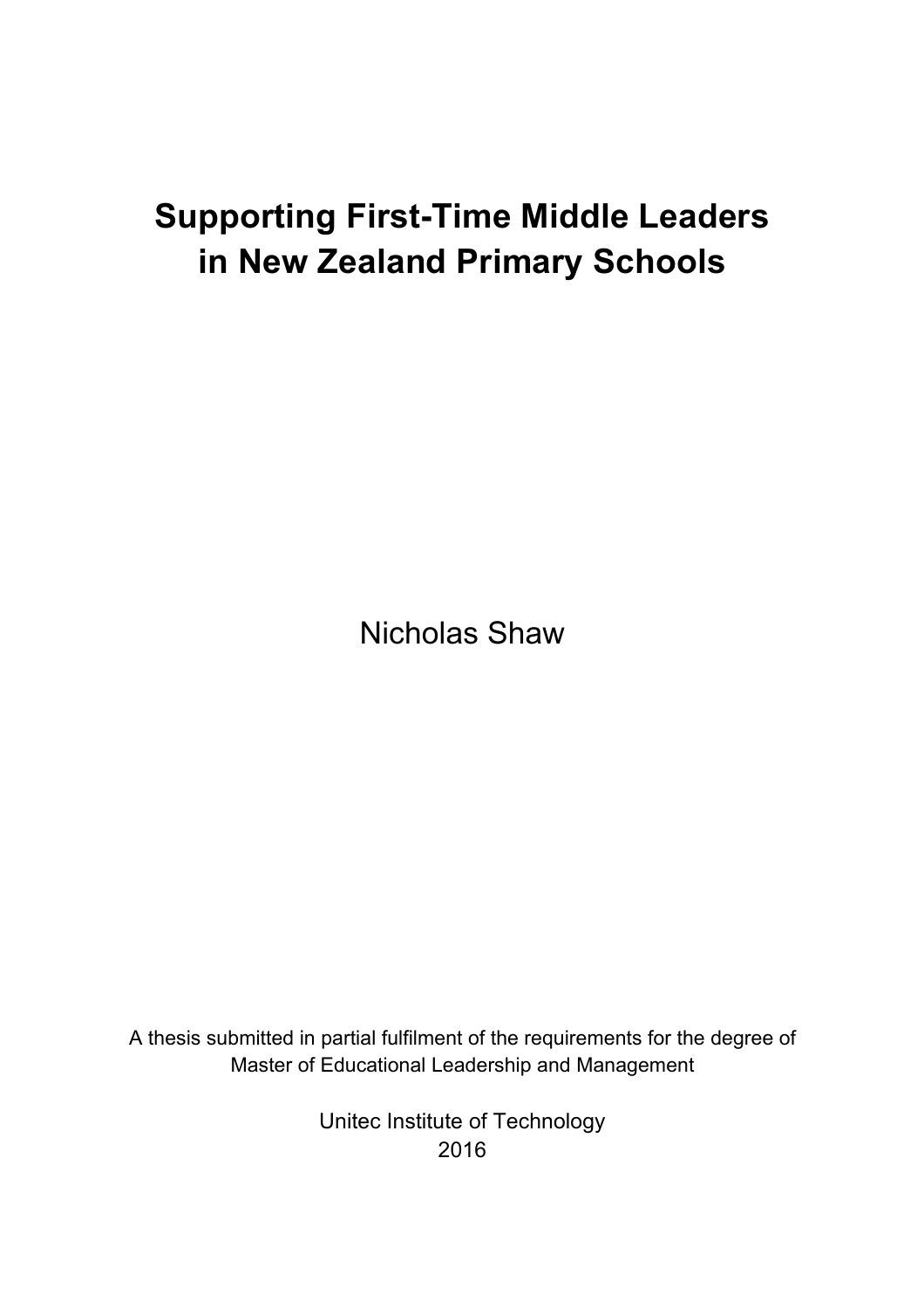

# **DECLARATION**

**Name of candidate:** Nicholas Shaw

This Thesis entitled: **Supporting First-Time Middle Leaders in New Zealand Primary**  Schools, is submitted in partial fulfilment for the requirements for the Unitec degree of Master of Educational Leadership and Management.

# **Candidate's Declaration**

I confirm that:

- This Thesis represents my own work;
- The contribution of supervisors and others to this work was consistent with the Unitec Regulations and Policies.
- Research for this work has been conducted in accordance with the Unitec Research Ethics Committee Policy and Procedures, and has fulfilled any requirements set for this project by the Unitec Research Ethics Committee.

Research Ethics Committee Approval Number: **2016-1024**

Candidate Signature: ……….…………………………………….Date: **24 / 11 / 2016**

Student number: **1379392**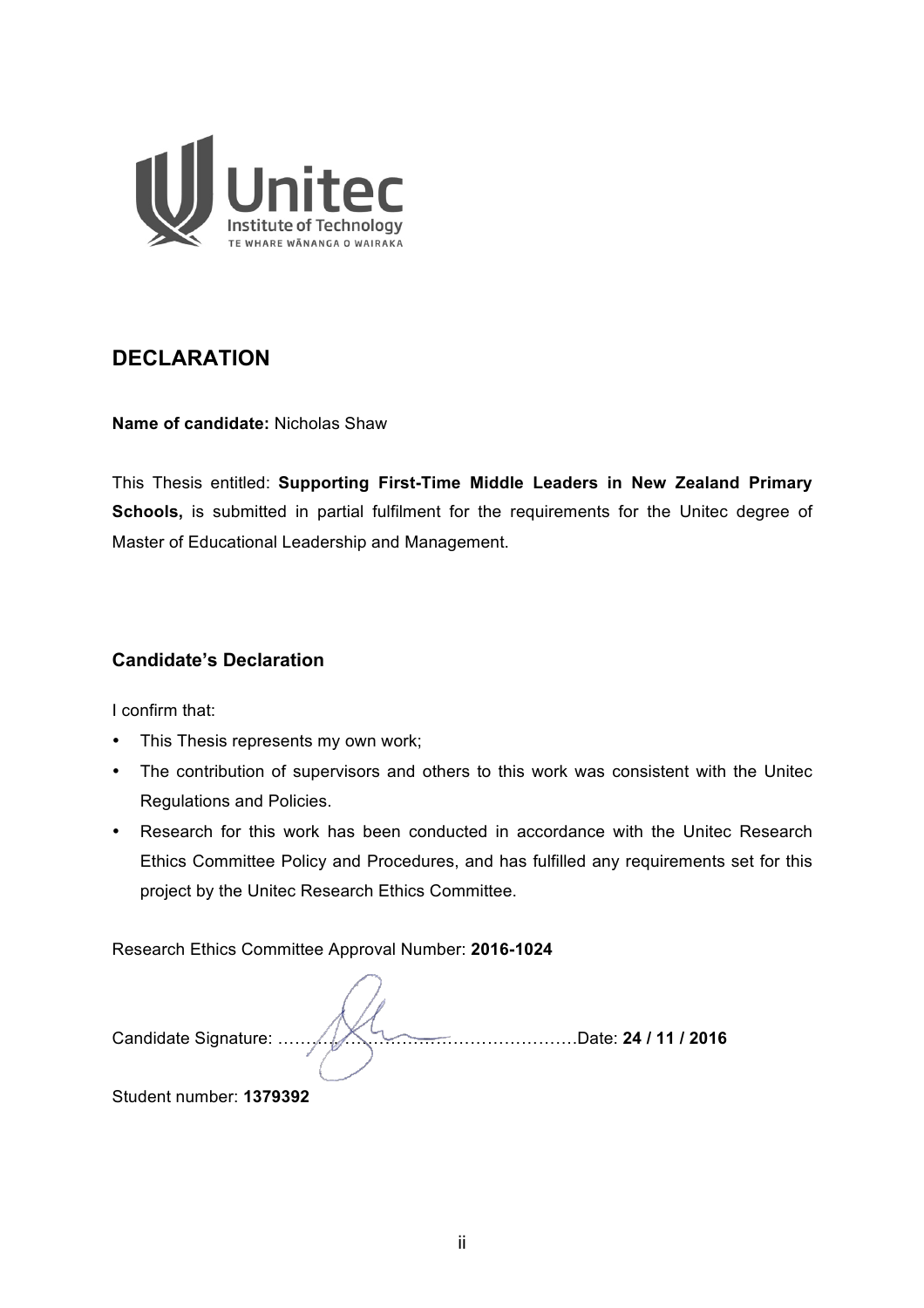# **ABSTRACT**

Middle leaders in New Zealand primary schools play a substantial part in the teaching of students and leadership of staff yet there is little understanding of how they are developed and supported when first taking on such a role. My research sought to identify the expectations of first-time middle leaders, the challenges they face, and the support and leadership development they received.

As the information I was seeking existed in the minds and experiences of primary school middle leaders I adopted an interpretive approach as my epistemology. This approach provided substantial descriptive and subjective data, analysed using a qualitative methodology. A focus group of four primary school principals was employed to gather their expectations of first-time middle leaders as well as the challenges and development middle leaders have from a senior leadership perspective. I conducted semi-structured interviews with six first-time middle leaders to gather their experiences. A documentary analysis was also used to help confirm the data from the interviews and focus group.

My research found that first-time middle leaders were expected to carry out a wide range of responsibilities and they were not always best prepared to carry out their often ambiguous roles. Several first-time middle leaders were also found to have self-doubt regarding their leadership performance and felt the need to prove themselves. This was apparent even though the support the first-time middle leaders received from their principals and deputy principals was sizeable and appreciated. The limited understanding of leadership development by both organisations and individuals was also evident and this was reflected in the leadership development practices.

Middle leaders play an important role in the operations of a school and the learning of students. It is essential then that they are prepared, supported and developed for the role both prior to taking it on and ongoing throughout their practice. A mentoring programme similar to that of a Beginning Teacher or the First-time Principals Programme would go a long way towards providing first-time middle leaders with the preparation, skills and understanding of leadership required for such a role.

iii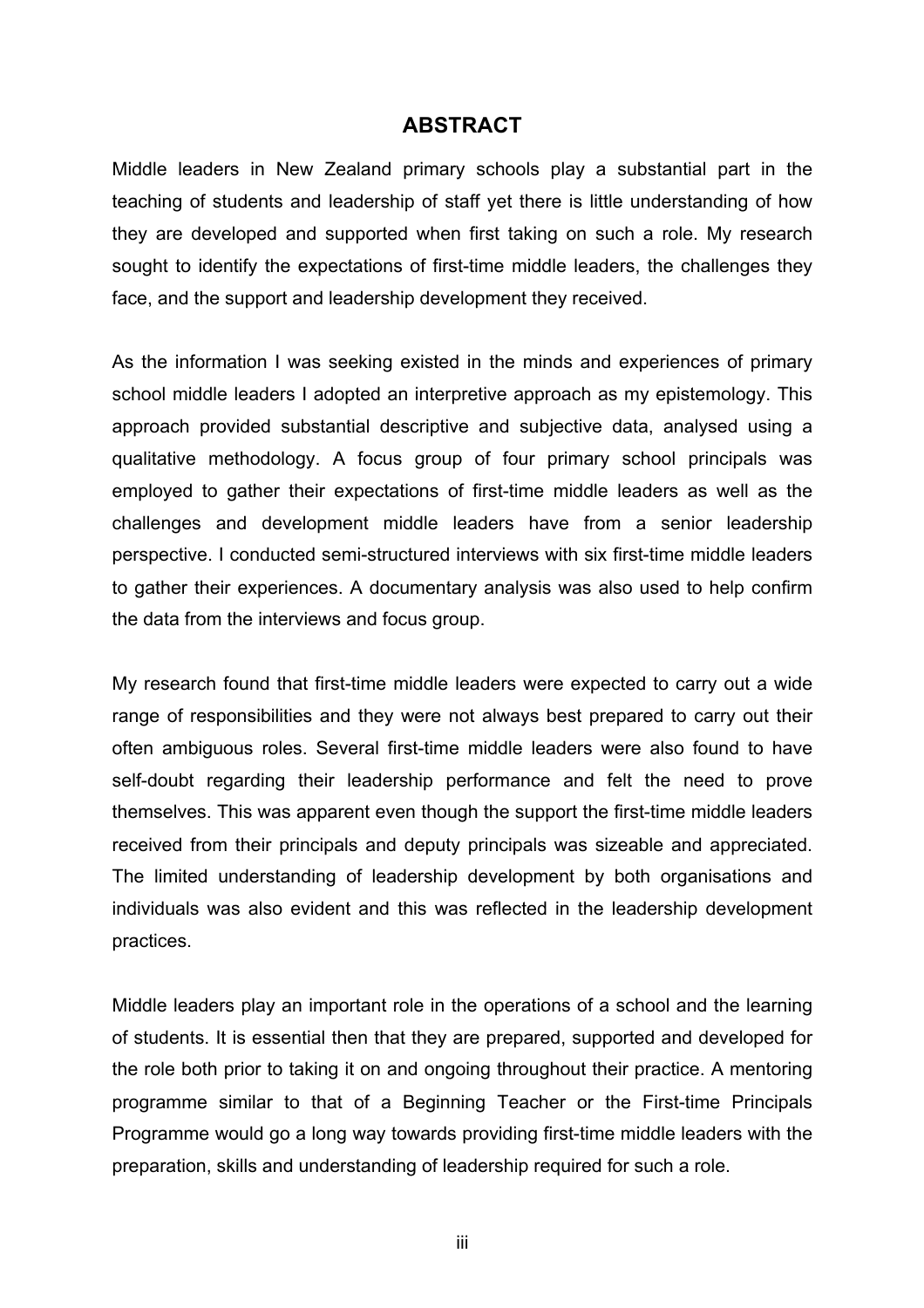# **ACKNOWLEDGEMENTS**

Firstly I would like to acknowledge the four principals and the six first-time middle leaders who gave up their precious time to contribute to my research. Essentially without their insights and stories I would have nothing.

I would like to thank my principal supervisor Martin Bassett. Your support, guidance, expertise, availability and more importantly your genuine interest in my study has been greatly appreciated. It is important to acknowledge and thank Dr. Steven Marshall who went over and above the expectations of an associate supervisor. Your intellect and feedback has truly added to this work.

To the Ministry of Education and the TeachNZ selection panel for the study award, which has been invaluable in giving me the time and space to dedicate to this research. A thank you to the Board of Trustees of Prospect School for approving my leave and the staff who worked exceptionally hard in my absence, particularly Angela Thorogood and Tracey Strickett.

There have been many individuals who have played a substantial role in my journey as an educator and led me to this point. Firstly, Ray and Charissa, thank you for picking up a lost little kid all those years ago, I honestly do not know how things would have worked out if you had not pushed during our university years. Your enduring friendship is truly a bonus. I am also greatly appreciative of the support and mentoring I have received from Gay Turner. You have elevated my thinking and provided an amazing example of what a principal should be. If I can be half the educator you are I will be a sincerely happy.

Finally, I could not possibly have imagined undertaking this without the support, encouragement and love of my wife Desney. I am very lucky to be married to such an intelligent and patient woman. I promise I will learn to use the word 'while' correctly.

This is for Grayson. Everything I do is for you.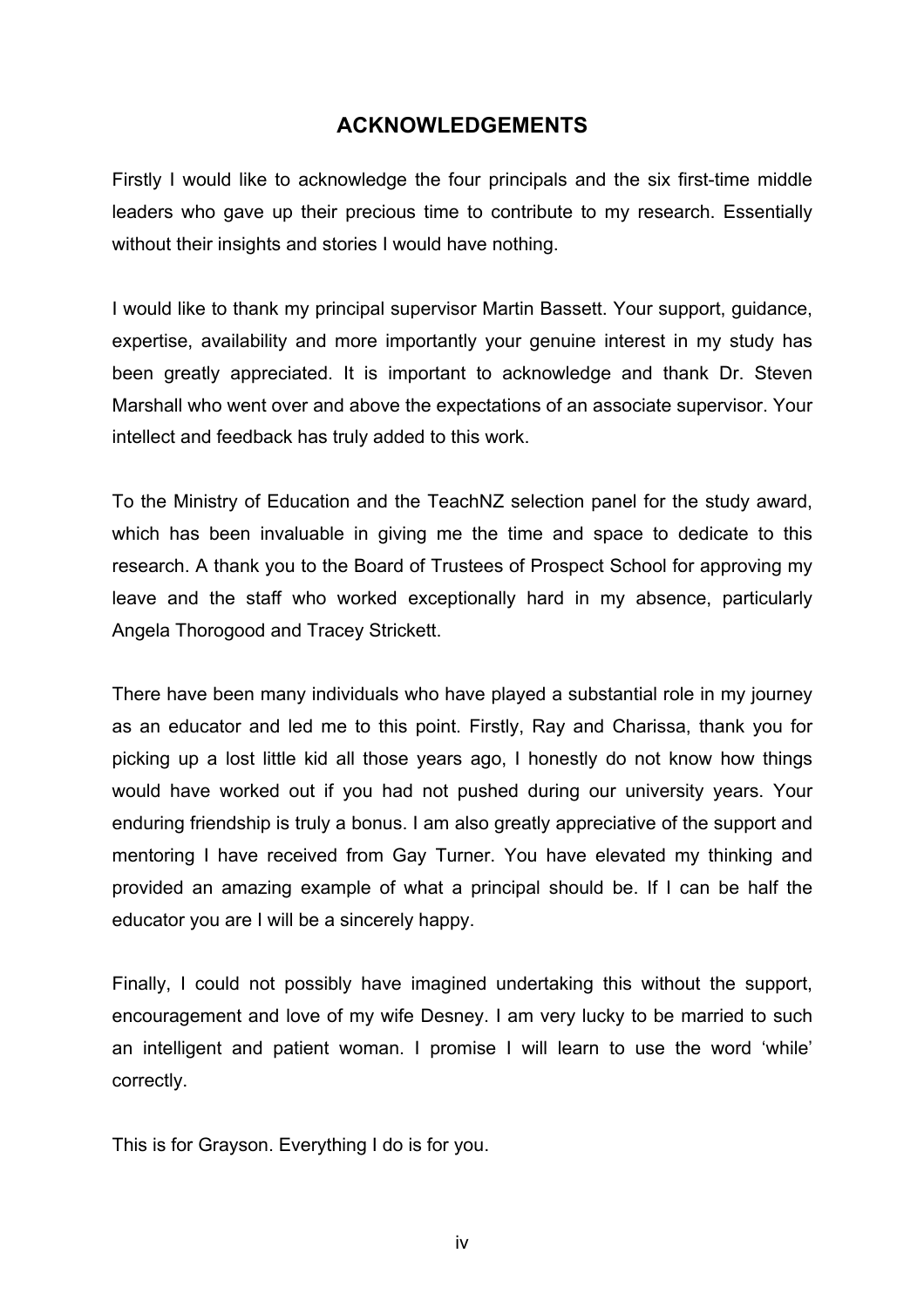# **TABLE OF CONTENTS**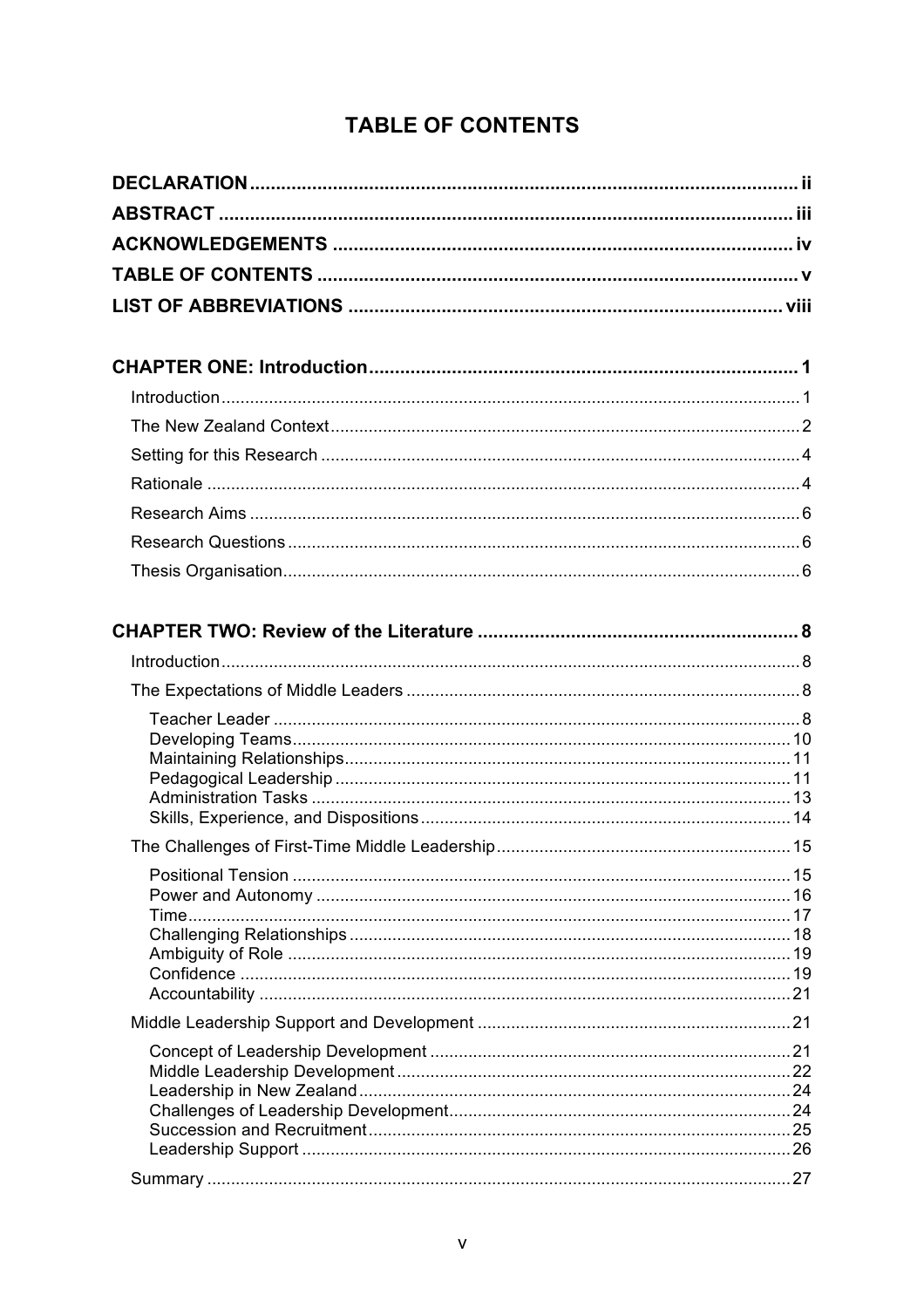| Leadership Support and Development for First-Time Middle Leaders  49 |  |
|----------------------------------------------------------------------|--|
|                                                                      |  |
|                                                                      |  |
|                                                                      |  |
|                                                                      |  |

# **CHAPTER FIVE: Discussion of Findings, Conclusions & Recommendations . 82**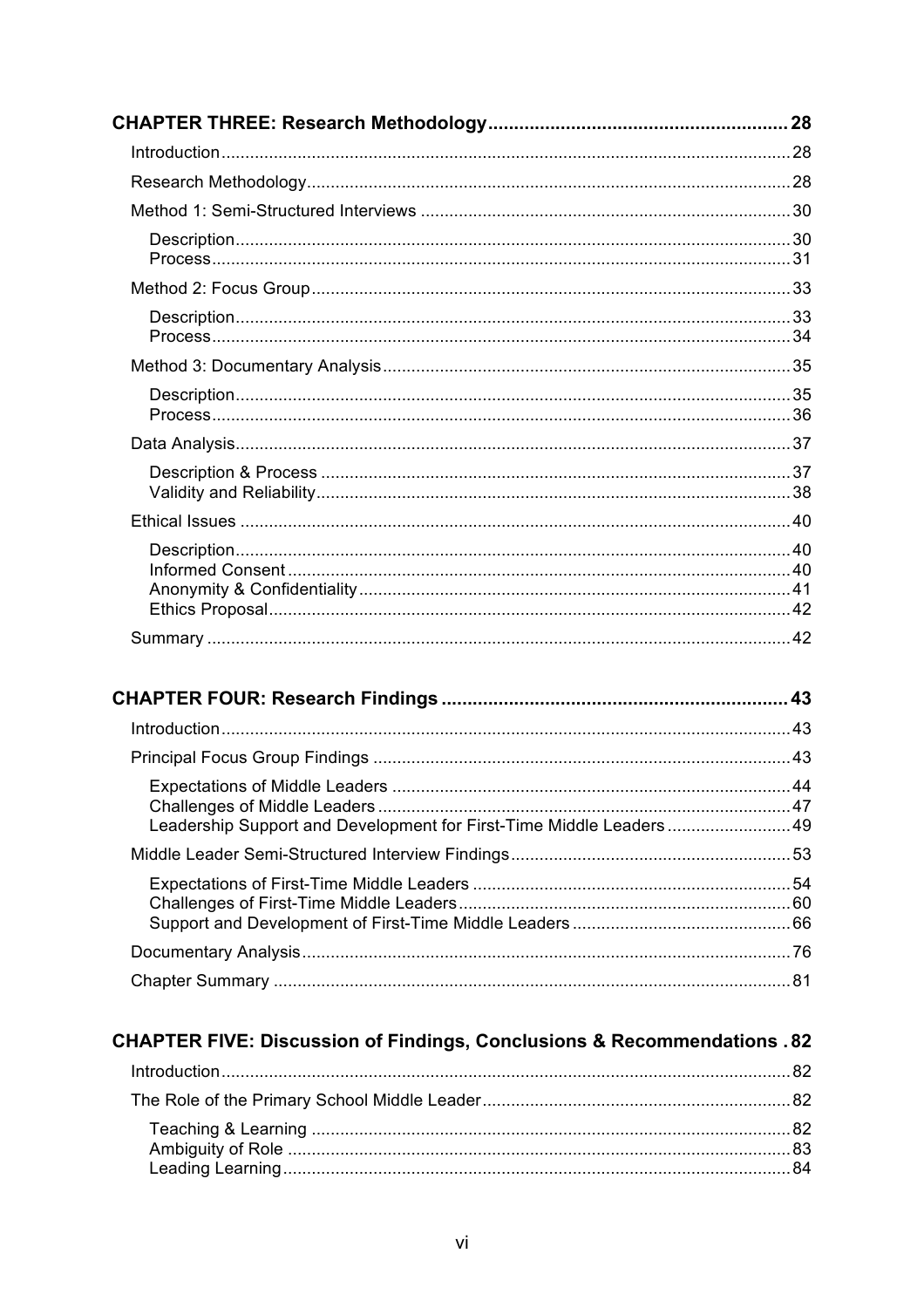| 100 |
|-----|

|--|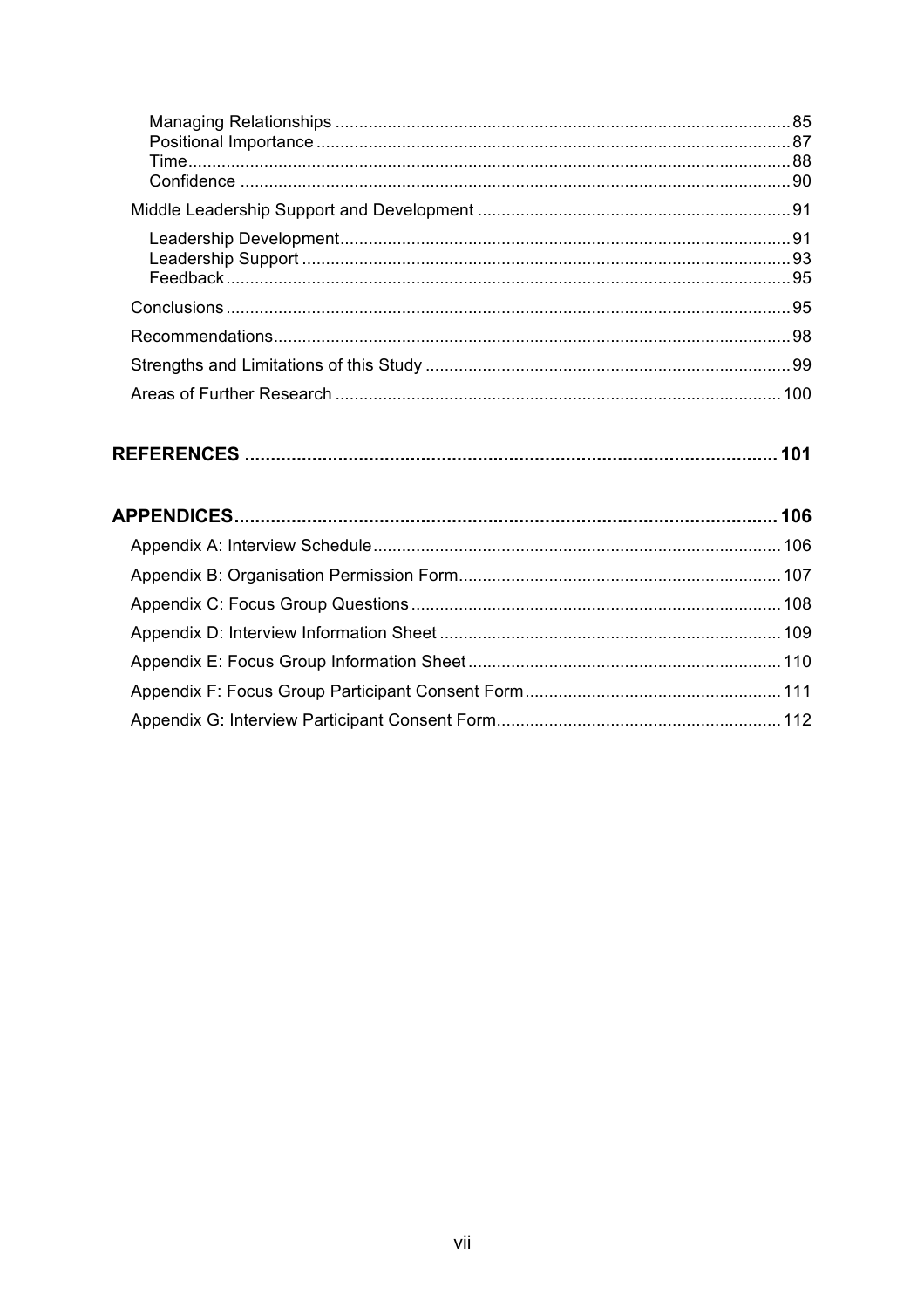# **LIST OF ABBREVIATIONS**

| Deputy Principal                                      |
|-------------------------------------------------------|
| Associate / Assistant Principal                       |
| Senior Teacher of the Junior Classes                  |
| Senior Management Team                                |
| Senior Leadership Team                                |
| <b>Professional Development</b>                       |
| <b>Professional Learning Group</b>                    |
| Organisation for Economic Cooperation and Development |
|                                                       |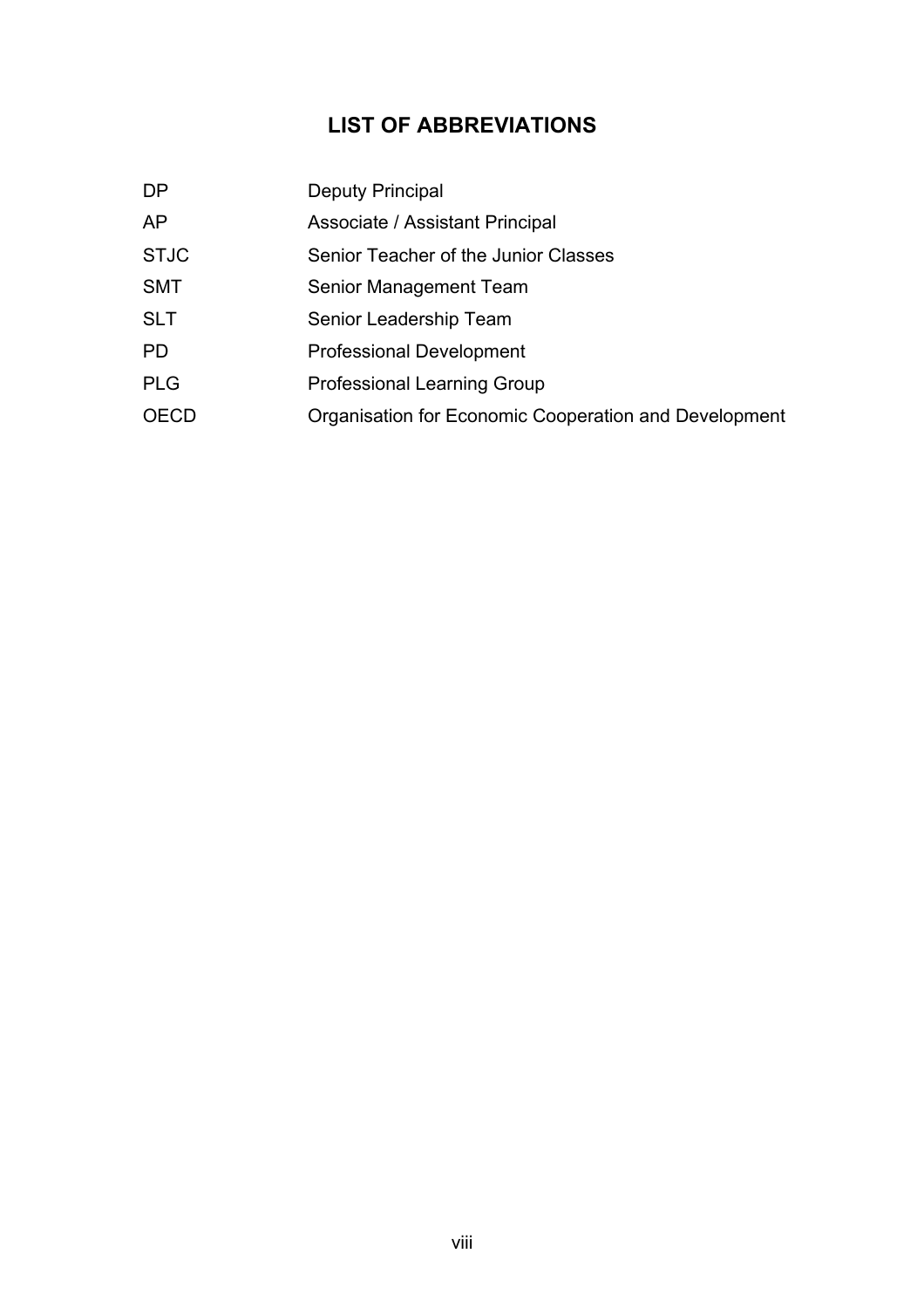# **CHAPTER ONE INTRODUCTION**

#### **Introduction**

The notion of middle leadership within New Zealand primary schools is relatively new. It was not until the mid 1990s that financial recognition was given to primary school middle leaders to reward the additional work that they do (Cardno, 2006). As middle leadership roles are developed in response to the needs of the different schools, they are often unique from school to school (Ministry of Education, 2012). This requires middle leaders to undertake a variety of different leadership responsibilities, including leading pedagogy and curriculum, leading staff and students, and carrying out a number of administrative tasks. The leadership role, however, is secondary to their substantial classroom teaching responsibilities (Grootenboer, Edwards-Groves & Rönnerman, 2015).

As school accountability has increased, so has the complexity of the role of middle leaders, with many of them feeling that they lack the required leadership skills to adequately do the job (Dinham, 2007; Fitzgerald, 2009). The successful development of leadership is essential for school development (Bush, 2009; Cardno, 2012); therefore, as middle leaders play an increasing role in the leadership of schools, it is important that they are developed accordingly.

The lack of support and development that I personally received as a first-time middle leader helped identify this to me as a problem worthy of greater study. Three years after I began teaching, I was asked to become the syndicate leader of seven classrooms and nine teachers. Being an aspiring leader, I keenly accepted without consideration of the skills required, work involved or the challenges that I would face. I received no job description and was merely following the pattern of leadership from my predecessor. I had one appraisal meeting with my direct senior leader at the end of the year to discuss the teaching component of my role and two discussions with my principal regarding my leadership. The first time was to decide on a survey to go out to the team to gain feedback, and the second meeting was to look at the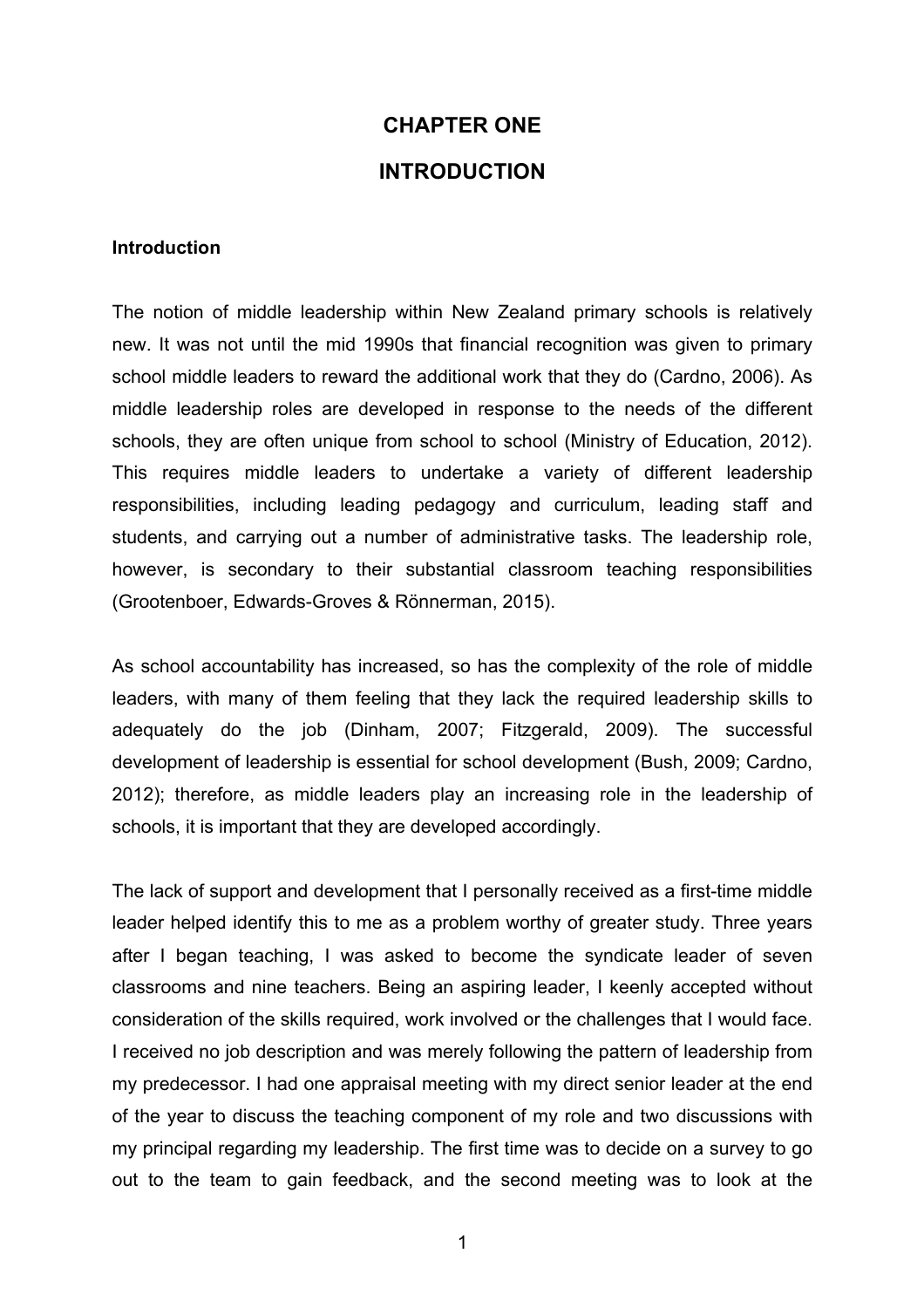feedback together. The feedback was positive, yet there were no goals nor critical feedback given, and I was unsure about how I was progressing. This led me to query the situation of others in my school and of professional colleagues who were also middle leaders, and it became apparent that the vast majority were in a similar position to me. There appeared to be a lack of professional leadership support and development being given to middle leaders.

#### **The New Zealand Context**

From 1877 until 1989 New Zealand ran a centralised education system which was run by the Department of Education (Openshaw, 2009). In the 1980s the fourth Labour government's early neoliberal reforms had focussed primarily on financial reform. Later in the decade they began following similar worldwide trends and started to look at reforming the education system (Court & O'Neill, 2011). A report led by businessman Brian Picot was commissioned and focussed mainly on administrative issues (Codd, 2005; Court & O'Neill, 2011; Openshaw, 2009). The resulting follow-up report, *Tomorrow's Schools* (Lange, 1988), led to the introduction of self-managed, decentralised schools. The system was designed to improve efficiency, provide effective governance, and meet economic challenges. Decentralisation also served to encourage school or community-based development and innovation (Fitzgerald & Gunter, 2008; Heng & Marsh, 2009). This was seen as delegating responsibilities and increasing community control (Court & O'Neill, 2011; Openshaw, 2009). Ultimately this led to a more accountable education system (Codd 2005; Fitzgerald & Gunter, 2008; Openshaw, 2009).

Despite the view that schools were decentralised, they were still accountable for national policy implementation (Codd 2005; Court & O'Neill, 2011; Openshaw, 2009). The Ministry of Education maintained strong political control over things such as the curriculum, assessment and the teaching profession. New reporting systems were put in place, as schools now needed to produce strategic plans and charters (Cardno, 2012; Fitzgerald, 2009). Principals also became accountable for the performance of the teachers (Codd, 2005; Court & O'Neill, 2011; Fitzgerald & Gunter, 2008; Fitzgerald, Youngs & Grootenboer, 2003). Other complex new tasks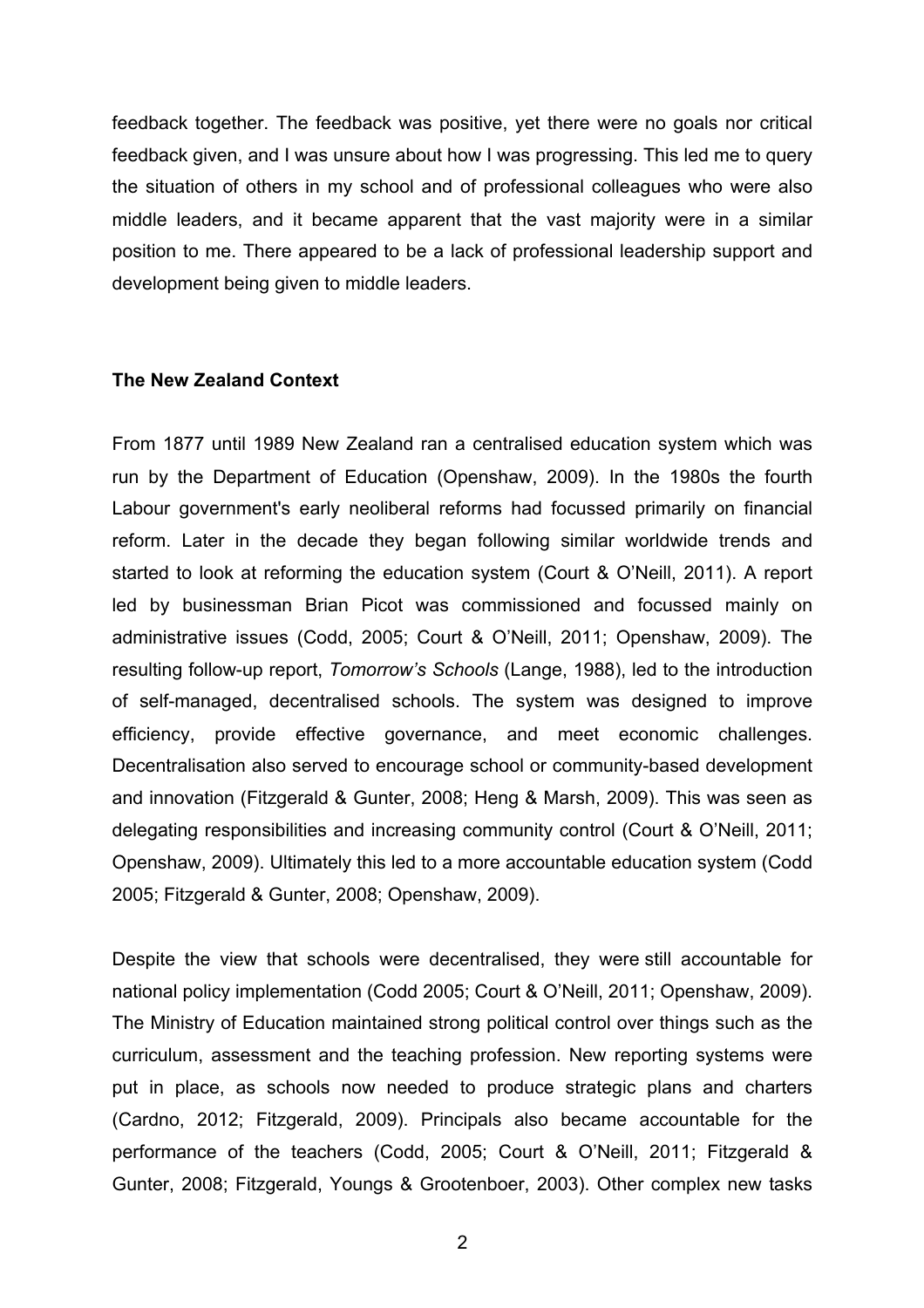were also created, such as marketing and financial management (Fitzgerald, 2009). All these new responsibilities meant that the role of the principal became far more complex and demanding of their time. Ultimately the reforms made it difficult for principals to take sole responsibility for the successful management of all aspects of the school (Heng & Marsh, 2009). This led to the development of a hierarchy in schools, which generally has deputy and assistant principals and a tier of middle leaders (Cardno, 2006). School hierarchies are viewed as rational ways of organising teachers and can differ from school to school (Fitzgerald & Gunter, 2008). What eventuated was devolved responsibility from the Ministry of Education to the schools and then down the management hierarchy (Fitzgerald et al., 2003).

Cardno (2006) and Turner (2007) both suggest that middle management positions in primary schools are often not clearly defined or recognised. The term 'middle leader' appeared much later in primary schools (Fleming & Amesbury, 2001). Burton and Brundrett (2005) and Hammersley-Fletcher and Kirkham (2007) argue that this is because, for over a century, teachers in primary schools have always taken on additional curriculum responsibilities without financial remuneration or recognition. It has only been since the mid-1990s that primary schools have been able to offer management units to financially reward those teachers who take on additional responsibilities (Cardno, 2006). A management unit is valued at \$4000, and the school is issued a number of them based on the size of the school roll. These units are used to provide the additional pay of all leaders except for the principal (Ministry of Education, 2015).

Middle leaders are often teachers leading syndicates or managing a specific curriculum area across the school (Cardno, 2006, Hammersley-Fletcher & Kirkham, 2007; OECD, 2008). New Zealand primary schools have traditionally been structured by student year levels. Depending on the size of the school, the leadership of these year-level syndicates are led by middle level leaders (Busher, Hammersley-Fletcher & Turner, 2007; Cardno, 2006; Hammersley-Fletcher & Kirkham, 2007). The yearlevel syndicates are quite different to how secondary schools are structured, which are usually organised by curriculum departments. Middle leadership also differs across schools, because they are created and defined in response to each school's unique context and needs (Ministry of Education, 2012).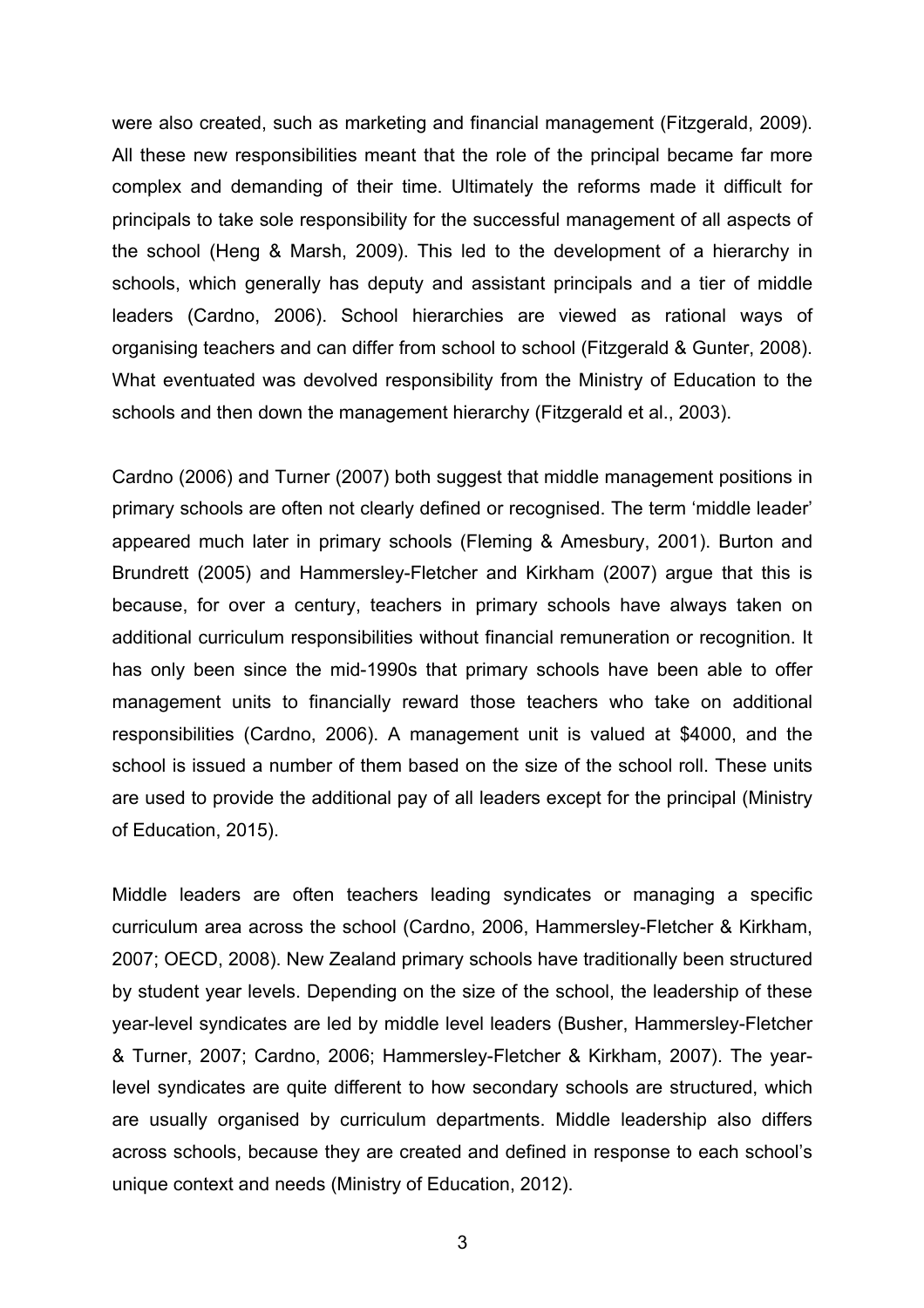#### **Setting for this Research**

The setting for the research was in middle-sized to large primary schools. The decision to conduct the research in middle-sized to large primary schools is based on the roles that middle leaders have in these schools. Southworth's (2004) research demonstrated that leadership is different between larger and smaller schools, as there is greater distribution and delegation of responsibility by the principal. In middle-sized to large primary schools (300 to 800 students, and 10 to 30 teachers) the sharing of leadership with others is a mode of structuring that is generally prevalent in New Zealand (Cardno, 2006). Cardno (2012) also adds that in larger primary schools the interactions of middle leaders are key. The decision to conduct my research in middle-sized to large primary schools was also influenced by Southworth's (2004) finding that larger primary schools tended to have more middle leaders involved in leadership development. This was an important consideration when taking into account my rationale and research questions. Southworth's (2004) research also showed that in some cases all teaching staff in a school could be allocated a middle leadership role. My research did not look at these leaders but those middle leaders in formal, appointed positions.

#### **Rationale**

Leithwood, Day, Sammons, Harris and Hopkins (2006) make the bold statement that school leadership is second only to classroom teaching as an influence on student learning. Middle level leaders are key players in leading teaching and learning in ways that positively impact student learning (Cardno, 2012; Fleming & Amesbury, 2001; Ministry of Education, 2012; Robinson, Hohepa & Lloyd, 2009). It is therefore essential that leadership is researched appropriately to ensure greater outcomes for students. So if, as it appears, the role of middle leadership is important to the success of students, then my research may contribute to a greater understanding of the connection between middle leadership and student success. Much of the current literature also laments the lack of research regarding middle leadership (Busher et al., 2007; Cardno, 2012; Robinson et al., 2009). Hammersley-Fletcher and Kirkham (2007) add that middle leadership in primary schools is one area that has not been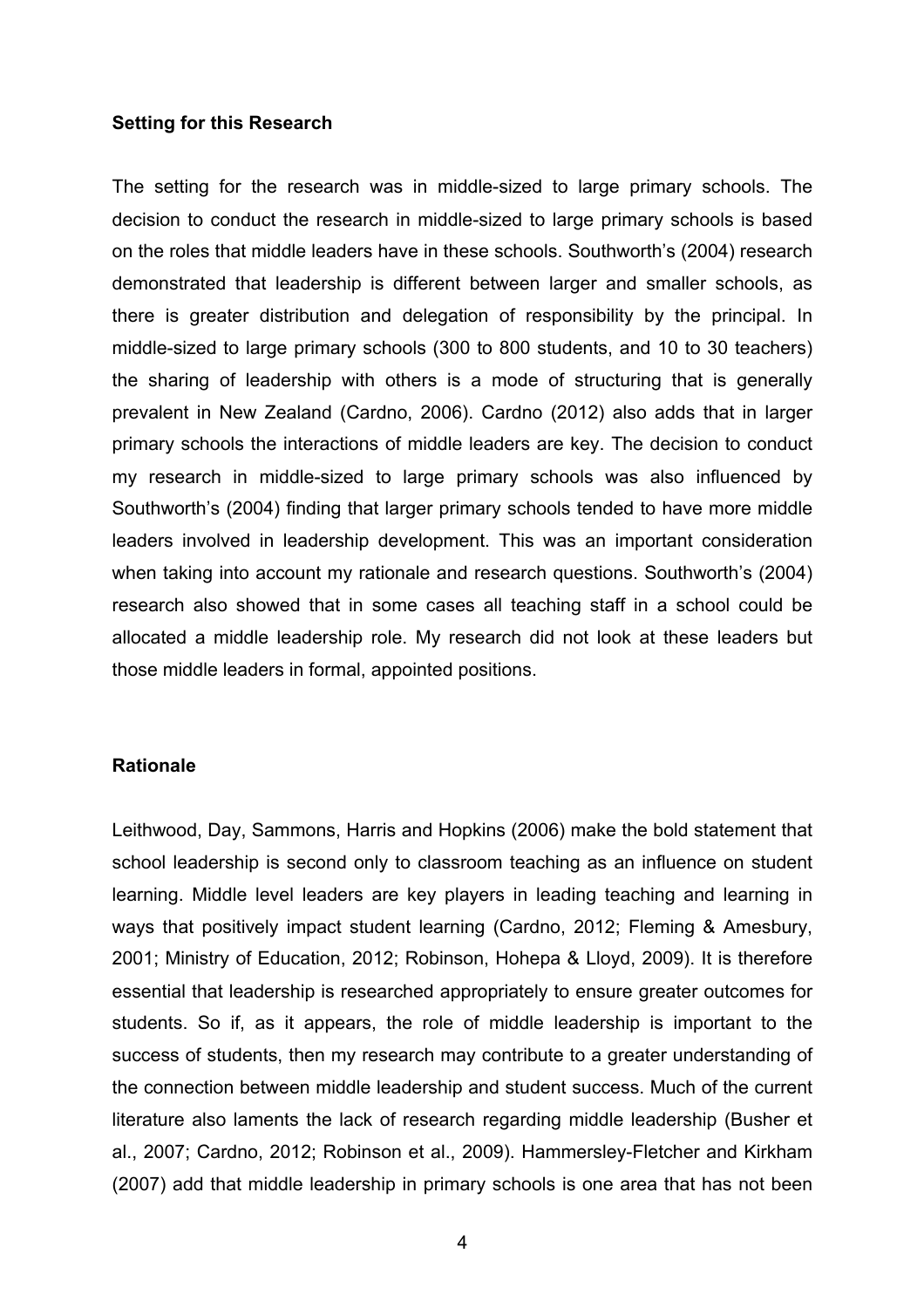subject to a great deal of specific research. The issue is perhaps best expressed by Grootenboer et al. (2015), who state:

If those in education are serious about understanding the practices of leadership in schools, then more research into the work of middle leaders is needed; not simply because it appears to have been somewhat neglected, but because middle leaders play a pivotal role as teachers, curriculum leaders and 'professional developers'. (p. 525)

Turner (2007) and Hammersley-Fletcher and Kirkham (2007) both suggest that middle leaders are not a clearly defined cohort but have increasingly complex and demanding roles, while Grootenboer et al.'s (2015) research found that there appears to be a limited understanding and research that centres on the leading practices of middle leaders. There is also a paucity of literature on the quality of support that middle leaders, first-time or experienced, in New Zealand primary schools receive. This potentially indicates that there is a lack of knowledge regarding the problem. New Zealand has made gains recognising the importance of middle leadership through the development of the '*Leading from the Middle'* (Ministry of Education, 2012) document. This document looks to identify generic expectations and dispositions of middle and senior leaders and is interspersed with case studies from leaders currently working in schools. Interestingly though, those primary school educators who are part of the case studies are all in what would be typically defined as senior leadership positions. There appears to be very little research to indicate what is currently happening in New Zealand primary school middle leadership.

The broader literature indicates that middle leaders are major players in primary schools and that their roles are key to the leadership of staff and the achievement of students; however, it also confirms that these leadership roles have not been carefully examined. The research project presented here has picked up the challenge and asked a series of questions to help improve the understanding of these complex roles.

The first and second research questions sought to develop an understanding of the expectations and challenges that first-time middle leaders have, while the third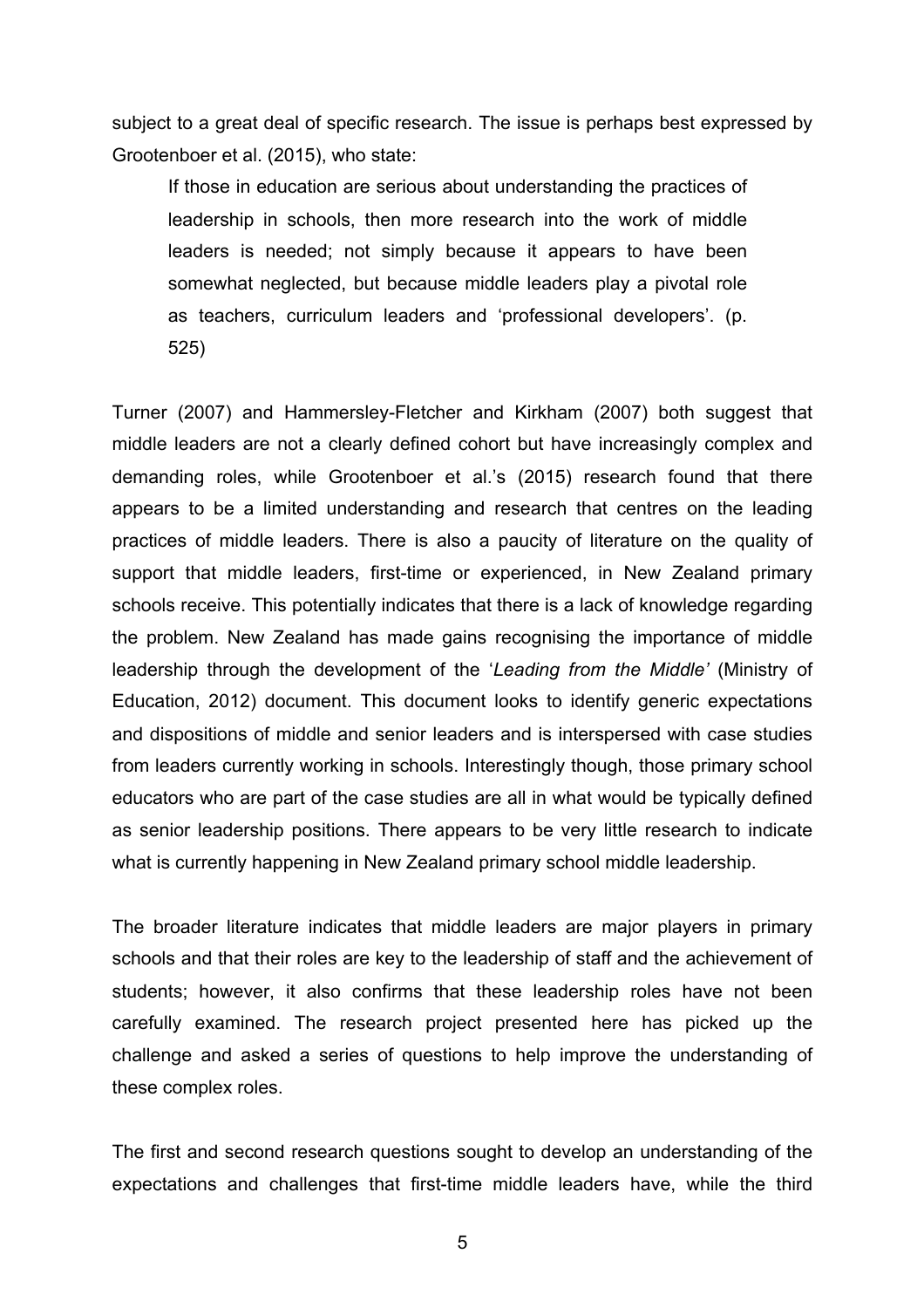research question attempted to identify the nature of the support given to first-time middle leaders with a view on how it could be improved. These research questions were intended to help fill a gap in the literature.

## **Research Aims**

The aims of this research were:

- 1. To identify the expectations of middle leaders in New Zealand primary schools.
- 2. To understand the challenges of first-time middle leaders in New Zealand primary schools.
- 3. To identify leadership development and support provided to first-time middle leaders in New Zealand primary schools.

# **Research Questions**

The research questions were:

- 1. What are the expectations held of primary school middle leaders in the perceptions of principals and middle leaders themselves?
- 2. What challenges do first-time middle leaders face?
- 3. What is the nature of the support given to first-time middle leaders in New Zealand primary schools?

# **Thesis Organisation**

### *Chapter One*

This chapter introduces the research topic of first-time middle leaders in New Zealand primary schools. A rationale for the study, and the historical context and setting, are presented along with the research aims and questions.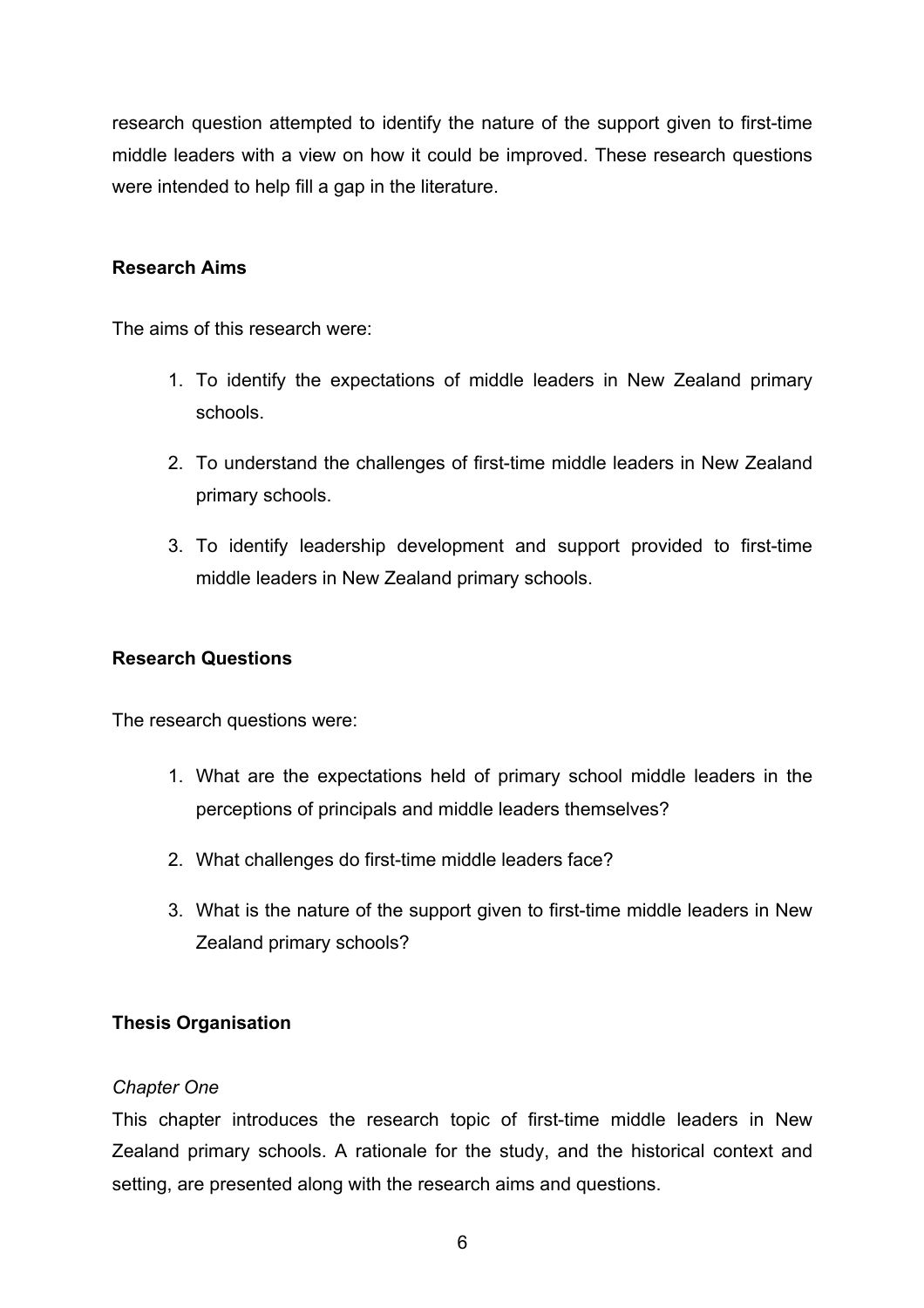### *Chapter Two*

This chapter presents a review of the relevant literature. The expectations of middle leaders, the challenges of first-time middle leaders, and the support and development of middle leaders are examined.

## *Chapter Three*

This chapter provides the outline of the research methodology and the rationale for the adopted interpretive approach. Rationales for the three methods of data collection and participant selection are provided. The process for data analysis and its reliability and validity are discussed. The ethical issues are also considered and discussed.

# *Chapter Four*

This chapter presents the analysed findings of the research. The data are laid out by the research method, with the focus group findings first, followed by the semistructured interview findings and then the documentary analysis. The findings are presented within the focus group, and interview findings by the key themes of expectations of middle leaders, challenges of first-time middle leaders, and support and development of middle leaders.

# *Chapter Five*

This chapter analyses the findings presented in Chapter Four in relation to the themes from the literature in Chapter Two. The discussions are presented under the headings: the role of the primary school middle leader; and middle leadership support and development. The conclusions of the findings along with some recommendations are also presented in this chapter. The strengths and limitations of this study are discussed, as are potential areas of further research.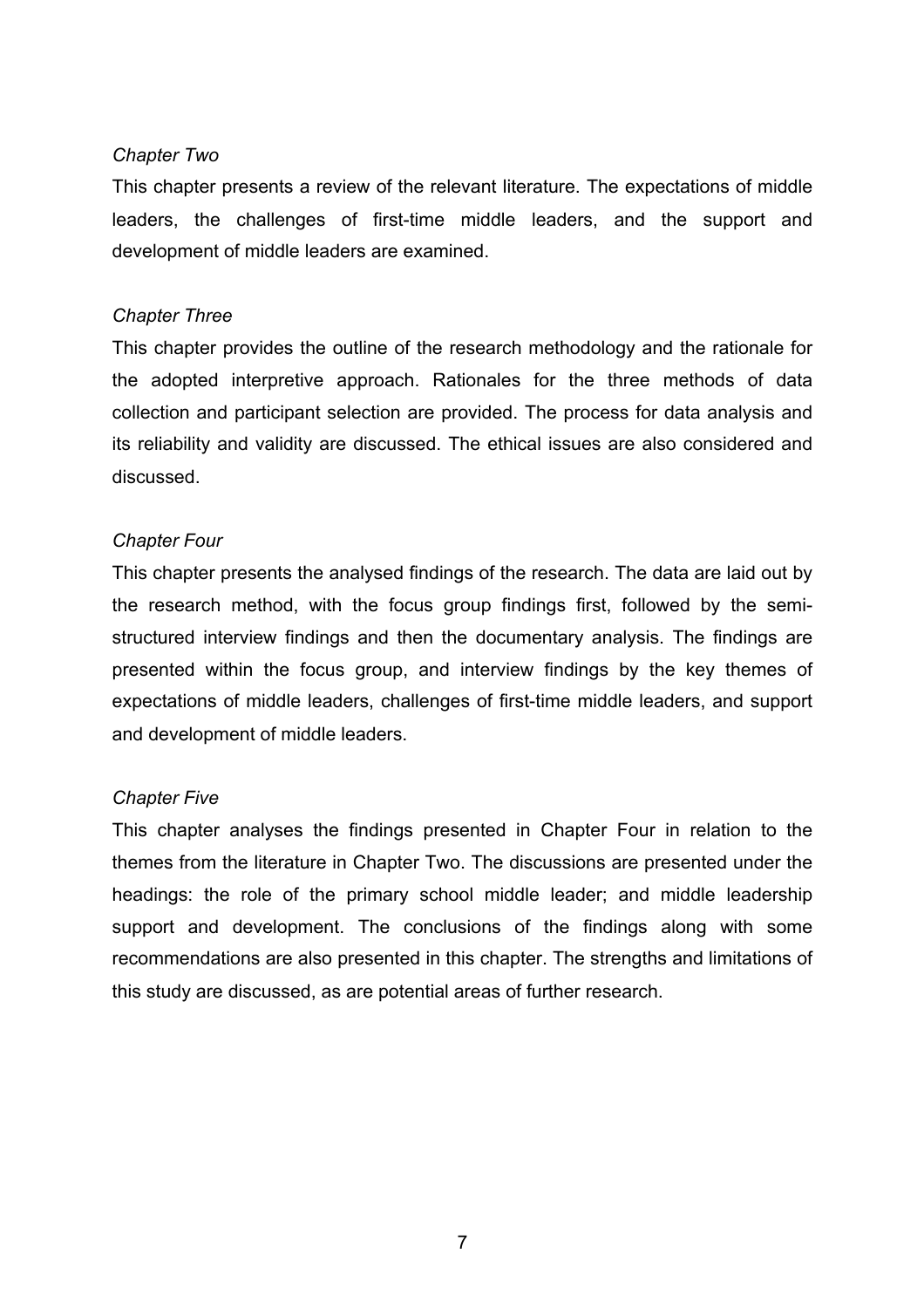## **CHAPTER TWO**

### **REVIEW OF THE LITERATURE**

#### **Introduction**

In this chapter the literature focusing on middle leaders in schools is critically examined and discussed. The review of the literature is presented under the following headings: the expectations of middle leaders; the challenges of first-time middle leaders; and middle leadership development and support. Due to the paucity of literature around primary school middle leadership in New Zealand (Cardno, 2012; Smith, 2005), the literature used in this review comes from countries that share similar education settings to New Zealand. Therefore, aside from New Zealand, the literature predominantly originates from Australia, Britain, Western Europe and Singapore. Also, as the vast majority of school middle leadership literature focuses on middle leadership in secondary schools, much of the literature presented here has a secondary school focus. Smith (2005) found that the work of middle leaders in primary schools is much like that of secondary middle leaders, albeit with potentially fewer complexities due to fewer teachers and students in their departments.

#### **The Expectations of Middle Leaders**

#### *Teacher Leader*

The role of middle leaders in primary schools is difficult to define. This is particularly the case in New Zealand schools, where middle leadership roles can differ across schools because they are created and defined in response to each school's unique context and needs (Ministry of Education, 2012). Middle leaders in primary schools take on various forms, which can include the leadership of teams of people, such as a syndicate or subject team, as well as the leadership of a programme, such as the special needs coordinator (Cardno, 2006; Smith, 2005; Struyve, Meredith & Gielen, 2014). Southworth (2004) and Hammersley-Fletcher and Strain (2011) attest that in small primary schools it is possible that everyone could have additional responsibilities, as there could be more tasks than teachers. This could lead to them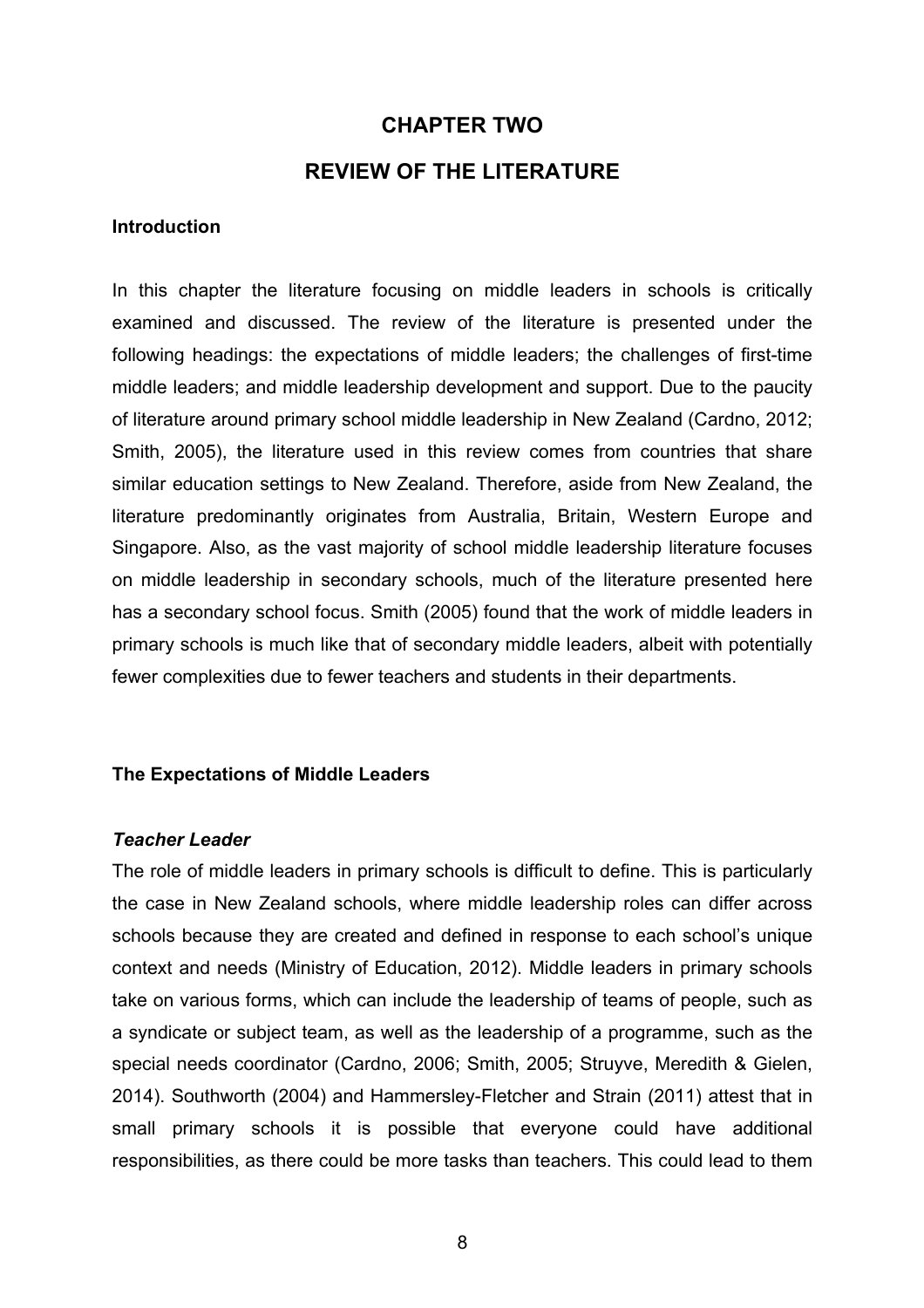all being classified as middle leaders. Busher et al. (2007) describe middle leaders as those who sit in the middle of the school hierarchy, below the senior leaders, the principal and deputies, and above the teachers and support staff. Middle leaders have also been described as "those who have an acknowledged position of leadership in their educational institution but also have a significant teaching role" (Grootenboer et al., 2015, p. 509) and are there to bridge the educational work of the classrooms with the management practices of the school leaders. Both Busher (2005) and Fletcher-Campbell's (2003) research showed that middle leaders identify themselves mainly as teachers and not as a part of the management echelon of the school. Teachers also perceived middle leaders as fellow teachers and not part of management hierarchy. This differs from the research of Struvye et al. (2014), who found that although middle leaders saw themselves as teachers first and foremost, their teacher colleagues did not.

It is argued that middle leaders need to be good teachers because they are the drivers of the implementation of good practices within their teams, or school (Blanford, 2006). The research of Fletcher-Campbell (2003) revealed that middle leaders felt they needed to be competent teachers, while the principals held the expectation that anyone in middle leadership would be an excellent teacher. Busher (2005) stated "central to middle leaders' professional identities was continuing to be experienced and effective classroom practitioners who could give advice and guidance to their colleagues" (p. 148). This is somewhat supported by Bennett, Woods, Wise and Newton (2007), who suggest that although middle leaders did not necessarily have to be the best teachers, they did need to be able to model good practice. They further add that teaching expertise in itself is not sufficient in establishing authority over a department. Busher (2005), however, would argue that being considered a good teacher was essential to being respected and regarded as effective by their colleagues. Essentially, the role as teacher is significant to the identity of a middle leader, and their ability to model best practice is an important part of their role to both improve teacher practice and earn the respect of their colleagues.

The literature does provide some consensus, however, on the main purpose of middle leaders, which is to improve outcomes for students (Fitzgerald & Gunter,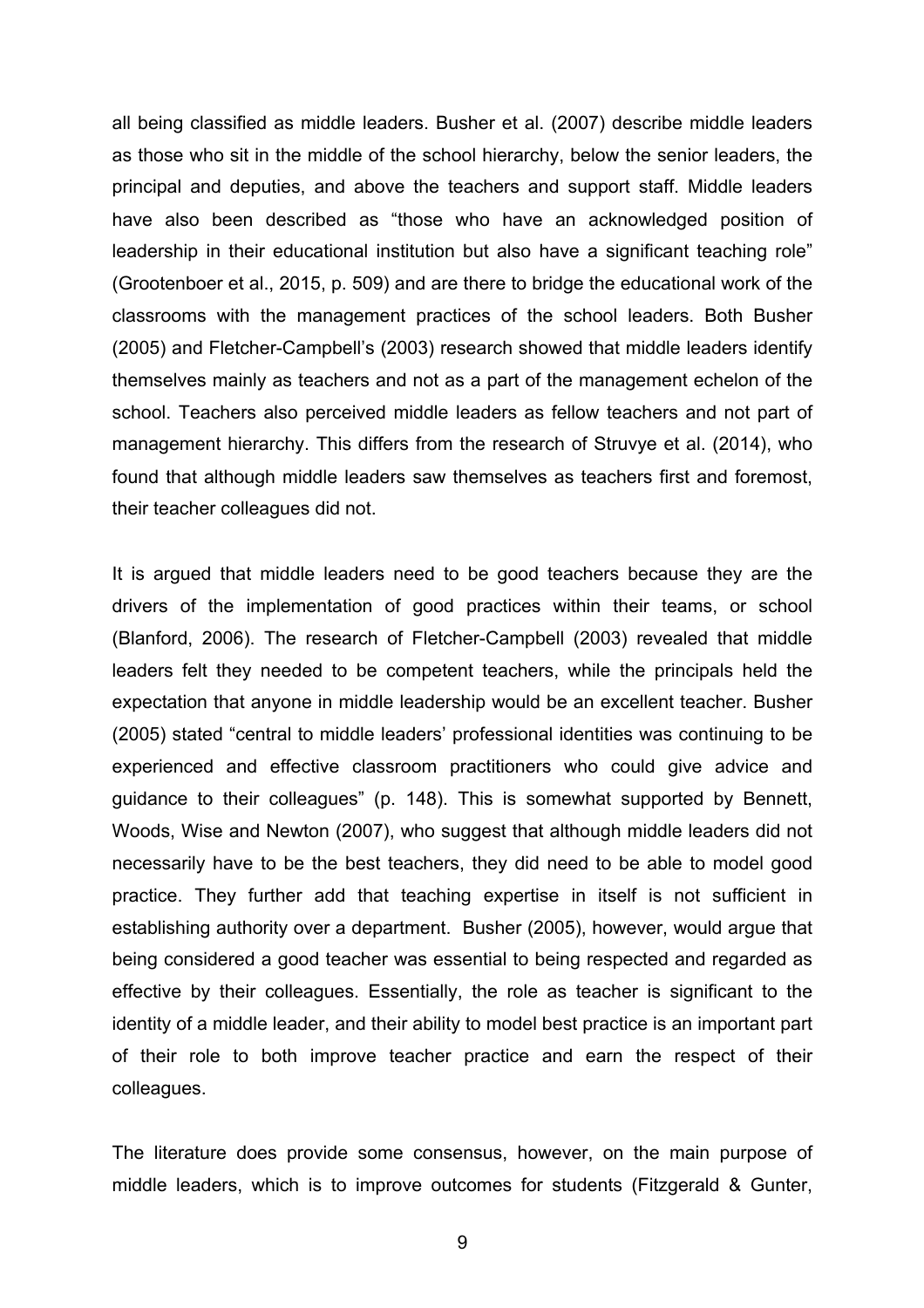2006; Ministry of Education, 2012; OECD, 2008; Robinson et al., 2009). Middle leaders also have the responsibility to bring about change in their schools yet maintain close connections to the classroom as sites where student learning occurs (Burton & Brundrett, 2005; Grootenboer et al., 2015).

#### *Developing Teams*

Middle leaders in primary schools usually lead year-level syndicate teams (Burton & Brundrett, 2005; Busher et al., 2007; Cardno, 2006; Fitzgerald & Gunter, 2008; Hammersley-Fletcher & Kirkham, 2007). Middle leaders are often positioned within multiple teams (Cardno, 2012); these include the teams they lead, and those such as the Senior Management Team, that they are members of. They are not 'between' the senior management and teaching, sitting in their own group, but rather they are practising members of both (Busher et al., 2007; Cardno, 2012; Grootenboer et al., 2015). Heng and Marsh (2009) contend that because they sit in multiple teams, they are ideally situated to play a role in cross-team development. They see teams as powerful subcultures that play a pivotal role in the implementation of school goals. Middle leaders are often responsible for the teaching and learning of the teachers in their teams (Bennett et al, 2007; Grootenboer et al., 2015; Gurr & Drysdale, 2012; Robinson et al. 2009). The research of Bennett et al. (2007) found that middle leaders saw themselves as not the leaders of their colleagues but leaders of the curriculum. The middle leaders worked with their colleagues as a team to improve practice.

The culture of the teams, just as the culture of the school, is important (Busher et al., 2007). If the culture of the school is not one of collaboration and openness, then the effectiveness of teams is likely to be limited (Cardno, 2012; Fleming & Amesbury, 2001; Southworth, 2002). Hammersley-Fletcher and Kirkham (2007) further suggest that a collaborative school culture is necessary for the leader to feel supported and valued by colleagues and is important to whether the leader 'fits in'. Middle leaders play a key role in helping to develop teams and build collaborative culture (Burton & Brundrett, 2005; Cardno, 2012; Heng & Marsh, 2009). Bush and Middlewood (2005) add that successful teamwork depends on the skills and attitudes of individual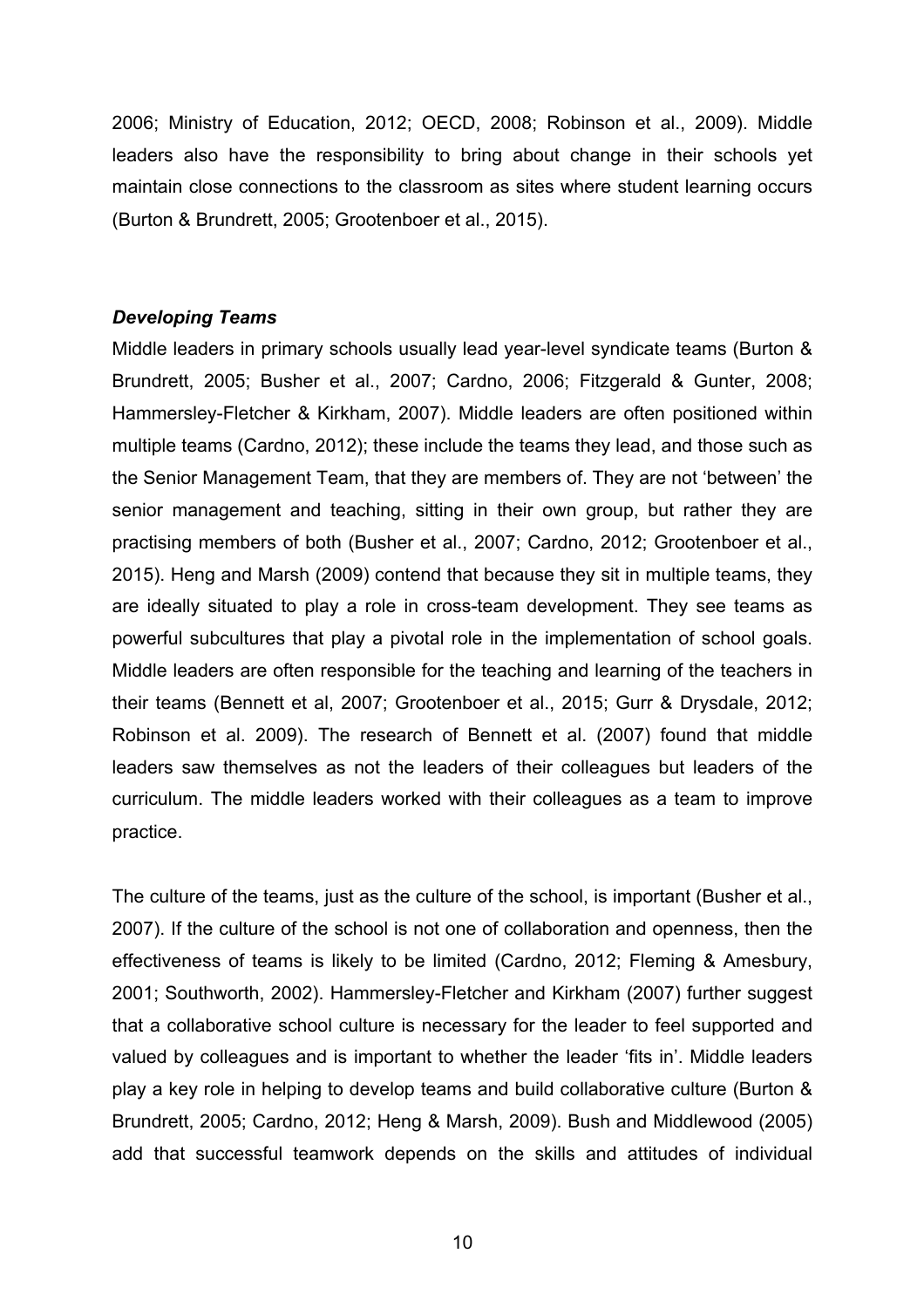leaders. Busher's (2005) research revealed that the culture of shared norms and values of the team were important to successful leaders.

#### *Maintaining Relationships*

Developing effective relationships is essential in the work of any educational leader, and middle leaders are no exception (Bennett et al., 2007; Busher, 2005; Cardno, 2012; Grootenboer et al., 2015; Ministry of Education, 2012; Poultney, 2007). Busher (2005) states that "negotiating and interacting with colleagues lay at the core of middle leaders' work with staff" (p. 144). Middle leaders play a substantial role in helping their colleagues resolve problems (Busher, 2005), working with teachers who are resistant to change (Heng & Marsh, 2009), and protecting and advocating for their teams (Bennett et al., 2007). Due to their position in the 'middle', the nature of middle leadership relationships is important, as middle leaders have complex relationships with both their staff and the senior leaders (Struyve et al., 2014).

Poultney's (2007) research found that interpersonal relationships are vital to sustain collaborative teams, and although middle leaders do not have to be popular or charismatic, they do need to understand what values their team consider important when working through issues such as delegation, consultation and accountability. It is suggested by Fitzgerald and Gunter (2006) that leading learning at any level in a school involves influencing and working with others in a highly collaborative, collegial and supportive environment that encourages risk and innovation; and that building staff expertise and encouraging collaboration strengthened the work of middle leaders. Grootenboer et al. (2015) assert that middle leaders practise their leading from alongside their peers in a very collaborative way. Building relationships and professional learning communities of course requires time, resources, trust and support from senior management (Fitzgerald & Gunter, 2006; Grootenboer et al., 2015; Robinson et al., 2009; Struyve et al., 2014).

### *Pedagogical Leadership*

A key role of the middle leader identified in the literature is that of pedagogical leadership. This is leading the improvement of teaching practices, which ultimately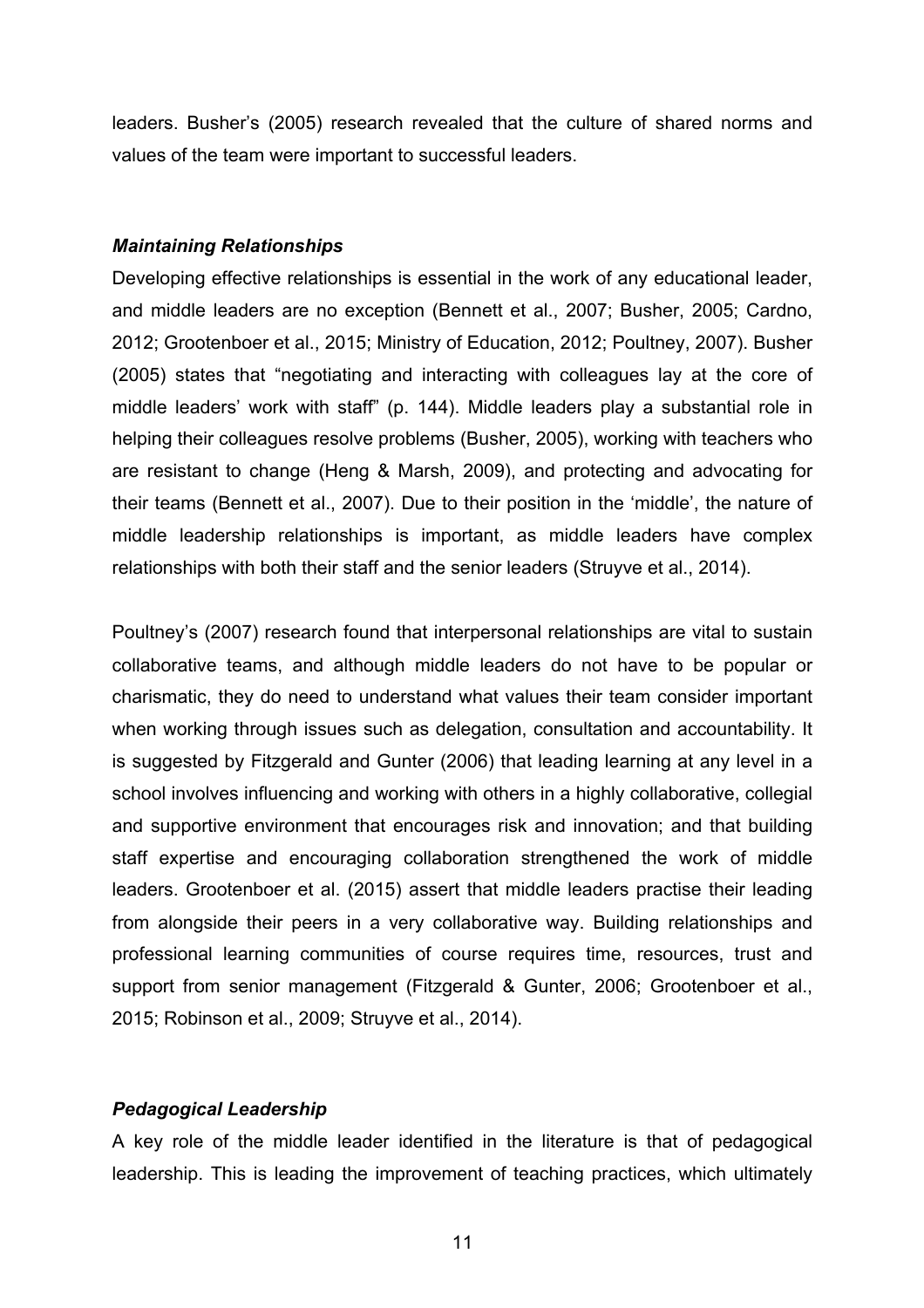influences student outcomes. This leadership, which focuses on the school's core purpose of teaching and learning, is referred to by a number of different terms in the literature, such as instructional leadership, academic leadership, curriculum leadership, learning-centred leadership and pedagogical leadership (Adey, 2000, Bassett, 2016, Bush, 2008; Grootenboer et al., 2015; Hallinger, 2003; Poultney, 2007; Robinson et al., 2009). The Ministry of Education (2012) suggests the role of middle leadership is to focus on pedagogy and on the systems needed to support teachers and students. Grootenboer et al. (2015) state "middle leaders have a major impact on teacher learning through ongoing responsibilities for the practice development of colleagues". (p. 509). The view that middle leaders are there to help teachers to develop their practice is widely supported as a core role (Bassett, 2016; Blanford, 2006; Cardno, 2012; Heng & Marsh, 2009; Ministry of Education, 2012; Robinson et al., 2009). It has also been raised that an important task for student learning is to ensure that the quality of teaching and learning is constantly monitored (Adey, 2000; Bennett et al., 2007; Blanford, 2006; Burton & Brundrett, 2005; Gurr & Drysdale, 2012). The research of Gurr and Drysdale (2012) found that the most effective middle leaders were the ones who were expected to influence teaching and learning. However, the research of Bennett et al. (2007) and Glover, Gleeson, Gough and Johnson (1998) revealed that middle leaders were prone to avoiding this work and focusing more on their administrative tasks, as they were less challenging. In Adey's research (2000), middle leaders saw themselves as leaders of the curriculum and not of teaching and learning; however, he did find an increasing acceptance from middle leaders that they had responsibility and accountability for the quality of teaching and learning within their teams, although it is was a responsibility that they felt ill-equipped to handle effectively.

Middle leaders are the key players in leading teaching and learning due to their close proximity to the teaching role and their own pedagogical practice (Blanford, 2006; Busher et al., 2007; Fleming & Amesbury, 2001; Grootenboer et al., 2015). As middle leaders are teachers as well, they tend to lead alongside their peers (Grootenboer et al., 2015). Robinson et al. (2009) found that the closer the leaders are to teaching and learning, the more impact they had on students. Due to the role the middle leaders play as teachers as well as leaders, they are ideally placed to work alongside colleagues and help improve teaching practice. However, much of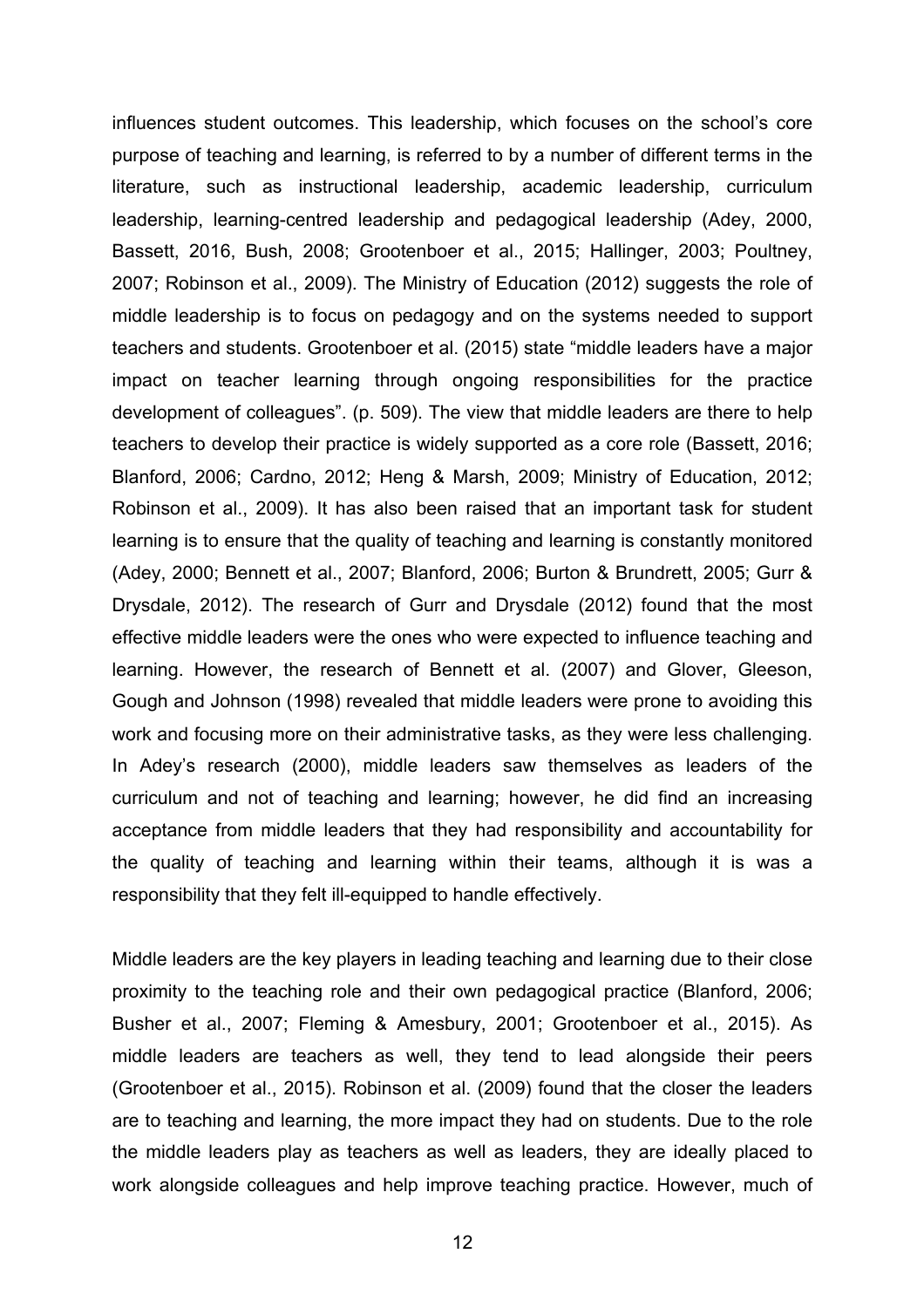this pedagogical leadership literature is prescriptive and does not describe how pedagogical leadership is actually performed by middle leaders.

#### *Administration Tasks*

Much of the initial need for middle leaders came from the increasing workloads regarding school accountability (Cardno, 2006; Fitzgerald et al., 2003). Along with running teams, subject leadership and pedagogical leadership, the literature also identifies the large administrative role that middle leaders play (Bennett et al., 2007; Busher, 2005; Fitzgerald & Gunter, 2008; Gurr & Drysdale, 2012; Heng & Marsh, 2009; Ministry of Education, 2012; Robinson et al., 2009; Struyve et al., 2014). These administrative tasks range from the complexities of managing budgets, assessments, reporting and appraisal (Bennett et al., 2007; Fitzgerald & Gunter, 2008; Heng & Marsh, 2009), to the relatively low level task of buying books and filing (Busher, 2005). Busher (2005) found that much of a middle leader's classroom release time was used to support their colleagues by undertaking a variety of administrative tasks, such as disciplining students, contacting parents and setting work for relief teachers. These administrative tasks tend to support teaching and learning either directly or indirectly; however, there is consensus in the literature that these tasks are not the core work of a middle leader, yet they are still important and need to be done.

Middle leadership is a relatively broad term in that there are many roles that could be determined as 'middle leadership'. The research of Struyve et al. (2014) revealed that the administrative tasks were more prevalent based on the specific middle leadership role. Effectively there are some middle leadership roles which require more administrative work than others. For example, a Special Needs Coordinator may have to make a number of funding applications, while the leader of a syndicate team does not.

The literature clearly articulates the idea of pedagogical leadership and improving student outcomes as being the core role of middle leadership, with the idea of management and administration fitting in alongside this. While Gurr and Drysdale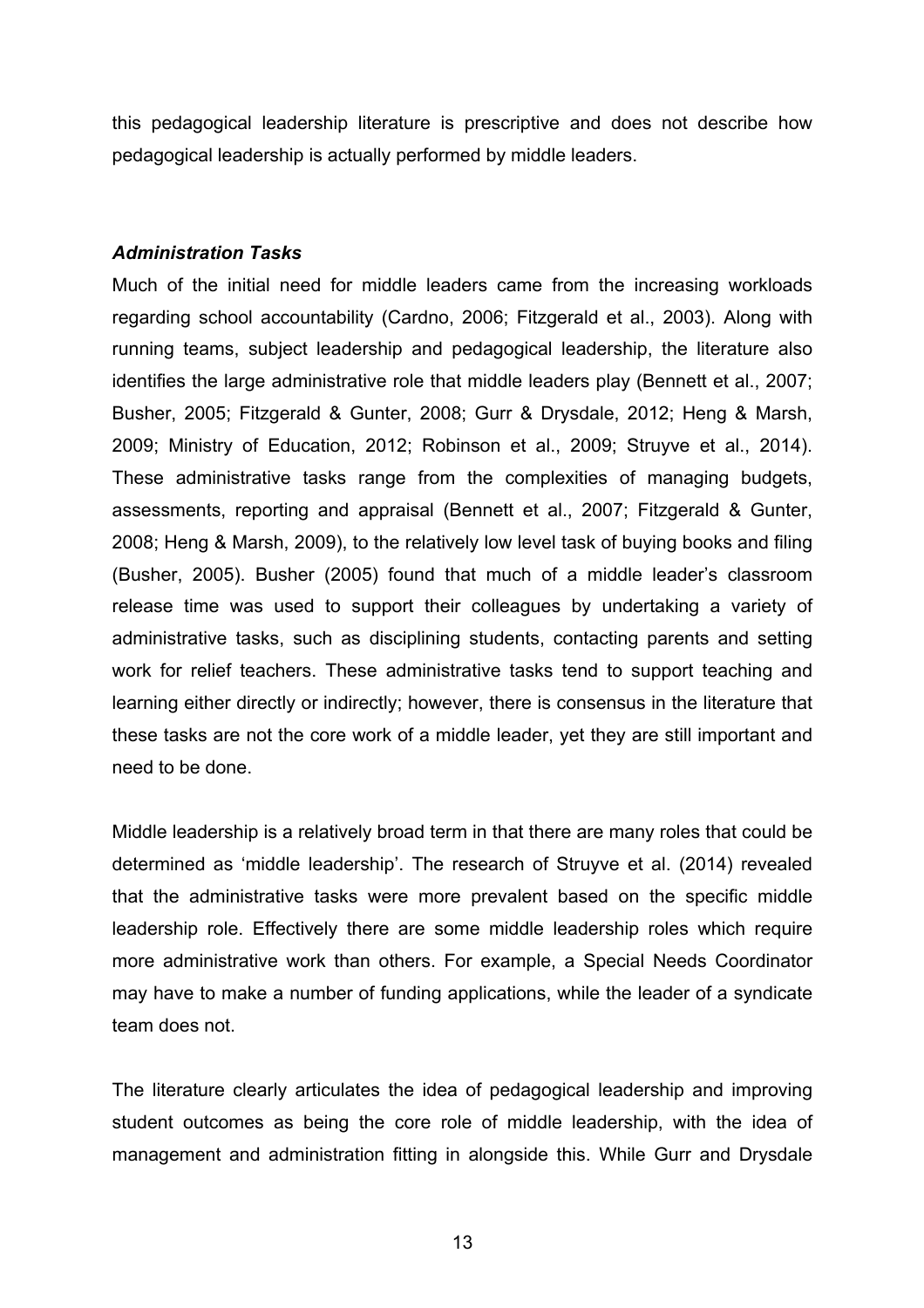(2012) suggest less effective middle leaders focus almost exclusively on administrative tasks, Bassett (2016) found that it was the demands of the administrative tasks that encroached on the middle leader's teaching role. Robinson et al. (2009) contend that there is a real tension between the leadership and management aspects of middle leaders.

#### *Skills, Experience, and Dispositions*

Much of the literature discusses a range of skills, experiences and dispositions that middle leaders require in order to be effective leaders. These range from good communication skills to high levels of professionalism (Burton & Brundrett, 2005; Busher, 2005; Fitzgerald & Gunter, 2006; Heng & Marsh, 2009; Southworth, 2002). Heng and Marsh (2009) and Poultney (2007) suggest that it is important for middle leaders to have good interpersonal skills, as quality relationships are essential for the role. Bennett et al.'s (2007) research supports this notion, although they suggest that good interpersonal skills are not enough for middle leaders to enact their authority and that they need to be a quality teacher too. Being knowledgeable of the curriculum and subject development, as well as 'staying ahead of the game' was identified as being important for the middle leader's role, particularly as leaders of learning, as they need to be viewed as credible by their colleagues (Adey, 2000; Bennett et al., 2007; Burton & Brundrett, 2005; Gurr & Drysdale, 2012; Heng & Marsh, 2009). Busher's (2005) research found that it was important for middle leaders to be seen as experienced and effective classroom teachers, as some younger middle leaders were criticized by their older colleagues for lacking experience, even though the older colleagues acknowledged that they were successful teachers.

It is advocated that middle leaders need a range of other skills, such as coaching, active listening, providing feedback, and developing a trusting culture (Burton & Brundrett, 2005; Gurr & Drysdale, 2012). Middle leaders also need a range of expertise, from classroom observation and data gathering, to awareness of a teacher's developmental needs (Adey, 2000; Southworth, 2002). It is also important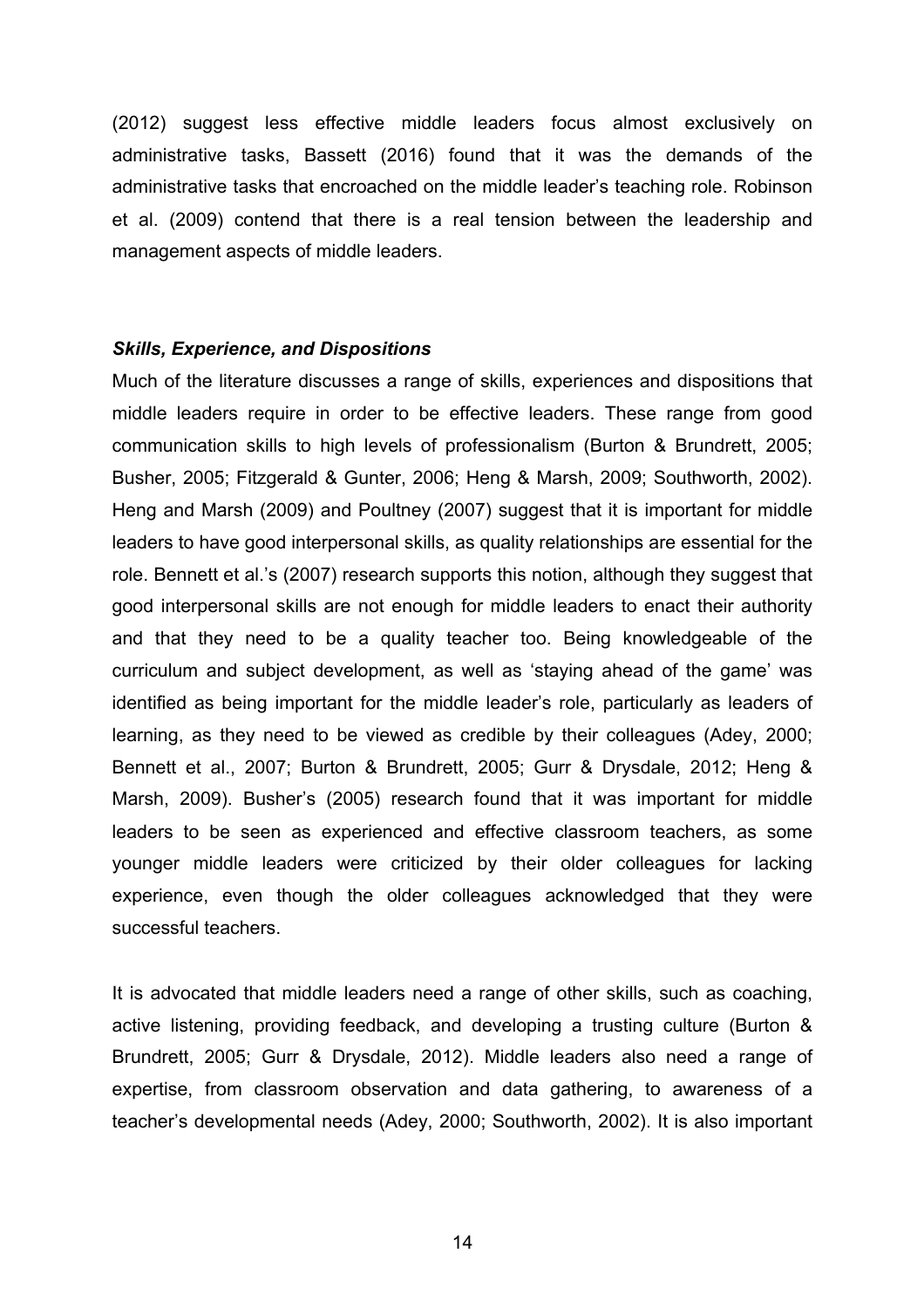that middle leaders learn how to address any potential conflict, as conflict can provide substantial challenges (Adey, 2000, Cardno, 2012).

The plethora of skills and attributes that are recommended in the literature highlight the complexity of middle leadership, especially for those starting out in the role. These skills were not discussed as being important necessarily when entering the role but were espoused as important to be effective in the role. Due to the complexity of middle leadership, Heng and Marsh (2009) claim that it is impossible to reduce middle leadership and learning to a required set of skills or competencies.

#### **The Challenges of First-Time Middle Leadership**

#### *Positional Tension*

The literature identifies several major challenges that middle leaders face. The first of these challenges is the positional tension they have while sitting in the 'middle' between the senior management and their teams or departments (Busher, 2005; Fleming & Amesbury, 2001; Fitzgerald, 2009; Heng & Marsh, 2009; Struyve et al., 2014). Fitzgerald (2009) sees middle leaders as the conduit between teachers and senior management, while Heng and Marsh (2009) suggest that middle leaders play an important role in bonding and communicating with staff across the school due to their unique position in the school hierarchy. It has been put forward by Struyve et al. (2014) that the challenge exists because the middle leaders are often responsible for introducing the mandated work from the senior leaders. This is conflicted by the research of Bennett et al. (2007), which found that middle leaders played a key role in protecting their colleagues from potential initiatives. Busher's (2005) research of middle leaders in English schools uncovered that "all the middle leaders felt obligated to act as advocates for their departmental colleagues and policies to the senior management team in their schools while also acting as agents for senior management in representing school policies in their departmental colleagues" (p. 13). This puts middle leaders in a very difficult position where they have divided responsibilities and loyalties, as they are in a position of being advocates and members of both their team and the senior management team (Grootenboer et al., 2015). Struyve et al. (2014) argue that middle leaders acquire an affinity to both the senior leadership team and their own team yet at the same time develop a sense of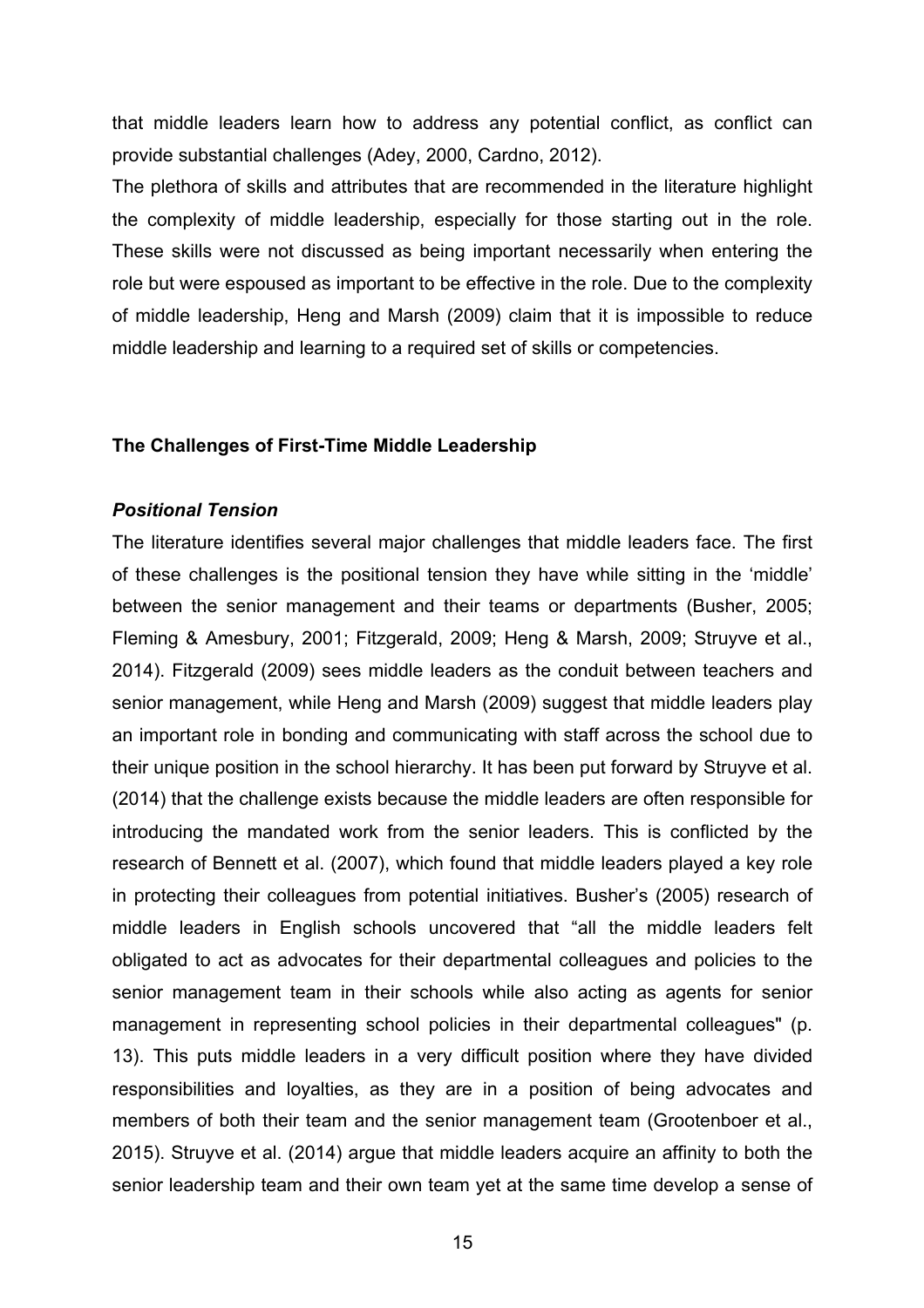not belonging anywhere in particular and that this can cause a sense of loneliness for the middle leader. Heng and Marsh (2009) found that middle leaders were in a 'vulnerable' position, as their team members questioned where their true interests lay — with the team, or were they agents for the senior leaders? This follows similar research of Bennett et al. (2007), which revealed that middle leaders felt they had divided loyalties between their own teams and that of senior leadership. This contributed additional challenges as their role of building collegiality within their teams was challenged by their responsibility to monitor performance. This monitoring was seen as a breach of trust from their teams, as their colleagues saw the middle leaders as providing 'surveillance' to the senior leaders (Bennett et al., 2007). It is clear from the literature that middle leaders find their unique position in the school hierarchy challenging. Their role as members of two often conflicting teams is also challenged by the fact that in their own team they have some authority, while in the senior leadership team they do not (Fitzgerald, 2009; Glover et al., 1998; Marshall, 2012).

#### *Power and Autonomy*

The power and autonomy with which middle leaders are able to lead and operate is another challenge. Busher et al. (2007) proposes that middle leaders are less influential than other leaders due to power imbalances. Essentially, although they are leaders, the real power is in the hands of the senior leaders, who can direct and overrule middle leadership direction. Fitzgerald and Gunter (2008) say that being a middle leader often means being 'on message'. This is supported by Hammersley-Fletcher and Kirkham (2007), who say that middle leaders are often seen as only existing to impose external initiatives and they question how much scope exists for middle leaders to develop their own agenda for change and development. Poultney's (2007) work supports this notion by suggesting that middle leaders lack any real transformational role and are mainly part of the senior management team only as a way of effectively communicating down the hierarchy. This could be viewed as acceptable, though, because of where the final accountability sits. As the principal is ultimately responsible and accountable for the school's performance, they are well within their rights to limit the authority given to middle leaders (Burton & Brundrett, 2005; Bush & Middlewood, 2005; Hammersley-Fletcher & Kirkham, 2007; Heng &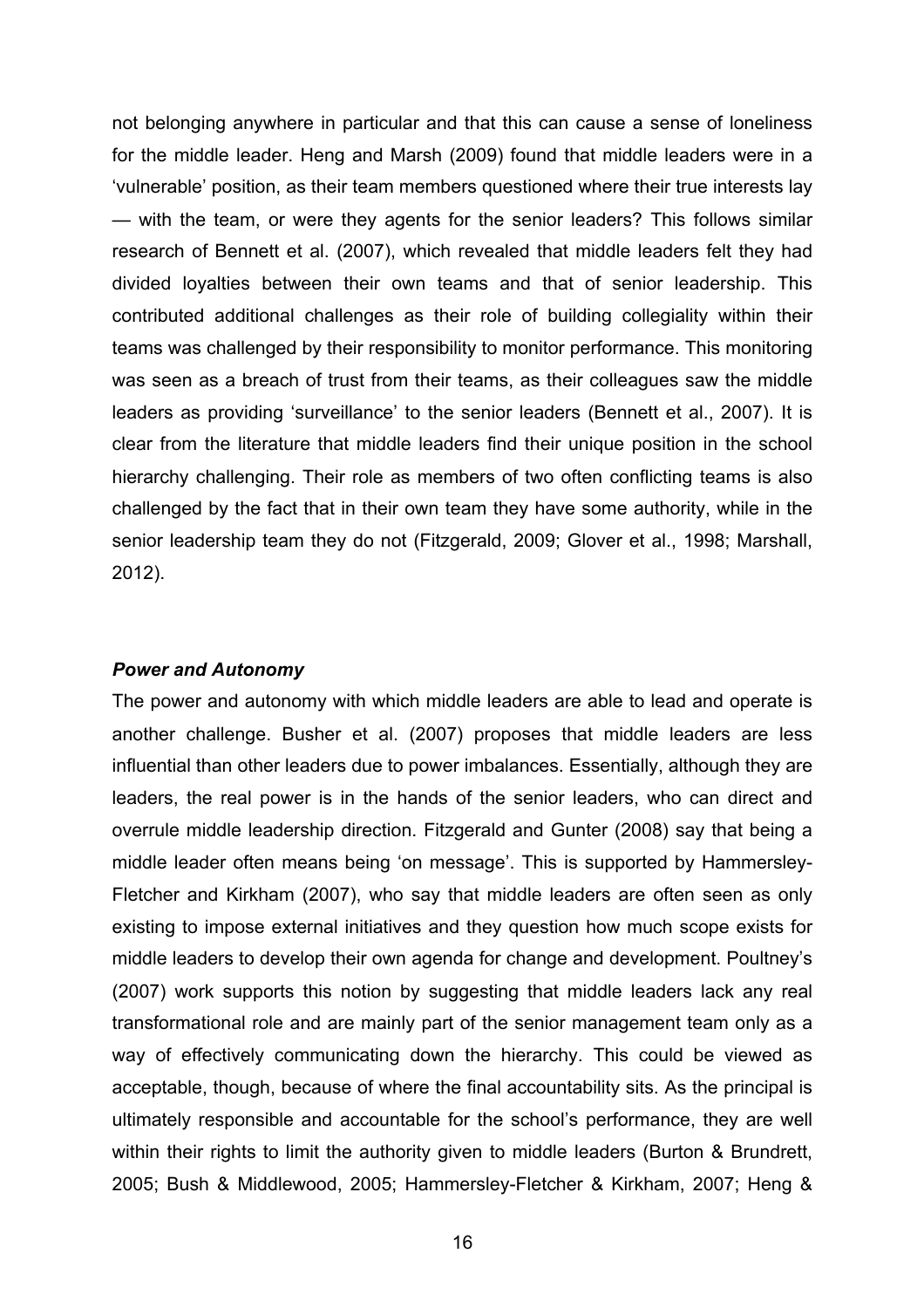Marsh, 2009). This limitation of power could be because, as Cardno (2006) attests, there is a lack of status attached to middle leaders.

Grootenboer et al. (2015) observed that the practices and outcomes of middle leaders were more successful when they were given autonomy; however, in their research, Gurr and Drysdale (2012) found that middle leaders actually had few expectations and opportunities to exercise their leadership. Possibly due to the lack of training, autonomy or opportunity, the middle leaders in Heng and Marsh's (2009) research were not confident decision makers, and herein lies the challenge for middle leaders. They need opportunities to lead and make decisions; however, those who hold the power in the schools appear reluctant to provide them.

#### *Time*

The issue of time appears often in the literature as a major challenge for middle leaders (Bassett, 2016; Busher, 2005; Fletcher-Campbell, 2003; Grootenboer et al., 2015; Struyve et al., 2014). Middle leaders are leaders with large teaching roles. The middle leaders in Busher's (2005) research spent at least two-thirds of their time teaching, and the leaders complained that they did not have sufficient time to carry out the required supervisory work with colleagues. Teaching in itself is a large fulltime role, and with additional leadership responsibilities it is difficult to find the time to do both effectively (Burton & Brundrett, 2005; Cardno, 2012; Fitzgerald, 2009; Robinson et al., 2009; Struyve et al., 2014). Grootenboer et al. (2015) found that time either enabled or constrained what was possible in middle leaders' own leadership practices. Essentially, the more time they had, the better they were able to lead. This is a struggle for primary school middle leaders, as Fletcher-Campbell (2003) observed that they disliked being called away from their class. This is a key difference in the middle leadership of primary and secondary schools. Where the secondary school middle leader is simply not allocated a class to teach for a certain time of the day, a primary school middle leader has the same students all day, every day. So when they are given classroom release time, they need to have someone else come in and teach their students. The research of Busher (2005) revealed that the classroom release time that was provided to middle leaders was predominantly spent dealing with misbehaving students and contacting parents.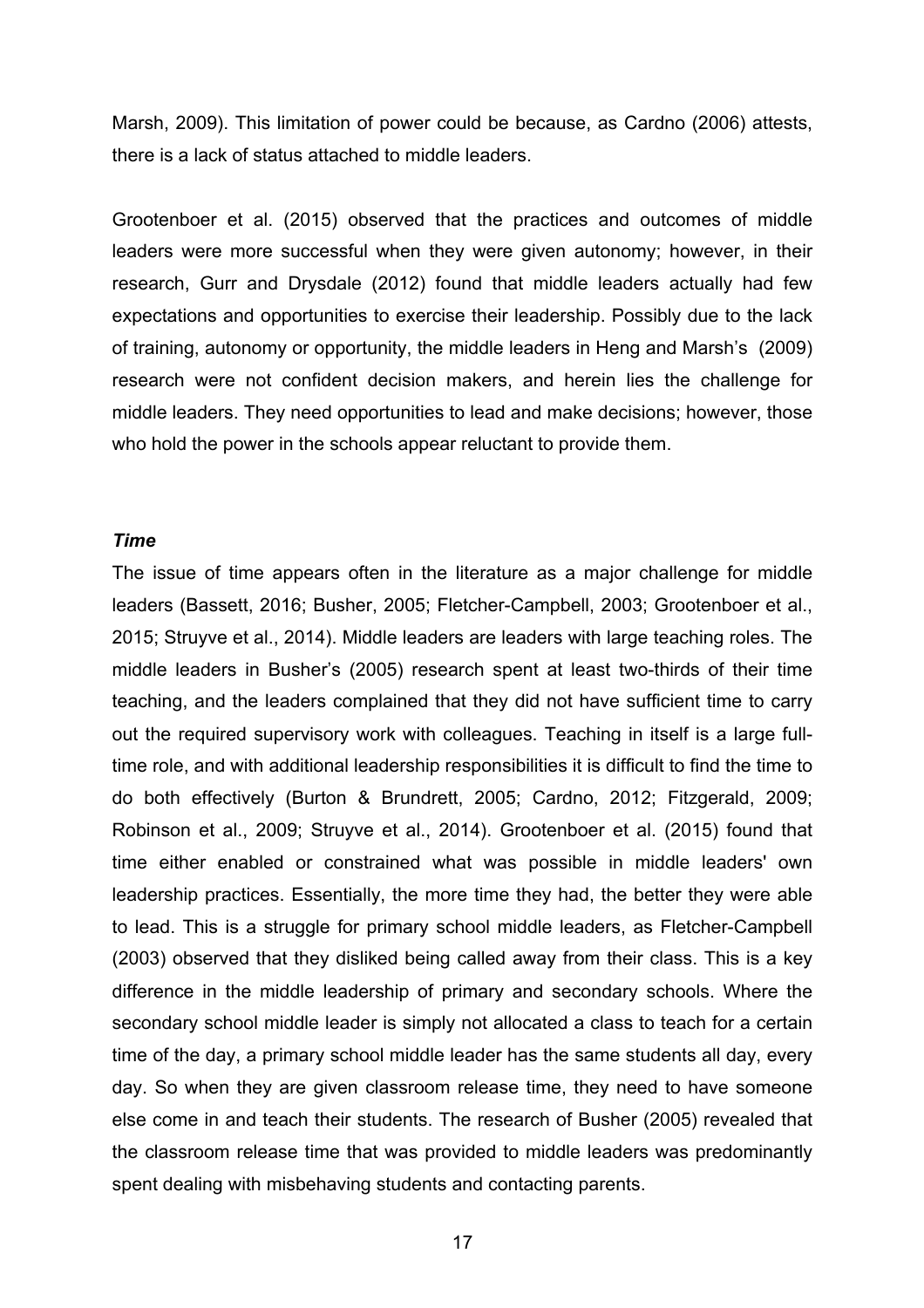Fleming and Amesbury (2001) attest that "middle managers need time to do their job and it is not reasonable to assume that this can be done after a busy day in the classroom" (p. 8), while the research of Fletcher-Campbell (2003) found that in primary schools there was very much the expectation that middle leaders had to do much of the leadership work in their own time. Busher (2005) identified that the time spent leading gave middle leaders less time to prepare detailed work for their students. Struyve et al. (2014) arrived at similar results showing the increased workloads of middle leaders interfered with their teaching. It is clear then that the lack of time has an effect on both the leadership and teaching dimensions of the middle leader. When more time might be required, the additional challenge for the primary school middle leader is that it means more time away from their students.

#### *Challenging Relationships*

There is an expectation that middle leaders are key players in establishing effective relationships. However, relationships offer a range of challenges for middle leaders (Busher, 2005). Blanford (2006) suggests that it could be in part due to the conflict between leading learning and leading people. The core purpose of a school is teaching and learning, and, as a leader, to achieve this you need to lead people. Cardno (2012) claims that in primary schools this is particularly important, as leaders have many more interactions with teachers. It is proposed by Heng and Marsh (2009) that middle leaders need to understand people, as they play a substantial role in working with teachers who are resistant to change. Busher's (2005) research uncovered that middle leaders found persuading colleagues to follow policy and practice, especially with diverse people, was very difficult. However, a middle leader with responsibility for leading people will always have problems and dilemmas and how middle leaders approach difficult people often reflects their own personal integrity (Blanford, 2006). Cardno (2012) suggests that although such issues are challenging, it is the role of a leader to engage in conversations which are difficult, because if they are left unresolved, there are potential impacts on student learning. Cardno (2012) also suggests that leaders who have built trusting relationships with colleagues are more likely to be productive in working through these situations. This,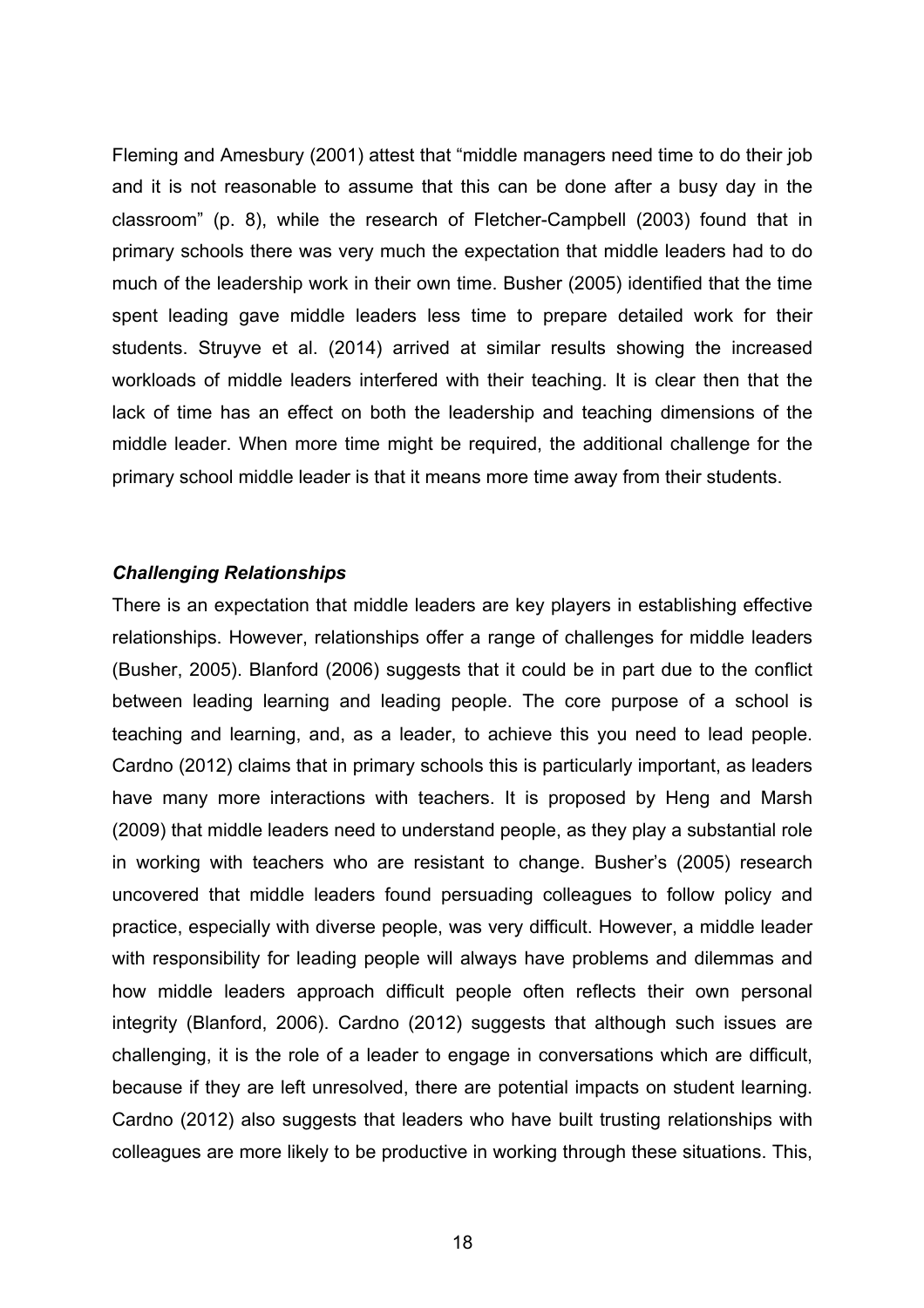therefore, provides a challenge for first-time middle leaders who may not have developed those relationships.

#### *Ambiguity of Role*

Middle leadership roles in New Zealand are unique because they are developed in response to the needs and context of the students and school community (Ministry of Education, 2012). This can lead to role ambiguity, as there is not necessarily a blueprint to follow and there may be only one person in the school who does that particular role (Fleming & Amesbury, 2001; Struyve et al., 2014). Turner (2007) suggests that middle leaders are not a clearly defined cohort; they are a diverse group who have been given some form of delegated responsibility for which they are directly accountable. This is made worse by what Hammersley-Fletcher and Kirkham (2007) say is a lack of understanding on the part of some schools regarding what middle leadership involves and the scope of activities that could be undertaken as a result.

What potentially makes middle leadership even more confusing is that the role is often made up of "divergent tasks that have nothing to do with each other" (Struyve et al., 2014, p. 217). Essentially, middle leadership tasks can be as contrasting as monitoring classroom teaching and organising a trip to the zoo. Fleming and Amesbury (2001) attest that it is important for middle leaders to have identified roles in terms of tasks, responsibilities and relationships. However, in his research of firsttime subject leaders, Bennet (2008) found that many middle leaders did not have clarity of the role they were expected to do and that the "generic nature of the job descriptions suggests that the schools in this research have not thought about unpacking the detail of the role." (p. 52). As the role of a middle leader is potentially unique from role to role, it is essential that there is clarity around what is expected. However, the literature indicates that although it is important for middle leaders to know their role, the reality appears to be the opposite.

#### *Confidence*

One of the more interesting challenges that first-time middle leaders face is the lack or loss of confidence. Eraut (2007), in his research on mid-career learning, found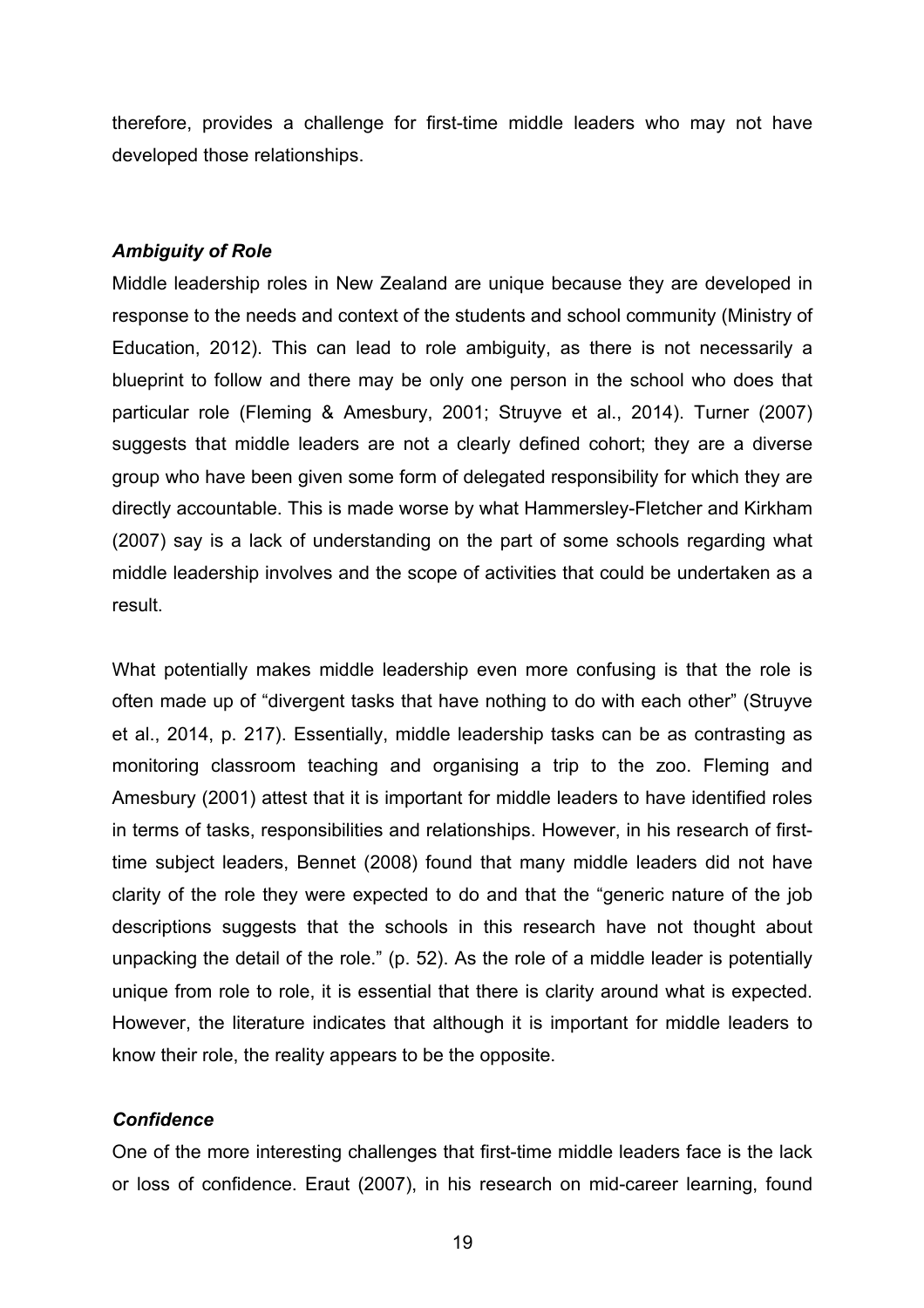that there was an overwhelming importance on confidence. He suggests for those going through mid-career learning, such as a first-time middle leader, that confidence appears in two parts. Firstly they need the confidence to do the role and more importantly being confident in having the support and trust of their colleagues. This view supports the research of Struyve et al. (2014), who reported that middle leaders struggled to obtain recognition for their expertise and work by their teacher colleagues and this had an impact on their self-image, self-esteem and motivation. Gronn (1999) offers the notion that there are two sides to self-belief; firstly a sense of "self-efficacy, or the acceptance of one's potency, competence, and capacity to make a difference to organisational outcomes, and [secondly] self esteem, or positive feelings of ones worth and value" (p. 36). This self-belief, or confidence, plays a large role for those learning how to do a job. Gronn (1999), citing the research of Zalezik (1967) and Kaplan (1990), states that "the strong motivation to achieve and be successful displayed by many leaders and would-be leaders often masks a profound sense of inadequacy and failure" (p. 36). This potentially provides additional challenges to first-time leaders as they set out to prove themselves.

The research of Eraut (2007) revealed that because much of the learning needed for a new role requires the individual to seek out learning opportunities, the individual's confidence played a huge role in how likely they were to do this. Bennet (2008), in his research of first-time subject leaders in secondary schools, found that they lacked confidence, which came from not really knowing what to do. Isopahkala-Bouret (2008) suggests to learn how to perform a new role, a person needs information of what is expected of them and how to do the tasks they are expected to do. Additionally, if the person is an external appointment, they need to understand how the organisation functions. Interestingly, a study by Harris and Muijs (as cited in Struyve et al, 2014) showed that teachers who engaged in leadership activities could be associated with having stronger feelings of empowerment and job satisfaction. Robinson et al (2009) also found that middle leaders had high job satisfaction despite the high workloads, stress levels and other challenges of the role.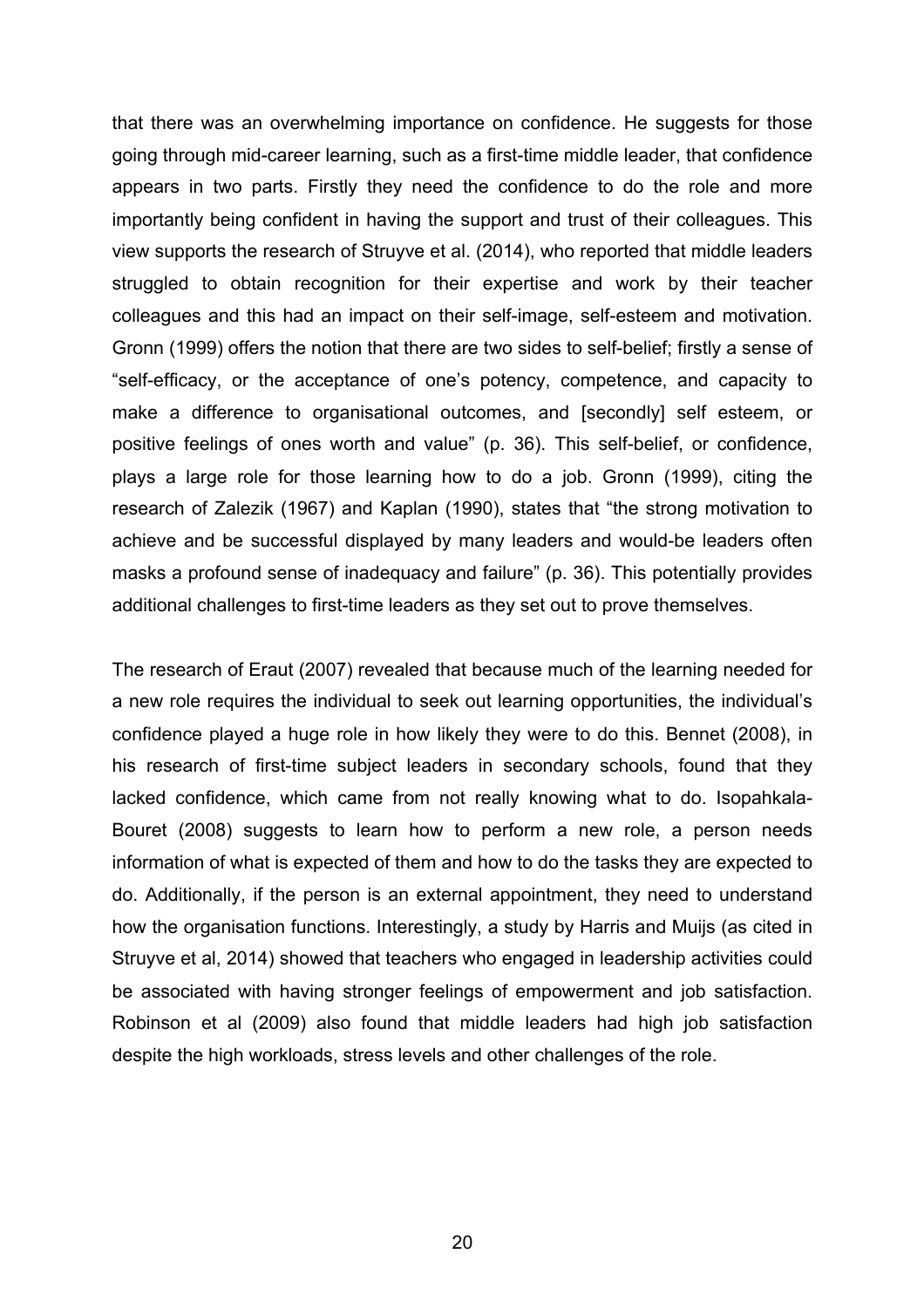#### *Accountability*

The demands of accountability came through strongly in the literature (Burton & Brundrett, 2005; Cardno, 2012; Fitzgerald, 2009; Fitzgerald & Gunter, 2008; Hammersley-Fletcher & Strain, 2011). There is the expectation that middle leaders are responsible for both pedagogical leadership and administrative tasks. Hammersley-Fletcher and Strain's (2011) research found that those who were deemed to be successful middle leaders were those who demonstrated compliance in respect to implementing government policy and the principal's agenda rather than using their role to develop initiatives in learning and teaching practices. Fitzgerald (2009) uses the word 'bureaucracy' to describe the increasing demands of accountability and suggests that this leaves little time for leadership. This increasing level of accountability indicates that leaders are needing to prioritise their time to complete work that takes away from their core role of teaching and learning. What is perhaps more concerning from Hammersley-Fletcher and Strain's (2011) research is that this is perhaps becoming what is expected and rewarded.

#### **Middle Leadership Support and Development**

#### *Concept of Leadership Development*

The development of leaders is the third theme occurring in the literature. Leadership development is a type of professional development through which leaders develop the skills and competencies to lead effectively (Cardno, 2012; Robinson et al., 2009). Bolam (2002) states that "professional development is widely accepted as fundamental to the improvement of organisational performance" (p. 103), while Fullan and Mascall (2000) go even further than that and say that professional development is, in fact, perhaps the most effective tool for making substantial change in schools. In the case of leadership development, Van Velsor and McCauley (2004) define leader development as "the expansion of a person's capacity to be effective in leadership roles and processes" (p. 2), while Bush (2010) sees the purpose of leadership or management development being to simply "produce more effective leaders" (p. 123). Leadership development particularly focuses on the individual and the personal aspects of development (Bush, 2010; Cardno, 2012). However, Bush (2008) states that development of leaders should focus on the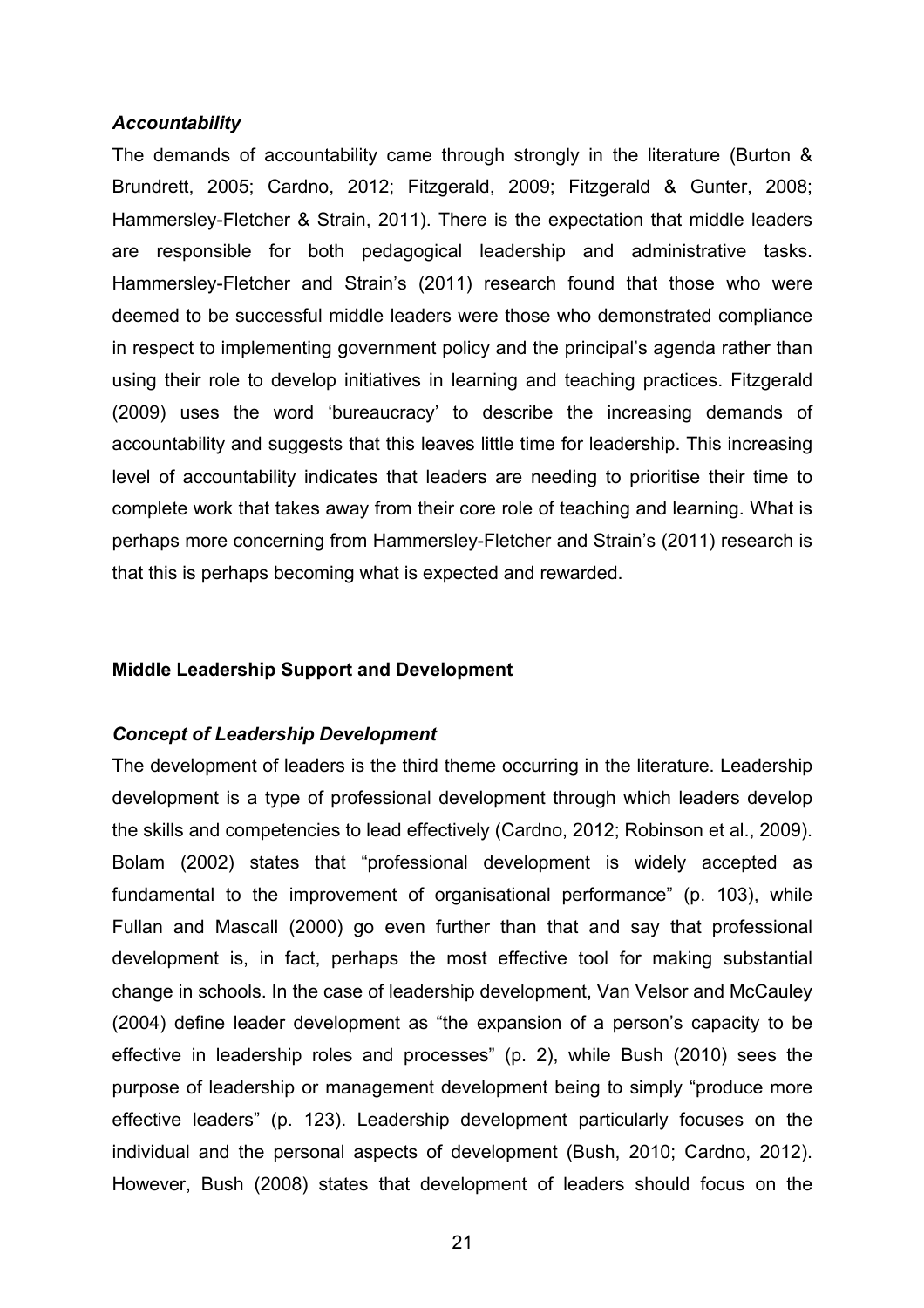activities that they are expected to carry out. Bush (2010) also suggests that leadership development has a dual focus to meet the needs of both the organisation and the individual. Therefore, it is important that there is a balance between building the skills, knowledge and dispositions that serve both the organisation and the individual (Bush, 2010).

#### *Middle Leadership Development*

Bush (2009) says, "the case for specific preparation for school leaders is linked to the evidence that high-quality leadership is vital for school improvement and student outcomes" (p. 375). Struyve et al. (2014) support the notion and take it a step further by suggesting that making development of middle leaders a priority in education will result in school improvement, better student outcomes, enhanced teacher learning and increased staff retention. In their research, Cardno and Bassett (2015) found that there was a variety of understandings that exist about the nature and purpose of leadership development as a concept within New Zealand secondary schools. They also found considerable disparity in the understandings of what comprised leadership development from the different middle and senior leadership perspectives.

Gurr and Drysdale's (2012) found in over three studies that there was a paucity of training and leadership development for middle leaders. This was made worse by the fact that the middle leaders failed to see the necessity of prior development. Ebbers, Conover and Samuels (2010) propose that as professionals, middle leaders must accept responsibility for their own development. This reflects Blanford's (2006) notion that middle leaders need to be proactive in their own development and reflective of their own leadership needs. Gurr and Drysdale (2012) assert that there needs to be clear expectations that middle leaders develop their own individual development and career plans and not rely on the school. Making this more challenging for middle leaders is the fact that they are both teachers and leaders. Heng and Marsh (2009) highlight the fact that "middle leaders need to focus not just on the development of knowledge and skills in pedagogy and content knowledge, but also on aspects specific to their leadership role" (p. 532). Essentially, middle leaders have twice the developmental needs of a teacher.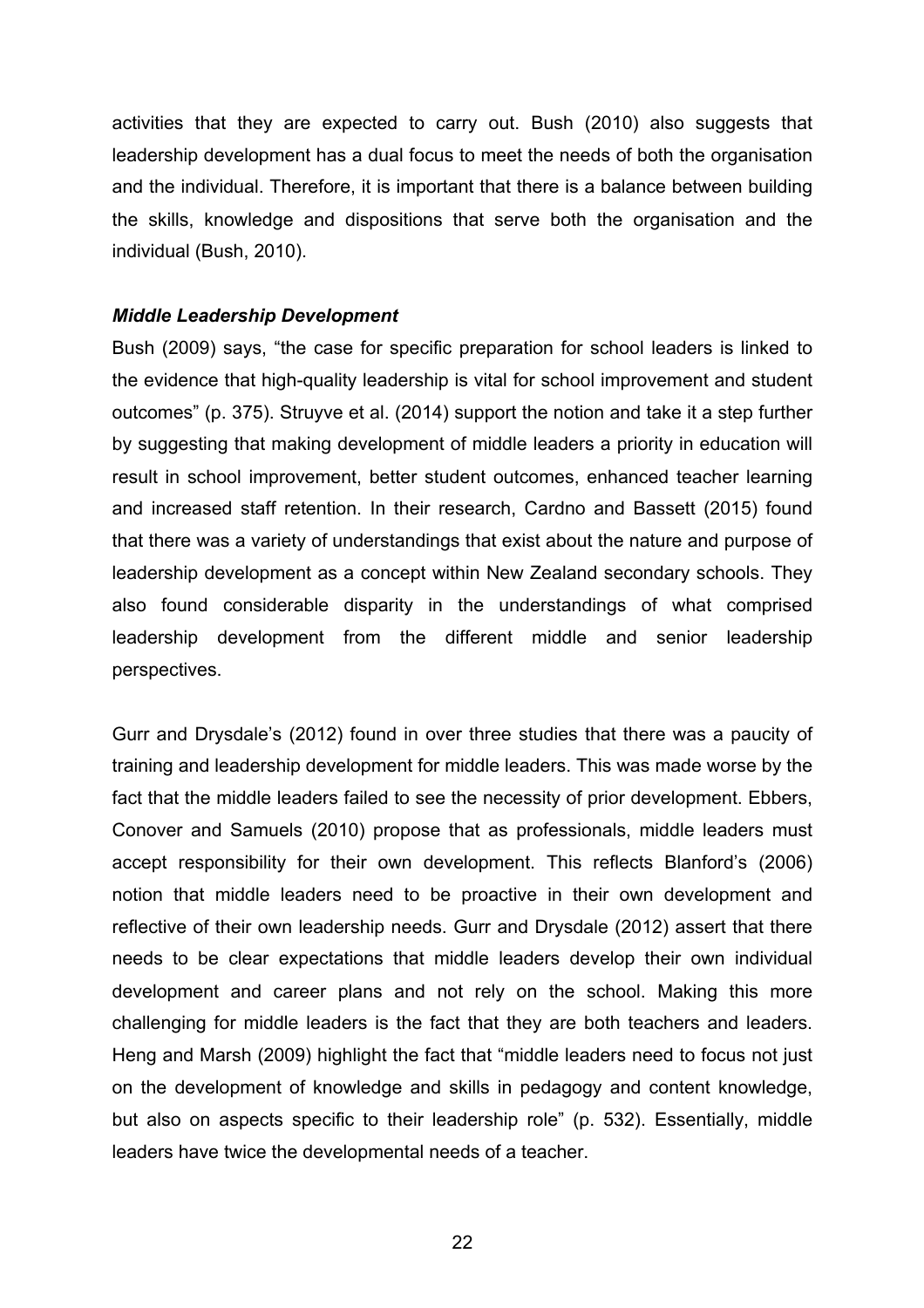Van Velsor and McCauley (2004) attest that "to enhance the development of leaders, we need to help them find, create, and shape a wide range of learning experiences, each of which provide assessment, challenge, and support." (p. 5). Essentially they are suggesting that to develop their leadership, leaders need to be given the opportunities to lead. Bush's (2010) research also showed that development through action is more relevant than just being 'taught content'. He adds that there needs to be a balance between content-based packages and contextual learning, but says that both are required. Van Velsor and McCauley (2004) reiterate that we all learn through experiences, and that is no different to leadership. In her research Fletcher-Campbell (2003) found that learning from others was more effective than courses, although some were effective when offered as a complementary form of development. Piggot-Irvine (2006) would add, though, that one-off learning experiences, such as 'training days', lead to very little or no retention in learning or change, which Glover et al. (1998) found was the most common experience of leadership development for middle leaders. Timperley, Wilson, Barrar and Fung (2007) highlight the need for multiple opportunities to learn, and that effective change happens when a variety of activities are used. Adey (2000) observed that middle leaders often had to rely on watching others as a form of training. Gurr and Drysdale (2012) found similar results where middle leaders had to rely on 'on-the-job' training. According to Ebbers et al. (2010), watching and learning from successful experienced leaders is important leadership development. Cardno (2005) and Bush (2010) suggest that leadership development takes many forms, from training, to education and to support. The key point that Van Velsor and McCauley (2004) make about leadership development is that it is an on-going process "It is grounded in personal development, which is never complete. It is embedded in experience: leaders learn as they expand their experiences over time" (p. 22).

One of the key ways in which leaders know what they need to develop is through feedback. Cardno (2012) asserts that effective performance appraisal is based on open and honest feedback which is based on evidence. The dialogue from this then leads to effective planning for professional development. Appraisal dialogue that allows for the individual to give and receive feedback is critical for both improvement and development (Middlewood & Cardno, 2001). Eraut (2007) found that mid-career learners need feedback, particularly early on, and that feedback is critically important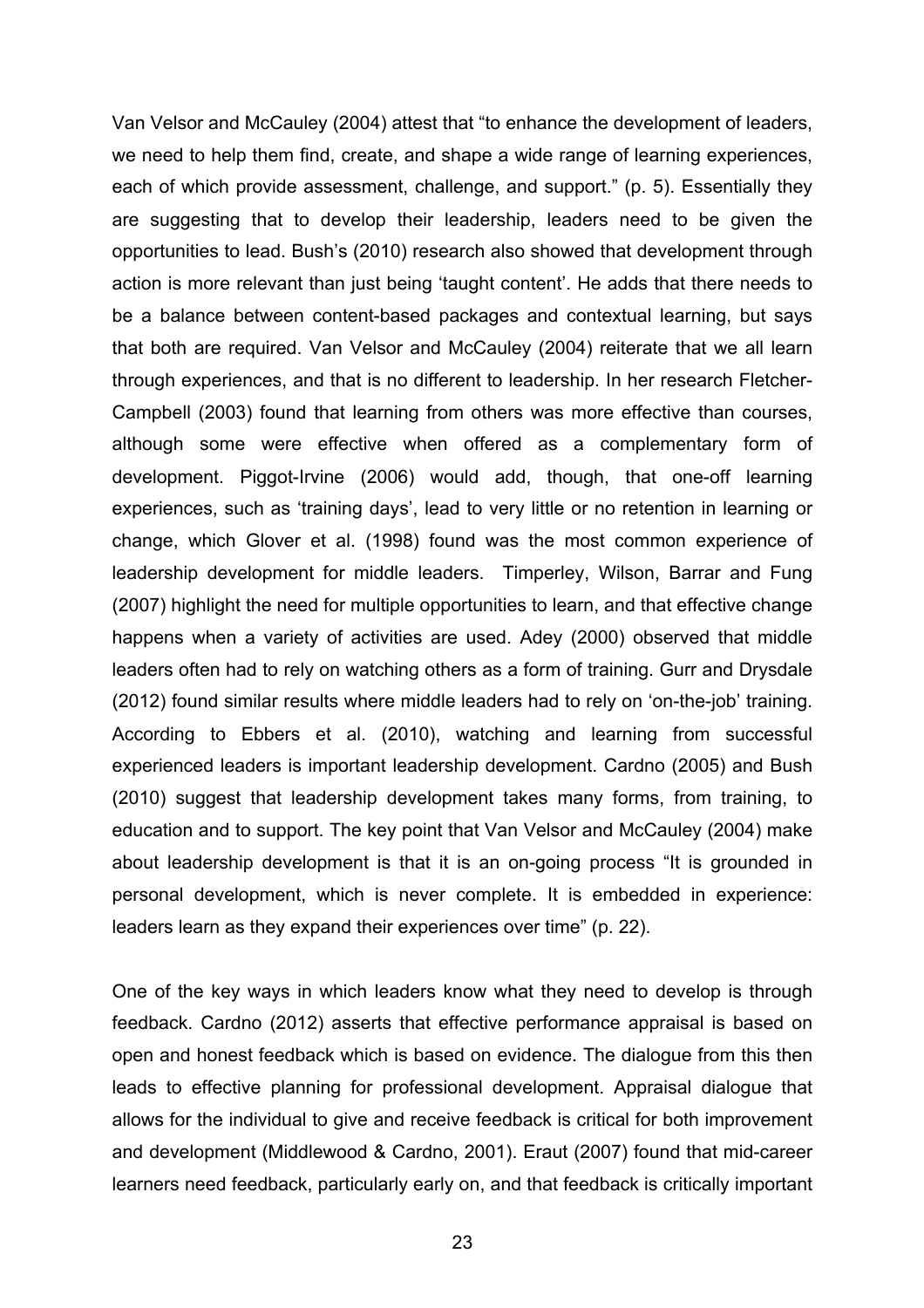for learning, retention and commitment. He suggests that a mixture of on the spot and formal feedback is needed. Middlewood and Cardno (2001) state: "the giving and receiving of feedback is fundamental and the purpose is to focus on performance with the aim of achieving stretch or challenge" (p. 11). In theory, then, first-time middle leaders in particular should be receiving considerable feedback on how they are doing and what they need to work on.

#### *Leadership in New Zealand*

Since the 1990s, schools in New Zealand have been required to have in place performance management systems and personnel policies to promote and sustain high levels of staff performance (Cardno, 2006; Fitzgerald et al., 2003; Hammersley-Fletcher & Kirkham, 2007; Hammersley-Fletcher & Strain, 2011). There are formal performance standards for principals but not for middle leaders. In 2012 the Ministry of Education released the document '*Leading from the Middle*', which outlines the functions and attributes required to implement the strategic visions of schools into classrooms. However, the document does not suggest any specific development necessary for middle leaders. Yet it is a start, as it is seen as important that schools and government work together to ensure they are developing middle leaders (Burton & Brundrett, 2005). Fitzgerald (2009) argues this by saying that performance management and regulatory systems, such as the Education Review Office and Teacher Registration, have determined what is important in education and therefore leadership.

#### *Challenges of Leadership Development*

Fleming and Amesbury (2001) suggest that most middle leaders are unlikely to have been developed to their full potential. This is supported somewhat by Southworth (2002), who says that most school leaders learn to lead by simply being asked to take on responsibility. This is exacerbated by the fact that most primary teachers are, at some point in their careers, likely to hold a position that could be described as that of a middle leader (Hammersley-Fletcher & Kirkham, 2007). This makes the development of middle leaders both essential and complex. Bush (2009) says that as professionals move from teaching to school leadership, there is a moral obligation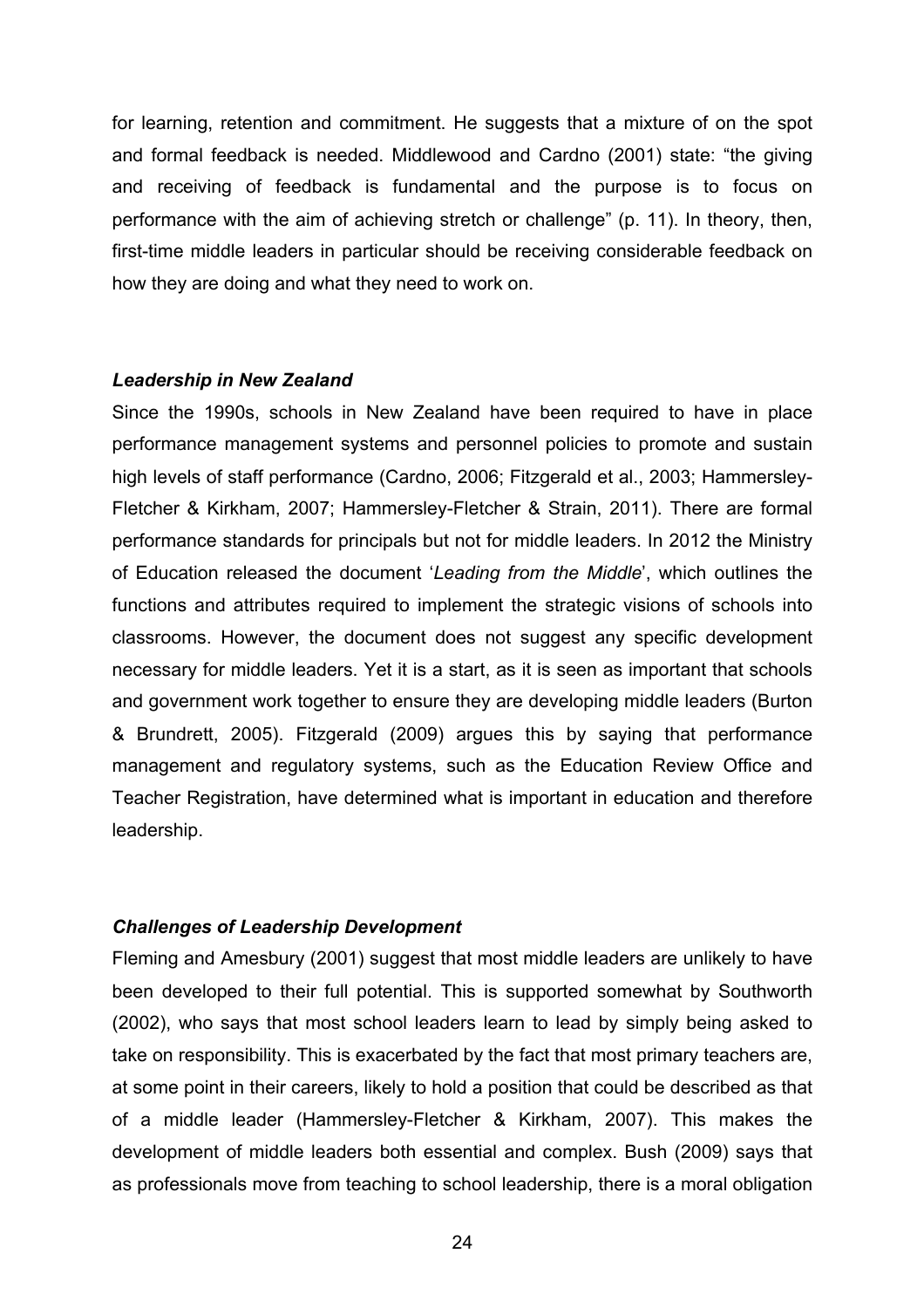that they be appropriately developed. The need to keep up to date with subject and pedagogical developments is essential to middle leaders' teaching, but they also need a good understanding of leadership and management theory (Burton & Brundrett, 2005; Fleming & Amesbury, 2001). The research of Cardno and Bassett (2015) found that middle leaders did not consider themselves to be adequately trained, while Adey (2000) suggests that aspiring middle leaders are likely to receive no training to prepare them for the role. This is made further challenging for first-time middle leaders, as "the development of the knowledge and understanding, skills and abilities required to lead others takes time" (Blanford, 2006, p. 19), indicating that if they are not prepared suitably, they are forced to learn everything 'on the job'.

#### *Succession and Recruitment*

The concept of succession appears frequently in the literature. To achieve sustained school excellence there is a need to develop leaders at many levels and to plan for succession to ensure continuity within the organisation (Bush, 2009; Fullan, 2002). In most circumstances succession is discussed when looking at principal succession. However, this is important, particularly in New Zealand, because principals have almost always worked their way through from being a teacher, through middle leadership and into a principalship (Bush, 2009; Heng & Marsh, 2009). One of the findings in the research of Rhodes and Brundrett (2009) was that principals need to be more proactive in the identification, development and succession of leadership talent within their own schools. An English study in 2006 by the National College for Teaching and Learning (as cited in Rhodes and Brundrett, 2009) showed that this is made more difficult by the fact that up to 70% of middle leaders do not want to be principals, while Heng and Marsh (2009) cited a Singaporean report which highlighted the importance of getting the right people with the right skills to be leaders. Gurr and Drysdale (2012) suggest, however, that the individual is, in fact, largely responsible for their own preparation.

Bassett (2016), from his research into middle leaders in New Zealand secondary schools, found that middle leaders need to be better prepared and proposes a national development programme focused on their leadership development needs. Bush (2008) discusses the success of the Singaporeans, who not only identify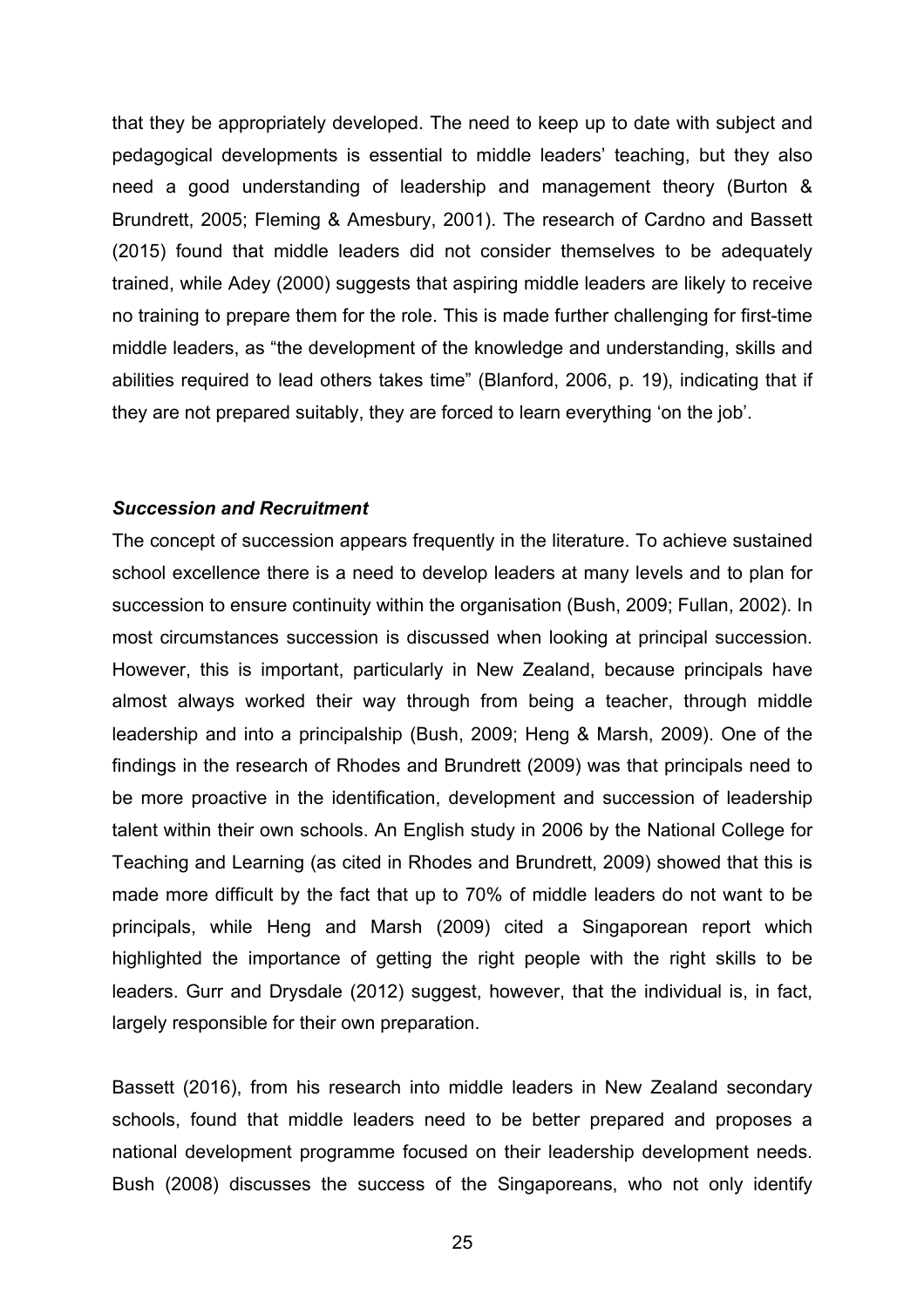potential leaders and nurture them, but also offer a middle management qualification which looks to enhance the capabilities of the middle leaders. Fletcher-Campbell (2003) revealed that it was the senior leaders who played a significant role in the identification of potential middle leaders and provided them with opportunities to develop their skills prior to promotion. The research of Rhodes and Brundrett (2009) also found that the limitations of leadership development and succession had a negative effect on both the middle leaders' and potential middle leaders' understanding of how to progress in their careers. It appears that senior leaders need to be actively looking for potential leaders and preparing them appropriately, yet at the same time, those who aspire to be leaders need to be proactive in their own development if they are to be successful.

#### *Leadership Support*

The support of the principal is crucial to the development of a middle leader, but a collaborative school culture is also necessary for the leader to feel supported and valued by colleagues (Gurr & Drysdale, 2012; Hammersley-Fletcher & Kirkham, 2007). Southworth (2002) supports this notion, claiming that effective organisations include a culture of collaboration and include multiple opportunities for school-based professional development. Eraut (2007) suggests that a leader's role is to develop the culture of leading and support and that although they play a part, it is not necessarily their role to provide support themselves. Gurr and Drysdale (2012) would, however, suggest otherwise, as their research found that middle leaders can make a positive difference in schools but they need the support of the school leadership and, in particular, the support of the principal. Poultney's (2007) work supports this and takes it a little further by suggesting that principals need to be approachable.

Bennet (2008) found in his research of first-time subject leaders in New Zealand secondary schools that middle leaders did in fact have access to the support if they needed it. However, they did not necessarily know what support or development they needed. In their research, Grootenboer et al. (2015) observed that without exception the support of the school principal, or the direct line manager, enabled or constrained the practices of the middle leaders. If middle leaders were to be successful, then the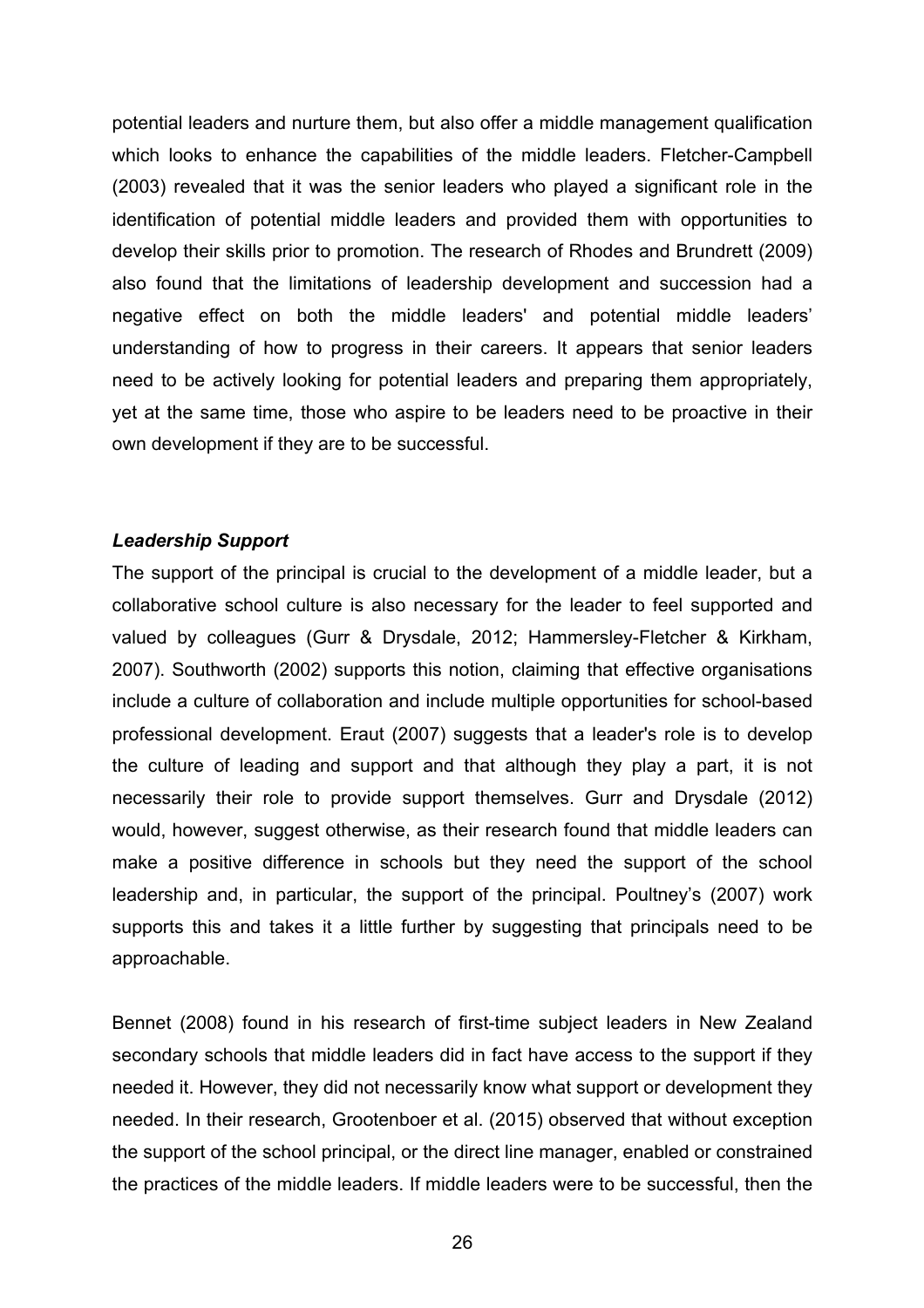support they were given could not be just nominal encouragement but needed to be demonstrated in material and structural backing. Grootenboer et al. (2015) suggest that principals need to develop 'hospitable conditions' for middle leaders to try new things and enact change. Perhaps troubling, Gurr and Drysdale (2012) indicate that, "the consistent findings over a decade from three studies are somewhat concerning. Too many people in leadership roles are not leaders, do not have an expectation of being a leader, and do not have the organisational support to be leaders" (p. 62). This provides many challenges, particularly as the literature has shown that middle leaders are expected play a large role in teaching and staff development but it appears they are not being adequately supported to do so.

A poorly functioning hierarchy is also seen as a major impediment to the development of middle leaders (Heng & Marsh, 2009). Hammersley-Fletcher and Strain (2011) counter that by suggesting that the development of middle leaders, particularly in primary schools, is a way of breaking down the hierarchical relations. This is due to the evidence that collaboration and informal collegial interactions are more commonplace in primary schools.

#### **Summary**

This chapter had provided substantial review and critique of the relevant literature around middle leadership. Three key themes around the expectations and challenges of middle leaders, along with their support and development have been critiqued, and these themes reinforce this study. The next chapter will present the research methodology along with the process for data analysis and ethical considerations.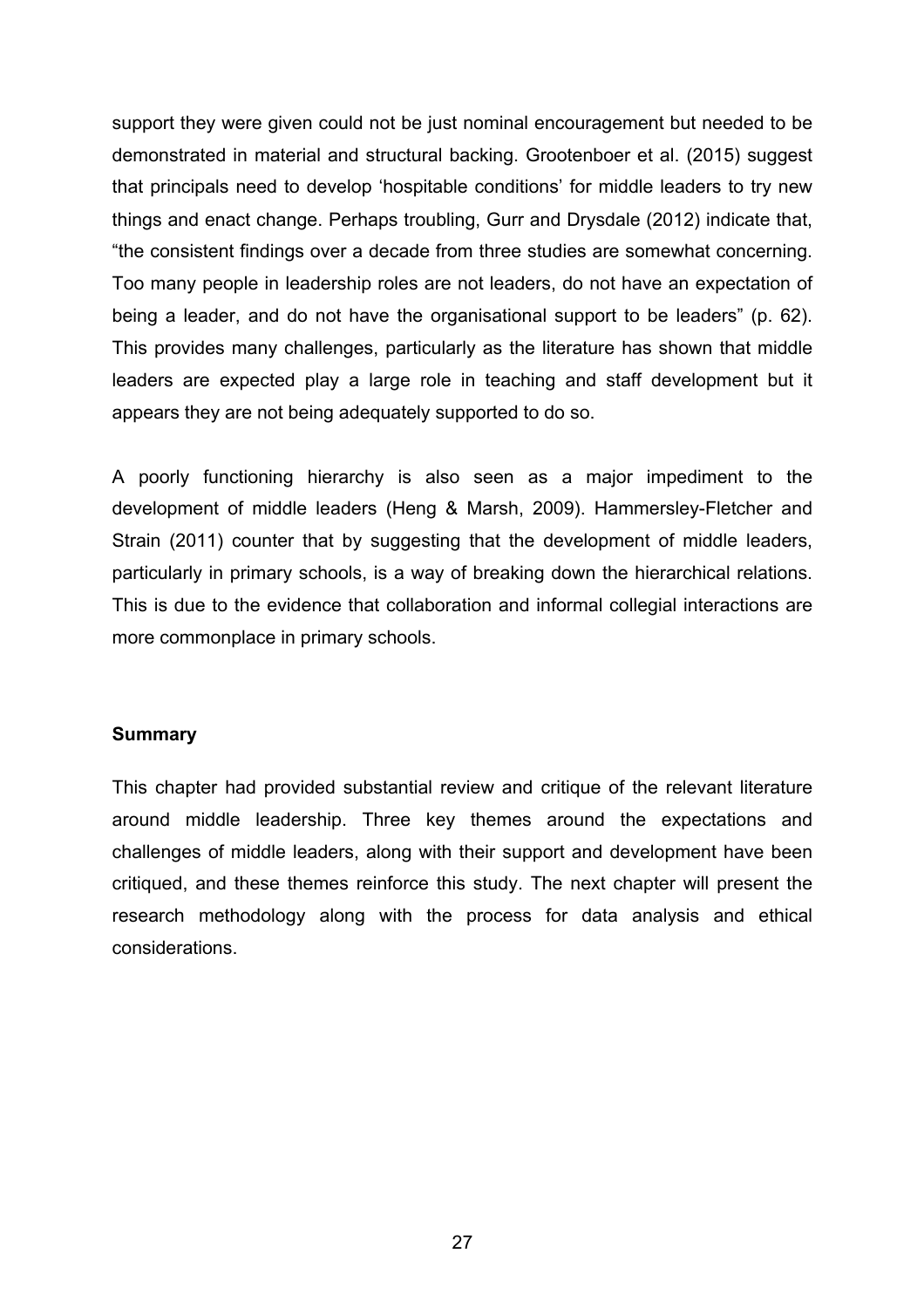# **CHAPTER THREE**

## **RESEARCH METHODOLOGY**

#### **Introduction**

The purpose of this chapter is to outline and discuss the selected methodology and the historical context within which it is located. The three methods used for data collection — semi structured interviews, a focus group, and documentary analysis are described and the process undertaken is discussed. Finally, how the data were analysed, considerations of reliability and validity, and the ethical implications of my research are also presented.

#### **Research Methodology**

As my research focused on middle leaders in a primary school setting, it is important to understand the background of educational research along with its associated paradigms and methodologies. Mutch (2005) suggests that "educational research falls under the broad category of social science research because it focuses on people, organisations, and interactions" (p. 18). It is distinguishable from other social science areas due to its relationship to teaching and learning and its potential benefits to society (Keeves, 1997; Mutch, 2005).

Ontology deals with the questions about what can or does exist in the world (Cohen, Manion, & Morrison, 2011; Davidson & Tolich, 2003). The ontological assumptions within social research are "assumptions which concern the very true or essence of the social phenomena being investigated" (Cohen et al. 2011, p. 5). The existence of first-time middle leaders in New Zealand primary schools and the support and development they receive are indeed real, as are those of school principals, and this therefore provides me with the ontological basis for my research.

The second set of assumptions are those of an epistemological kind. Davidson and Tolich (2003) describe epistemology as, "the theory of knowledge. The branch of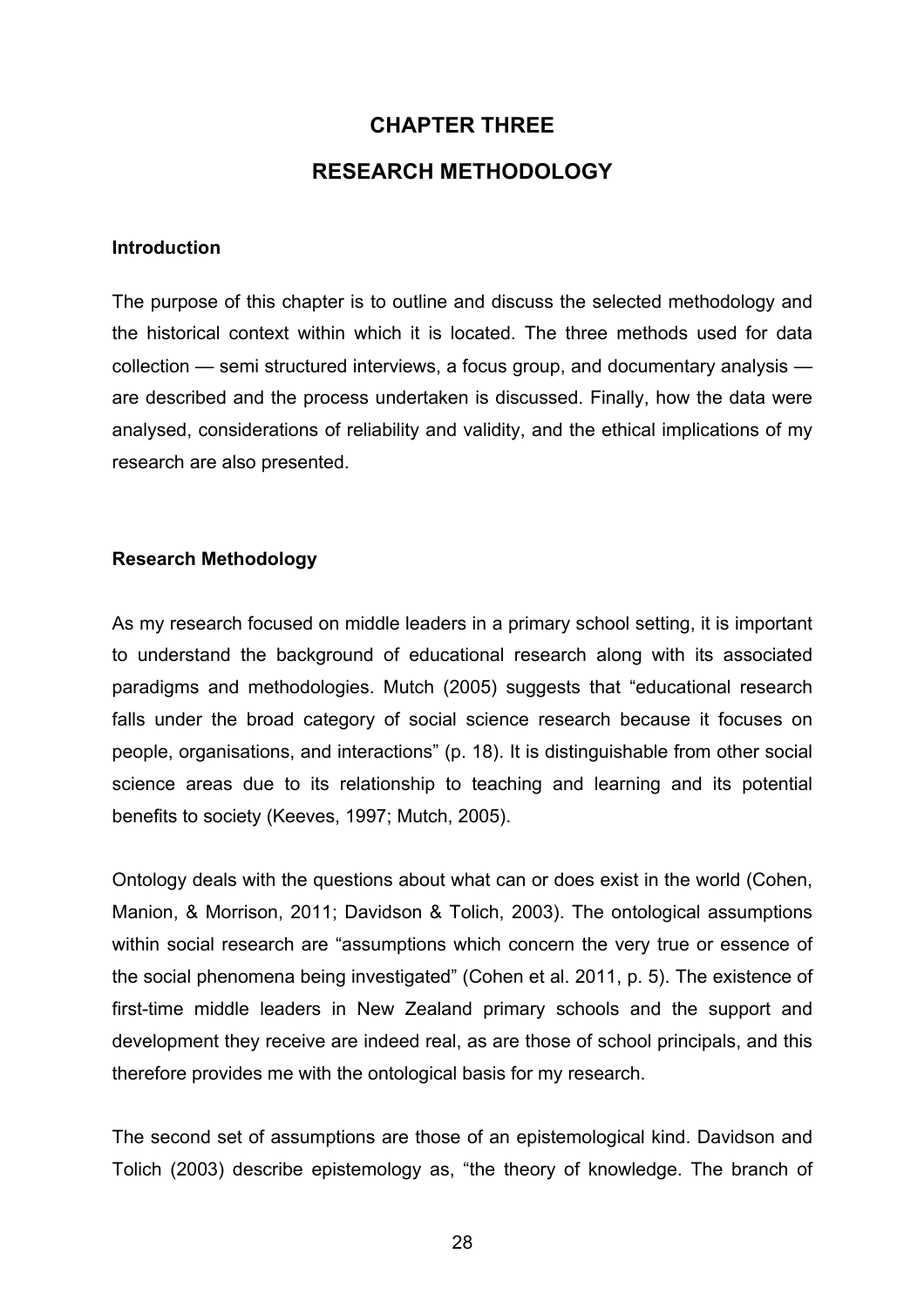philosophy that deals with how we know what we know" (p. 25). The creation of knowledge in my research was dependent on the participants sharing their experiences and perceptions with me. My ontological and epistemological assumptions had implications on the way in which the research was conducted, the methodology (Bryman, 2012; Cohen et al., 2011).

In my research, the knowledge I was seeking was within the minds, beliefs and experiences of primary school middle leaders and principals. What middle leaders do and face in their day-to-day role was not necessarily observable. The participants were interpreting their world through their experiences and beliefs, which were "personal, subjective and unique" (Cohen et al., 2011, p. 6). This led me to adopt an interpretive epistemology for my research. An interpretive approach enabled me, as the researcher, to interact with middle leaders to uncover their lived reality (Bryman, 2012; Mutch, 2005). Because the work of middle leaders was not observable, it required me to collect open-ended data based on their experiences (Creswell, 2002; Guba & Lincoln, 2005). This aligned well to the interpretive epistemological approach because the research aimed to understand the meaning of the social phenomenon and interactions of middle leaders in New Zealand primary schools (Cohen et al., 2011; Davidson & Tolich, 2003).

Interpretivism is a contrasting epistemology to positivism (Bryman, 2012). It focuses on the more subjective and is about developing meaning (Bryman, 2012; Cohen et al., 2011; Guba & Lincoln, 2005). It is suggested that the social sciences generally favour interpretivism due to its ability to recognise the unique humanistic nature of people (Bryman, 2012; Cohen et al., 2011; Davidson & Tolich, 2003; de Landsheere, 1997; Gunn & Lincoln, 2005). This is not to say that positivism is not employed by educational researchers. In fact, de Landsheere (1997) states that "no one research paradigm can answer all the questions which arise in educational research". (p. 14). Choosing between a positivist or interpretive paradigm largely depends on the ontological and epistemological assumptions of the researcher (Cohen et. al, 2011; Davidson & Tolich, 2003; Guba & Lincoln, 2005; Mutch, 2005).

A qualitative methodology is seen to fit well with interpretivism, while a quantitative methodology is generally aligned with the positivist paradigm. Although they are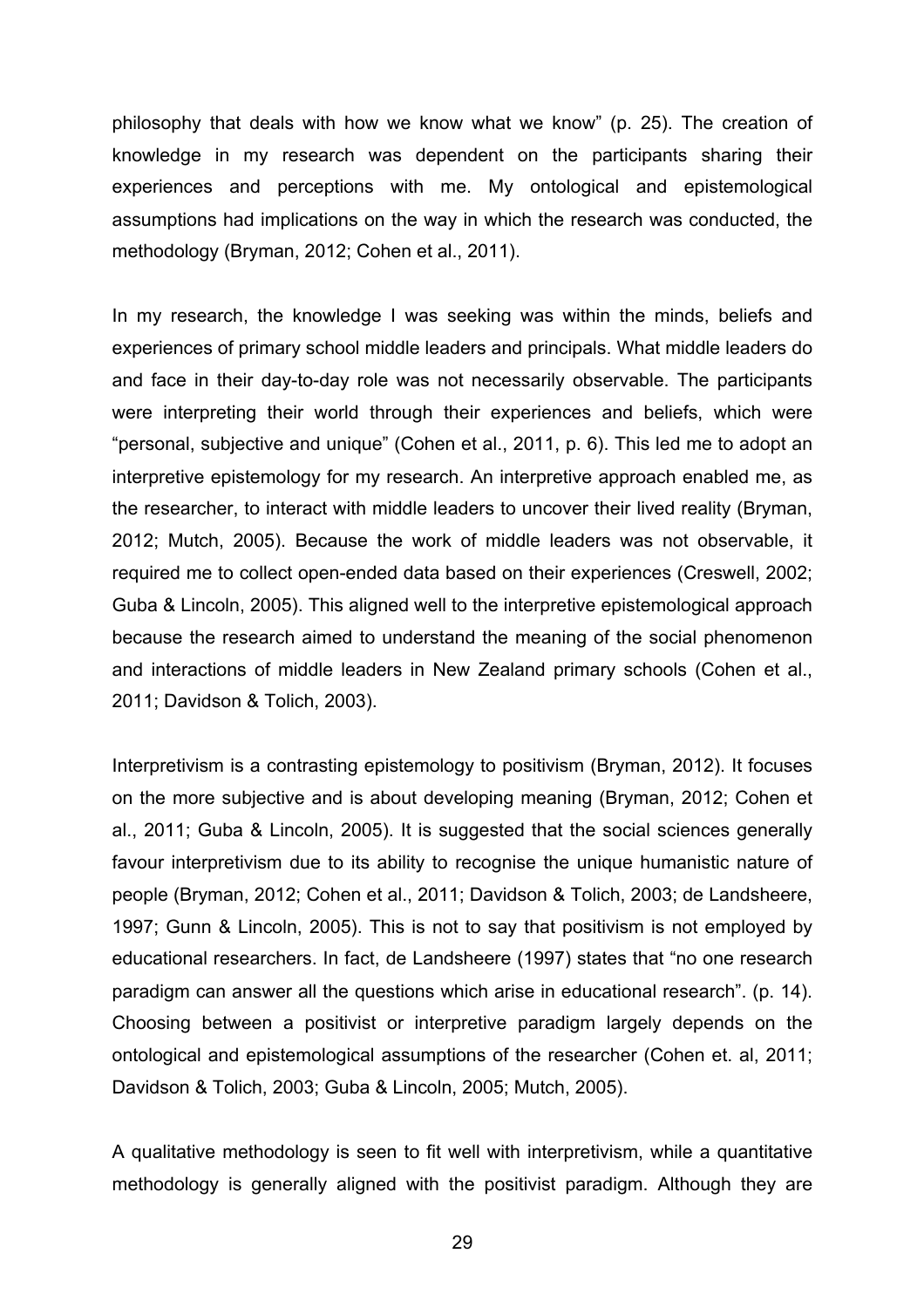often seen as being polar opposites, they are perhaps better viewed on a continuum (Bryman, 2012; Creswell, 2002; de Landsheere, 1997; Keeves, 1997). The difference between the two methodologies is well defined by Denzin and Lincoln (2005), who say:

Qualitative researchers stress the socially constructed nature of reality, the intimate relationship between the researcher and what is studied and the situational constraints that shape inquiry. Such researchers emphasize the value-laden nature of inquiry. They seek answers to questions that stress how social experience is created and given meaning. (p. 10).

The participants in this study shared their personal leadership stories, their challenges, and the leadership development and support that they received. This provided me with substantial descriptive and highly subjective data (Creswell, 2002; Guba & Lincoln, 2005). It was important to access these personal data in order to provide me with the information I need to address my research questions. These data were better analysed qualitatively and therefore led me to adopt a qualitative methodology.

Bryman (2012) suggests that researchers must ensure appropriate instruments are used when conducting research. The three methods of data collection that were used in the research were semi-structured interviews, a focus group and documentary analysis.

### **Method 1: Semi-Structured Interviews**

#### *Description*

According to Bryman (2012), the term 'semi-structured interviews' is fairly broad but typically refers to "a context in which the interviewer has a series of questions that are in the general form of an interview schedule but is able to vary the sequence and questions" (p. 212). An interview schedule is a collection of questions to be asked by the interviewer (Bryman, 2012). Mutch (2005) has a very similar description but uses the words "open to changes along the way" (p. 225) to describe the flexibility the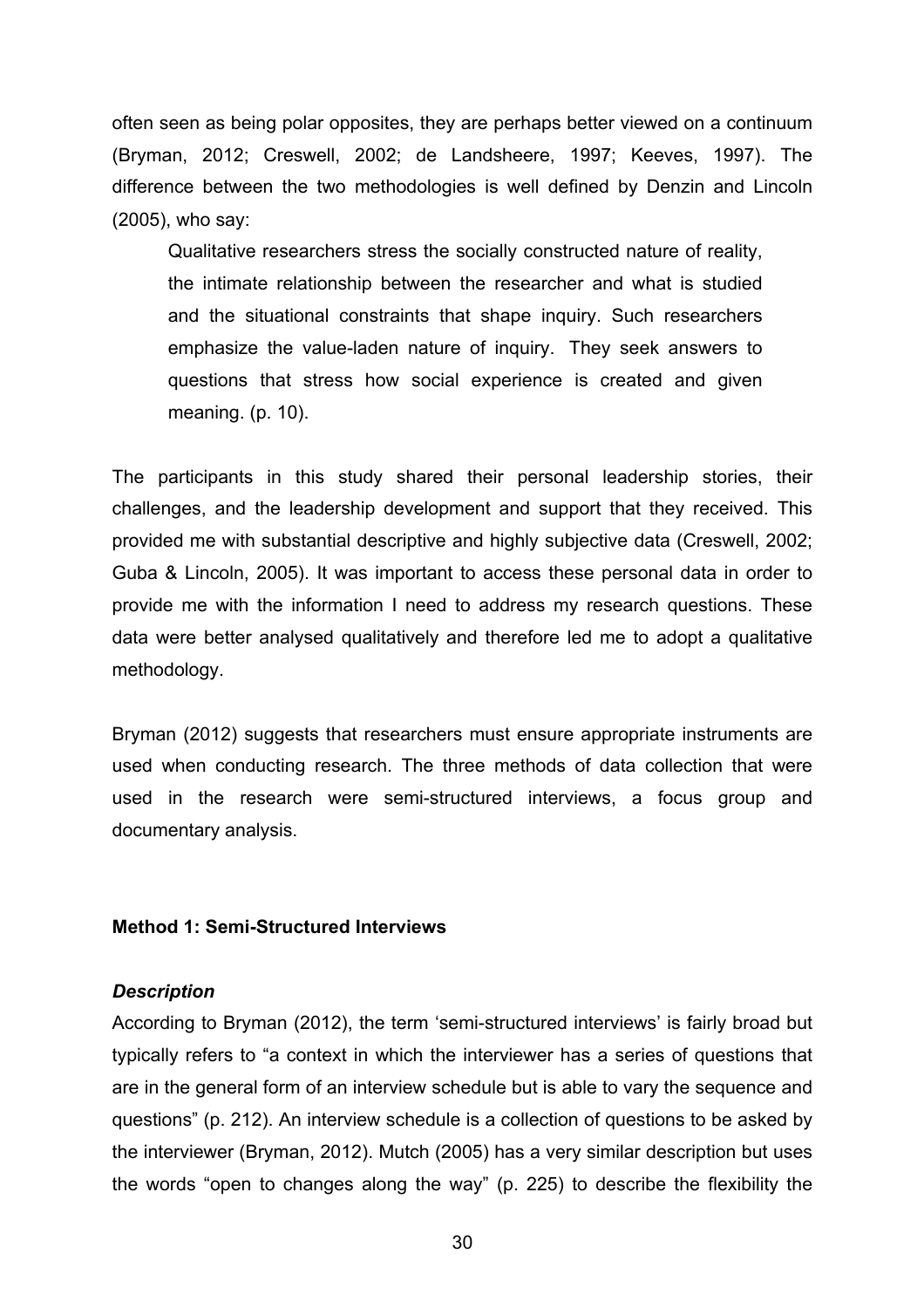semi-structured interview allows; while Fontana and Frey (2005) describe them as an "individual, face-to-face interchange" (p. 698).

Semi-structured interviews, as a form of data collection, align well to my epistemological view that the data can exist in the minds of middle leaders. Vogt, Gardner and Haeffele (2012) suggest that interviews are effective when the research seeks knowledge that is internal to the people interviewed and for when in-depth answers from participants are required: both were the case in my research. This is reinforced by Bryman (2012), who contends that interviewing has become the most common form of data collection for gathering in-depth information. Interviews have the ability to develop detailed accounts of the experiences and opinions of the participants and provide rich qualitative data (Bell, 2010; Bryman, 2012; Fontana & Frey, 2005; Hinds, 2000).

### *Process*

To ensure the data being collected were as accurate as possible I sought middle leaders who were within the first three years of their first middle leadership role. This purposeful sampling was decided to provide me with participants who should have clear and current experiences to share (Bryman, 2012). The sample size (N=6) selected was an appropriate sampling size because it provided me with enough data to help answer my research questions (Bryman, 2012). To ensure the participants fit the best description of a middle leader I set certain criteria for their involvement. All the participants had to have a middle leadership role for which they were remunerated, have classroom teaching responsibilities and have a formal title. To help identify potential participants I used past editions of the *New Zealand Education Gazette* dated from January 2013 to December 2014 to identify the advertised middle leadership roles over this timeframe. Identifying 52 advertised jobs, I emailed the principals of those schools, requesting permission to approach the successful applicants to see if they would be willing to participate in an interview. I adopted a first-in approach to selection and took the first six participants to respond. I did need to reject two participants, as they did not fit the criteria, having been in middle leadership for well over three years. The participants who were selected had a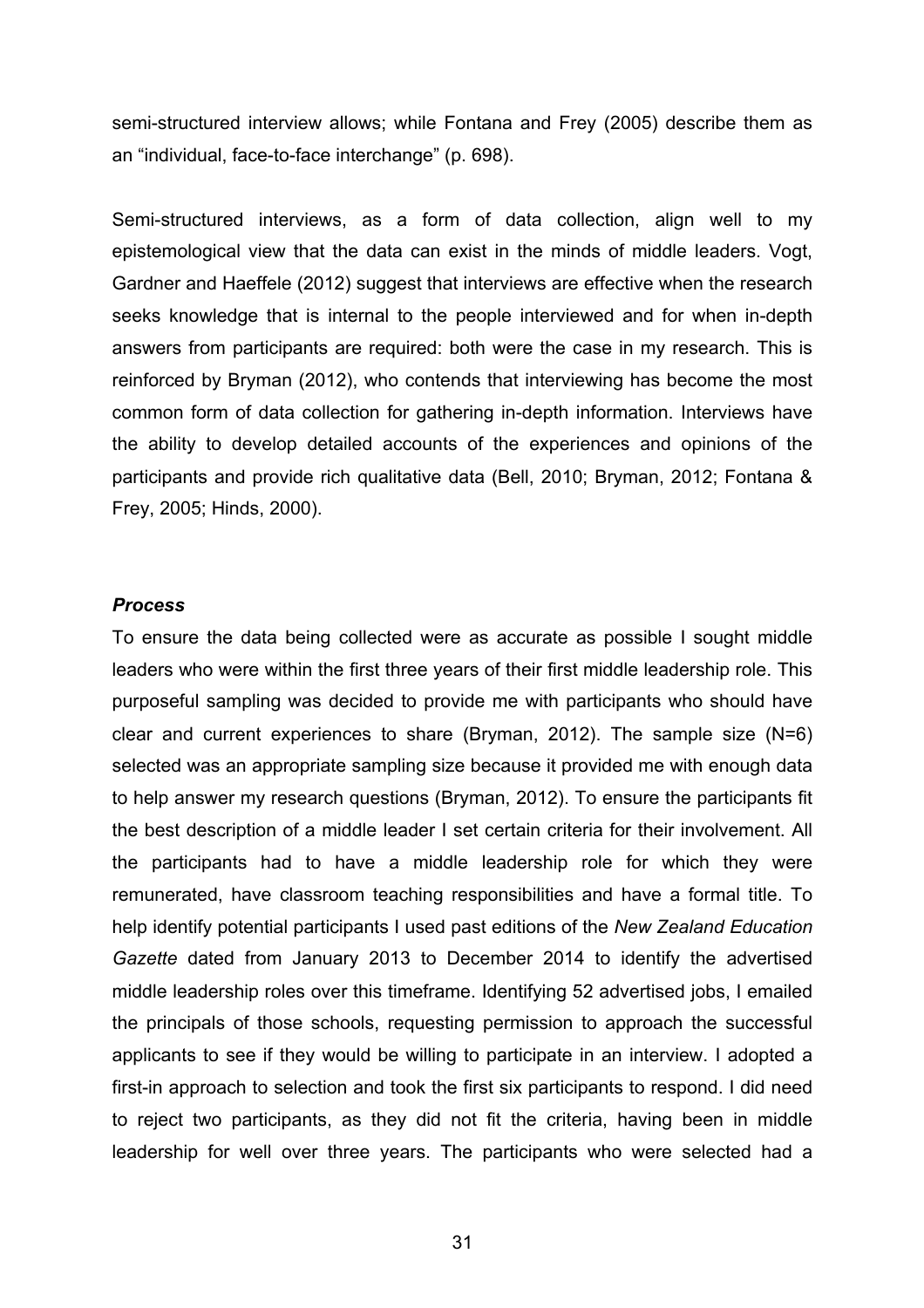variety of titles; Team Leader, Learning Leader, Director of Religious Studies and Curriculum Leader.

An interview schedule (Appendix A) that linked to the research aims and questions was developed using Kvale's (1996, as cited in Bryman, 2012) nine question types as a guide. I began with an introductory question, which also served to help 'break the ice' (Fontana & Frey, 2005), that invited participants to discuss what interested them about entering leadership. A series of structuring questions helped to focus participants on directly providing information key to answering my research questions. As is the nature of semi-structured interviews a range of specifying, interpreting, probing and follow-up questions were employed throughout the interview to draw out richer and more detailed responses from the participants.

As suggested by Hinds (2000) and Bryman (2012), I conducted two pilot interviews with middle leaders I knew personally. One of the issues that can occur with interviews is that of question interpretation: the assumption that all participants interpret questions the same way (Vogt et al, 2012). Confusion can arise when longer questions are asked, although the benefit of a semi-structured interview was that it allowed for clarification (Creswell, 2002; Fontana & Frey, 2005; Hinds, 2000; Vogt et al, 2012). I was able to get feedback during the pilot interviews regarding whether or not the questions were easily understood as well as how I asked the questions. I was able to refine the interview schedule to reflect their feedback along with the data that came from the pilot interviews. I ensured that once I had completed the interview schedule, I knew it inside and out, as this is essential to successful interviewing (Bryman, 2012). None of the data collected from these pilot interviews were used in the findings.

After making email contact with the potential participants, I invited them to take part in a semi-structured interview which would take no longer than one hour. Hinds (2000) suggests that the setting of the interview is important, so the time and location was negotiated, and all interviews eventually took place at participants' schools. This provided the participants with a safe and comfortable environment as well as enabling me to secure signed organisational permission (Appendix B) on the same day as conducting the interview (Hinds, 2000; Mutch, 2005; Vogt et al., 2012). It was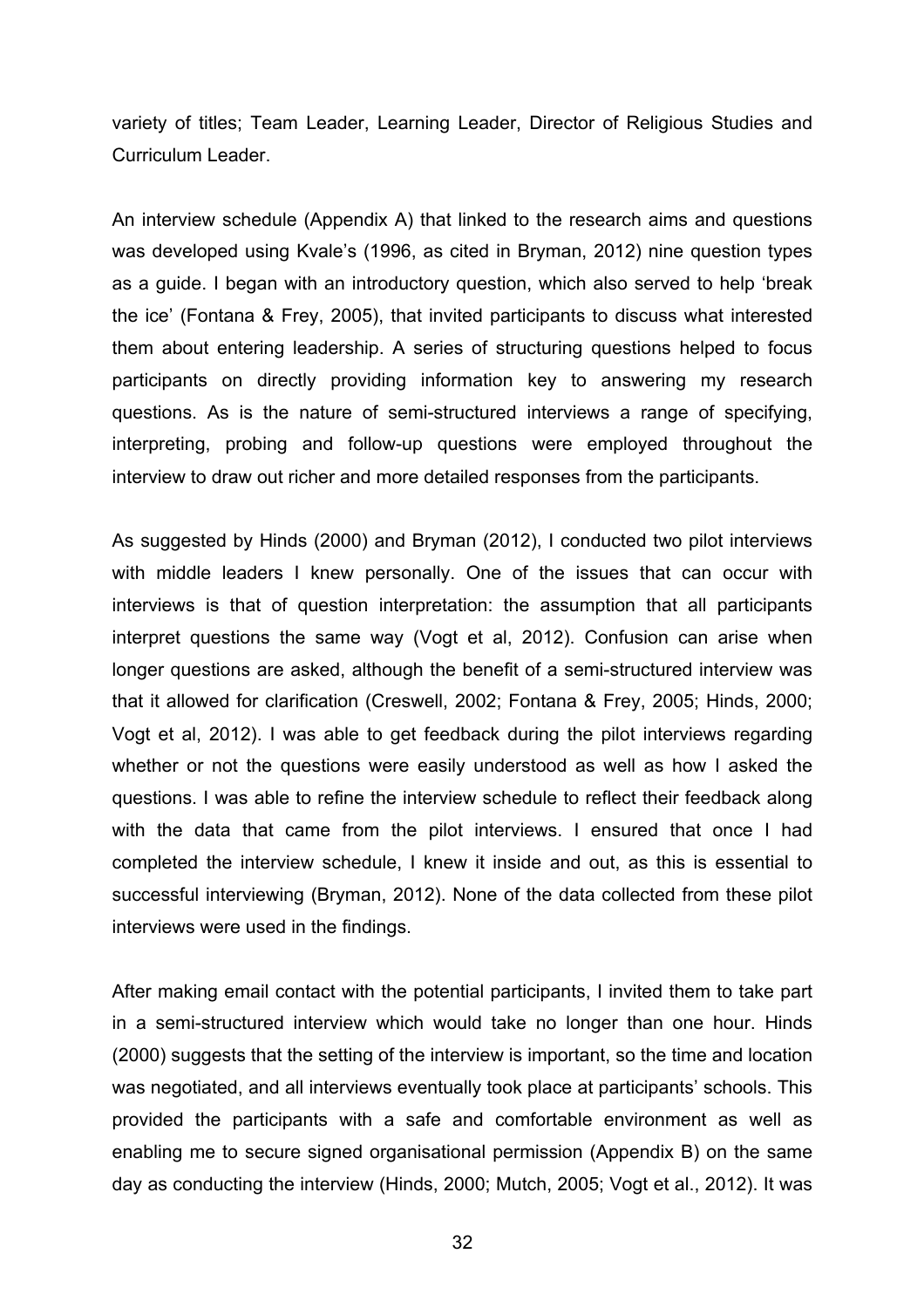important to develop a positive rapport between myself and the participants (Bryman, 2012; Mutch, 2005). However, I was careful not to take this too far, as Bryman (2012) warns that if it did go too far, then the validity of the data would have been potentially compromised, as the participant could have been inclined to give answers he/she thought that I wanted. Using the interview schedule, I set out to obtain a "rich, in-depth experiential account" (Fontana & Frey, 2005, p. 698) of each of the middle leaders' unique roles. I used two audio recording devices to record the interviews and then had the recordings transcribed. Having the interviews in a written format allowed me to thoroughly examine and analyse what the participants had to say (Bryman, 2012).

Throughout the entire process, from the initial email contact until the completion and presentation of results, I ensured that I listened carefully, was flexible and empathetic, and developed trust and a positive rapport with all the participants (Bryman, 2012; Fontana & Frey, 2005; Mutch, 2005).

#### **Method 2: Focus Group**

#### *Description*

A focus group is described simply by Mutch (2005) as "an interview technique that brings together participants to respond to questions in a group situation" (p. 219). Bryman (2012) takes this a bit further by suggesting that focus groups focus on a specific topic and that the "emphasis is upon the interaction within the group and the joint construction of meaning" (p. 712). Focus groups are a form of a group interview, but not in the same way as a traditional interview where there is a backwards and forwards between the interviewer and the participants; a focus group relies on the interaction within the group (Bryman, 2012; Cohen et al., 2011). Cohen et al (2011) attest that it is the interaction of the group that exposes the data. Focus groups provide some advantages over individual interviews. Fontana and Frey (2005) attest that they can "often produce rich data that are cumulative and elaborative" and that they can "be stimulating for respondents and so aid in recall" (p. 705).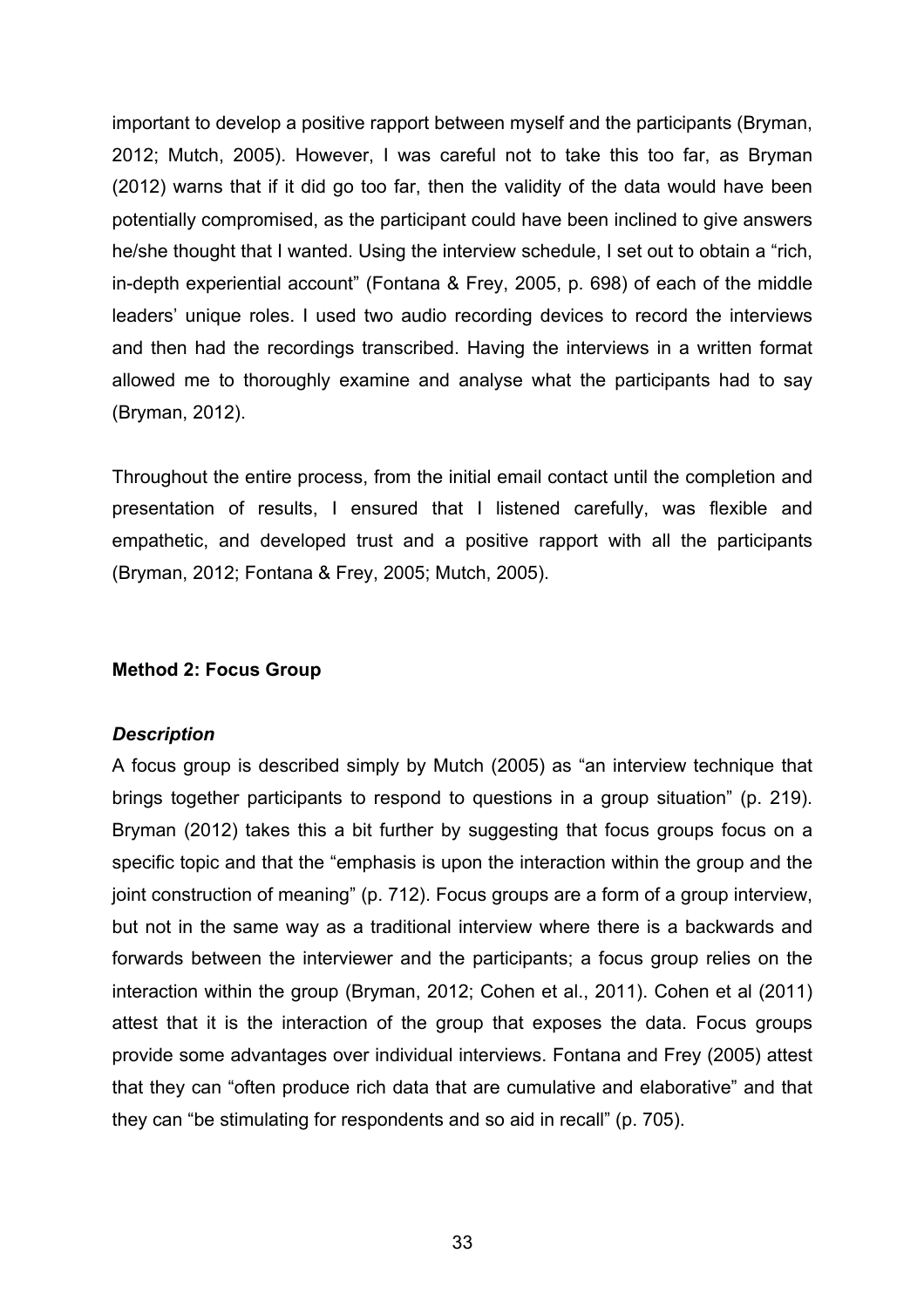In my study a single focus group was conducted with four primary school principals. They were principals of schools with a minimum of 300 students, as schools any smaller may not have the middle leadership roles that my research was looking to explore. The sample size (N=4) was deemed appropriate as it was not too small and it provided me with enough data, but it was also not so large that it was potentially difficult to manage and lacking in quality group interaction (Bryman, 2012; Cohen et al., 2011; Hinds, 2000). Morgan (as cited in Bryman, 2012) recommends smaller groups when participants are likely to have a lot to say on the research topic, which was the case in this instance. Mutch (2005) suggests that "a focus group is a useful tool for busy practitioners because they combine the best of surveys and interviews (an in-depth response)" (p. 128), which was essential when attempting to involve primary school principals.

#### *Process*

The principals were approached and selected from a local principals' association. This was done to guarantee availability, which can often be an issue when setting up a focus group (Cohen et al., 2011). Focus groups are useful because they are time efficient and can gather information about people's experiences, thoughts, feelings and ideas about a particular topic (Bryman, 2012; Cohen et al 2011; Hinds, 2000; Kitzinger, 1995; Mutch, 2005). In this case my research was looking at middle leaders, what is expected of them, their challenges, and their development. The focus group in this instance was employed to provide triangulation of data gathered from the semi-structured interviews (Cohen et al., 2011). The principals were able to provide a different perspective particularly around what they expect from their middle leaders and what support and development they provide to first-time leaders. The principals were invited to participate in the focus group, given an oral explanation, as well as provided with an information sheet outlining the study. Participants were also given the opportunity to ask any questions regarding the research.

Prior to conducting the focus group, it was important that I developed quality questions that helped in providing the data needed to answer my research questions. Krueger (1994) asserts that "forethought must be given to developing questions for a focus group. They may appear to be spontaneous, but they have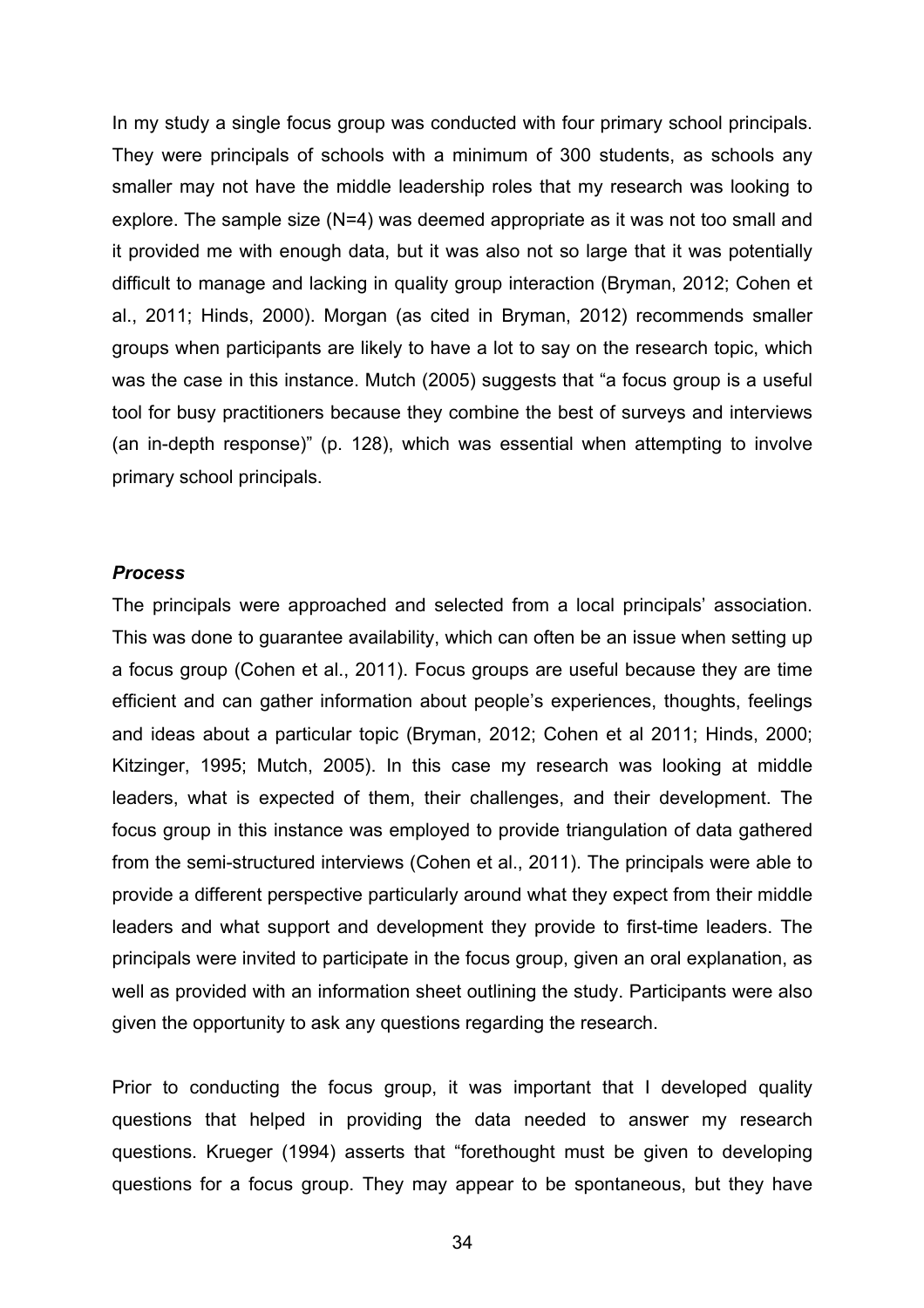been carefully selected and phrased in advance to elicit the maximum amount of information" (p. 54). I carefully developed a series of questions (Appendix C) that worked to elicit responses that provided quality dialogue and discussion amongst the participants and at the same time provided rich data pertinent to answering my research questions (Krueger, 1994). The questions were designed to provide flexibility so that as participants answered the questions, their responses were able to make connections or trigger ideas for other participants to then add to. The selected questions were particularly useful for exploring the principals' knowledge and experiences and elicit not only what they thought but also why they thought a particular way (Kitzinger, 1995; Krueger, 1994).

During the focus group interview I was aware of potential challenges that may have arisen. Fontana and Frey (2005) identify three key ideas that a researcher needs to be aware of and manage if a focus group is to be successful. I was careful not to allow any one of the participants to dominate the group or the discussion; to encourage uncooperative participants to share their ideas; and to obtain responses from the entire group (Cohen et al., 2011; Fontana & Frey, 2005). One issue that I had to manage was where one participant would veer the topic off course. It was a difficult balancing act of keeping the meeting open yet at the same time keeping it to the point (Cohen et al., 2011). Kitzinger (1995) also suggests that focus groups are not an easy option, as the data they generate "can be as cumbersome as they are complex." (p. 302). However, I did not find this to be an issue as the interview process went well and the group dynamic provided concise and clear data.

### **Method 3: Documentary Analysis**

#### *Description*

The study of documents in conjunction with interviews is a common form of educational research (Wellington, 2002). McCulloch (2011) defines a document as "a record of an event or process" (p. 249). A document used for educational research can be fairly wide reaching and take many forms, such as charters, curriculum documents, and schemes of work (Bryman, 2012; McCulloch, 2011; Wellington, 2000). Documents can be private, such as journals and diaries; and public, such as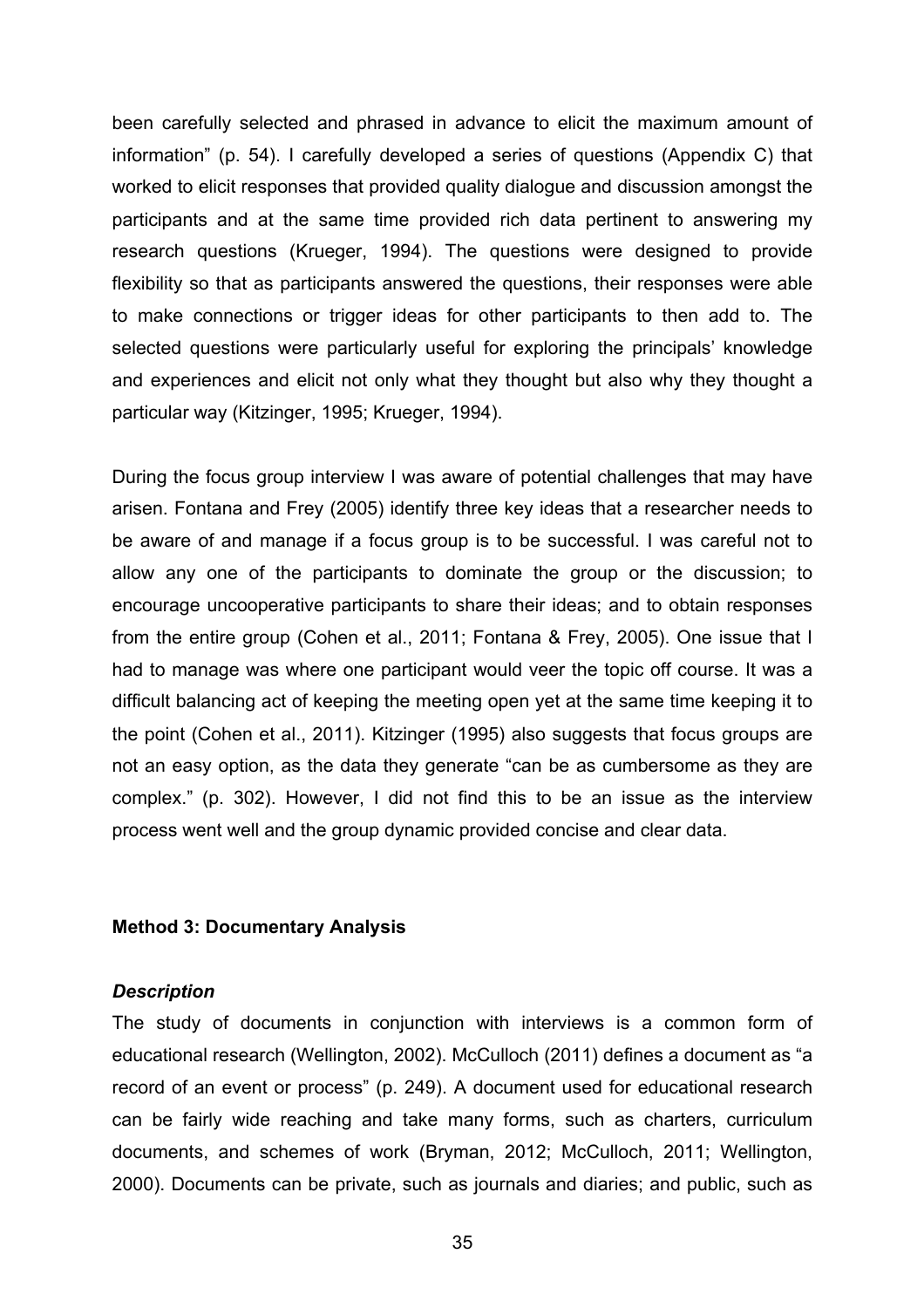annual reports and policies (Bryman, 2012; Fitzgerald, 2012; McCulloch, 2011; Wellington, 2000). The term 'document' also encompasses a variety of print, photographic, online, digital, and multimedia artefacts (Bryman, 2012; Fitzgerald, 2012; McCulloch, 2011; Wellington, 2000).

Documentary analysis aligns well to the epistemology of my research project. This is because as the data I was searching for can be found in the minds of middle leaders, it is suggested by Creswell (2002) that documents are texts that represent the thoughts of the individuals in the phenomenon being studied. Scott (1990, as cited in Fitzgerald, 2012) strongly attests that documents cannot be seen as objective, which again aligns to the subjective approach of the research project. McCulloch (2011) adds that when taking an interpretive outlook, documents are seen as being socially constructed. Documentary analysis is intended to provide access to and facilitate insights into human social activity (McCulloch, 2011). Bryman (2012) further supports this by saying that documents can be seen as windows into social and organisation realities. Wellington (2000) offers a similar view, proposing that documents add meaning to the data gathered from the interviews and can "enrich a study throughout the research process" (p. 114).

#### *Process*

I collected a range of job descriptions and leadership appraisal documents from the middle leader participants as well as generic middle leadership job descriptions from the principals who took part in the focus group. These were all private, official, school documents, which Bryman (2012) suggests are more likely to be "authentic and meaningful" (p. 551) than public school documents. These documents provided me with data for two of the research questions, namely the expectations of middle leaders and the support and development they receive. The documents also helped in triangulation by providing an additional method of data collection that I could use to help confirm results (Bryman, 2012; Fitzgerald, 2012; Wellington, 2000). As the documents being requested were private documents, there were some challenges obtaining them (Bryman, 2012; Fitzgerald, 2012). Despite several requests prior to and following the interviews, I was only able to obtain middle leader job descriptions from three of the four participating focus group principals; while three of the six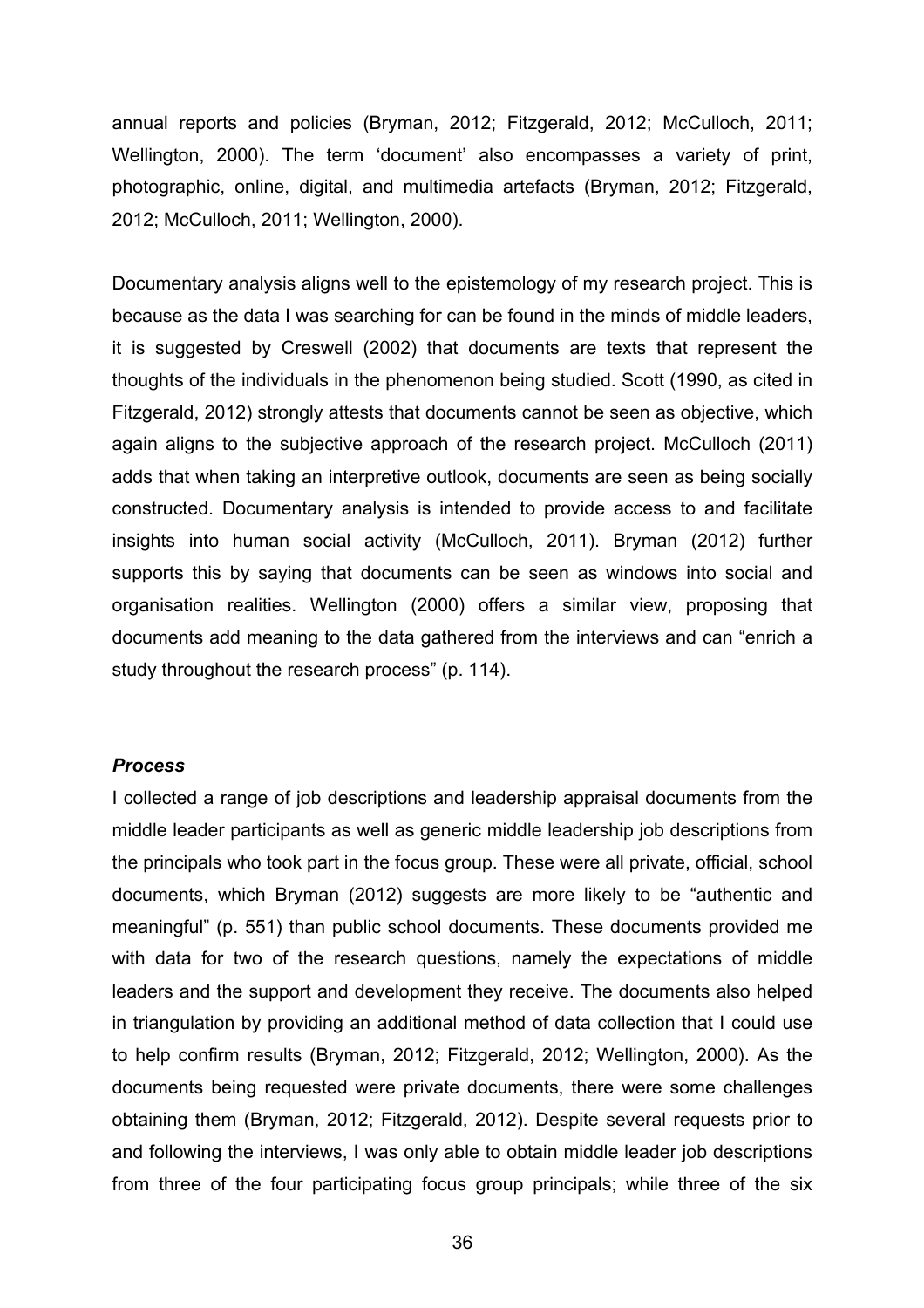interview participants provided me with their job descriptions and appraisal information. One of the research participants admitted that they did not have a job description or any leadership appraisal documentation.

Before the documents were selected for analysis, it was important that they passed the four criteria for assessing the quality of documents as suggested by Scott (1990; as cited in Bryman, 2012; Wellington, 2000; Fitzgerald, 2012). The documents were checked for their authenticity, credibility, representativeness, and their meaning. All documents that were included in my findings passed the criteria.

## **Data Analysis**

# *Description & Process*

Data analysis in a qualitative research project is to analyse and interpret a vast array of data (Bryman, 2012; Lofland, Snow, Anderson & Lofland, 2006). This is made difficult due to qualitative data, such as interviews and documents, being "not straightforward to analyse." (Bryman, 2012, p. 565). Lofland et al., (2006) describe data analysis as a "transformative process" (p.195). Essentially the process involves taking raw data and turning it into findings or results (Lofland et al., 2006).

Bryman (2012) states, "coding is the starting point for most forms of qualitative data analysis" (p. 575). It requires the researcher to sort and manage data into categories that help to make the data meaningful (Bryman, 2012). Lofland et al. (2006) describe coding as "the process of sorting your data into various categories that organise it and render it meaningful" (p. 200). When looking at my research methods of semistructured interviews, a focus group and documentary analysis, thematic coding was a suitable approach to analyse the data (Bryman, 2012; Lichtman, 2013). Hinds (2000) proposes developing a code to be applied over the range of different materials being analysed.

When analysing documents, Mutch (2005) suggests approaching them with an open mind and to have it "speak for itself" (p. 130). It is about finding the key messages in the text. It is stated by Fitzgerald (2012) that analysing documents involves "locating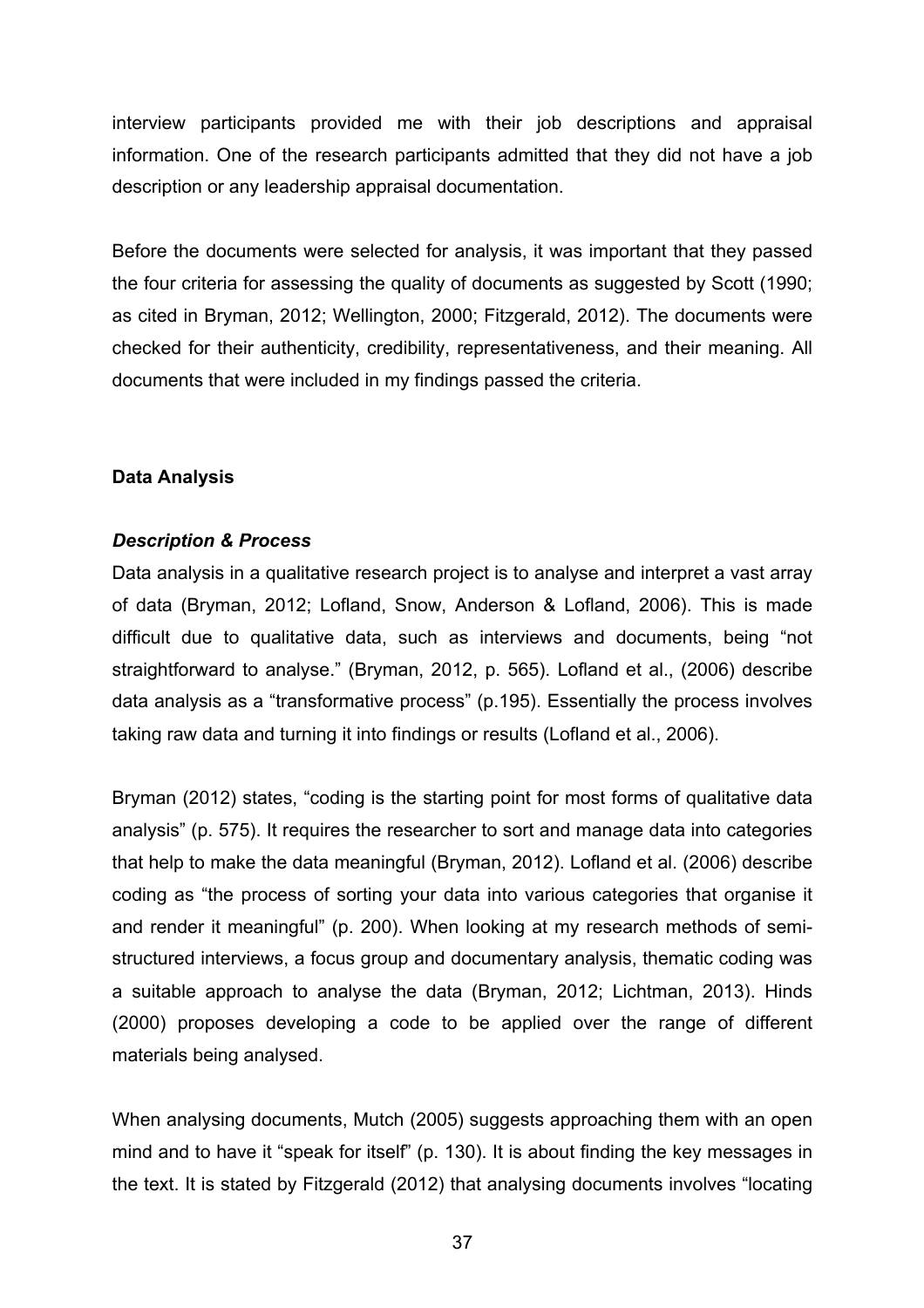underlying themes in materials, analysing these themes and providing an interpretation that augments a theoretical argument" (p. 287). Mutch (2005) also states that "coding in qualitative research involves looking for patterns and themes" (p. 177). While analysing the transcripts and documents, it was important that I constructed an index of themes and subthemes. The themes came from recurring ideas in the text and are the product of reading and rereading the transcripts and documents (Bryman, 2012, Lichtman, 2013). The research questions also helped to identify the key themes (Bryman, 2012). Using a framework, I methodically worked through the transcripts and coded the findings based on which theme or sub theme they fit best.

There are some problems perceived with thematic coding, such as the disappearance of the social setting, as the themes can be plucked from the texts out of context (Bryman, 2012; Lichtman, 2013; Vogt et al., 2012). However, this did not appear to present itself to be an issue as I made sure that I took care to analyse the context of the response prior to coding it. It is also suggested that the process can be incredibly time-consuming when coding interview transcripts and documents (Bryman, 2012; Hinds, 2000; Lofland et al., 2006). Lofland et al. (2006) maintain, however, that by being disciplined and methodical it is achievable in a timely fashion, and this proved to be the case.

#### *Validity and Reliability*

Cohen et al. (2011) define validity as "the meaning that subjects give to data and inferences drawn from the data that are important" (p. 181) and that "validity is the touchstone of all types of educational research" (p. 180). Bryman (2012) argues that the term 'validity' is broad, so in this context uses 'measurement validity' and describes it as "the degree to which a measure of concept truly reflects that concept" (p. 713). Mutch (2005) describes it simply as "ensuring that a study actually measures what it sets out to measure" (p. 226).

When conducting interviews, Bryman (2012) and Cohen, et al., (2011) say that the interview questions should be consistent. It is also important to test the questions prior to conducting the interview, as, "the best way to ensure validity is through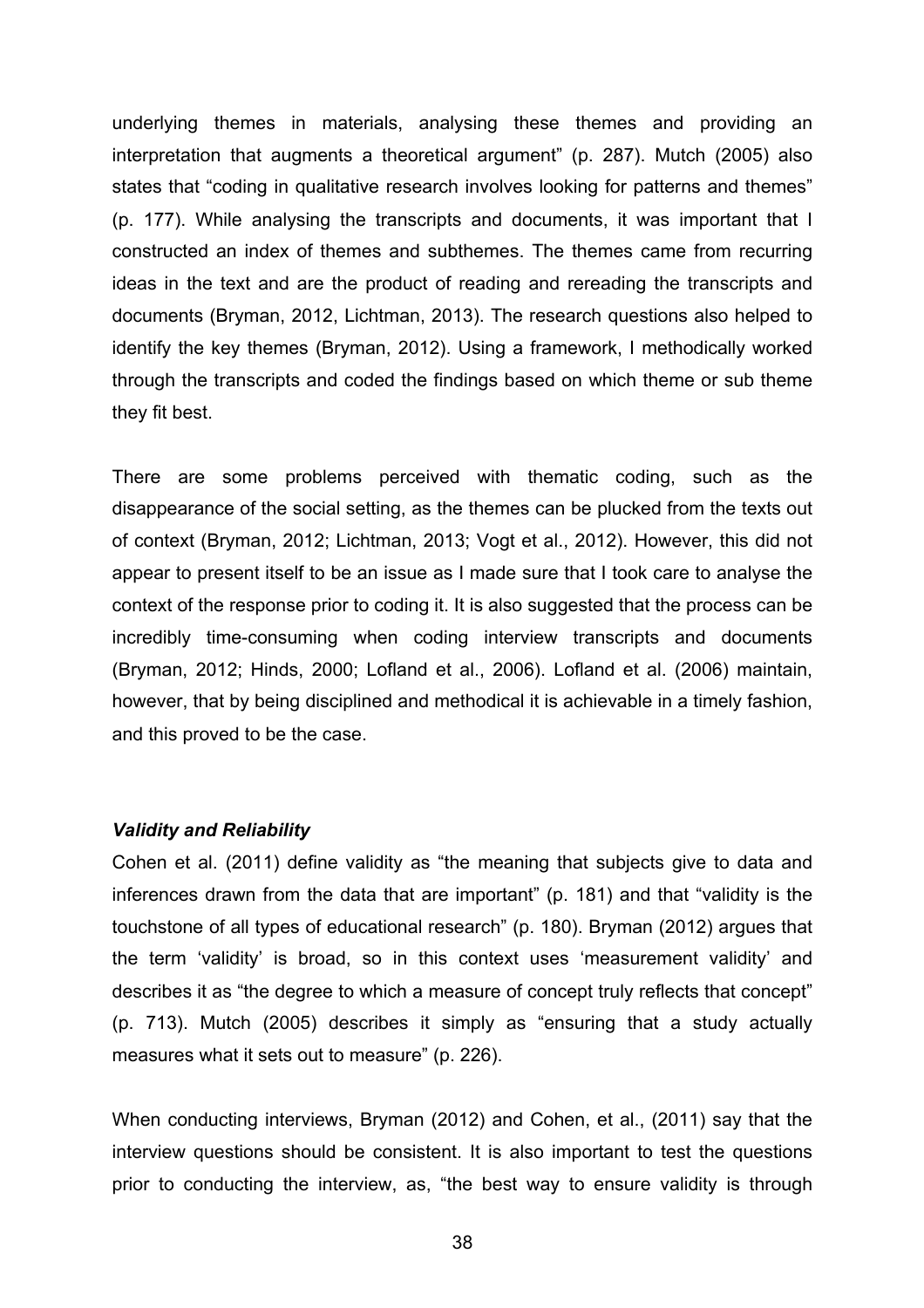pretesting the concepts and questions," (Davidson & Tolich, 2003, p. 32) which I did prior to conducting my interviews. During the focus groups and the interviews the use of a digital recorder was used to ensure for an easy production of a transcript. This was an important part of the process as it helps to eliminate researcher bias (Creswell, 2002, Hinds, 2000). After conducting the interviews, a transcript was produced and the participants given a copy. All participants were given the opportunity to confirm what they said was true. This helped to remove the perception of any interview bias which could compromise the validity (Bryman, 2012; Cohen, et al., 2011; Hinds, 2000).

To ensure the validity of documentary analysis, it was essential that the documents were authentic and credible (Fitzgerald, 2012; McCulloch, 2011; Wellington, 2000). This was relatively straightforward as they came directly from the participants and were on either the participants' school network or school branded paperwork.

Validity is seen to be strengthened and demonstrated by triangulation (Cohen et al., 2011; Davidson & Tolich, 2003). Triangulation is described by Bryman (2012) as, "the use of more than one method or source of data in the study of a social phenomenon so that findings may be cross-checked" (p. 717). Fetterman (1989, as cited in Davidson & Tolich, 2003) suggests that triangulation "is the heart of qualitative research's validity" (p. 34). This research project's selection of semistructured interviews, a focus group and documents provided an excellent form of triangulation as it allowed for data to be cross-checked from multiple sources (Fitzgerald, 2012; McCulloch, 2011; Wellington, 2000). What the middle leaders said was able to be analysed alongside what a principal said and what was in the documents.

Reliability in qualitative research is seen as having a somewhat different interpretation than in quantitative research (Bryman, 2012; Cohen et al., 2011). Cohen et al. (2011) state that "in qualitative research reliability can be regarded as the fit between what researchers record as data and what actually occurs in the natural setting being researched" (p. 200). The accurate recording of data in an interview and the pursuit of document authorship would be examples of ensuring reliability (Bryman, 2012; Cohen et al., 2011).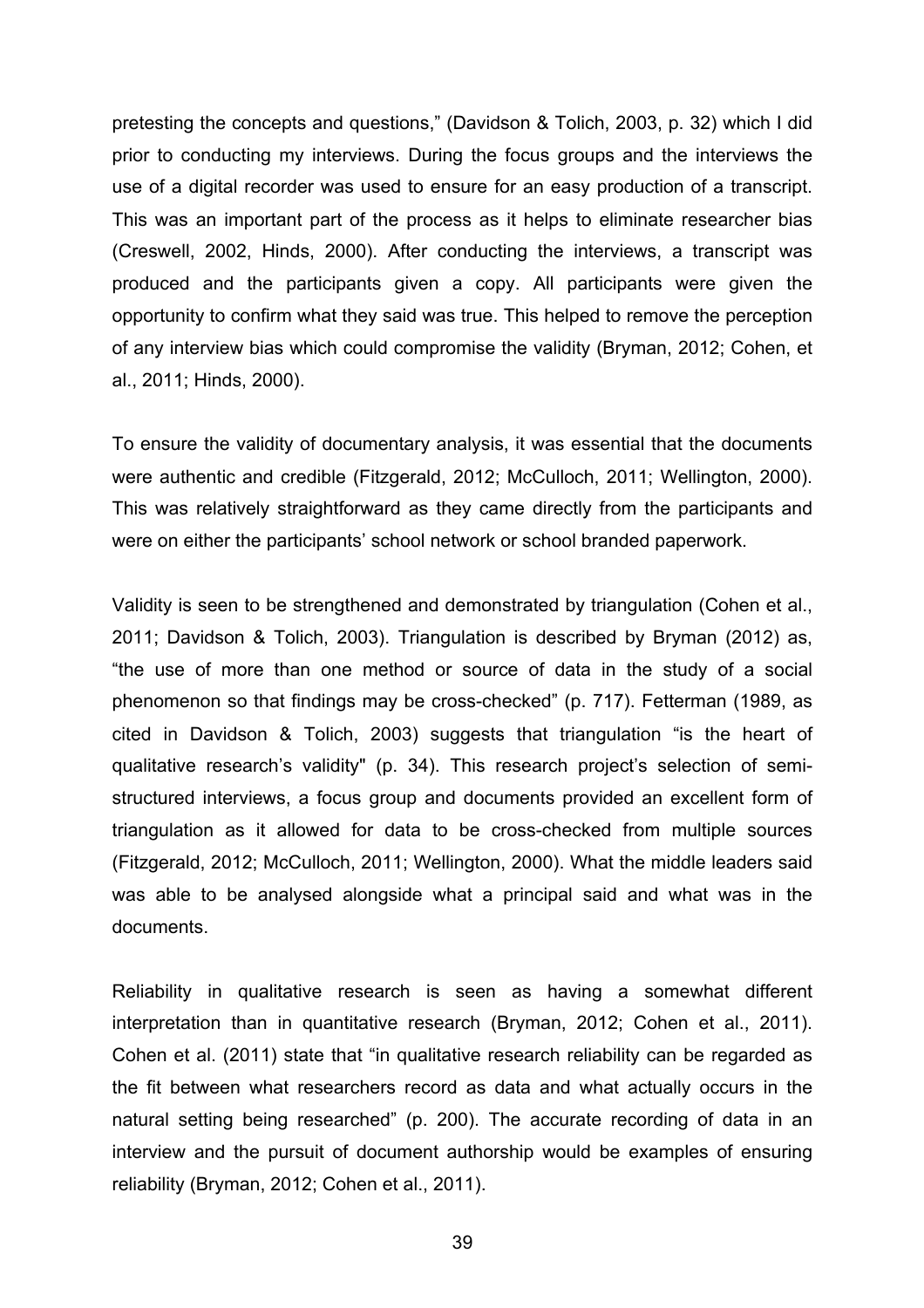#### **Ethical Issues**

#### *Description*

Ethics in social research are an essential consideration as they seek to protect participants from harm (Bryman, 2012; Wilkinson, 2001). The term 'ethics' usually refers to the moral principles and guiding conduct people hold (Wellington, 2000). Simply put, Mutch (2005) states that "if you treat your participants with consideration, fairness, and respect you'll end up acting ethically" (p. 78). Wilkinson (2001) states that "the key topic in ethics is how we should treat others" (p. 13), while Fontana and Frey (2005) add that when people are objects of inquiry, "extreme care must be taken to avoid any harm to them" (p. 715). Diener and Crandall (1978, as cited in Bryman, 2012) suggest that harm can manifest itself in a number of different ways, such as physical harm, harm to participants' development, loss of self-esteem, and stress. Bryman (2012) also suggests that "ethical issues cannot be ignored, as they relate directly to the integrity of a piece of research" (p. 130). As my research involved interviewing people and viewing their private documents, it was essential that ethical practices were employed throughout the study. I made sure to document and monitor participants' physical behaviours during interviews to ensure that they were not showing signs of discomfort (Bryman, 2012).

#### *Informed Consent*

The research methods used as part of the study were semi-structured interviews, a focus group and the analysis of documents. Prior to conducting the interviews and collecting participants' private documents, it was essential that their informed consent was given (Bryman, 2012; Fontana & Frey, 2005; Wilkinson, 2001). Mutch (2005) suggests that informed consent is the idea that "participants in your research should be fully informed about the purposes, conduct, and possible dissemination of your research and give their consent to be involved." (p. 78). Put simply, "the basic idea behind informed consent is that, if you want to do research on people, you should ask their permission first" (Wilkinson, 2001, p. 16). Right from the initial invitation to participate, I made sure to inform potential participants of the scope of the study and that their participation was completely voluntary. During all email contact an information sheet (Appendix D & E) and a consent from (Appendix F & G)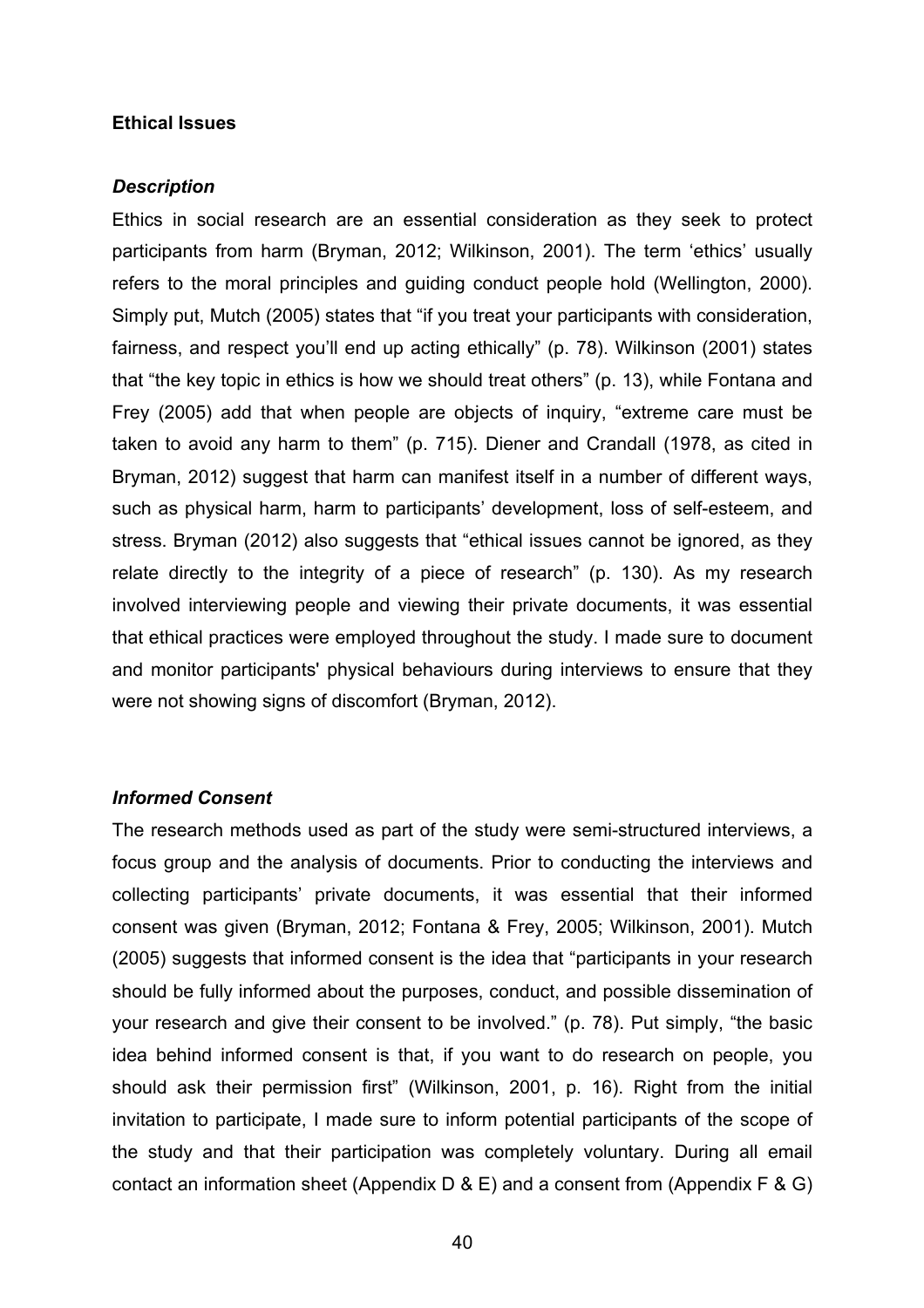was highlighted and explained; while prior to the interviews I had the participants again read and sign the consent form, which was a comprehensive way of giving them the "opportunity to be fully informed of the nature of the research and the implications of their participation from the outset" (Bryman, 2012, p. 140). The consent form also provided me with documentation that could be used to prove consent later on if there were any concerns raised (Bryman, 2012; Wilkinson, 2001). It was essential that participants were not coerced or deceived in any way into taking part in the research or what the research was about (Bryman, 2012; Mutch, 2005; Wilkinson, 2001). Once the interview and focus group transcriptions were completed, there was an obligation to check the data and share the results with participants (Bryman, 2012; Wilkinson, 2001). I provided all participants with a copy of their interview transcript and allowed them time to review and confirm the results, as this is an ethical practice and also helps to avoid deception (Bryman, 2012).

McCulloch (2011) suggests there is a temptation to ignore ethical issues when working with documents because they are not 'people'. However, he adds that documents created by people make ethical considerations important, especially if the documents could affect the reputation of a person or school (McCulloch, 2011). I was respectful of the documents that I was given access to. Since the documents were coming directly from the interview participants, informed consent was given at the time of the interview and the handing over of the documents.

#### *Anonymity & Confidentiality*

Another key focus of the study was to ensure the anonymity and confidentiality of all the participants and their schools (Fontana & Frey, 2005). This notion is supported by Hinds (2000), who states that participants "should be advised of the potential audience of the research, and given assurances about anonymity and confidentiality" (p. 48). To ensure all the documents and interviews provide this anonymity, it was important that the names of the participants, their schools, and any identifying features were removed or replaced with pseudonyms (Bryman, 2012; Cohen et al., 2011). All participants and their schools were assured that any data they provided remained confidential to me and were stored securely (Mutch, 2005).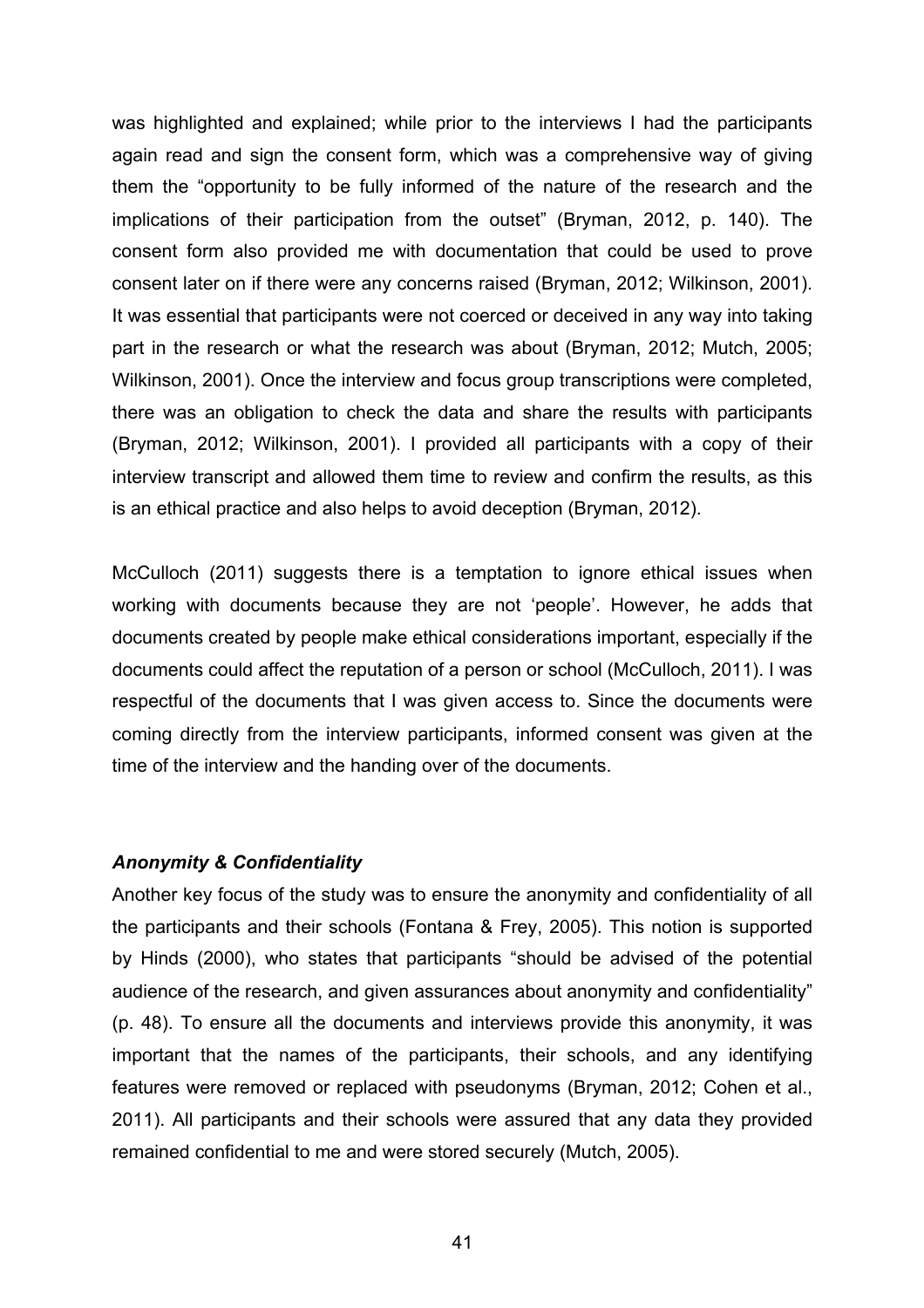## *Ethics Proposal*

An ethics proposal was developed and presented to the Unitec Research Ethics Committee. This was essential so as to gain 'ethical clearance' before starting the research (Mutch, 2005). It sought to make sure the participants and researcher were given some protection, whilst also ensuring the academic institution itself avoids any potential issues (Bryman, 2012).

## **Summary**

This chapter presented my adopted methodology and the historical context in which it lies. The three methods of data collection were described, and the process I took was outlined. The way in which the data were analysed, along with considerations for reliability and validity, was discussed. Finally, the ethical implications of my research were presented. The following chapter will present the findings of my research.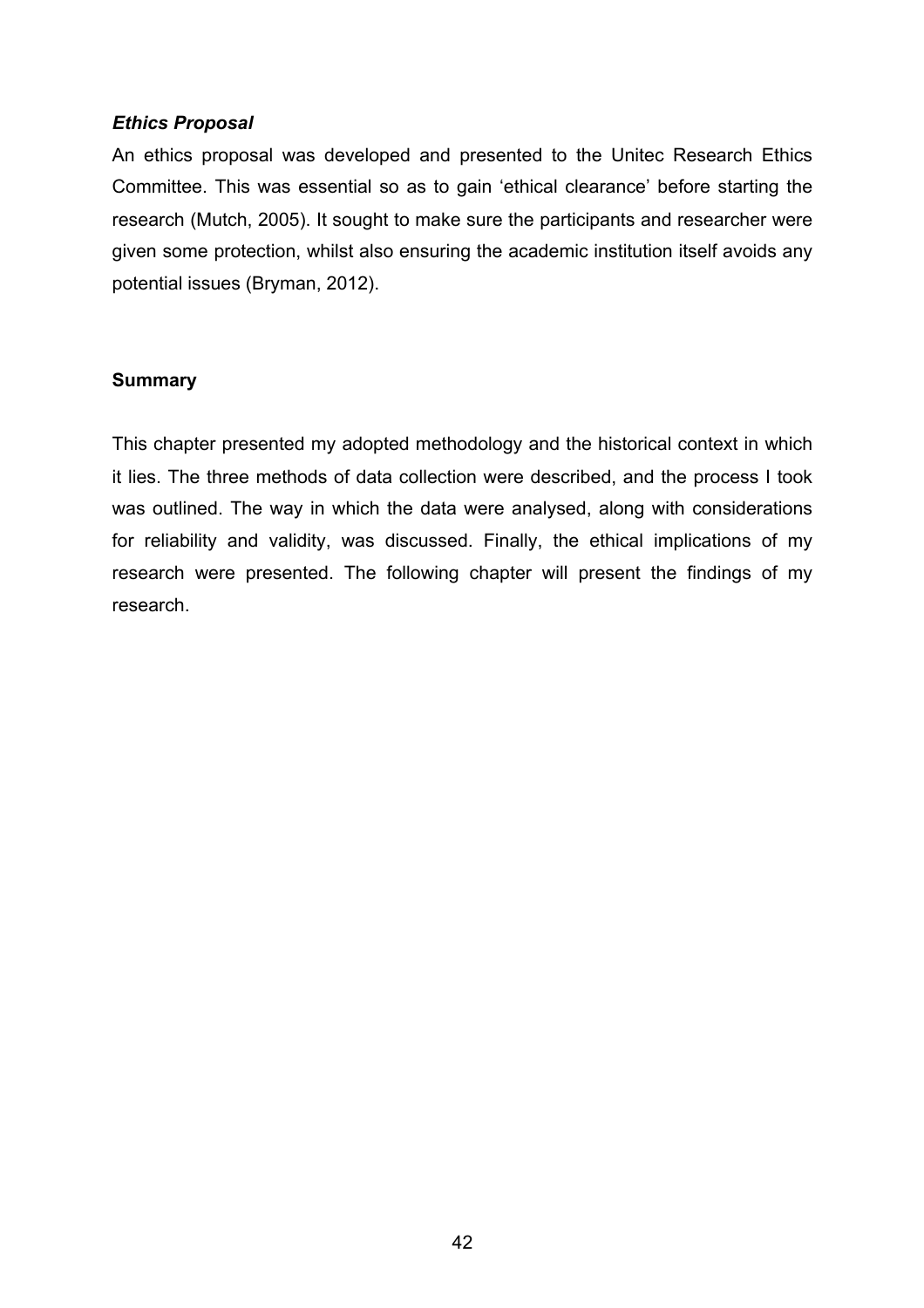# **CHAPTER FOUR**

# **RESEARCH FINDINGS**

### **Introduction**

This chapter reports the findings from the data that were collected using the three methods of a focus group, semi-structured interviews and documentary analysis. The data have been presented individually based on the three different methods. Within these, the data have again been organised by the major themes that come from the literature, the research questions, and the data itself. Initially the data from the focus group of principals will be presented, followed by the middle leaders' semistructured interview data and then finally the documentary analysis. All names of participants have been replaced with pseudonyms, and all other identifying names, programmes, and locations have been removed or replaced with descriptors. The pseudonyms used are presented in Table 4.1.

| <b>Principals</b> | <b>Middle Leaders</b> |
|-------------------|-----------------------|
| <b>Barbara</b>    | Harry                 |
| Damian            | Jane                  |
| Monica            | Lois                  |
| Olivia            | Oscar                 |
|                   | Rachel                |
|                   | Selina                |

Table 4.1: Roles and pseudonyms of participants

## **Principal Focus Group Findings**

The focus group comprised of four primary school principals: one male and three females (n=4). Their experiences as principals ranged from three years to over 25 years, and all their schools had a roll of over 300 students. The schools they led all had middle leaders; those leaders had a classroom teaching role along with sizeable leadership responsibilities. At each of the schools, the middle leaders that were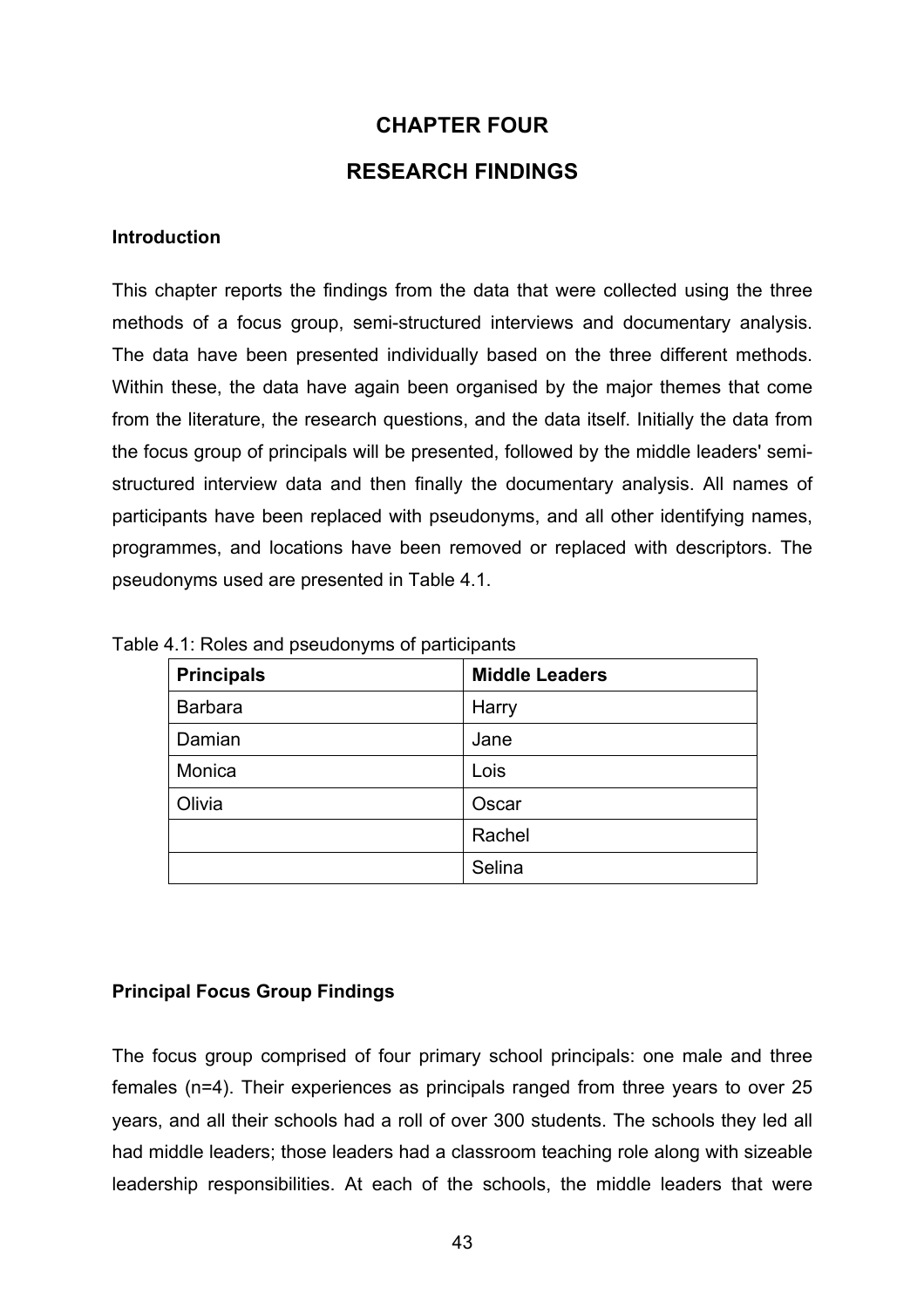discussed were part of the Senior Leadership Team along with leading their own smaller teaching team.

### *Expectations of Middle Leaders*

#### *Skills, Dispositions, and Experience*

When asked what expectations principals had of first-time middle leaders, it was suggested that the *"expectation starts right back when they're* (middle leaders) *interviewed for the position" (Damian)*. The principals discussed the fact that middle leadership positions should be won on merit but that the successful candidate needs to *"fit" (Barbara)* and provide *"synergy" (Damian)* within the school, the leadership team, and the middle leader's team. Olivia also suggested that the middle leaders needed to be *"temperamentally almost suited"* for the role.

There were specific skills that the principals were looking for when appointing a potential middle leader. These skills included *"strong curriculum knowledge" (Damian)*, good communicative skills, and being a good classroom teacher. Along with the skills required for the role, the principals said that a middle leader should be "*reflective … enthusiastic about their own learning … "really interested in people" (Barbara), "people that can bring new things, think for themselves, show initiative" (Monica),* and *"somebody who's prepared to put in the extra time" (Olivia).* Along with the ability to foster positive relationships and the ability to negotiate difficult situations with parents and colleagues, principals also said that middle leaders needed to be passionate about their work.

It was discussed that prior to becoming a middle leader, applicants would have led in some way before. The principals agreed that experience having led something, even if it was just a meeting, was important in the selection of leaders. Barbara pointed out *"There's a reason why they've got to here* (middle leadership). *It's because you have seen something big there".* This was best summarised by Olivia, who added *"I don't think people go straight into a big leadership role. They've had a little practice on the way. Most teachers going through have led something".*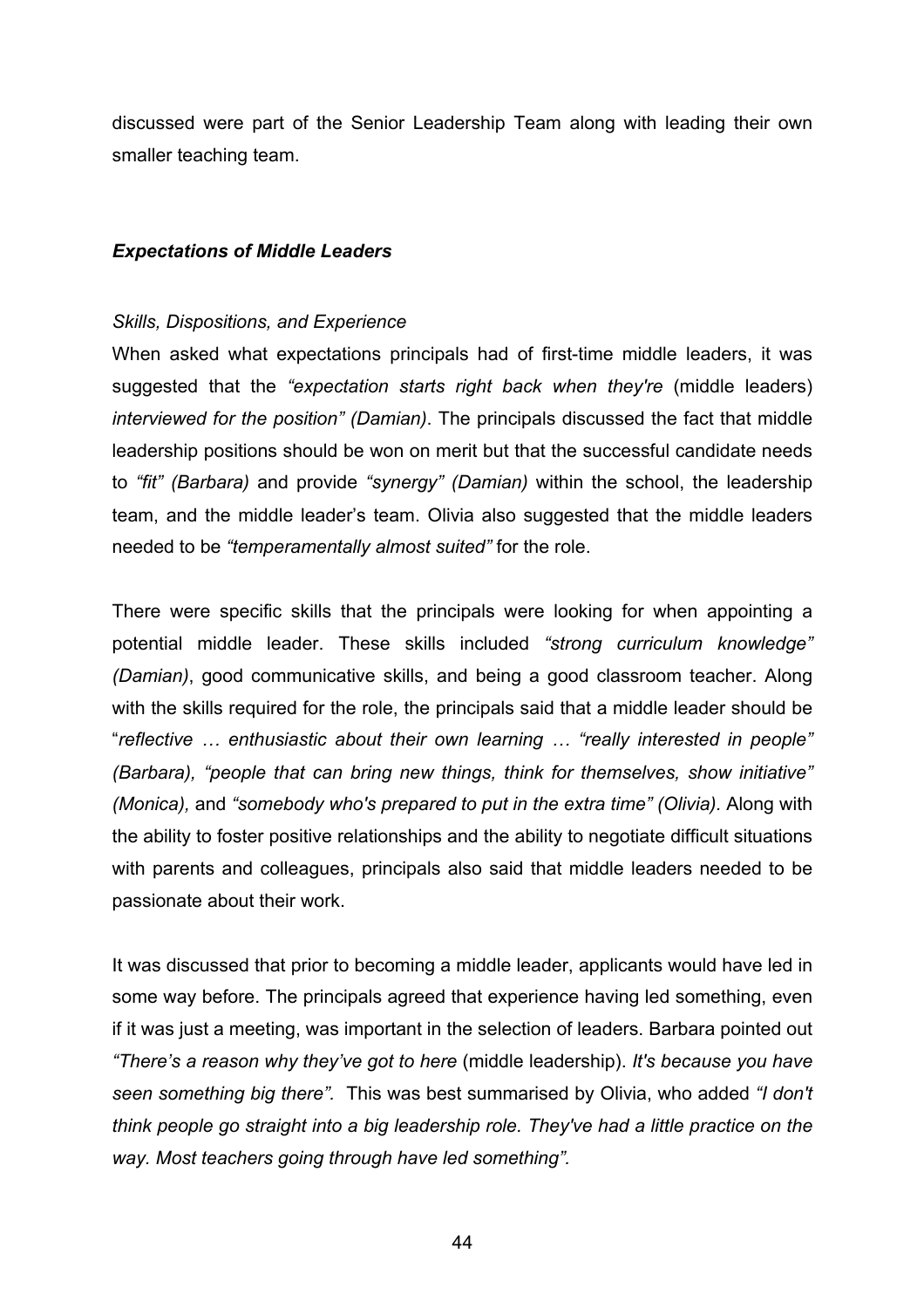The principals agreed that the core role of the middle leader was to be a classroom teacher first, and that leadership came second.

*Most of their time is in their classroom, because they are full-time classroom teachers, so that's where most of their time is. And it's after hours when they do their collective reflection or thinking through. (Olivia)*

The effective leadership of teams was seen as important to the principals. They saw it as the middle leader's role to *"work alongside people and to be able to support their team members" (Damian).* Middle leaders need to demonstrate *"passion"* and *"professional capability" (Olivia)* to develop their teams.

*If you can't inspire people to keep moving, then you are really not a leader, and I think it's that collective trust and loyalty in wanting to do the best as a team that you want your leader to promote. (Olivia)*

The discussion around time management indicated that there is an expectation that much of the work of leaders comes outside of school hours. As their primary role is that of a classroom teacher, they needed to spend time at school working within their own classrooms.

*And it's after hours when they do their collective reflection or thinking through, 'What's our next step? What do we need to change here?' (Olivia)*

However, as middle leaders have other responsibilities, principals do provide classroom release time, but the expectation is that this time is used to work with the teachers in their teams to improve teaching practice.

*You've got to allow them the time and the release to do their job, because otherwise, how can they know what their team is doing? (Olivia)*

However, it was highlighted that there did need to be a balance, as *"you don't want people* (middle leaders) *sitting there all night" (Olivia).*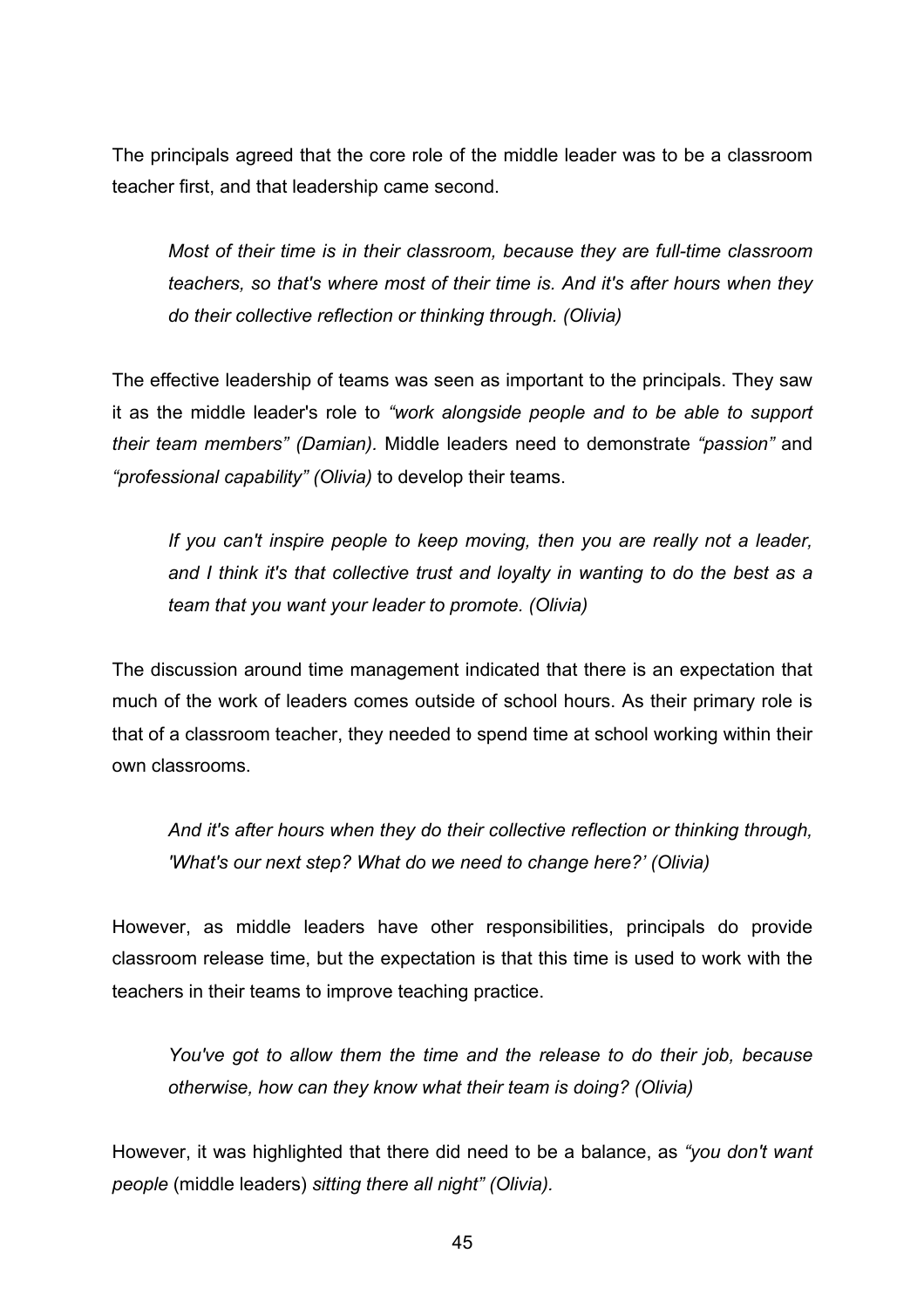### *Responsibilities*

Damian spoke of the importance for middle leaders to *"promote what the school is and who we are"*. He further explained the need for middle leaders to have *"a firm eye on the strategic goals of the school",* as this leads to *"people all leading into whatever the common cause is for your school".* There was the notion presented that the middle leaders played a key role in the mechanics of the school and that it was important that they played their part in working towards achieving the school's goals.

*There has to be consistency within the school, and it has to be relentless. What one team leader says, the other team leaders say as well. So it's communicating amongst team leaders as well as to what the system is so that everyone is on the same page. (Damian)*

Managing and fostering relationships were seen as a key role for middle leaders. The principals saw the need for middle leaders to *"work alongside people and children" (Damian)*, which includes parents, students, teachers and their principals, as well as to support their team members.

Middle leaders are expected to*: work together as a whole group and as part of a management team supporting their teachers, supporting me as a principal and also the students that are under their care. (Damian)*

However, there was an expectation that the middle leaders also challenge the principals if they see things are not working or *"to ask questions as to why things are being done the way they are" (Monica).*

Ensuring student achievement was suggested by the principals as being the most important aspect of the role of the middle leader. Two of the principals agreed that it was the role of the middle leaders to monitor student achievement and see if the students are making progress. All of the principals confirmed that at their schools all middle leaders had student achievement targets. One principal suggested that it was the middle leaders' responsibility to get into other teachers' classrooms and model best practice, along with observing and giving feedback to support teachers' practice.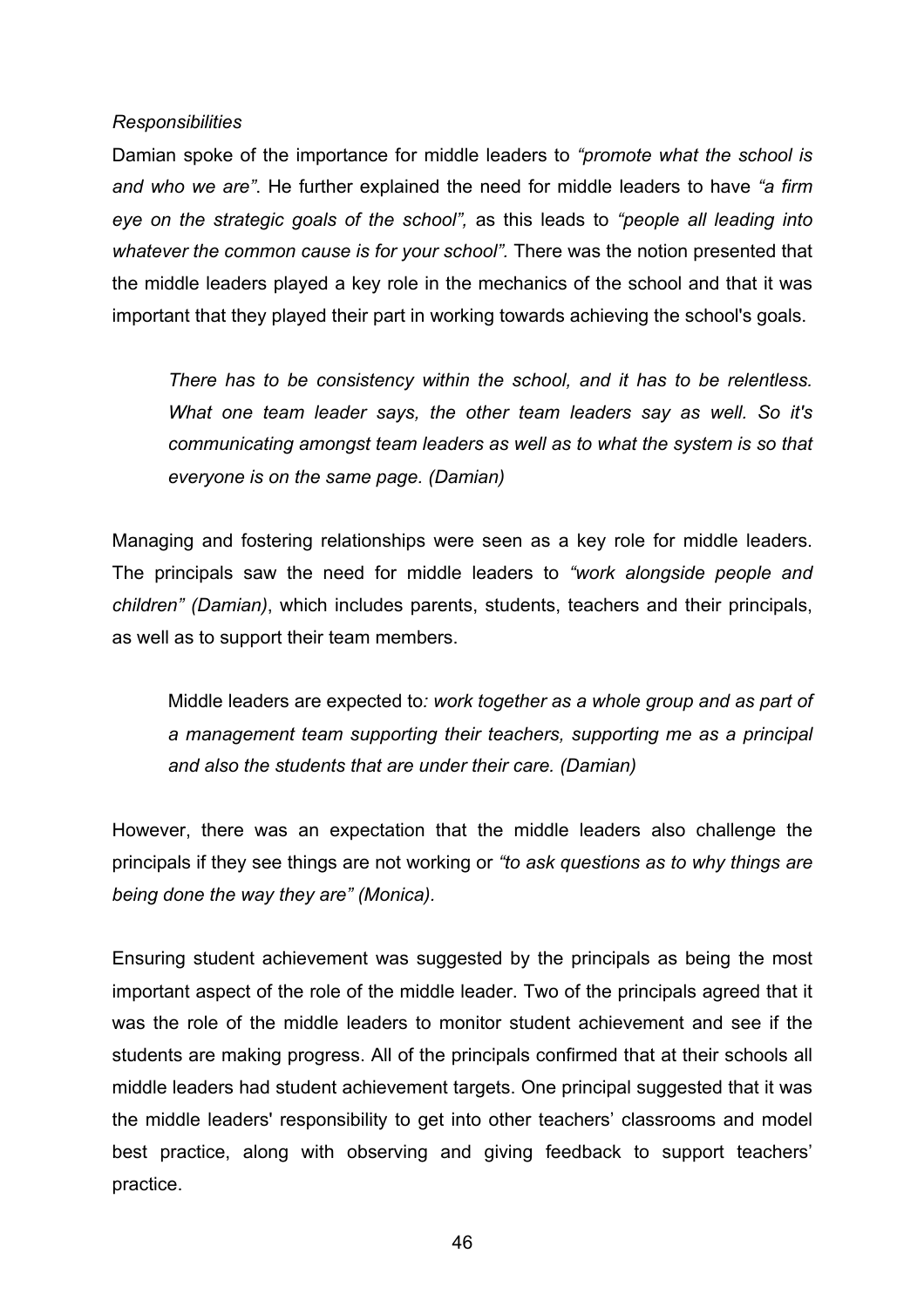Middle leaders are expected*: to be able to go into classrooms and model good practice. That's one thing that I expect my leaders to do based around the actual focus of learning that we're looking at. I'll give you an example. If, for example, one of the teachers was experiencing a little bit of difficulty, say, with clarity in their classroom, they would go in and teach clarity and model it for the teacher and give them good practice and then go back and do some observations and feedback. (Damian)*

If the middle leader lacked the skills to do this, there was the expectation that they used the deputy principals for support to up-skill themselves.

The principals reported that middle leaders are also expected to undertake a variety of roles outside of leadership of teaching and learning. These include organising big school events and activities, running syndicate meetings, arranging school trips, writing newsletters to parents about the happenings of their teams, along with working towards school-wide goals within the strategic plan.

## *Challenges of Middle Leaders*

The principals provided their perceptions of the challenges of middle leaders, along with examples of some of the challenges that middle leaders have had in their schools.

## *Relationships*

The principals suggested that the biggest perceived challenge that middle leaders faced was managing relationships with difficult staff. Two of the principals reported that from their experience it was often the older teachers who offered the most resistance to new leaders. Barbara shared an example of a middle leader from her school where the *"challenge for her was leading a team with older teachers. Probably getting them to see her as a leader"*. Olivia added that this could be because *"I think if they're older teachers, they may have come through a system*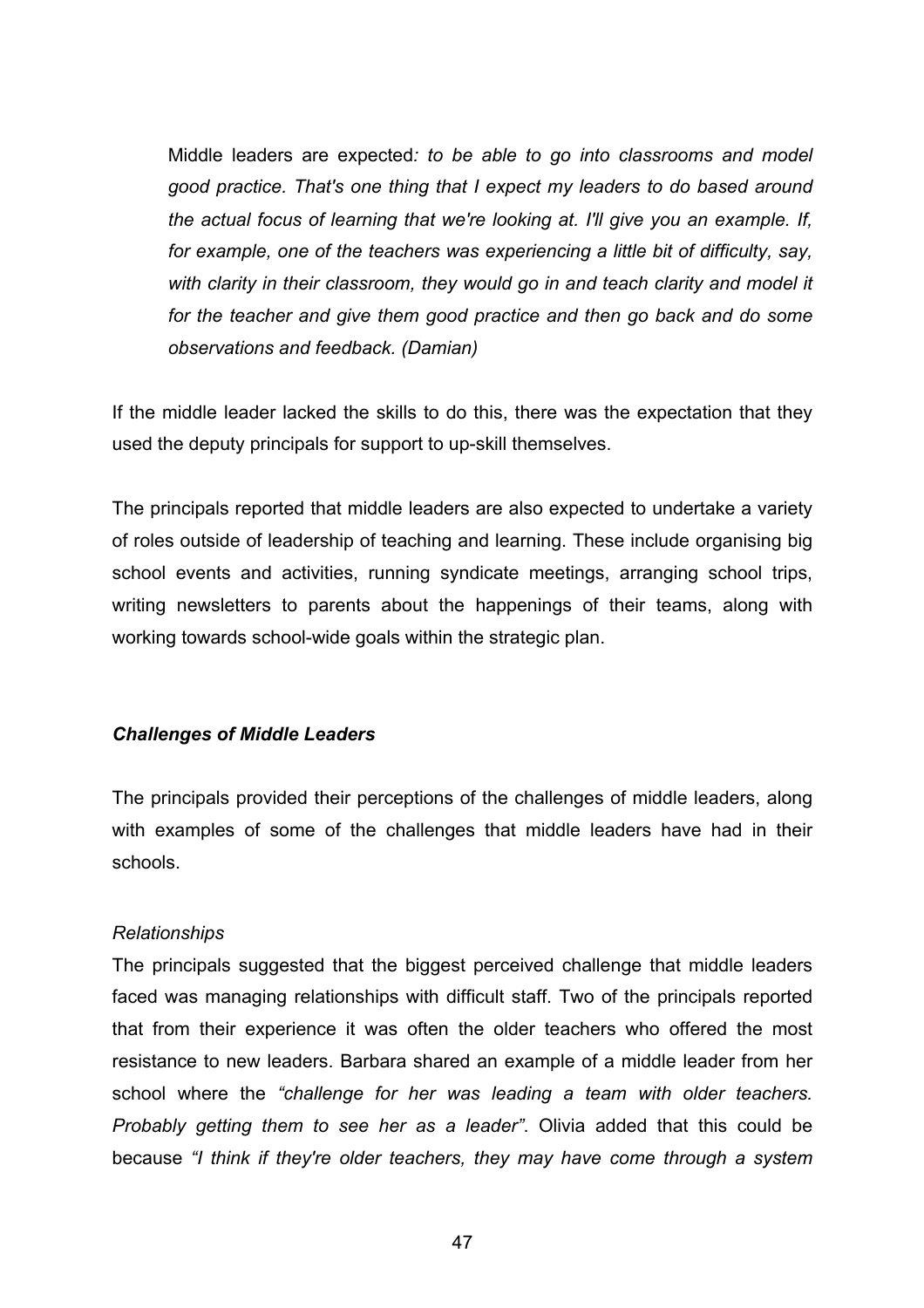*where leaders were unheard of. You had the principal, you may have had a DP, you may have had STJCs, they used to call them. But these little clusters of classes, that's unknown. Teachers were solitary — the solitariness of a classroom teacher and nobody oversaw them or looked at them. This now is quite new how we are doing all this mentoring and monitoring."* 

Personality clashes along with *"people wanting to do things their own way"* (Damian) have also provided middle leaders with challenges.

### *Tensions*

It was suggested that if middle leaders did not have a robust job description prior to starting the role, it could lead to them not knowing what to do. As the notion of middle leadership differs not only across schools but also within schools, it was discussed that without a job description middle leaders can focus on the wrong areas. Monica suggested that it is important to *"get their job descriptions quite nailed at the beginning and then be clear about what their jobs are."*

Bureaucratic accountability was identified as a challenge for middle leaders. Olivia suggested that *schools "are so high bound in bureaucracy"* that it sometimes makes it difficult for those middle leaders having to deal with pressures put on them by the principals. She added that these pressures come because *"everybody's pushing to raise achievement".*

There was agreement within the group that middle leaders are in a difficult position within the school structure. Middle leaders were required to follow the school's direction yet at the same time work closely with their fellow teachers and team members.

*It's a tricky position in lots of ways, because they run the fine line of working alongside the colleagues but being a leader. (Monica)*

There was agreement amongst the principals that there was a lack of school community awareness of who the middle leaders were. Barbara suggested that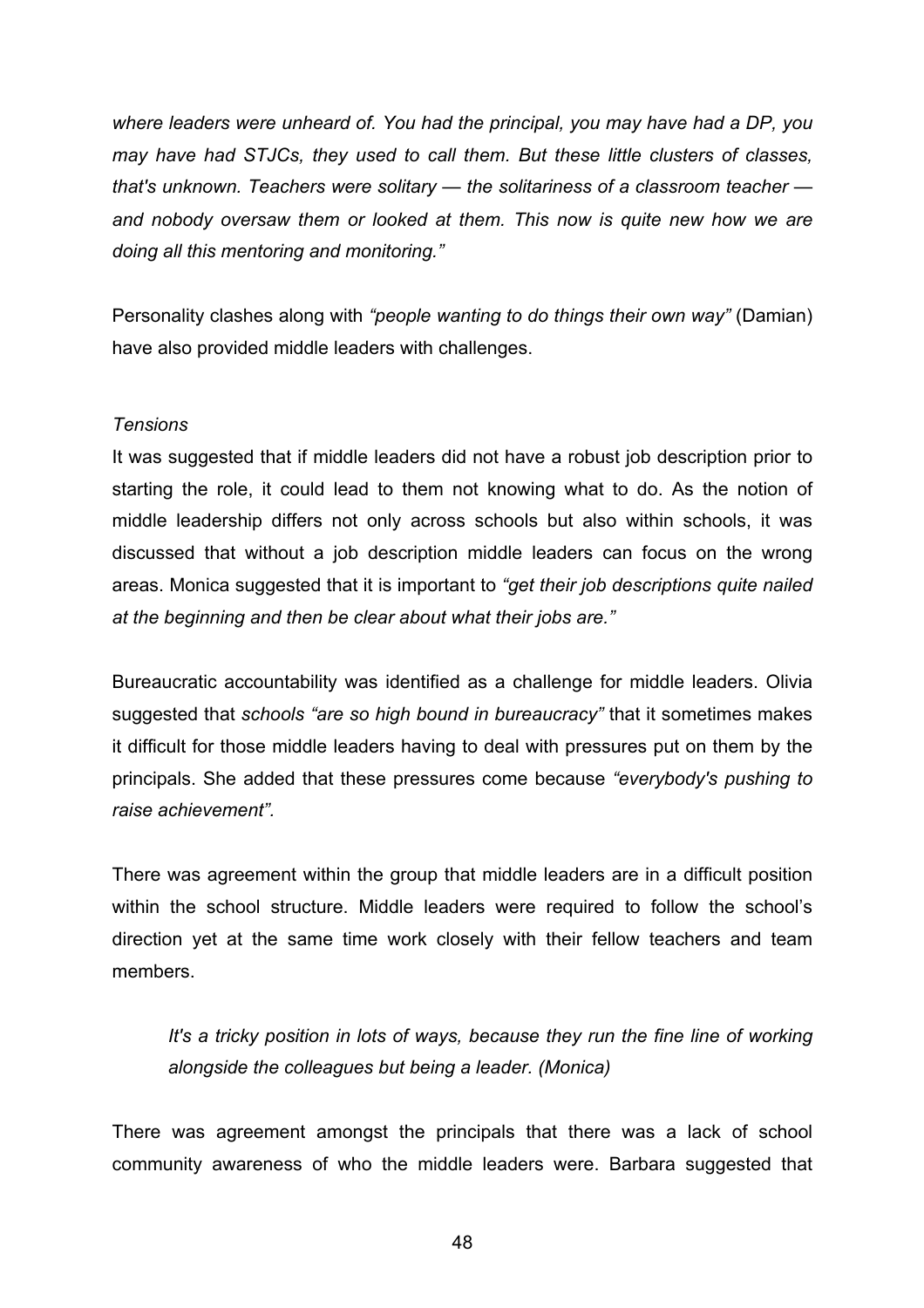middle leaders can *"get lost in the system"*. This was not isolated to the community, though, as there was also the consensus that staff within their schools did not fully understand the work that leaders do. There was the perception at Monica's school that leadership was about *"writing the news, the letters home, running a meeting, organising a trip"*. This appeared to be a common perception across all schools.

# *Leadership Support and Development for First-Time Middle Leaders*

With regard to leadership support and development for first-time middle leaders the principals described what each of their schools offered as support.

# *Leadership Development*

When asked what 'Leadership Development' was to them, the principals suggested that it was working in the leadership team, going on professional development courses, taking a staff meeting, participating in the leadership of different initiatives, and having opportunities.

*I think it's opportunities for professional development. If there is something that you think would be helpful, then you're in. (Olivia)*

*I* like to take them with me on the leadership days so that I'm actually listening *to what they're doing. As well as them going away doing something, coming back and sharing, that we actually do it as a team. (Monica)*

*I guess it's working in the leadership team. Part of that is their development. I also, in terms of leadership development, as a group, send them away to do things, because I think if they're doing it together, they seem to come back and have a lot more to share. (Barbara)*

The general consensus of the group was that there was a clear expectation that middle leaders need to learn from each other. Monica shared that at her school this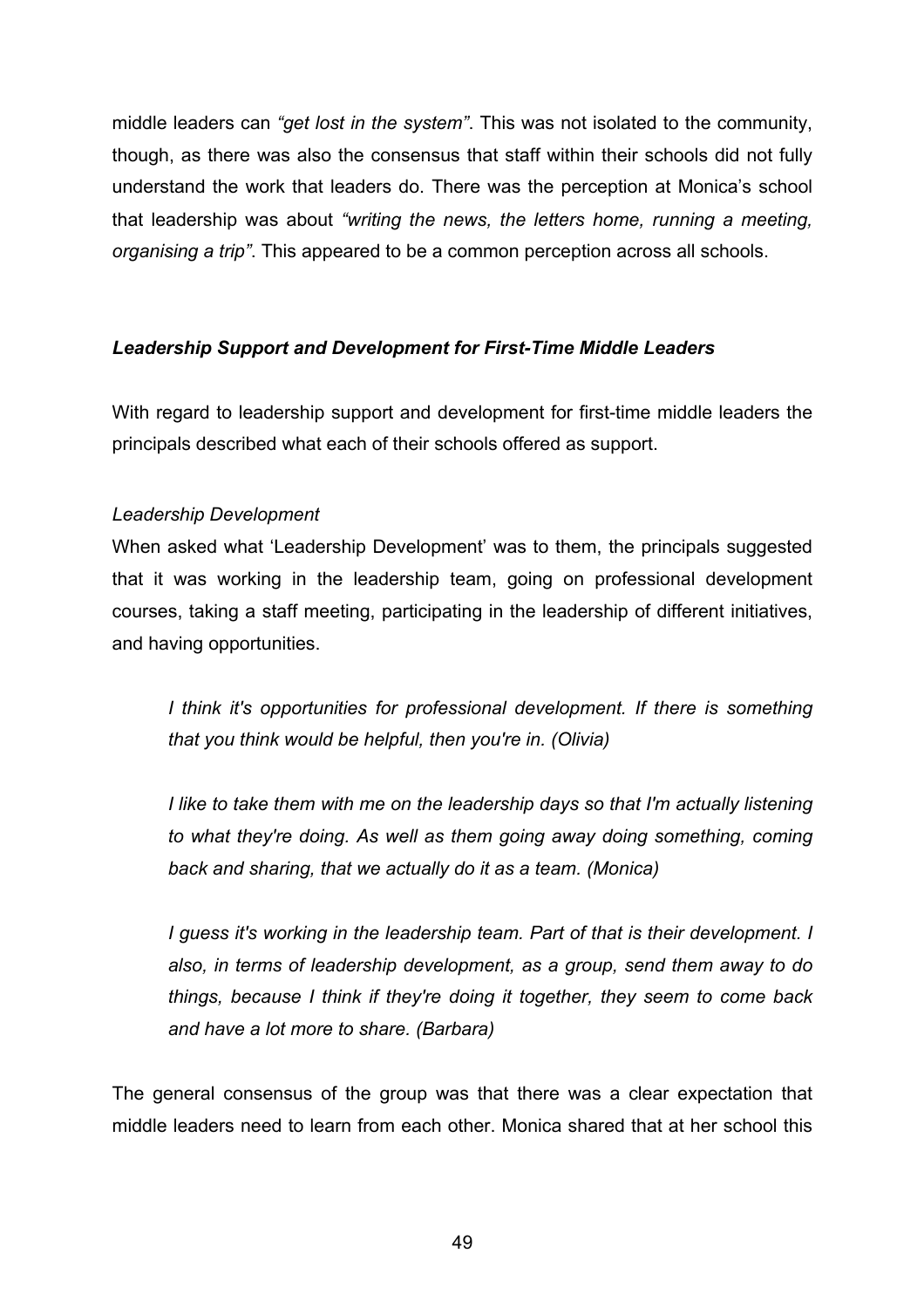was a formal process where middle leaders met with each other to discuss both the needs of the individuals but also the needs of the school.

*I want to see them chatting amongst themselves and learning from each other. (Monica)*

The level of leadership between the principal and the middle leaders, that of deputy or associate principals, is largely responsible for the leadership development of middle leaders within all four schools. This person is their leadership mentor and provides them with feedback and are also their appraisers.

*DPs do their appraisals and their observations and their feedback each term or whenever throughout the term to the end of the year (Monica)*

Damian suggested that much of the learning that middle leaders gain is from *"experience on the job".* These experiences can come from their day-to-day work or ones that are deliberately provided to middle leaders.

*My role as a principal is to be able to offer challenges to my middle leaders and let them go ahead and do it and make sure that the support systems are around them so if they do fail, then there are the people around them that can pick them up so that you do get that collective autonomy working. (Damian)*

After Barbara discussed an example of a middle leader dealing with an angry parent, Olivia suggested this was an example of *"professional development for them (middle leader) — dealing with angry parents. I mean, it is. You're learning everything, aren't you?"*

At Barbara's school, the middle leaders get feedback and feed-forward from their teams: *"So their team is saying what's going well or what they may need to work on or something like that."* She described this feedback as not being a *"witch hunt"* but providing both the team members with an opportunity to support and help with the development of the team leader, as well as providing the middle leader with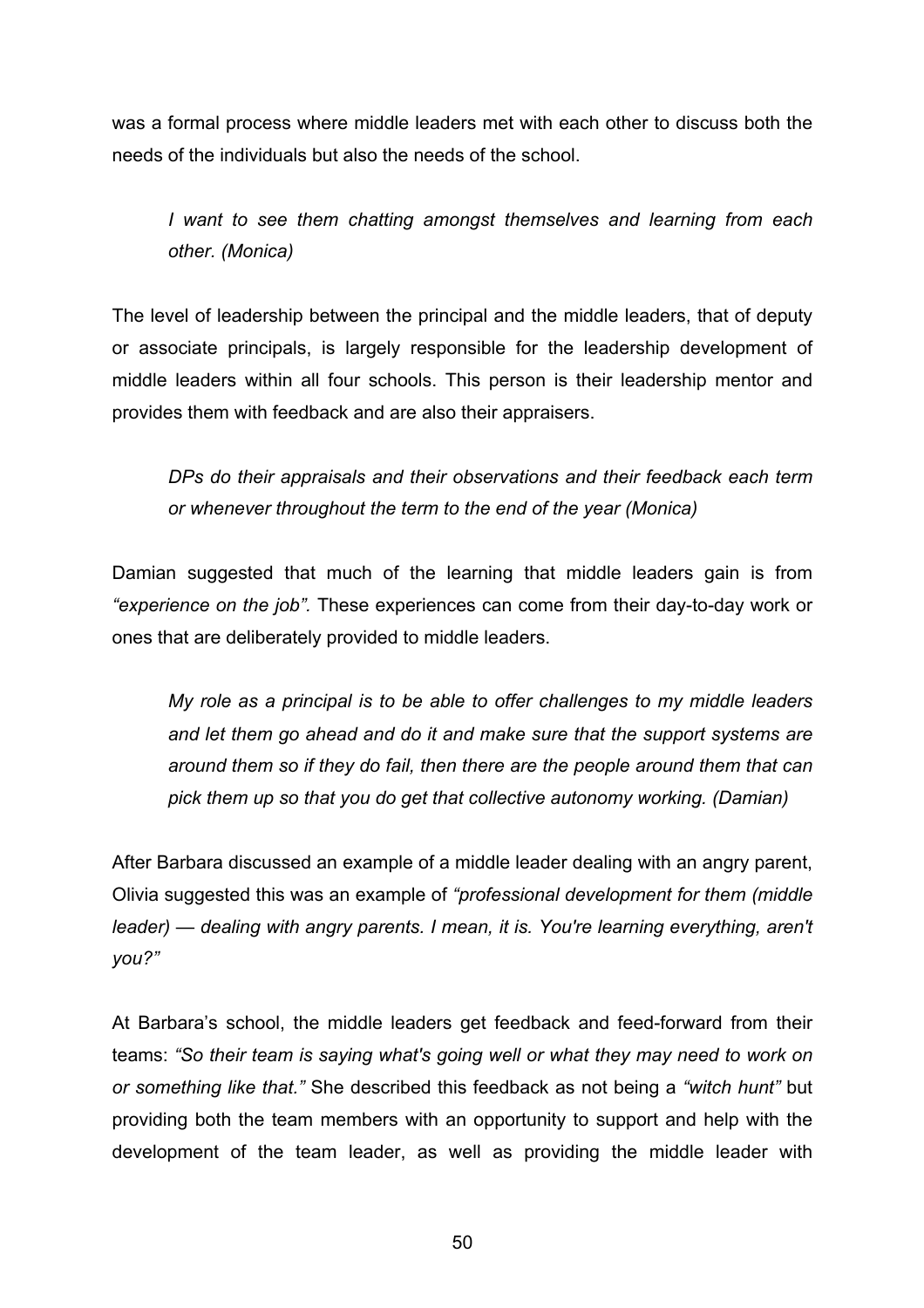feedback to help continue what is working well and areas in which their leadership needs more development.

As part of their appraisal work, all middle leaders have specific goals around student achievement for students in their own classes. This was taken further at Monica's school: *"Ours (goals) were around our target kids and what our school needs, so it was around getting our senior leaders on board or monitoring those target kids within their teams."* In addition to having school-based achievement targets, leaders at each school were required to have a leadership inquiry. A leadership inquiry is a process of ongoing action, reflection and learning when working through leadership challenges. These inquiries into their own leadership practice differed between each middle leader and were based on a mixture of the needs of the school and the individual middle leaders.

## *Leadership Support*

When beginning in the role of middle leadership, there needs to be time given for the new middle leader to find their feet and grow into the role. Middle leaders are afforded time to develop and are not expected to be complete leaders straight away.

*I think just wrapping them up a bit so that they feel like they're being trusted and that if they make a mistake, it's okay. I think it's around just building their relationships with the team that they're in. (Monica)*

Having and demonstrating confidence in new middle leaders was seen as an important role that principals play in providing support. *"If you've promoted them to leadership, then you've got to have confidence" (Olivia).* This confidence is demonstrated by giving them autonomy and the *"freedom to make choices" (Olivia).* 

Having open communication with the principal was espoused to being key to the development and support of middle leaders. This communication provided to middle leaders is a mixture of formal and informal communication from their principals or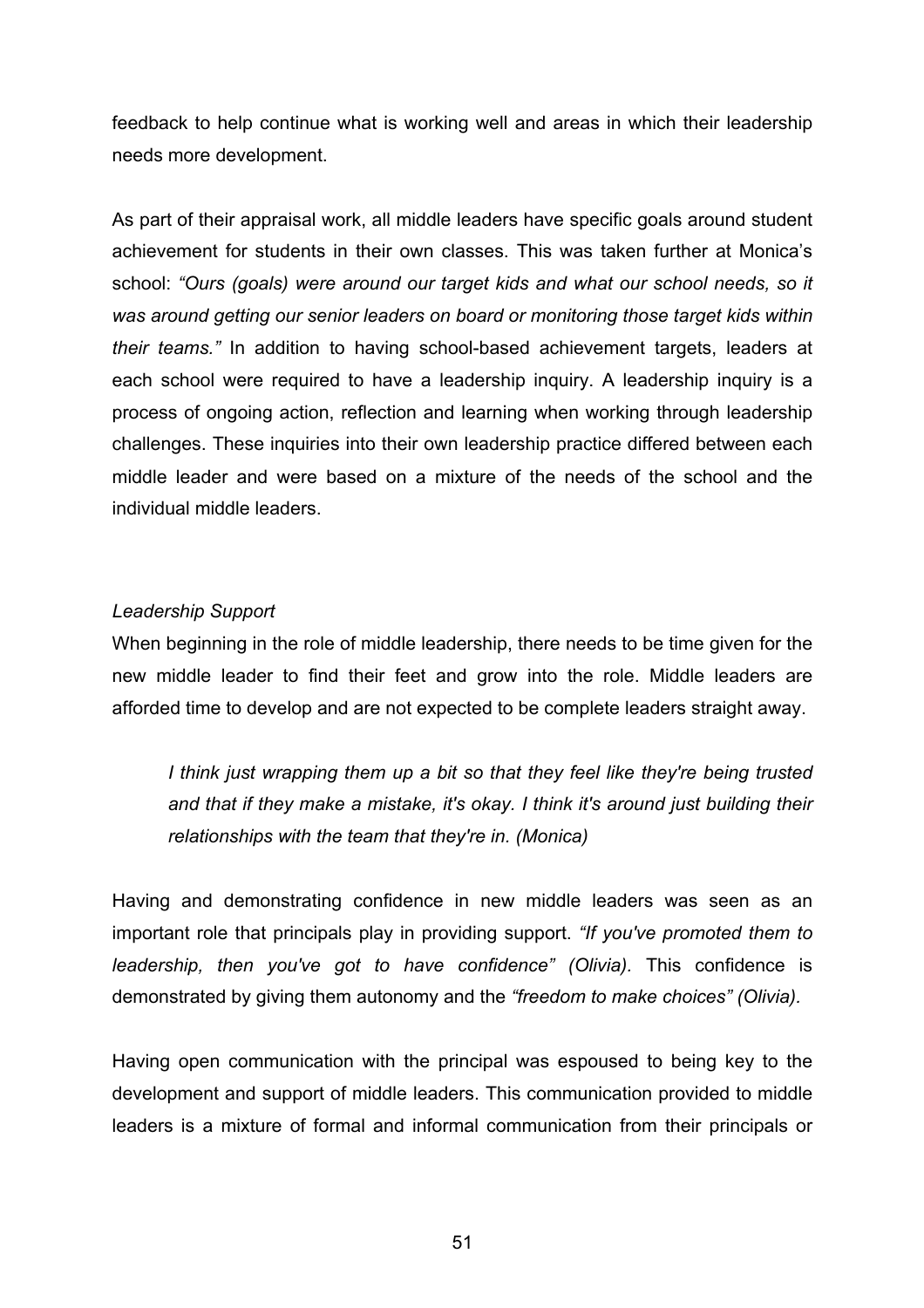deputy/associate principals. Being available to middle leaders was seen as important support provided by the principals.

*Open conversations are really important … you always keep the conversation lines open" (Damian)*

*It's maybe having that what appears a casual conversation, a chat with them, say, at morning tea or something, and you'll pick up things then. (Barbara)* 

There was an overall agreement that principals needed to provide middle leaders with autonomy, leadership modelling, time and opportunities to demonstrate their leadership. They suggest that the successful development of middle leaders was largely dependent on the skills of the principals that the middle leaders were working for.

*I do think their development depends on what the principal's giving them. (Barbara)*

*You've got to give opportunities to lead and to do things that are different and allow it to go, because otherwise there is no trust. (Olivia)* 

The principals stressed that part of their role was to develop middle leaders and build leadership capacity within their schools.

*I think our job is to grow leaders — part of our job is to grow leaders. (Barbara)*

*And to build capacity within your school so that if I go, someone else can move in and so on. A school should be able to function without us being there. (Damian)*

The principals see themselves as key to supporting middle leaders. Having hired them, they see it as their responsibility to support the middle leaders. The principals suggested that their roles were not to find fault with the middle leaders but to support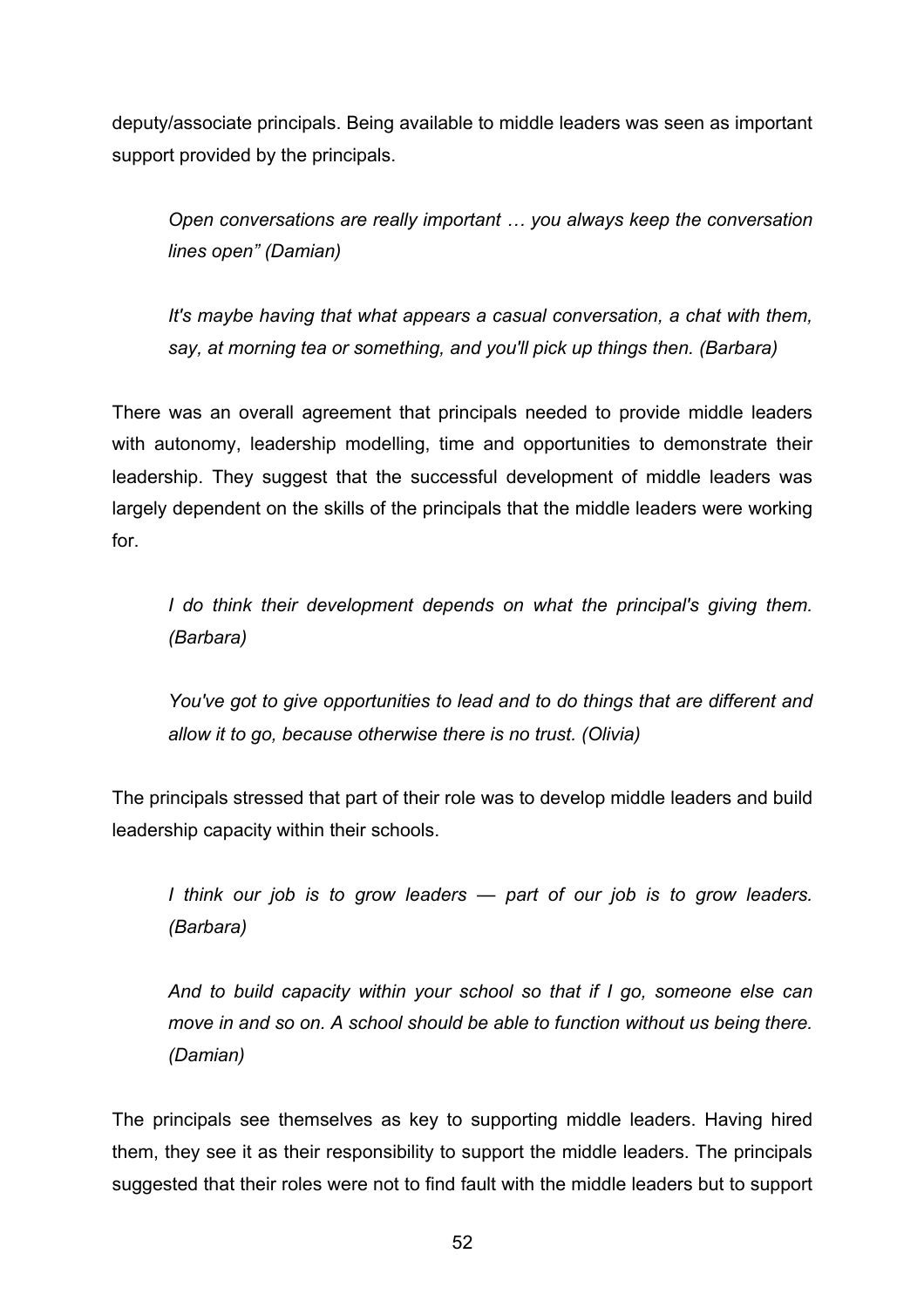and grow them. *"We're not into guilt. We're not into failure. We're into support." (Olivia).* This is not to say that leadership practice is not questioned, but it is done in a supportive way, as Monica describes:

*If I see them* [middle leaders] *behaving in a way that I don't like, I will say to them, 'Can you tell me why... how that happened today? I see you're feeling a bit upset. Can you tell me why?' So that I'm actually telling them what I saw and I didn't really like it without saying it.*

# *Focus Group Summary*

The focus group findings set out the expectations that the principals had of first-time middle leaders, the challenges that they perceived they had, and the support and development that they provide. These expectations included modelling good teaching, fostering relationships, and undertaking administrative tasks. Managing difficult relationships, accountability, and positional tensions were identified as challenges first-time middle leaders face. The principals suggested that middle leaders are supported and developed by senior leaders but are also expected to learn from their colleagues and other middle leaders. The fact that principals had confidence in the new middle leaders was also identified as a way of supporting them. This data will provide quality triangulation to the semi-structured interview data from the middle leaders themselves.

## **Middle Leader Semi-Structured Interview Findings**

This section reports on the findings drawn from the six semi-structured interviews that were conducted with the first-time middle leaders. The data are presented under the key themes of expectations of first-time middle leaders, challenges of first-time middle leaders and support and development of first-time middle leaders. The findings are then broken down into a range of sub themes, which emerged from the data during analysis. Due to the free-flowing nature of semi-structured interviews, the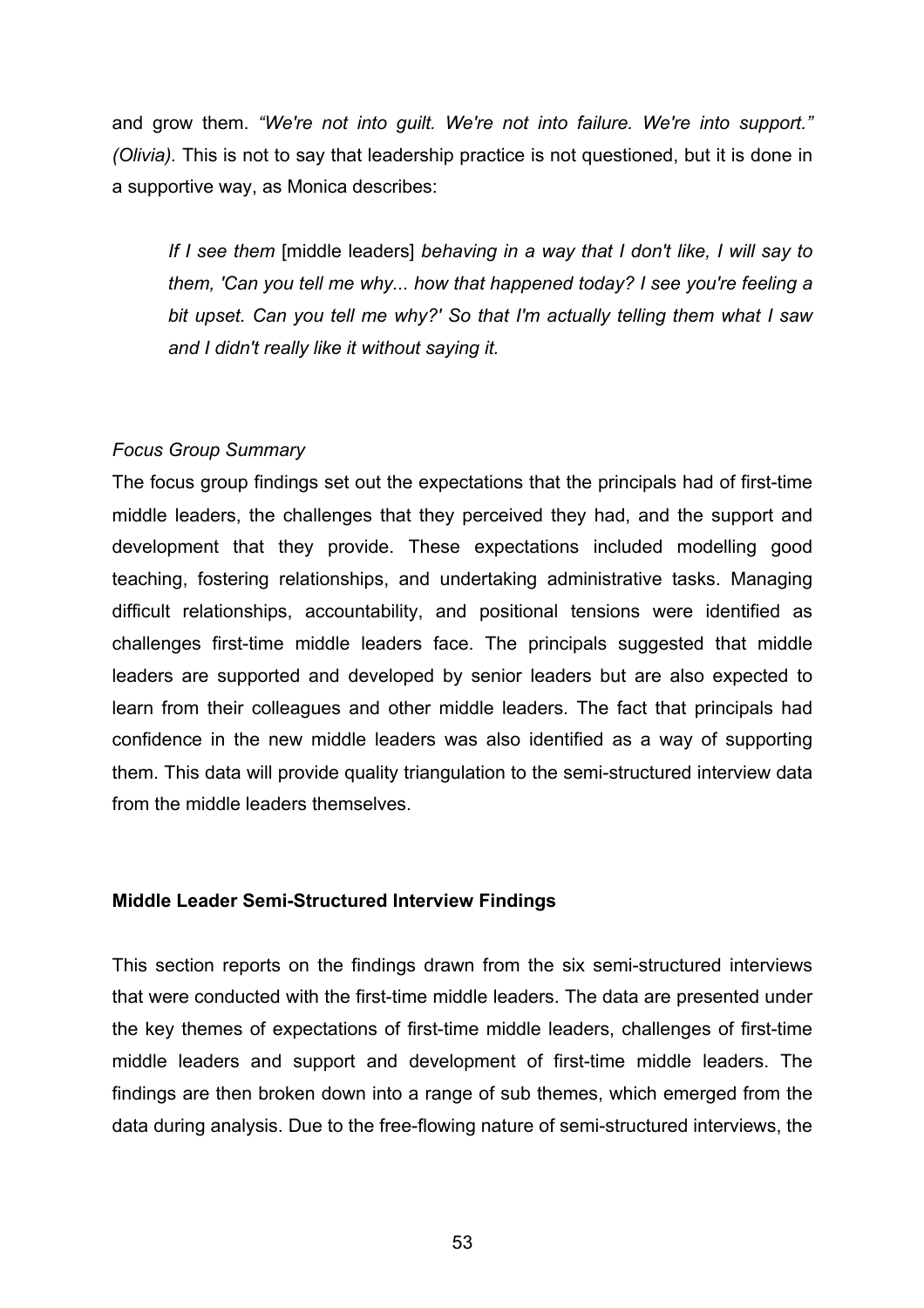themes did not necessarily appear during a direct line of questions and came from the connections that the participant was making while they shared their experiences.

# *Expectations of First-Time Middle Leaders*

## *Teaching and Learning*

When asked about their key roles, five of the six participants discussed the importance of their roles as classroom teachers. They saw their role as a teacher as their primary responsibility, with the leadership responsibilities as secondary. This was best articulated by Harry, who said:

*The first and the most important part is the kids in the classroom; it's not the extra stuff I'm doing at the same time.* 

While discussing their classroom teaching responsibilities, three of the respondents also said that the expectation of them to be quality practitioners was also important. They saw it as their responsibility to be up-to-date with current pedagogies and model best teacher practice. This was to ensure that they could model good teaching to others while having the standing to provide advice and feedback.

*At the end of the day, because I'm in the classroom, they are my first priority, and I guess my teaching practice needs to be up to standard that if someone wanted to come in and observe, then that's what I'm there for. (Lois)*

All six middle leaders discussed that there was an expectation that they led some type of pedagogical aspect within their team or the school. This varied markedly across the different schools, although they all suggested it was their responsibility to work with teachers to support their teaching practice. Four of the leaders added that their role also included working with teachers to improve student achievement outcomes.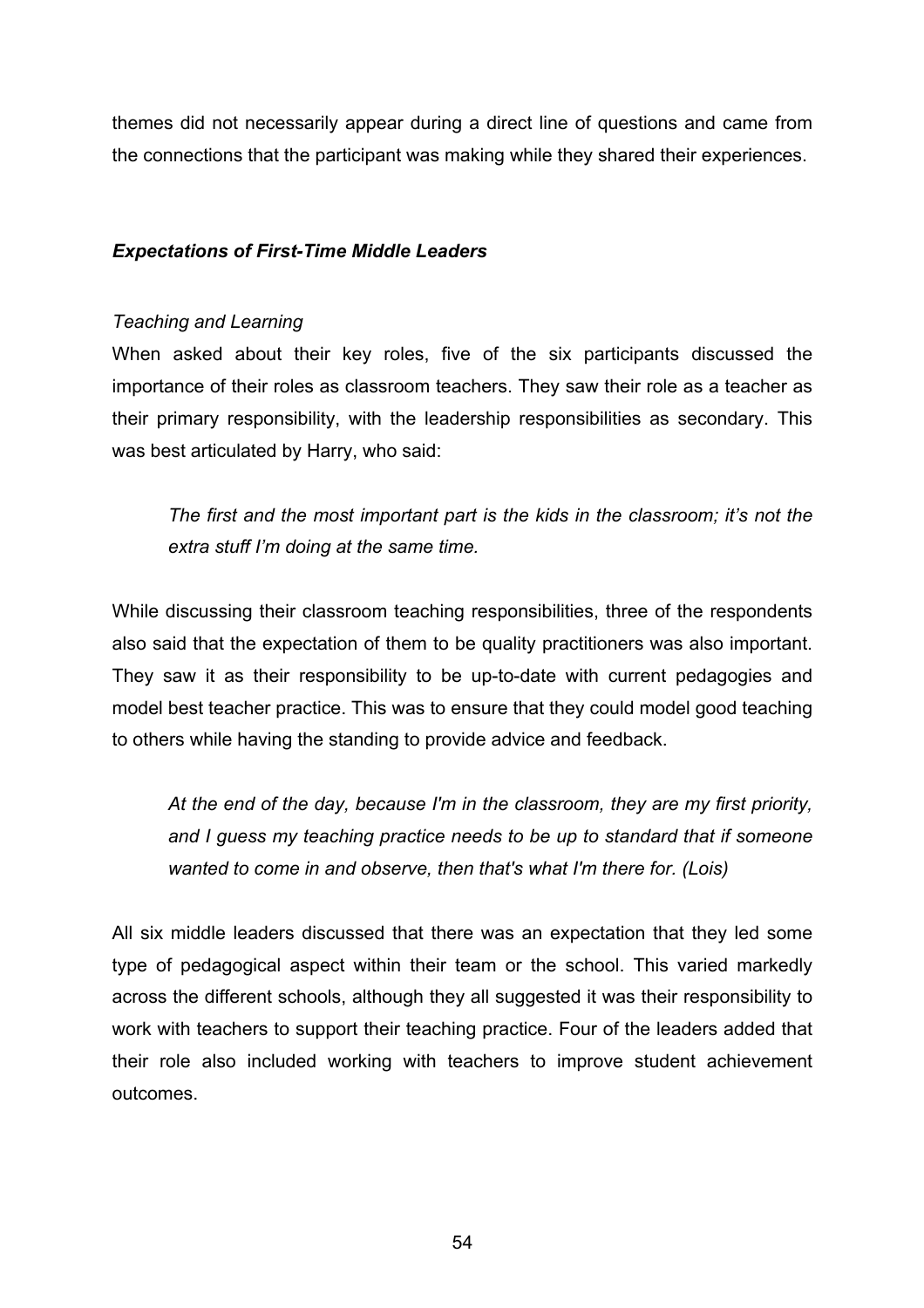*It's definitely expected that we're checking in and working alongside teachers in terms of their practice. (Rachel)*

*My role this year — is to watch that data and monitor progress, be really familiar with the target students of Maori, Pasifika, lower students, really high achieving students and know exactly what we're doing for them all the time. (Selina)*

However, there were differences in the lengths at which some of the leaders went when working with teachers. The four middle leaders who lead teams suggested that they work during team meetings to support teaching development. Three of those leaders also spoke of observing and giving feedback to teachers about their practice. This was a mixture of informal and formal processes.

*I'll either be wandering through my teachers' classroom and having a chat with their kids and talking pretty informally. I don't tend to write notes. It's just sort of an observation. I just say to the teachers, 'I'm just popping in, having a look round.' (Rachel)*

*I will get into my teachers' classes during that time, probably once a fortnight, I try. Not a professional observation, just a quick squizzy and talk to the kids and see what's going on. Sometimes it will be more formal. (Oscar)*

All middle leaders were asked who decides what development the teachers need. All six of the middle leaders said this came from the Senior Management Team, although five of the middle leaders were part of those teams as well.

*We're doing writing PD, so I need to know about that writing PD so I can be able to put it into the team practice. Or if we're doing maths, as we have been doing this year, understanding that PD and why it's important because the others might not get the same type of discussion or view around it, because not everyone can go to the meetings and courses. (Oscar)*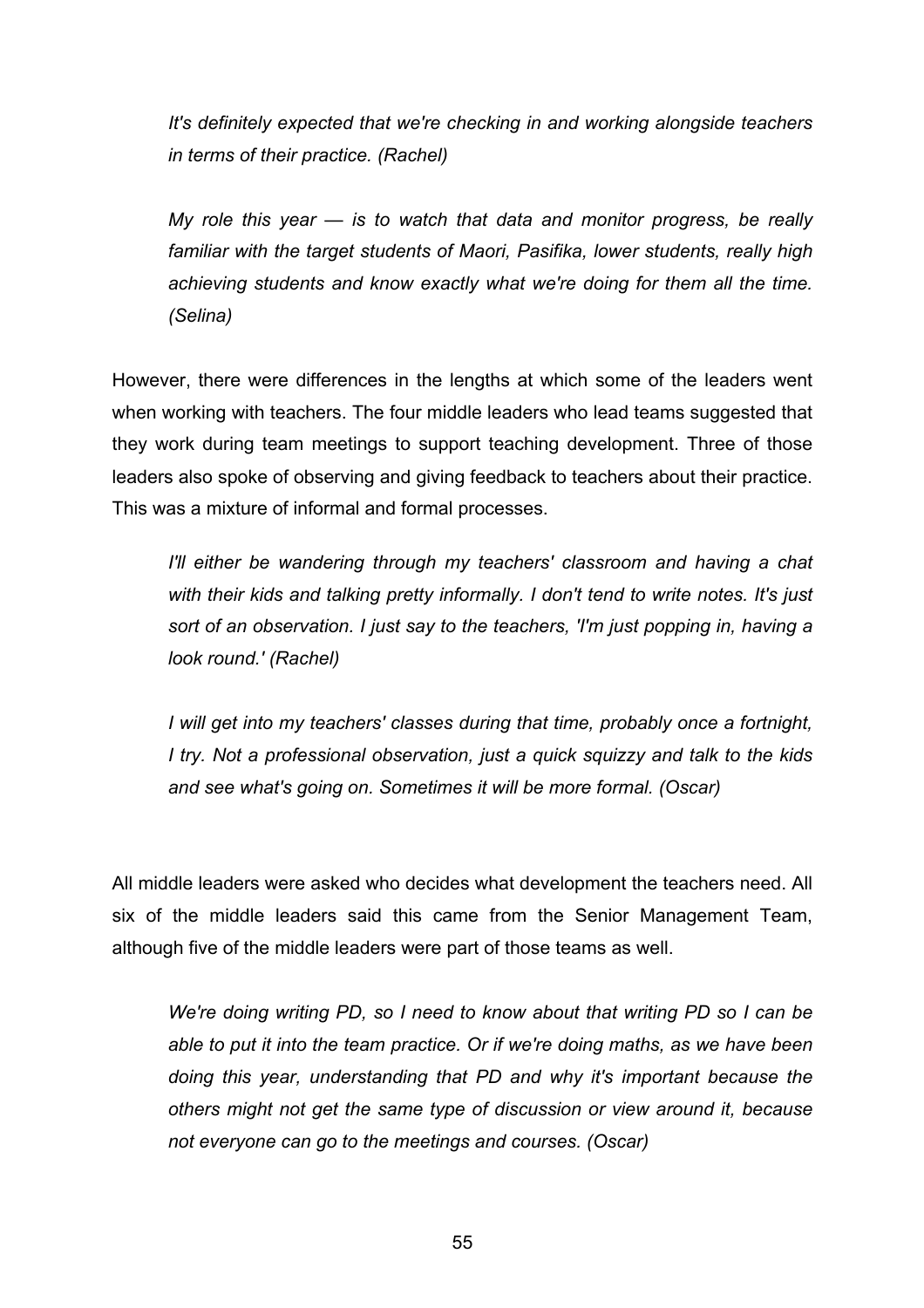*This year we've got [outside facilitators] providing us with professional development, which I'm leading as literacy leader, but then the team leaders are helping me to implement it. (Selina)*

These quotes also demonstrate that the middle leaders were expected to lead the implementation of school initiatives and work towards achieving school goals.

## *Relationships*

The middle leaders in this study cover a range of different roles and responsibilities however, not all of the participants led specific teams. Two of the middle leaders had responsibilities that ran across the entire school, while the other four had direct leadership responsibilities for year-level syndicate teams. The expectations of how teams were run varied slightly, but all included the notion that they, the middle leaders, were there to provide their teams with both moral and practical advice around teaching and learning. Middle leaders are also seen as leaders of the students within their teams.

*I'm there to give advice to any of my team if they need to, and we're very open about communication in my team. (Lois)*

*Just looking after my team and the kids in my syndicate. I go in and chat with them [the teachers] and we do some [unique programme] conversations on their practice. So it's developing the relationship to make sure that they feel comfortable. I try and get in their classes once every couple of weeks — not for a [unique programme] analysis, just to wander in and say hello, get to know them and the kids and see what's happening. (Oscar)* 

All the participants saw the management of relationships as a key part of their role. There was general agreement that working effectively with their team members, students, other staff, parents and senior managers was an essential part of their role. Providing a positive and successful working environment was important to the middle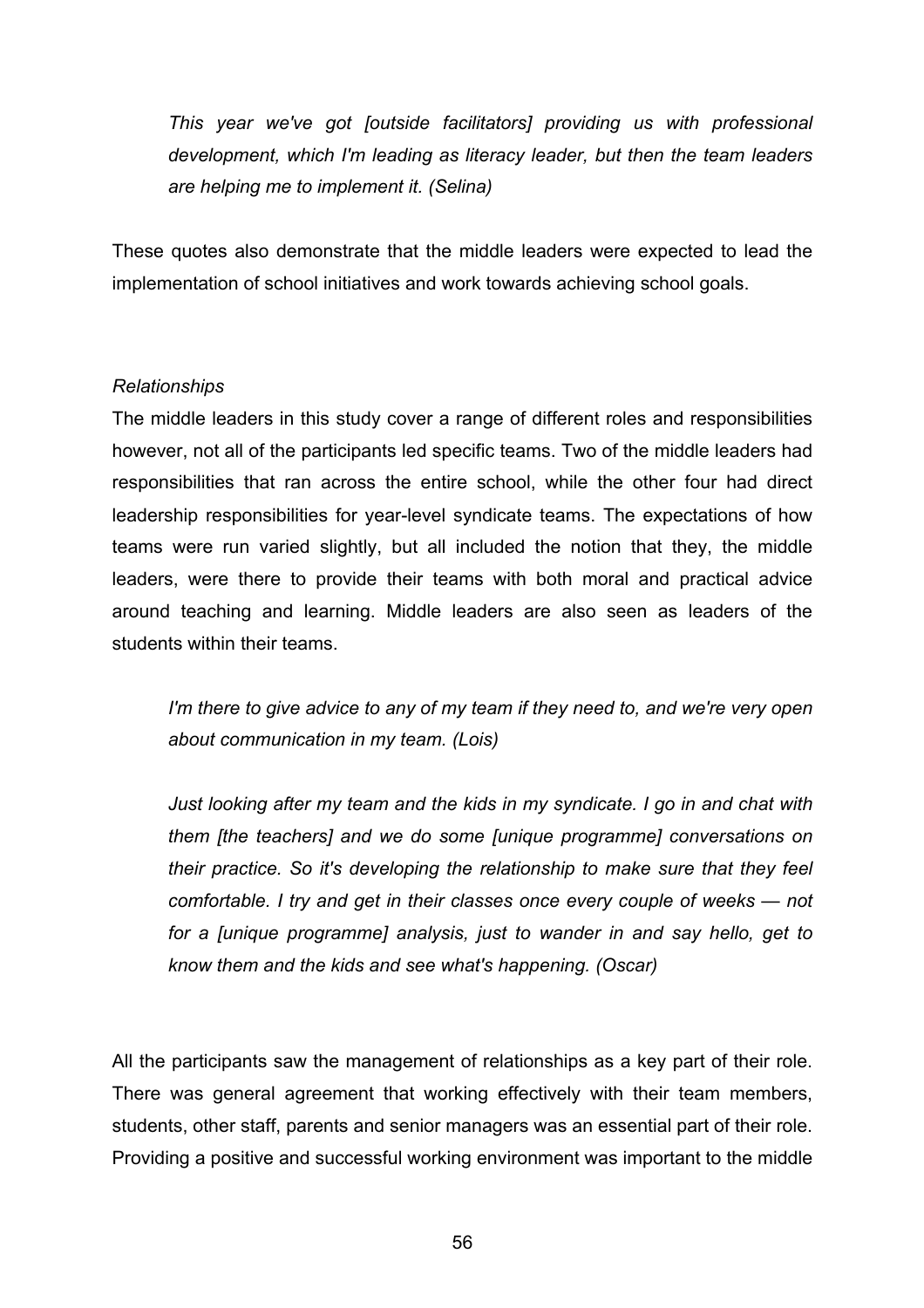leaders and something that they saw as both part of their job and a way in which to make their job easier.

*Something that I value above, I think, nearly everything else — is building that team relationship. Because if you don't have that open relationship between your team or even between your support people in senior management, I think that's when your team falls down and doesn't work. (Lois)*

*I think for me the biggest one is probably the pastoral care, making sure that your teachers and your team are happy that you're cohesively working together but that they're looked after and that they feel supported and that they feel that they can come to you with concerns and problems. (Jane)*

Three of the middle leaders spoke of their role in providing a voice of support to their team members, especially when approaching the Senior Management Team. They suggested that their teams expected them to be their voice to the senior leaders and advocate on their behalf.

*If there's anything that we're unhappy with or I've got team members that are unhappy, I see my role as sharing that in our senior management meetings so that we can come to some sort of consensus. (Lois)*

*I had a situation the other day where a teacher was unhappy, so I just volunteered to go up and see the deputy principal and just said, 'I want to have a discussion with you about what people think.' (Oscar)*

When asked to identify any other tasks that they are expected to undertake, four of the six middle leaders discussed their role in supporting students outside of their teaching and learning responsibilities. One of the middle leaders was in charge of monitoring student attendance. Two of the leaders discussed dealing with problem behaviour, while two others discussed how they worked with the parents to help support students' learning and behaviour.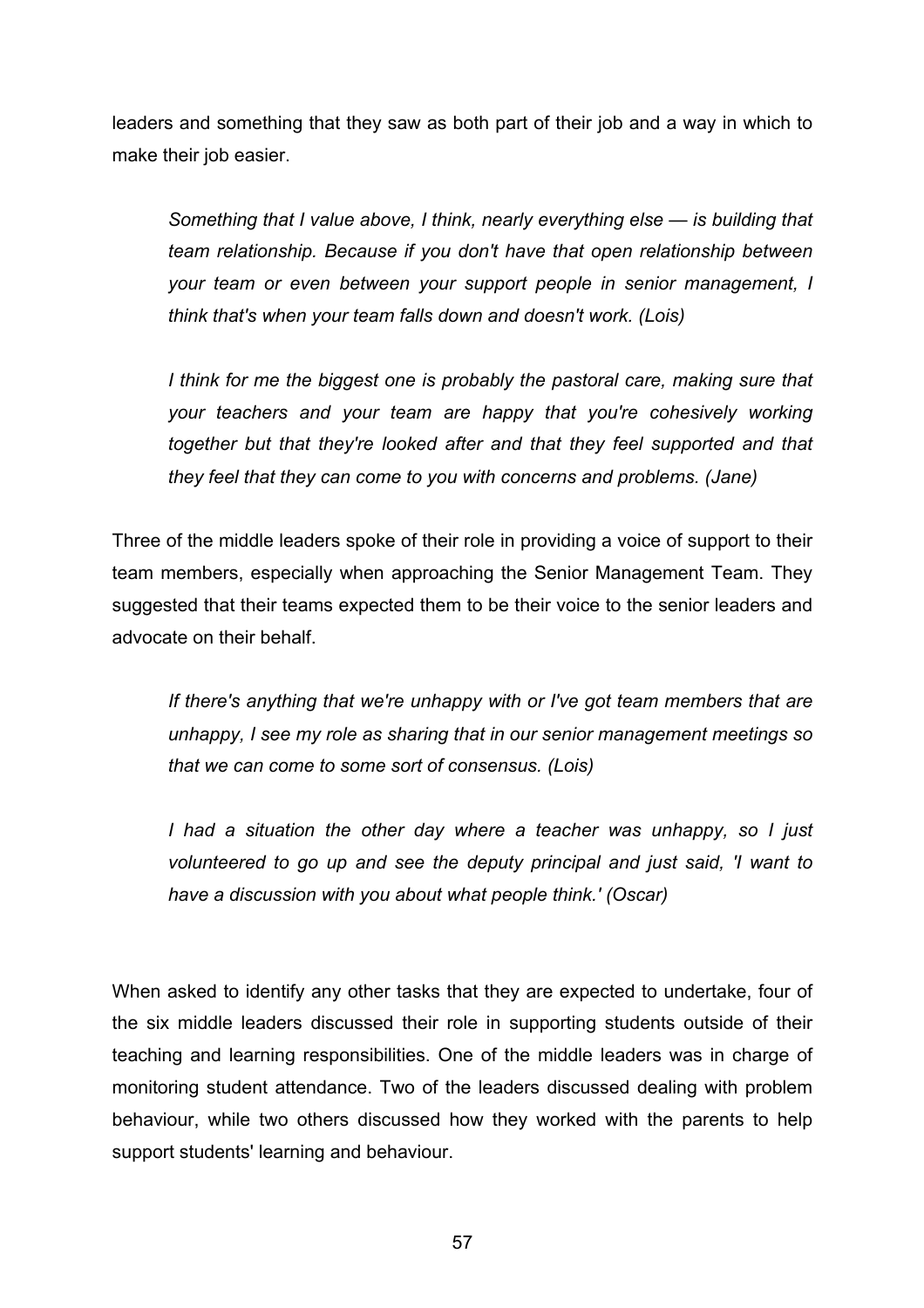*I'm there for my teachers if there are any quite difficult parents or kids. I'm there as a buffer or as the first port of call after the classroom teacher to deal with those kids as well. (Lois)*

*It's expected that children are the priority and their well-being. (Rachel)*

Four of the middle leaders saw themselves as the conduit between the Senior Management Team and their own team. There was the expectation that as members of both teams, middle leaders play a key communicative and instructive role in helping both their team and the Senior Management Team better understand what each team are doing.

*I guess, filter down messages from our senior management meetings and our senior management team and filter up, so if there's anything that we're unhappy with or I've got team members that are unhappy, I see my role as sharing that in our senior management meetings so that we can come to some sort of consensus. (Lois)*

*We're there to share their [the Senior Management Team's] vision and make sure that the school is going the same direction that they want to go and we're sharing that with our team, and we're sort of that bridging gap between the teachers and the management so we're all on the same page, going the same way. (Selina)*

#### *Administration*

Four of the six middle leaders discussed other responsibilities that they were expected to carry out. These responsibilities were more managerial and administrative in nature but were seen as important parts of their roles. Two of the leaders highlighted organising syndicate trips and camp, while four identified developing an agenda and running a meeting as a core responsibility. Other administrative tasks that were identified included *'ordering resources' (Lois)* and *'sorting out newsletters' (Rachel).*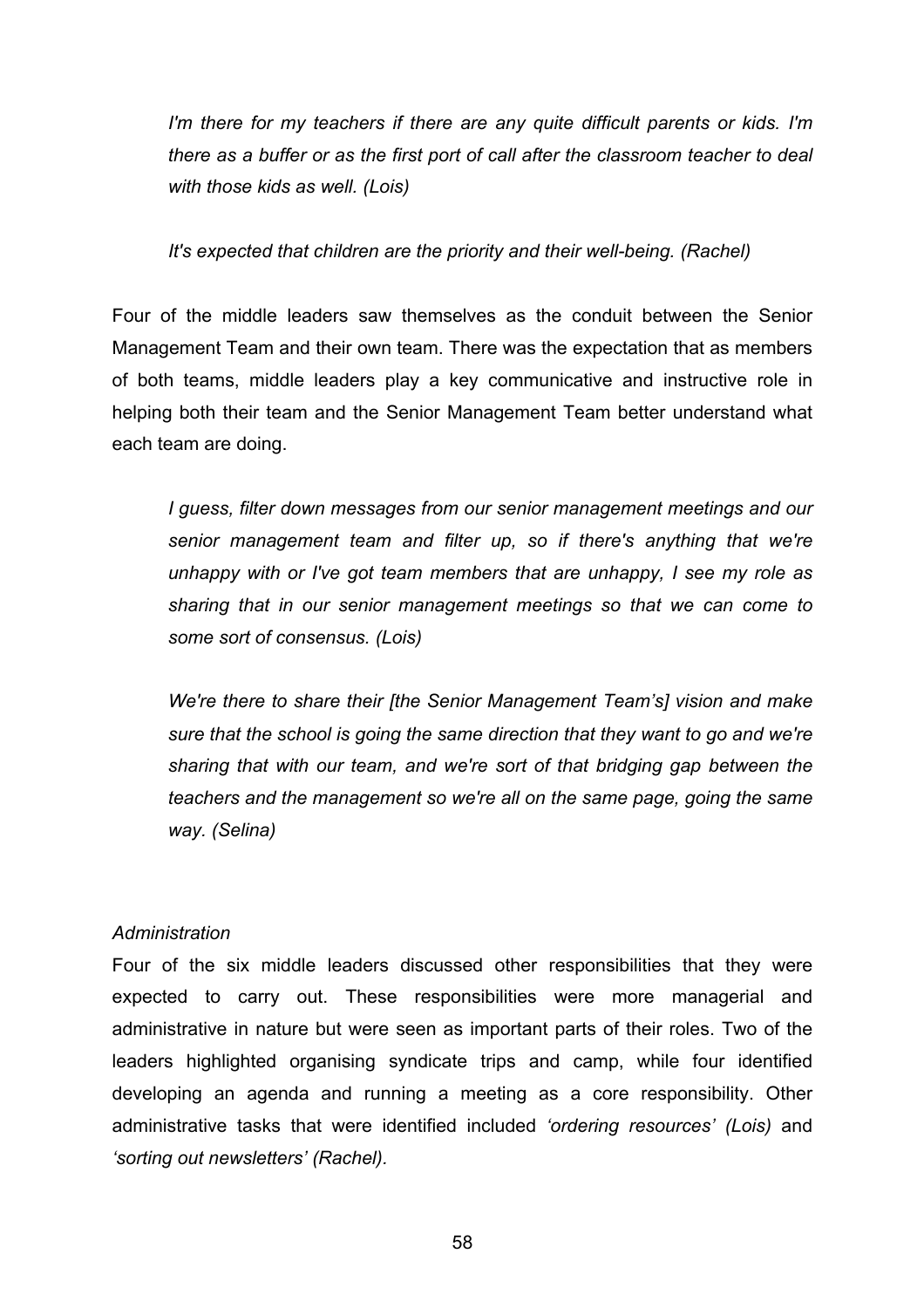*It's ensuring the teachers within the teams know exactly what they're doing so running meetings and keeping minutes, there's things like just checking reports. (Selina)*

*I guess if someone looked at it, they'd see me more as an adminy type person. So if there's anything that needs to be fully organised, like camp or anything like that, I guess that's my role. (Lois)*

The middle leaders were asked if as part of their role they were given any classroom release time. Five of the six participants said they did. The time they were provided with varied substantially between the five middle leaders, ranging from a day per week to two days every ten weeks. They were also asked about what they did during this time. Three of the middle leaders used part of their time to observe teaching and learning. Four of the middle leaders suggested they used their time to complete administrative tasks.

When asked what she had been using her release time for, Selina suggested: *Doing walkthroughs and observations and things like that.*

*A lot of my time I'm dealing with children who are being quite difficult for their teachers … I guess all that admin stuff. Ordering resources today. When we're finished, I'm going to finish our curriculum map for our team so that I'm ready for our planning meeting on Monday (Lois)*

*Catching up on the adminy bits — sorting out newsletters or letters or things that we might be organising. Near the end of the term, it's usually looking at the planning and tweaking that to make it a bit easier for the teachers. (Rachel)*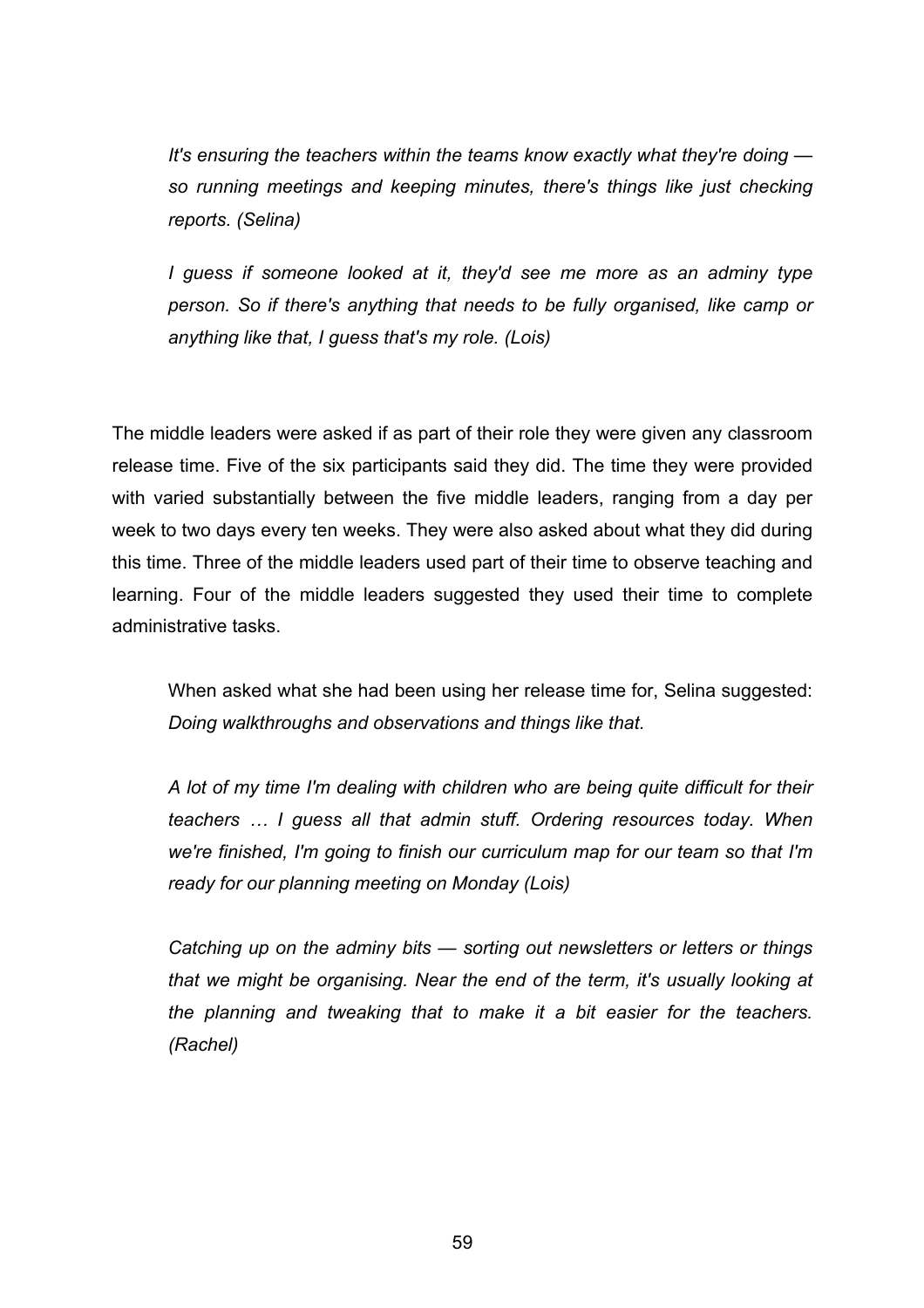## *Challenges of First-Time Middle Leaders*

#### *Tensions*

The participants were asked what had been some of the challenges that they faced as first-time time middle leaders and how or if these challenges had been addressed. The four middle leaders who led teams all discussed the challenge of working as part of the Senior Management Team and their own syndicate team. The team leaders see themselves as advocates for both teams; having to deliver messages and ideas from one team to another while being full members of both teams.

*Sometimes there's conflicts of interest. You know, what [the principal] says might be different to what one of my team members say, because they're at different ends of the schools. I see my job as almost like sitting on the fence in terms of saying, 'Actually, here are the ideas here. I'll take your ideas back.' Just sharing, communicating those ideas. (Oscar)*

*Making sure that we're that voice for higher up in the school and also the voice for our teachers, making sure that their concerns and their things and thing that are top in their head are being shared back so that workloads and all of that are spread and even. (Rachel)*

All six participants responded that time was an issue when fulfilling all their leadership tasks. As all of the participants had fulltime classroom teaching responsibilities, they needed to complete all their leadership-related tasks during their own time outside of school hours or during their classroom release time.

*One thing I find quite tricky is balancing time and always having too much to do within the time given. (Selina)*

*The other challenge is having enough time to do everything. (Harry)*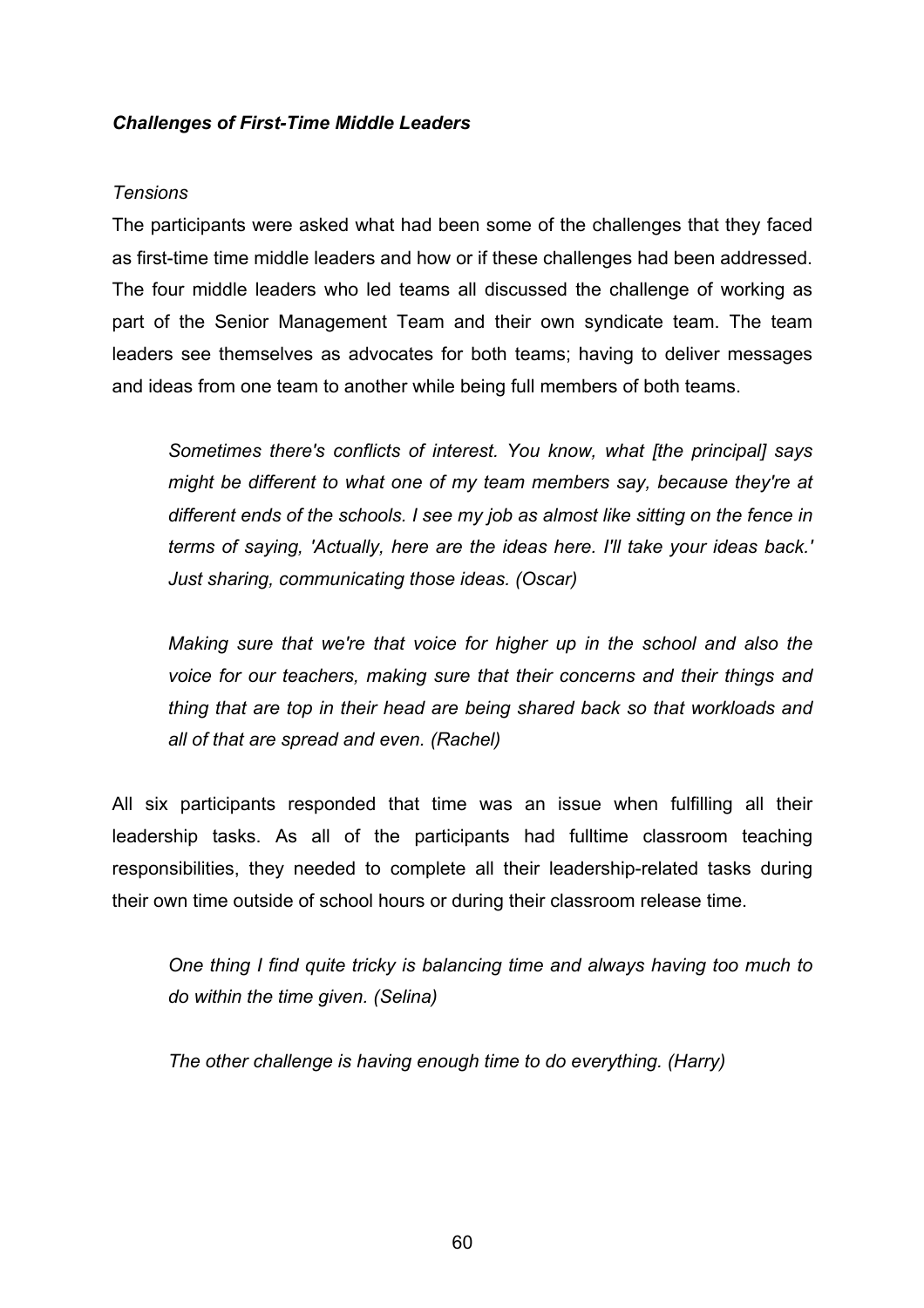Three of the middle leaders suggested however that release time was a bit of a balancing act, as they did not like having too much time away from the students in their classrooms.

*Like, in a way, you want a little bit of release time, because you want to be able to get everything done, but I am finding I'm having a lot of time out of my class, and it's too much (Selina)*

Three of the participants also discussed that although more time would be beneficial, they also had the responsibility to get better at managing their time better and developing time-management skills. They highlighted that some of the important tasks do not get done to a satisfactory level or are not done at all, or they find that things build up and they are then left with a lot of extra work, resulting in increasingly busy periods.

*I think that's always an ongoing challenge is having the time and the skills to manage your time and organise yourself so that you're actually doing a great job in both areas and not just in one. (Jane)*

*So it's about having that time management and being able to balance it all. (Harry)*

*I guess the one thing I don't get time to do is to actually go in and sit in the classrooms and watch what's happening. And I would like to do that more often, but that is something that I often don't have time for. That usually comes last. (Lois)* 

While discussing what they found challenging about starting their middle leadership roles, five of the participants discussed some notion of role ambiguity, not fully understanding what the role entailed and what they were supposed to be doing. The middle leaders suggested that they spent much of their first months in the role watching what others did and learning as they went along. Rachel said that *"I think some of it is just that common sense stuff that you go through and you do day to day."*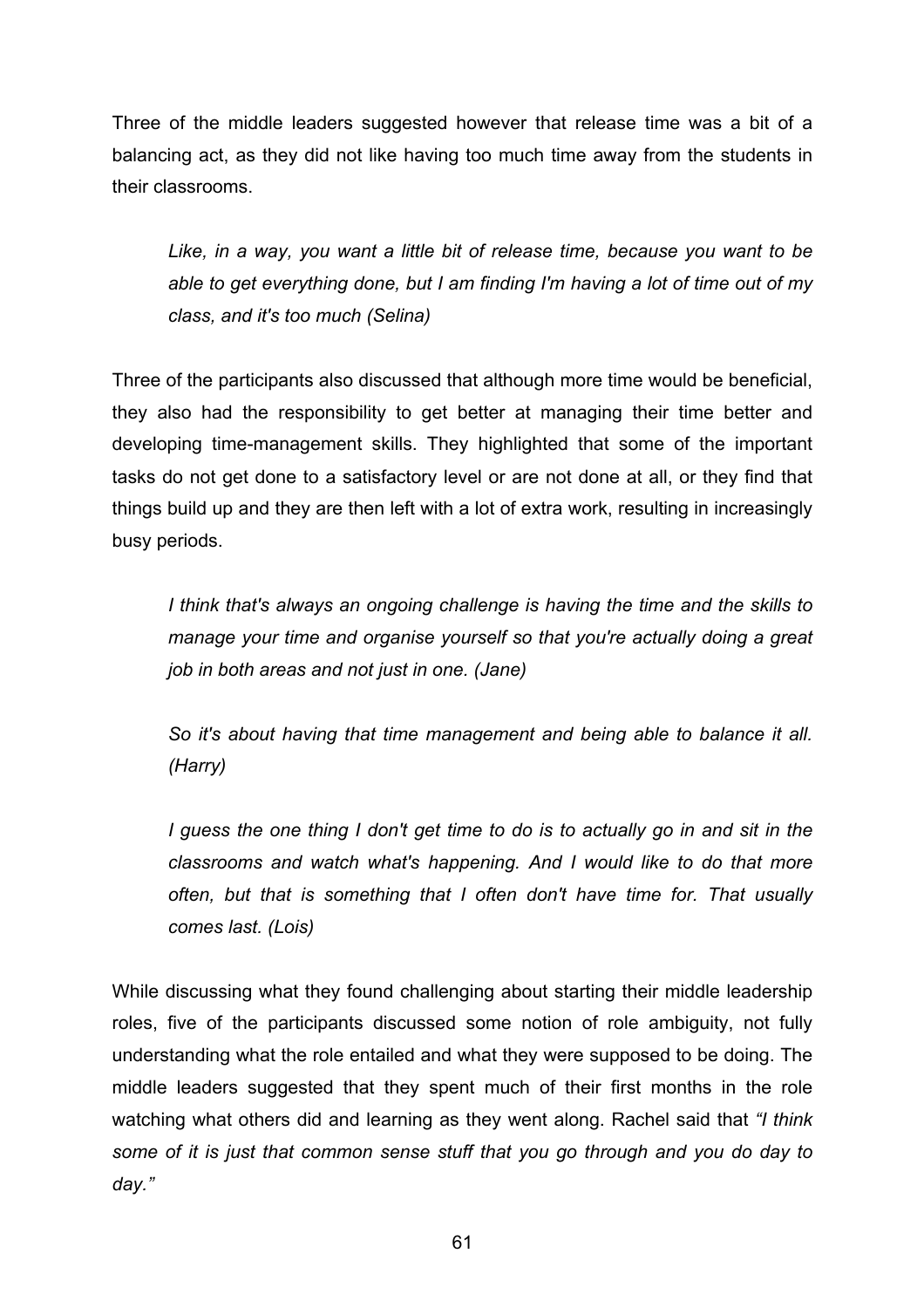*Right early on, I wasn't sure what the role really looked like, if that's the best word to use for it. (Lois)*

*I think I always saw leadership as that next step, but didn't really know how you were supposed to... what it really entailed or what it really meant or what the role encompassed. (Rachel)*

*I think the first challenge was being a team leader was not overly exactly what I thought it was going to be. (Oscar)*

When participants were asked if they had a job description, five said they had one; however, how well they were adhered to or understood was not articulated.

*Yes, the principal did give me a job description. Just trying to remember. That was six months ago. No, they are documented in what I've got and what bits I have to look after. (Harry)*

*I'm sure there will be [When asked about a job description]. It's a pretty broad description, though, so I think a lot of things you could kind of slot in even though they're not traditionally our jobs. (Selina)*

*I don't remember being given, like, a set piece of paper or anywhere on our website that I can think of or our staff site that has an actual written description of what my role is. (Lois)*

While discussing the challenges they faced when starting their role, three of the middle leaders suggested that their understanding of leadership and what a leader is was very different to what the role actually was. They suggested that there was the need to then learn and develop a better understanding of leadership if they were to do the job that they were expected to do.

*I think the first challenge was being a team leader was not overly exactly what I thought it was going to be. From my previous team leaders that I'd had, I*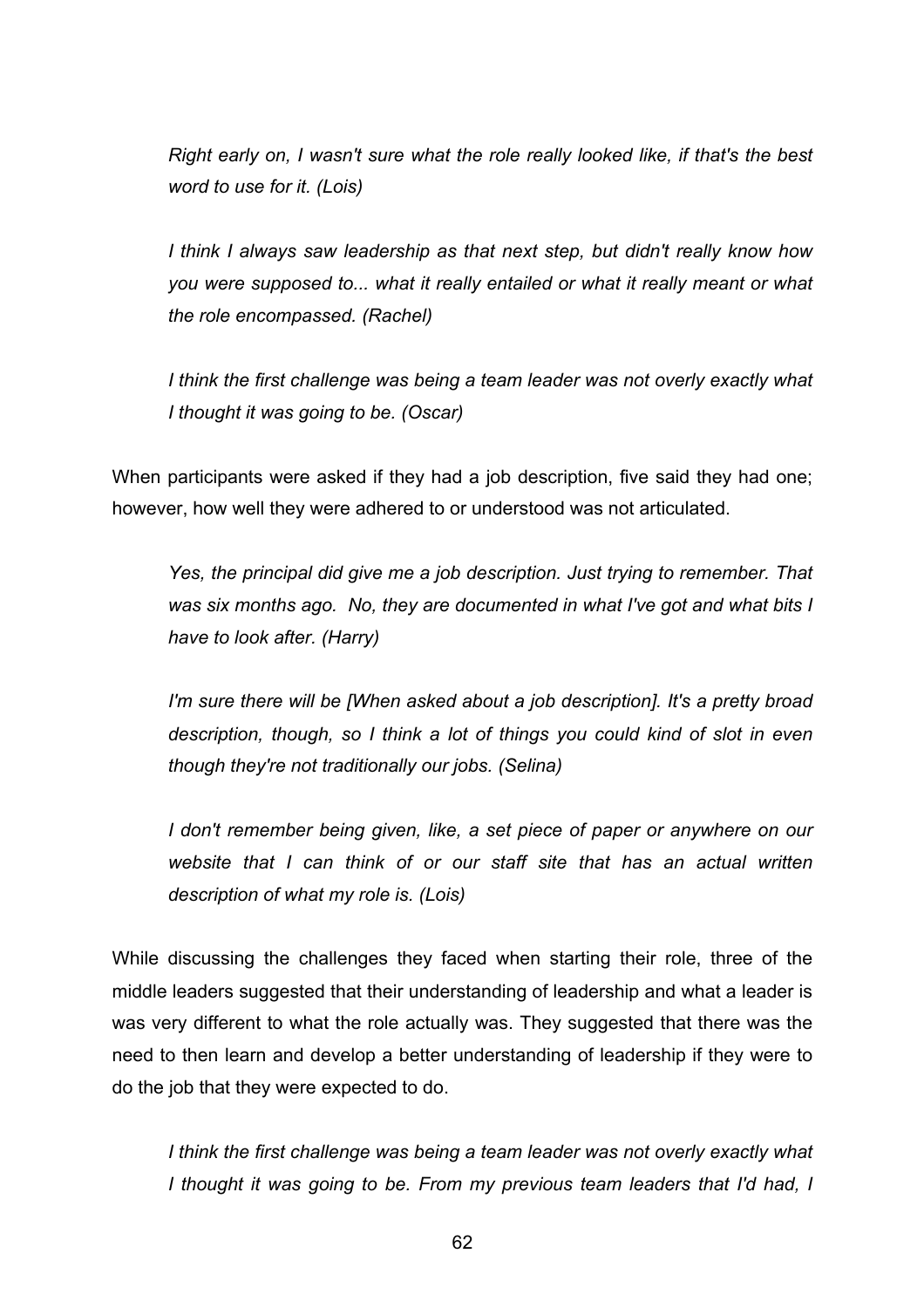*thought it was more of an adminy kind of role. So when I got into it, I realised, actually, wow, it's not at all; it's much more about leadership. So my mindset had to change on what was a good leader. I think that was quite challenging because you're changing your whole perspective of what the job was. (Oscar)*

*When I first thought about approaching the role, I thought a bit more of you had to be that person who organised and did everything for the teachers and that if children were being naughty, they were sent to you and all of that sort of stuff. Whereas the actual role is very, very different. So the development has been around my understanding and the expectations around what leadership really looks like. (Selina)* 

### *Relationships*

A prominent challenge that was brought up by five of the six participants was dealing with people. The relationship challenges that the individual middle leaders had to deal with differed slightly, but all said that dealing with people was a sizeable challenge when starting the role. The prominent issues appeared to be dealing with people who are divisive or not following correct school procedures. Participants spoke of a level of frustration that this provides, while also a level of personal angst for them.

*I do have a difficult member of my team. Sometimes it can be quite challenging. Having those open to learning conversations, I think, is a challenge for me. Just working out how to frame the right conversation without losing their respect but still getting the point across. (Oscar)*

*Challenges would be getting the staff on board, especially with the PB4L. Not everyone's on board in the same capacity. Like, some do it really well, some don't, some choose not to do it at all. And it's just making sure that it's set at a level where everyone's capable of doing it. But that's been a huge challenge. (Harry)*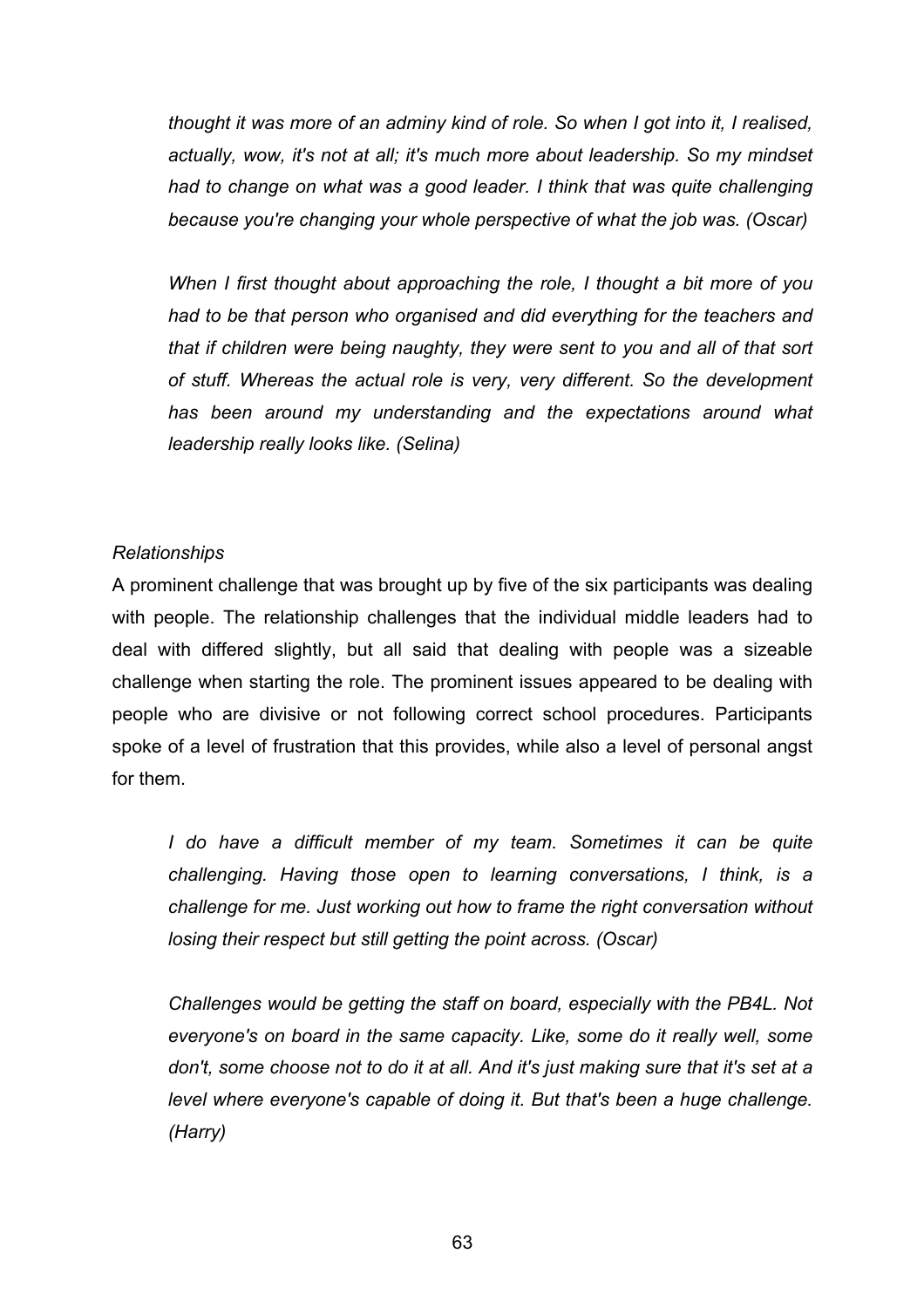*We had some tricky personalities and new teachers into our syndicate, and I found that quite a difficult thing to deal with (Lois)*

Three of the middle leaders identified the challenging relationships that they had with members of their teams who were either vastly more experienced than them or had applied for the same position and were then overlooked in favour of the participant. These challenges appear to be internal to the middle leader, as the experienced and overlooked staff members did not necessarily make life difficult, but their mere presence provided a challenging situation for the new middle leaders.

*I also had the incumbents that had applied were also then in my team, so it*  was a very tricky balancing act between proving yourself but also being *enough to... having to say, 'I don't know. Let me go find that out,' because I didn't know. They'd been here a long time, and working with those was quite different. (Rachel)*

*Knowing that there were a few teachers that I had to talk to in my team about certain issues, but I had less experience than them, so I kind of had to overcome that. (Selina)*

*I was offered the job over the other teacher who had led the year fives, and I didn't want him to feel like I had just started at [the school] and then come in and really wanted to take that job. So I was really aware that I didn't want to step on his toes or anything because he'd been there longer than me. That was a real challenge. (Lois)*

Four of the six middle leaders discussed some form of questioning their own ability to lead, to do the job properly. These doubts do not appear to be put on them by the senior leaders but are driven internally by the middle leaders themselves.

*'How am I going to lead seven classes?' That was probably my number one challenge. 'Am I really ready to do this?' I'm thinking me personally here. I guess another challenge for me was, 'How am I going to meet what [the Deputy Principal] or [the Principal] is expecting of me? (Lois)*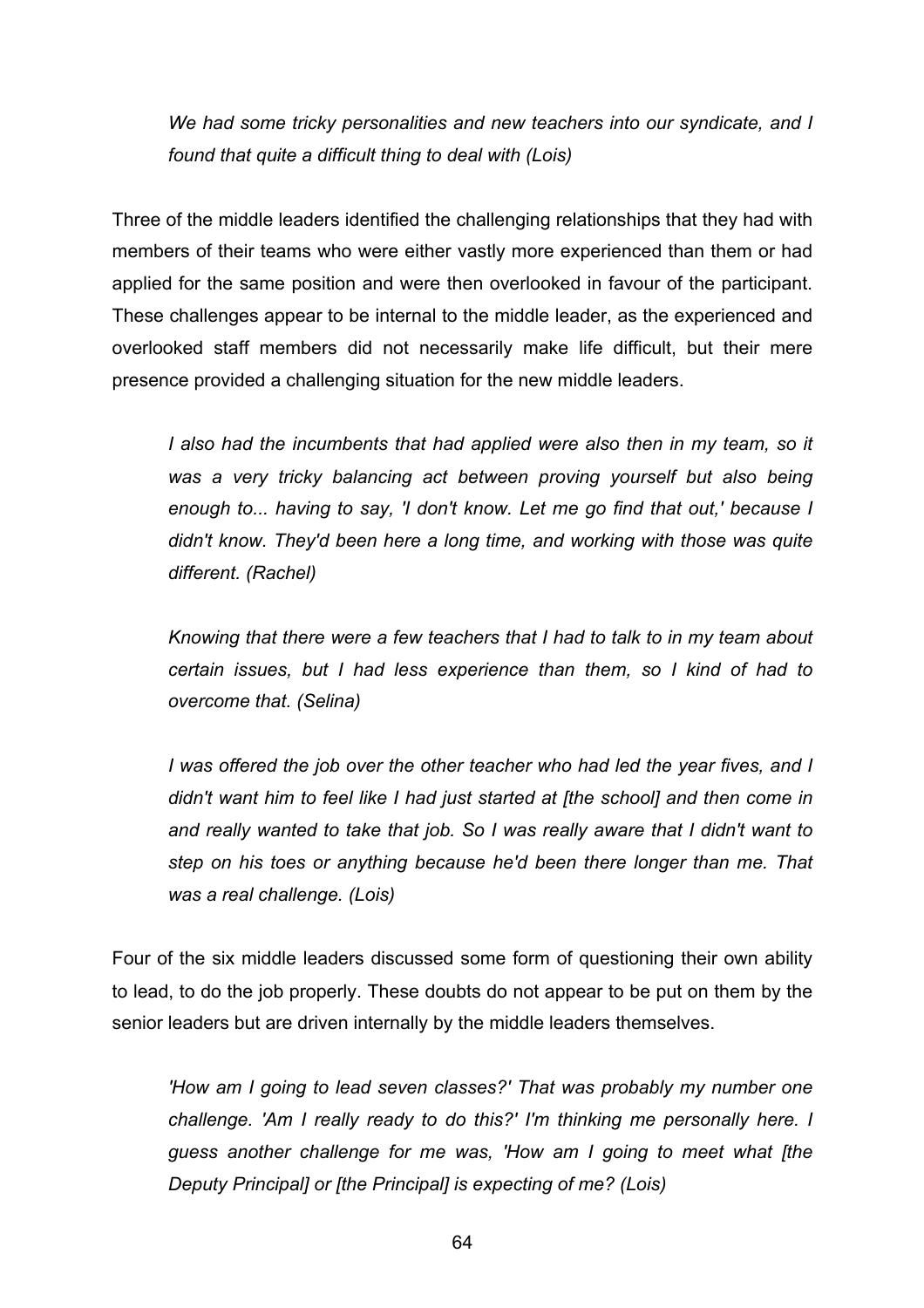*I think self-doubt. A lot of self-doubt in my own abilities and thinking, 'What have I done?' Because you want to do a good job, and I think it came down to me balancing realistic expectations with your own personal wanting of success and things like that. (Rachel)*

*I always feel like, 'Oh, I should be doing more,' or, 'Am I doing enough?' Some day someone's going to work out that perhaps I don't know what I'm doing and I'm just running around pretending. (Rachel)*

For two of the participants, the self-doubt and their perception of whether they could do the job properly almost drove them to give up their leadership responsibilities. The challenges that they faced, particularly around relationship management, made them question their own abilities as leaders and if they still wanted to do the job. Both got through this trying time with support and development, which will be discussed in the next section.

*I* was pretty honest in that first year, because it was hard. It was really hard. *They talk about that pit of despair, and I was in that pit. (Rachel)*

*There were a few things which I felt like [team member] had undermined me as a senior teacher, and I got my back up and automatic reaction is defence and attack. And then after talking to [the Deputy Principal] many, many times and then ending last year thinking, 'This person's staying. This cannot go on*  like this.' There was a point last year for a term, the second term, and I *thought, 'Actually, I don't want to do this senior teacher role any more,' and I gave myself a term to really think about whether I wanted to continue in this role or not. (Lois)*

During discussions about the challenges they faced as first-time middle leaders, four participants felt they needed to prove themselves. Two were new to their particular schools and felt that they needed to prove to the unfamiliar staff that they were worthy of the role. One who was promoted over another candidate from within the school felt the need to prove that she deserved the role. The participant felt that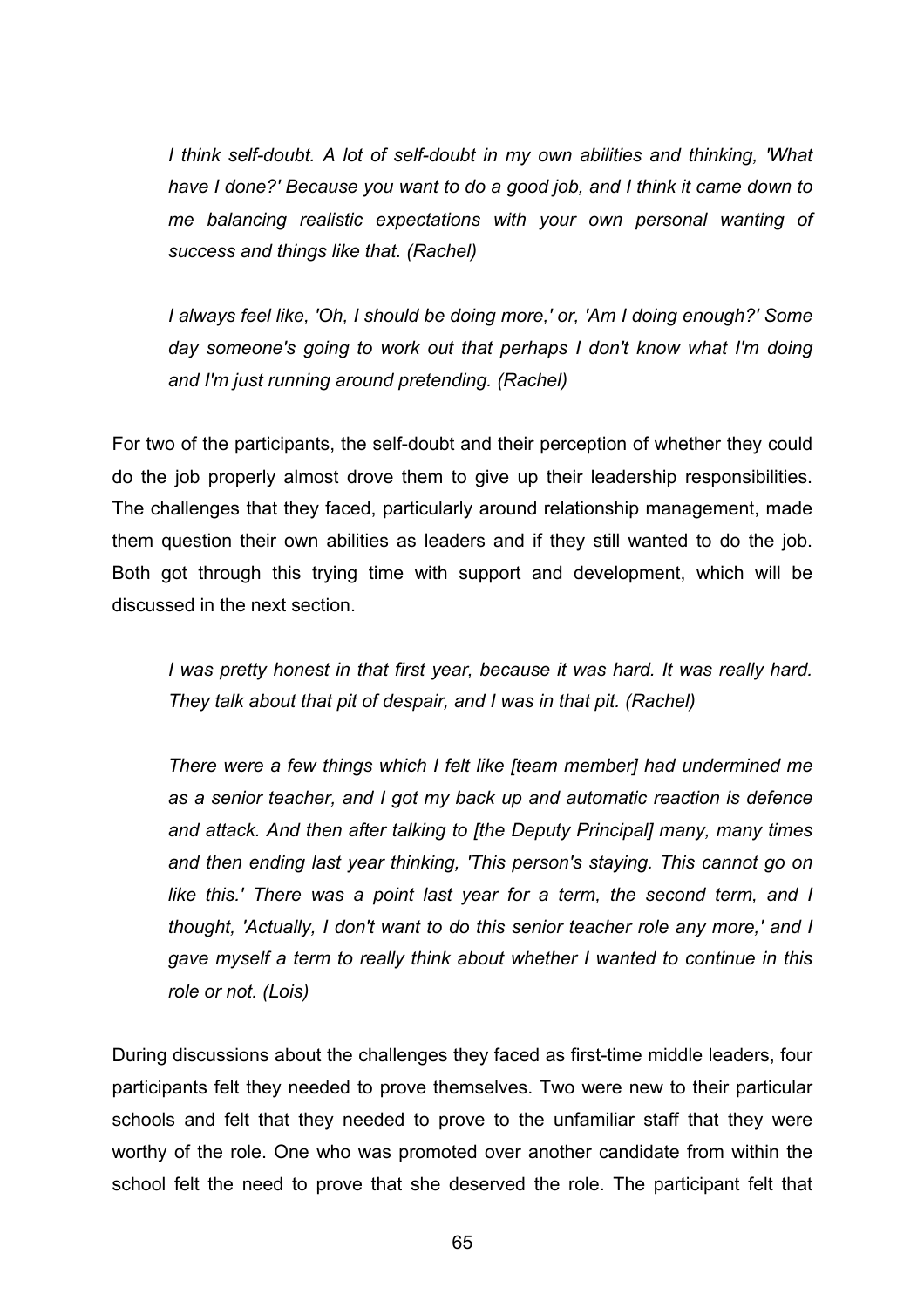because she was younger, she needed to prove to her more experienced team that she was up to the task.

*I guess one of the challenges is because I was new to the school as well, so coming in and then kind of stepping up and getting this role when there's teachers that have been there for a long time. (Jane)*

*I'm quite young, I haven't been teaching that long, and I think I found that quite tricky just to kind of feel like I really belonged in that leadership team, who are so experienced. (Selina)*

# *Support and Development of First-Time Middle Leaders*

The responses in this section came from questions which asked the middle leader participants to identify what leadership development was to them, what support and development they had received, particularly when starting in the role, and how this support and development has impacted on in their leadership.

# *Leadership Development*

All six participants were asked what their understanding of leadership development was. The responses provided a wide variety of ideas and concepts, ranging in complexity and depth. Three of the middle leaders saw leadership development as learning from an experienced leader and following their advice and guidance.

*I guess leadership development to me is a combination of having someone who is your support person, who is obviously like a deputy principal or principal who is there to help, as well as a combination of, I guess, formalised professional development where you go and listen to someone speak about what is expected. (Lois)*

Lois mentioned above the notion of external professional development, and this was also prevalent in the ideas of two of the other leaders. Oscar mentioned that *'going*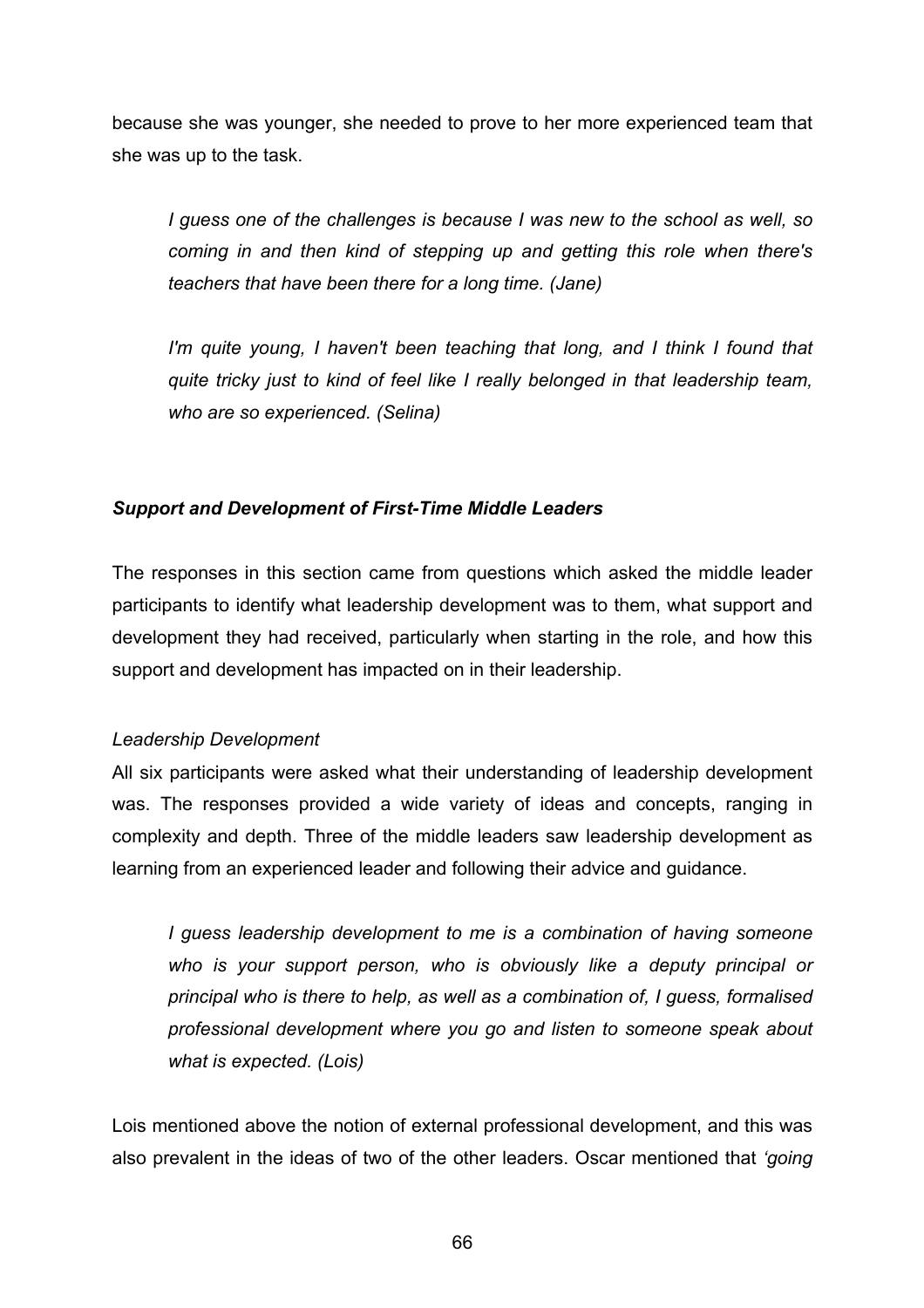*to a course'* was part of leadership development, while Rachel suggested that she saw the external professional development she received as benefiting her leadership, therefore it was an example of leadership development.

Being given the opportunity to lead and learn from the experienced was identified as leadership development by two of the participants. This was where the middle leaders were able to try new things and then see if they worked or not. Going through this process would then allow them to identify what they did or did not do well and therefore develop their leadership.

*Leadership development [pause] I think it's about giving me the ability to basically run an area — so, having the confidence to run an area and change it if I need to. I see it as an ability to grow in myself the ability to change something and make it better. (Harry)*

*And being given the opportunities as well. So for me, it's putting yourself out there and being enthusiastic and saying, 'This is who I am. This is what I've got. What can you offer me in terms of an opportunity.' (Jane)*

Two of the participants suggested that reflecting on what they can do better, what they have done and what they have learnt is leadership development. They were the only two participants who saw an internalised process of thinking about leadership and the next steps required as leadership development.

*So the development would be, for me, the support that I've had in place as I've gone through that process and then the reflection afterwards. (Jane)*

*When I think of development, it's being able to better what you're doing. So leadership development — looking into your own practice and looking at ways to further progress or enhance or make better, I guess, what you're doing and what's expected. (Rachel)*

The participants were asked how their leadership has been developed. Four of the participants spoke at length of the external leadership development that they had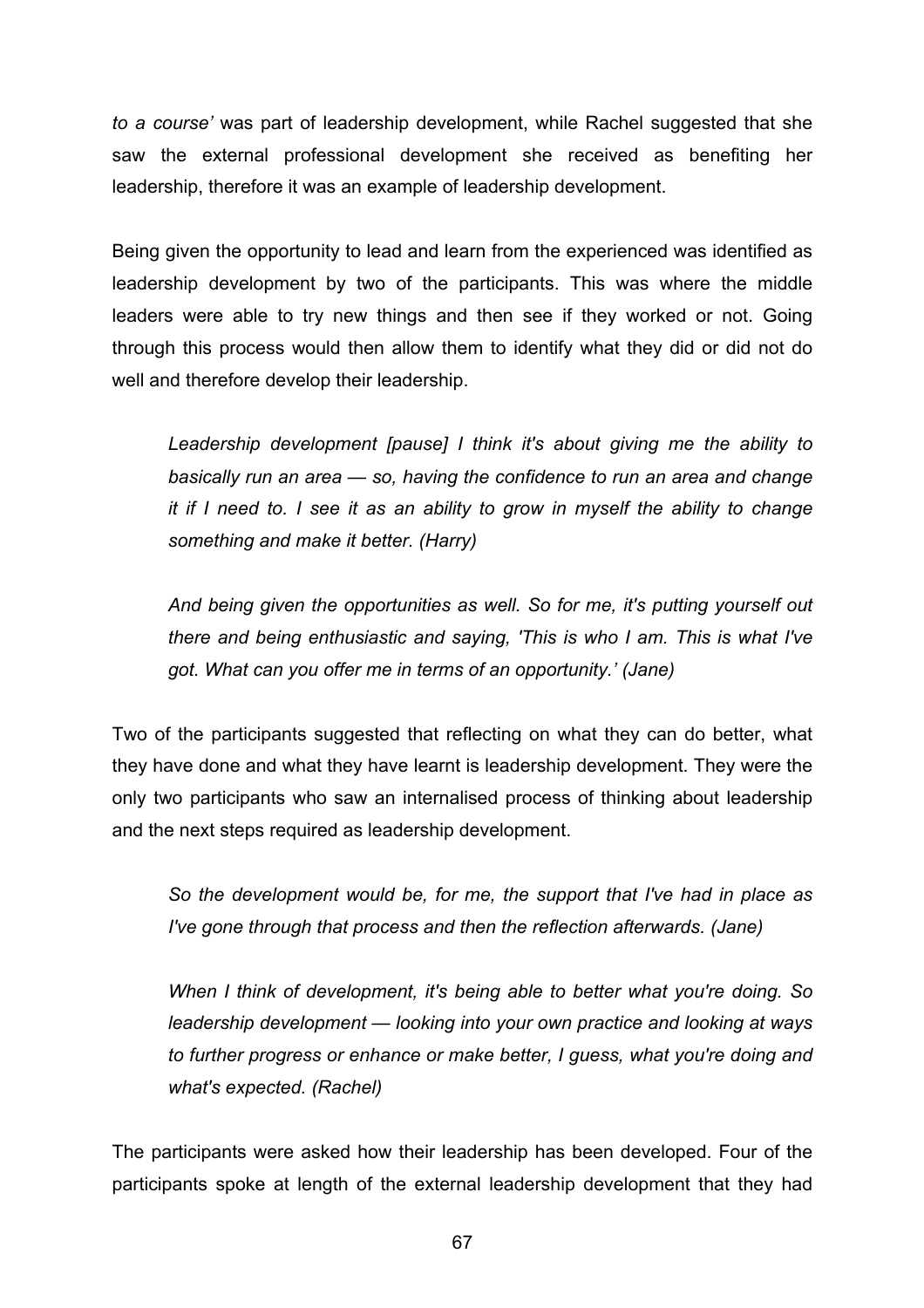received. For three of the middle leaders, external facilitators had been brought into the school to work with all the leaders to develop their leadership. In the fourth instance the principal directed the middle leader to participate in a middle leadership Professional Learning Group (PLG), again run by an external facilitator. All of the participants found that this was having positive impacts on their own leadership development.

*With the leadership PD, we had a lot of work around a guy called [external] facilitator coming in, and he has worked just on developing leadership, so he's the one who's introduced all the leadership matrixes, and he's done a whole lot of Viviane's [Robinson] readings with us and Helen Timperley's and has kind of looked at us as a leadership team. He's helped develop goals where we want to go and then kind of taken us in those directions. (Oscar)*

When discussing the PLG: *We sit there for a couple of hours and just talk about things that are going on in our schools, and it's great to see that they've got the same sort of problems. You've got your staffing issues and you've got your kids issues and things like that, and they're all roughly similar. So it's great to talk about that, and at the same time you get professional readings and things to do on how to do things. (Harry)*

External professional development courses were also identified as being one of the leadership development processes by four of the middle leaders. These ranged from a single-day course to a multi-day conference. Three of the middle leaders suggested that this was good for their development and that they learnt something from the courses which they attended.

*Nothing in the past. However, I am going to a leadership hui in the holidays, so that's probably, I guess, my first outside of school PD. (Lois)*

*Just recently we went to Australia for a leadership course. It was Trans-Tasman principals, I think it was. And that was really beneficial, because it had a lot of good speakers there. We just went to the one in Auckland, Sky City. And again just being able to see the direction of schools and policies and*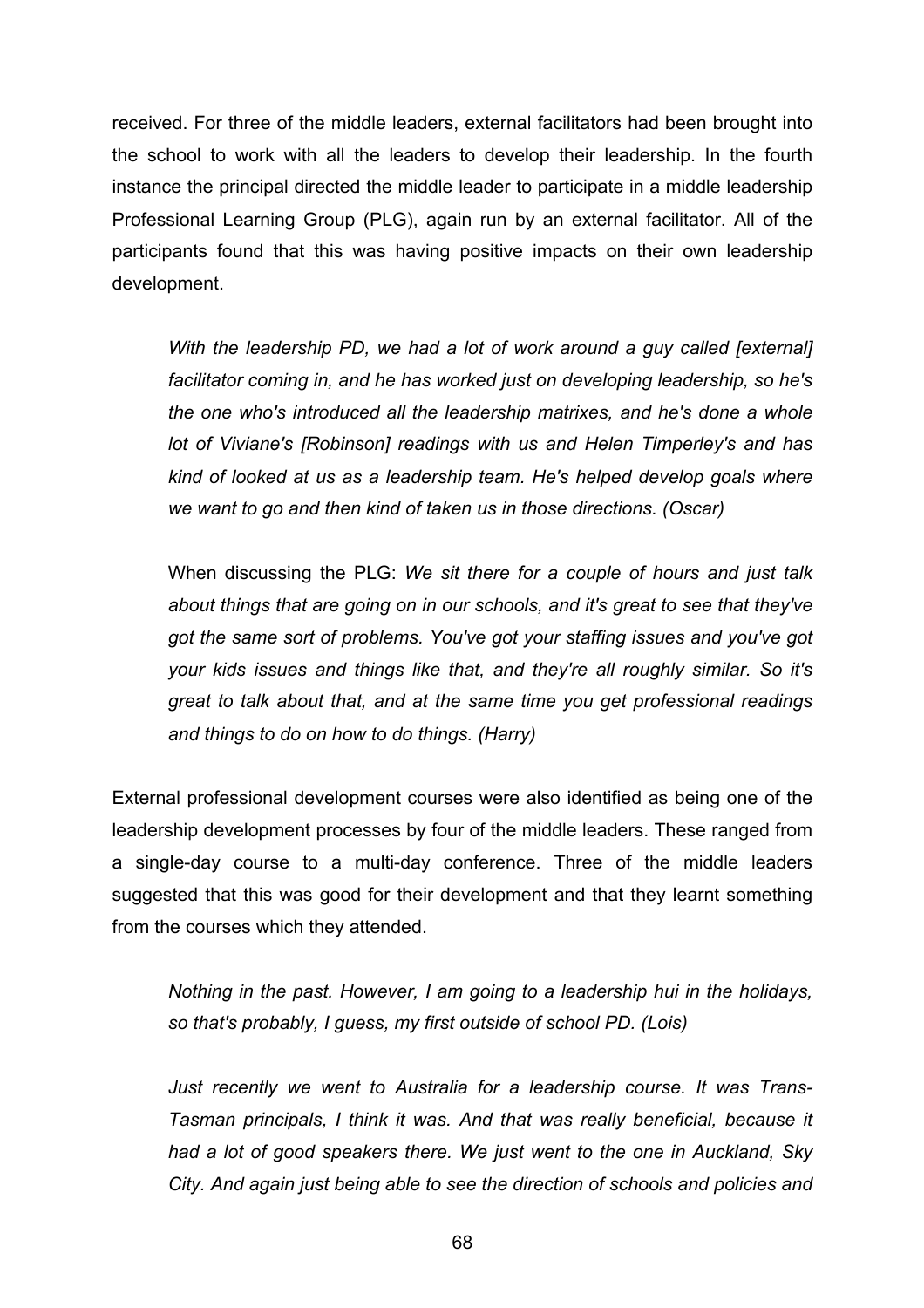*why they're implemented, it's really good for a leader, so then you can understand why people are doing that in your school, and then you can help build that up around your school. (Oscar)*

Jane, who was in her first year in the role, had not had any leadership development at that time. When asked about her development, she responded with *'Not yet, no. But as part of our appraisal programme, we are expected to write regular reflections on our practice which is related to our goals that we've set for ourselves as well. So that's kind of a check-in system, I suppose, without the direct face-to-face.' (Jane)*

Five of the six participants said that much of their development came from conversations with their principal or deputy/assistant principals. They identified these relationships as having positive impacts on their leadership development. Using the senior leaders for guidance when dealing with new or challenging situations was common. The interaction with the senior leaders took the form of either informal meetings, where a specific topic or idea is discussed, or a more formal appraisal discussion on their leadership practice.

*I've talked to [the principal] about it a couple of times, about how to deal with situations. I've talked to [the deputy principal] about it, who have quite differing views about how to deal with something difficult. (Lois*)

*Something [the principal's] taught me is that you've got to ask questions. As a principal, that's what you've got to do. You've got to ask those questions and go, 'Hey, why are you doing this? Why are you doing that? How come we're doing this?' just to keep it going and keep it actually at the focus. (Harry)*

*Our appraisal conversations are quite nice. We're released from class time for about an hour and really just sitting down, looking at practice, talking about lots of, 'How's it going? What are you finding? What do we need to work on? What are your goals?' Pretty open, pretty frank. I find them quite helpful. (Rachel)*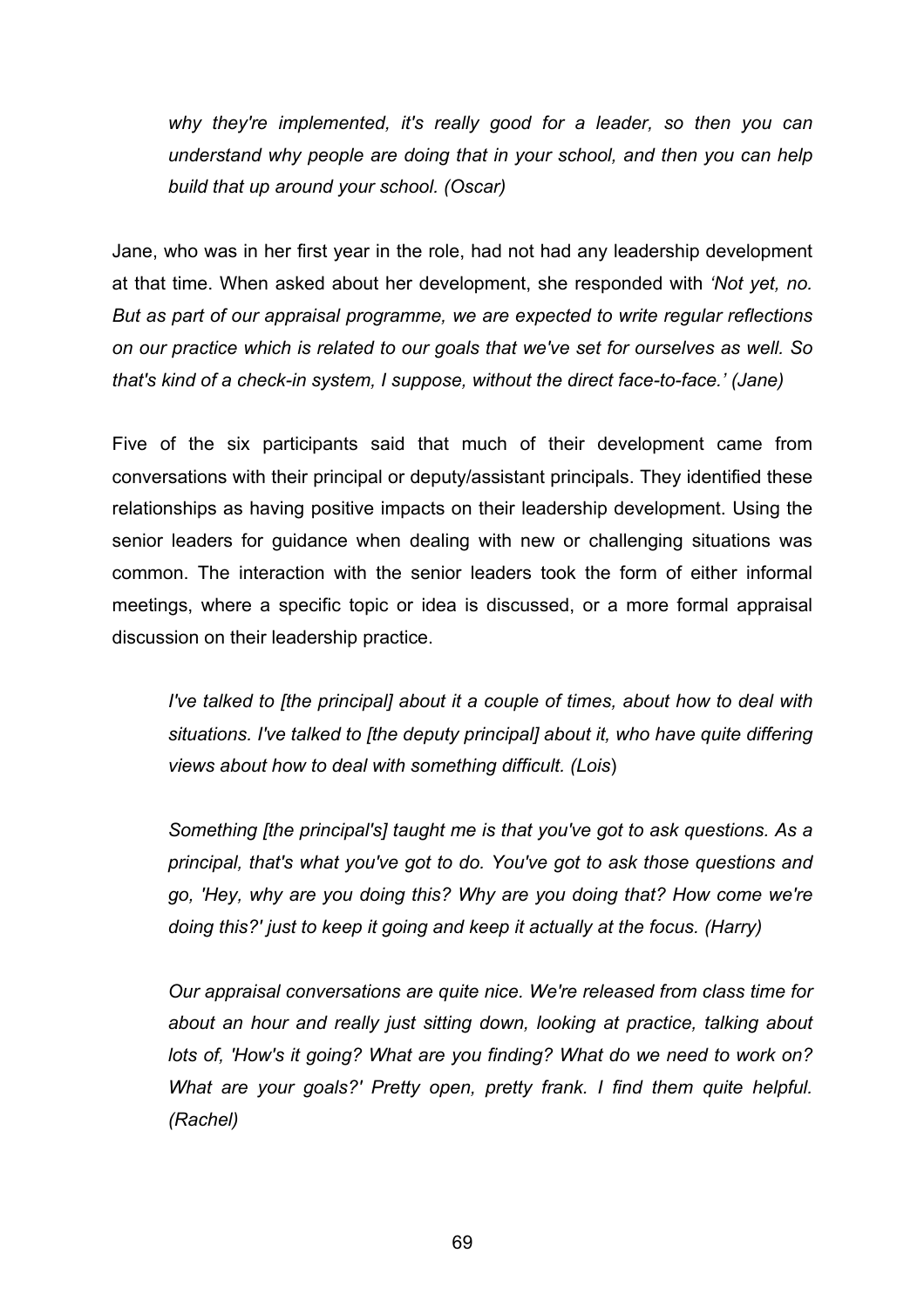Oscar was able to articulate the interconnectedness and impact on the variety of leadership development that he received and how it has made a difference in his leadership practice.

*I think with all the extra support from Jill and the readings and the research and the PD, I think I've become a far better leader in terms of I've gone further than what I thought the job was. I've learnt a lot. And I think that just the focus of learning instead of admin, and leadership rather than managing is just more beneficial. And I've moved from thinking it was admin and management to leadership and learning. And I think it's beneficial for everyone. So it's made a very large impact, because it's changed the whole view of the job. (Oscar)*

Three of the middle leaders also spoke of whole leadership team development. This was where the Senior Management Team were either learning together or the senior leaders were working with the middle leaders on specific leadership development. This was suggested as a 'one-size-fits-all' approach and not targeted to the individual middle leaders' specific developmental needs; however, those needs are still catered for in other instances.

*Senior teacher meetings. We do some adminy stuff, but it's also some learning stuff in there as well. So we read Viviane Robinson, and then we read the Mindsets book — well, part of the Mindsets book — and sometimes [the principal] or [the deputy principal] will have something else for us to read and reflect on. (Oscar)*

*So, yeah, there's the one size fits all, where we're all doing some similar PD and then there's the individual stuff depending on what we're on and what we're doing. (Harry)*

While being asked about what leadership development they received, a theme emerged about the leadership team all learning the same things. Four of the participants talked about the leadership development taking on a 'one-size-fits-all' approach. There were often school initiatives or goals that dictated any group professional development.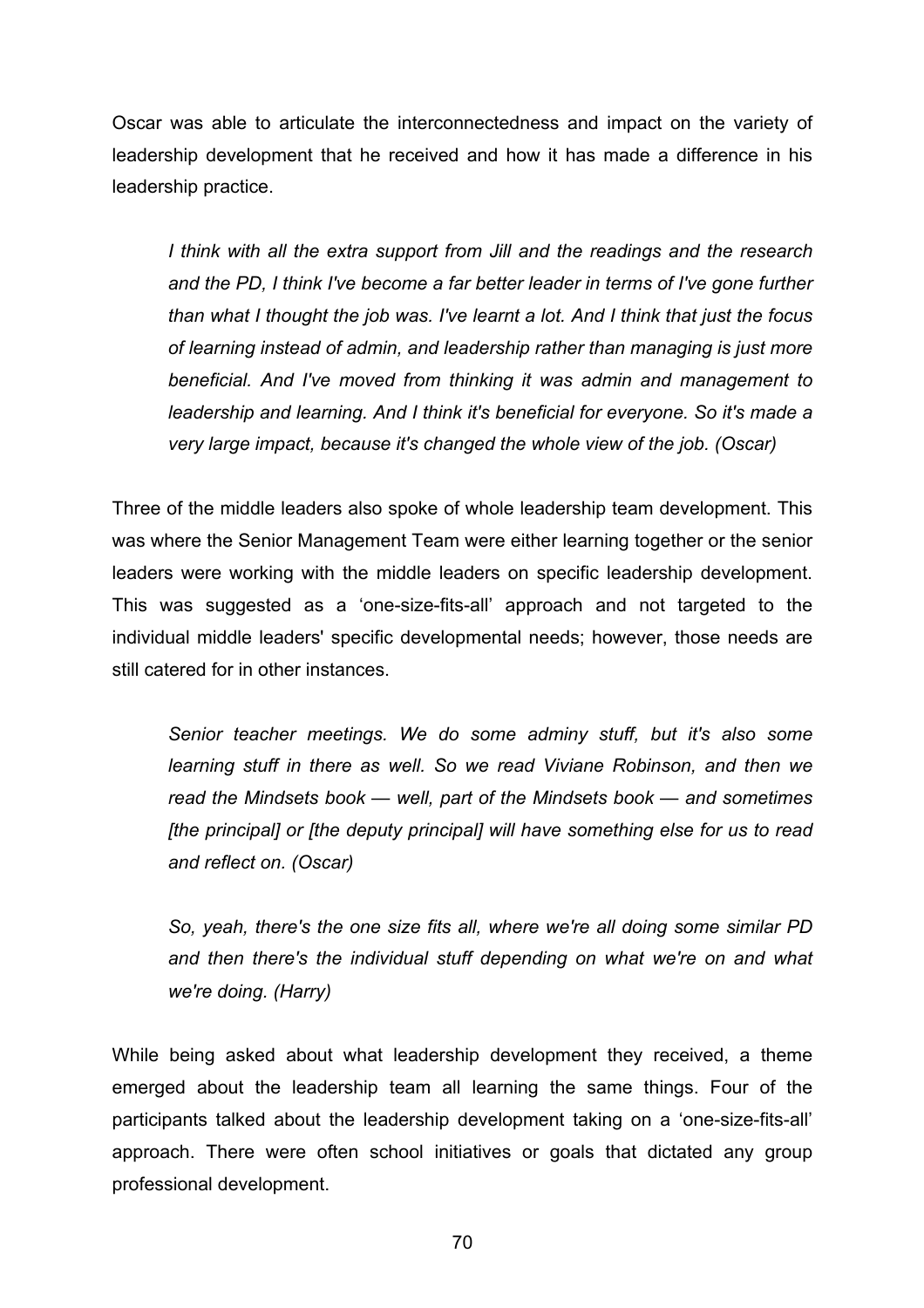*I guess we're working more as a team than individuals. We're looking for common areas to work on. (Oscar)*

*I think we all have similar development. (Jane)*

*I think it's a group, one-size-fits-all approach pretty much. I mean, we've all done exactly the same. We've all either taken it on board or haven't taken it on board. And, yeah, there's not really been anything specific for me as a leader as such. (Selina)* 

*So, yeah, there's the one-size-fits-all, where we're all doing some similar PD, and then there's the individual stuff depending on what we're on and what we're doing. (Harry)*

As the responses show, the middle leaders felt that there is a common development plan that they fit into rather than one existing specifically for them. However, the four participants also suggested that they did have some sort of individual leadership development as well.

# *Leadership Support*

When asked about the support they had when starting their role as a middle leader, all six of the participants said they felt well supported by their principals and/or their deputy principals. The participants felt that they were able to go to their senior leaders for advice and guidance and that when they did, they tended to have positive experiences. Both Rachel and Lois used the term 'mentor', while Harry described his principal in similar terms when discussing the relationship with their deputy principal/ principal.

*[Deputy Principal] she is my support person, and I will ask her anything at any time of the day or night, and I guess she's been [pause] she's the one that is*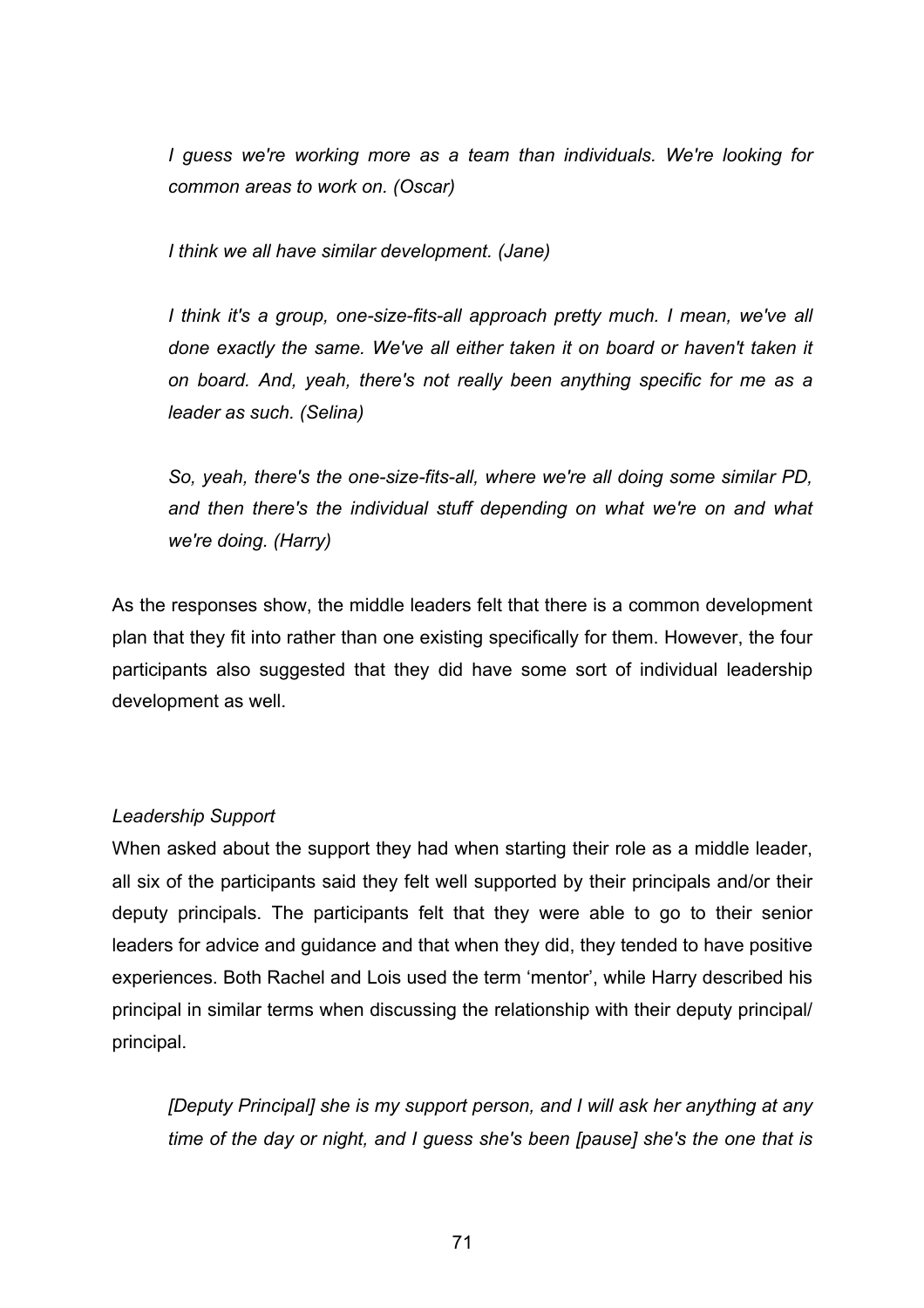*developing me into this role. I can't really say anything more than that. I could talk her up, but she's just been amazing. (Lois)*

*I think we're really lucky and have a really supportive system above us, and I think having those conversations and saying if anything's going wrong, having that flexibility to be able to go and say, 'Hey, I'm having this concern,' and knowing that it's not a reflection on you but finding those solutions and things like that. (Rachel)*

*Our DP who left was really good at supporting again, and he would be really open to us coming in and would talk through situations, and that was really good. (Selina)*

Three of the participants also spoke of the confidence that their senior leaders had in them to do the job and to try new things. The middle leaders saw the confidence the senior leaders had in them as a real positive and provided them with motivation to continue to work hard.

*But it was her ability or her confidence in me to just take it and run with it. … She has that confidence in us to allow us to do our job, basically. (Harry)*

*I guess looking back, it was a nod from [the DP] to say actually, 'You're doing a good job. I trust you enough to lead this.' (Lois)*

One of the recurring themes to come out of the participants' responses was the idea of learning from their fellow middle leader colleagues. Five of the six first-time middle leaders saw their more experienced counterparts as valuable sources of knowledge and support. These relationships were not formally established like a typical appraiser/appraisee situation. The middle leaders appeared to find a natural support in those who were in a similar role and who had been through the same things that they were going through.

*But then between the three of us, we work really, really well together, and that's why we're starting the hub — is because we plan very well together, we*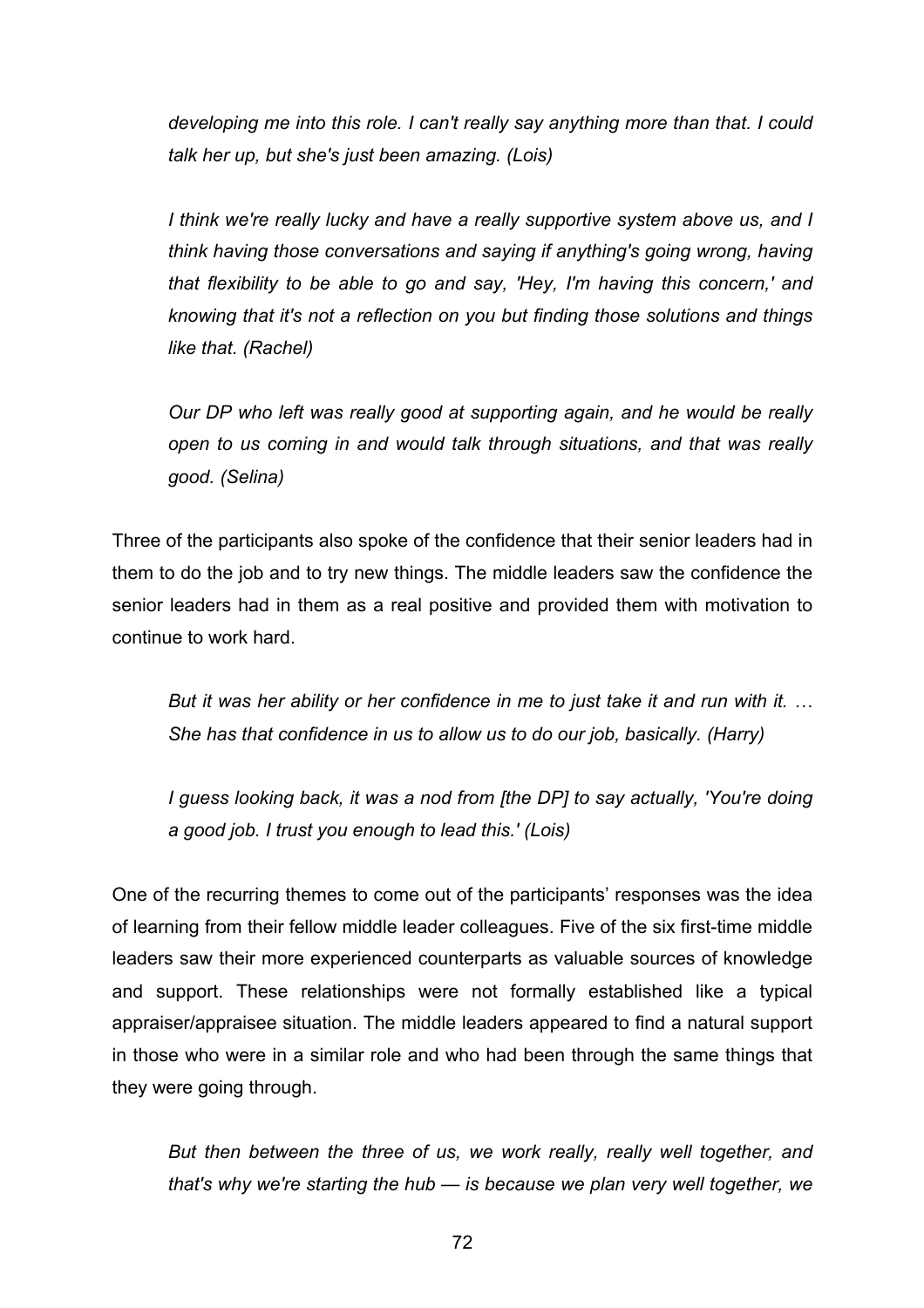*get on very well together. So working together, we're all quite flexible; it doesn't matter what comes up, we can cover. (Harry)*

*There was support from the other senior teachers. The year five senior teacher in particular has been quite good. He shares ideas, and we work quite well together, so he was always happy to help out and support where necessary. (Oscar)*

*I think last year I probably worked a lot more with other middle management, other senior teachers to really use their expertise and what they're doing with their teams (Rachel)*

Participants were also asked if they had received feedback specifically regarding their leadership from either their principals, deputy principals or from the staff which they led. All six participants spoke of informal, anecdotal situations where the principal or deputy principal would speak to them generally in response to an activity of leadership, such as having to run a staff meeting.

*A lot of it is informal when we're having a chat about stuff. So she'll go, 'That situation there, I don't know if you did that 100% correctly. Maybe you could've tried this or this.' And on other times, she'll go, 'Oh, that was a fantastic idea. Look, everyone's taken it on,' and things like that. So a lot of the feedback is informal. (Harry)*

Formal appraisal feedback was identified by two of the participants. The focus of these discussions where specifically around the participants' leadership, what they are doing well and what they need to work on. Two other participants spoke of generic leadership feedback given to the middle leaders as a group, but this was not specific to their leadership.

*When we have our appraisals, there's always feedback and there's always a next learning step, and we kind of use that leadership matrix to assess ourselves and kind of decide where we're going to go. To be honest, I couldn't... I'm just trying to think back to... I haven't done it since last year, but*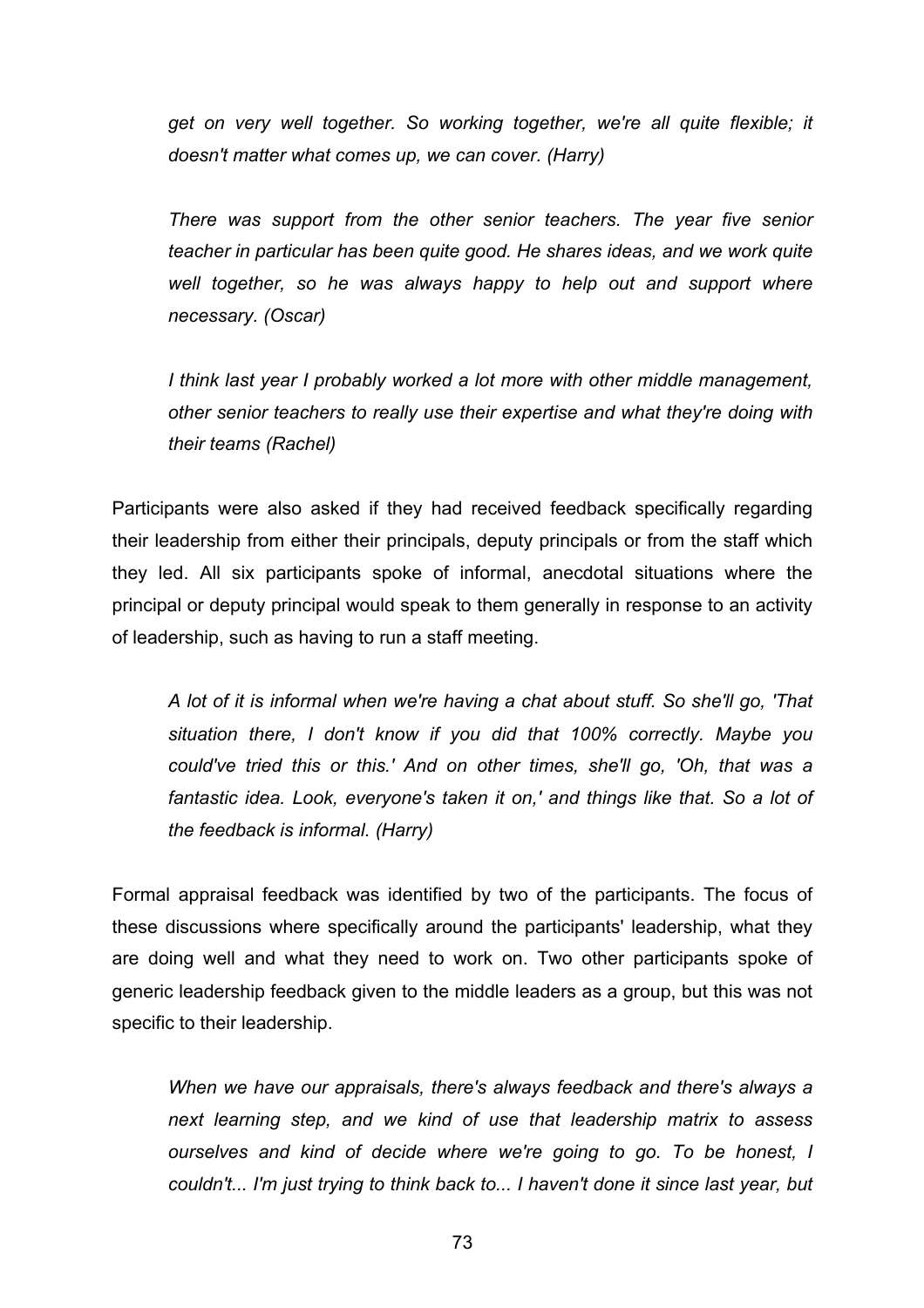*we highlighted it and talked about our next steps. Probably due for another one, actually. (Oscar)*

*You know, as a whole group at, you know, our senior leadership meetings, they might've said... you know, they say things like, 'Ensure you keep clarity within teams, and are passing on the information, and staying professional,' that kind of thing, but I haven't really had anything specific to me as a leader. (Selina)*

When asked if they had received feedback from the staff they lead, two middle leaders spoke about getting feedback from staff other than their direct managers. In Jane's situation there was a school-wide system where reflection was promoted through procedure and a purpose-use software programme, which she found useful. Whereas Selina felt the feedback she had received from her team to be *'somewhat surface kind of feedback'* and did not offer her any guidance around what she needed to work on. Selina was somewhat understanding, though, as she stated that *"I don't think I would've felt comfortable giving feed-forward to my superiors".*

*Obviously it happens naturally in the staffroom or just in conversation. But we also have a programme which is part of our appraisal system, and there's a box at the bottom where you can get feedback from anyone who's on the system, and they can give you feedback on what you've done well or what you've actually written. (Jane)*

*I think what they wrote was genuine, but I think that they probably, you know, missed out anything that I could improve on. (Selina)*

The other leaders said that there had been informal instances where their team had given them feedback on an activity or idea but not on their leadership. When the participants were prompted with the question about seeking feedback, there was a mixed response in that Harry thought of it as a potential positive: *"No, I haven't, [received feedback from staff] and that's probably something I could do."* Whereas Rachel had her reservation: "*I'm probably too scared to ask".*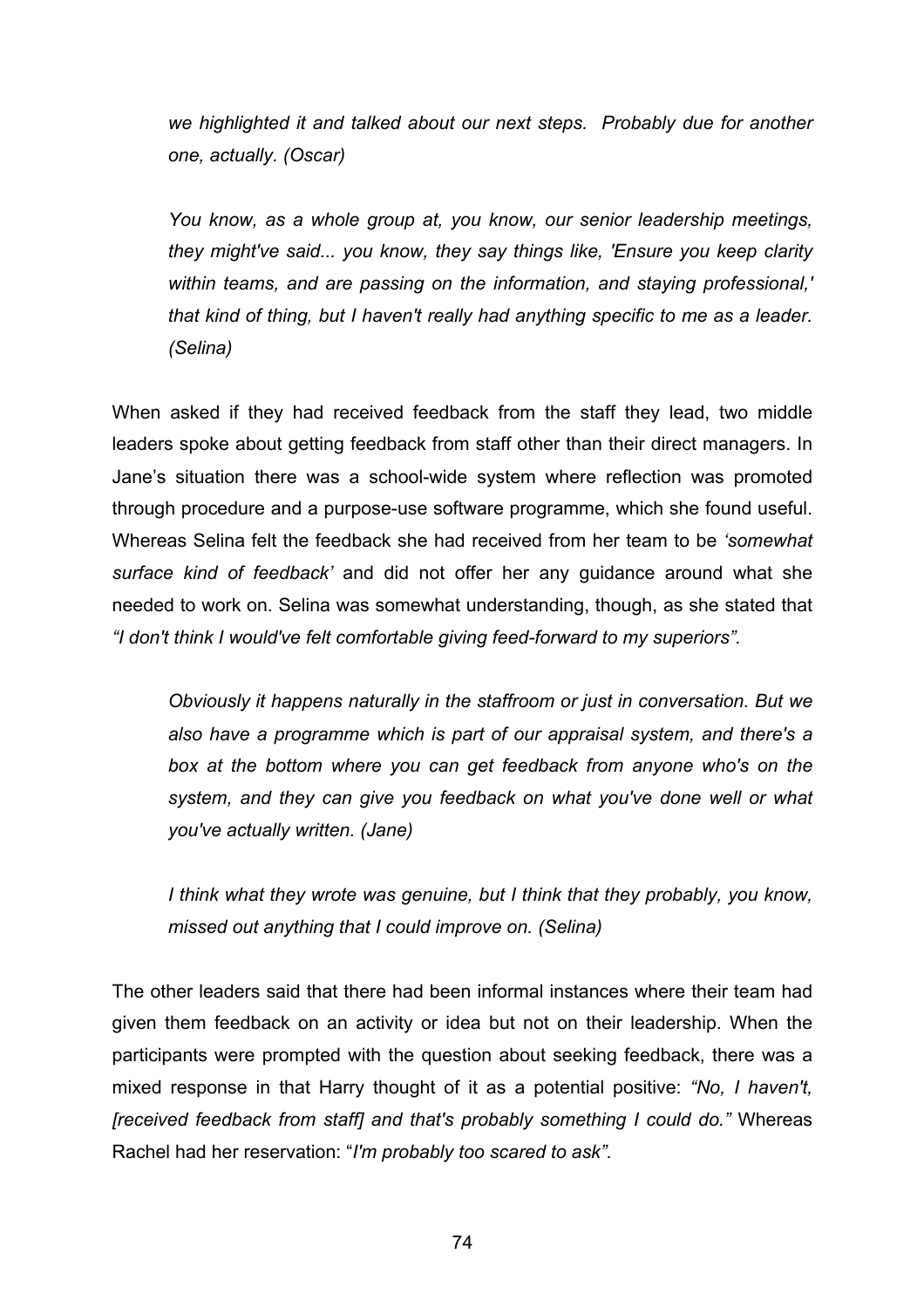### *Leadership Goals*

When participants were asked if they had specific leadership goals, five of the six said that they did; however, some of them found it challenging to recall what their current goals were. The goals varied across the participants, with some goals being specific skill development, while others were far broader. The participants suggested that the goals were linked to their performance appraisal and were set annually and discussed and monitored throughout the school year.

*My goal off hand is around communication, getting that succinct and being a bit more evidence based type stuff. (Harry)*

*Just on my appraisal, yeah, and I think it was around open to learning conversations. That was what I was working on because I found it difficult. (Oscar)*

*For me, it's been around probably the discussions with teachers that I've been really focusing on. Trying to get them looking into their own practice without me saying answers but getting them to drive what they want. (Rachel)*

*I do have a specific leadership goal. I had one last year, which was to just understand all the different roles that a leader has and to become really confident with that. (Selina)*

*But my goal last year was to develop my own leadership within the school and to be able to take on a bit more responsibility and be able to work with others, new staff, for example; I was new to the school as well. (Jane)*

# *Semi- Structured Interviews Summary*

The findings of the semi-structured interviews showed that first-time middle leaders have a range of leadership responsibilities as well as being classroom teachers. They have a number of challenges that range from not having a full understanding of their own role, to dealing with complex relationships, which appear to have negative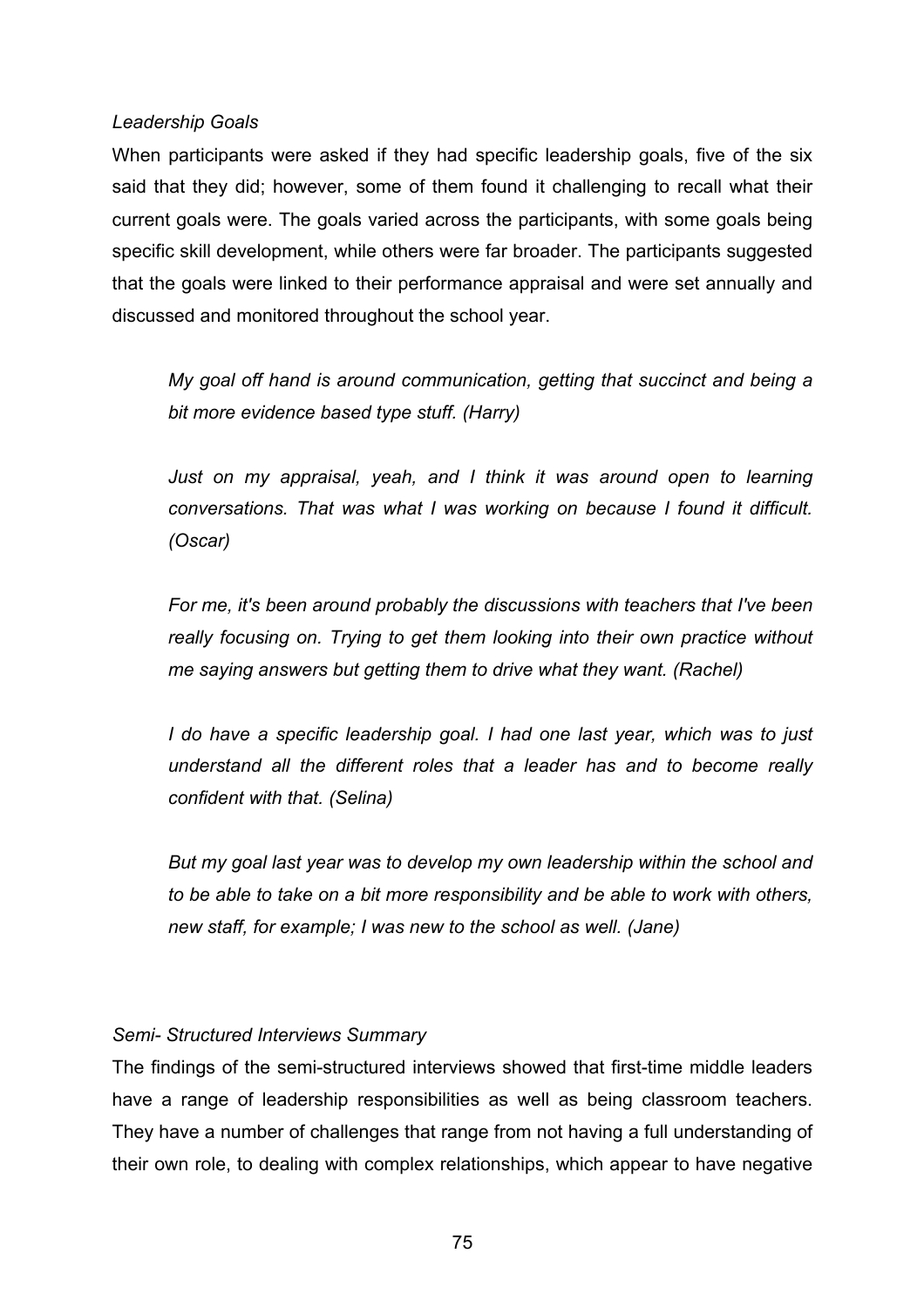effects on their confidence. They all received a range of support and leadership development, although the quality and effectiveness is questionable.

# **Documentary Analysis**

The principal participants from the focus group and the middle leader participants from the semi-structured interviews were asked to provide job descriptions and appraisal documents that would help develop a richer picture of the experiences of middle leaders as well as providing additional triangulation. Three middle leaders provided their job descriptions and appraisal documents, with one participant saying she did not have a job description or any type of leadership appraisal. Three of the principals provided job descriptions for middle leadership positions from within their schools. To provide confidentiality to the principals the documents they provided have been named in such a way so that neither them or their schools can be identified.

Of the six different sources of documents, two combined their job descriptions with their performance appraisal requirements. This single document had the job expectations along with the practicing teacher criteria and the middle leaders goals. Examination of these documents demonstrated that the emphasis was clearly on teaching, as the leadership aspect was relatively small.

# *Job Descriptions*

There were substantial differences in the presentation of the job descriptions across the documents. All of them had a list of tasks that were expected of middle leaders; however, there were sizeable differences in their specificity and number.

Alpha School provides a separate, single page job description. The job description is broken down into five areas of responsibility, pupil management, colleagues, programmes, administration, and monitoring. Within each of these areas, three to five key tasks were listed, such as, under administration, '*arranging meetings'*, and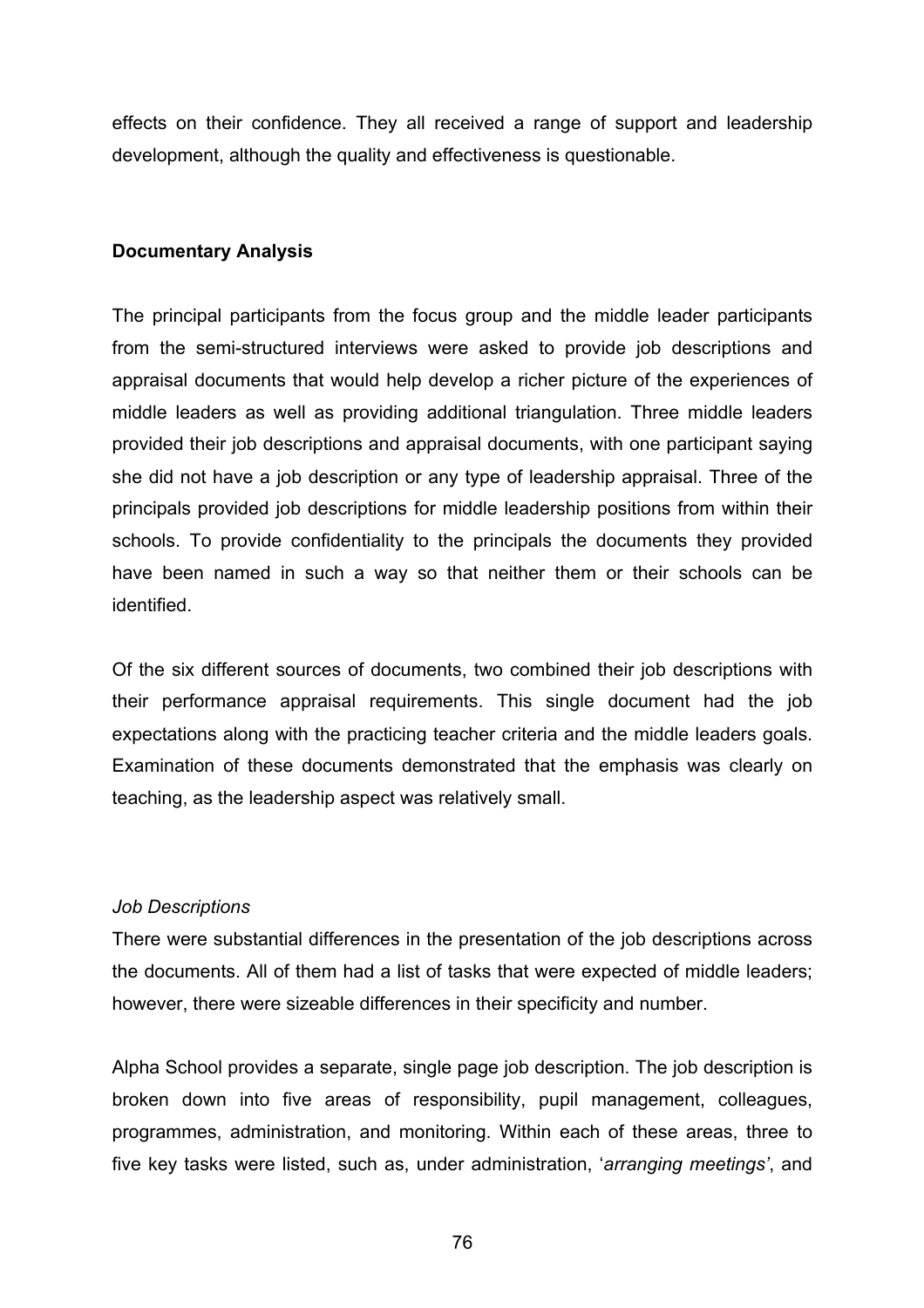under colleagues, '*support and guidance for team members*'. In total there were 17 different middle leadership tasks listed. The job description was used as a working document where tasks were ticked when they were 'achieved' or 'not achieved' and goals where written at the bottom.

Beta School combined their job description with their appraisal document. They used a mixture of the *'Leading from the Middle'* document, the Educational Leadership Model, from within the *'Leading from the Middle'* document, and their own school ideas. They also use the Registered Teacher Criteria Five, 'Shows leadership that contributes to effective teaching and learning', as an overarching guideline. The school's expectations are mainly taken from *'Leading from the Middle'* and are framed by the four key areas of leadership as defined by the Educational Leadership Model. Within the four key areas of pedagogy, culture, systems, and partnerships and networks, an overarching expectation statement was made. For example under pedagogy, the expectation was *'Has a good understanding of good pedagogy and research around catering for the learning needs of all individuals'* and under partnerships and networks *'Demonstrate effective communication skills when interacting with students, colleagues, families/whānau and wider community'*. Within each of the four expectations, there were examples of observable behaviours and space for the middle leader to provide evidence and examples of how they met the expectations.

Delta School again provided a combined document of the job description and the appraisal information. However, the middle leadership job description was a small list at the front of the document under the title 'Primary Objectives'. Included in this list were tasks such as *'Teach pupils in Room* (number)*', 'Syndicate leader of* (name of team) *syndicate', 'Overall management of the behaviour and learning of the* (name of team) *syndicate'.* These were the only leadership expectations lists, as the rest of the document was about the middle leaders' teaching practice.

Jane's job description was very clear. The tasks were under headings taken from the school's strategic plan and linked to what the school goals were. Her tasks were listed, and what she was supposed to do to achieve these tasks listed next to them. This job description provided a rationale essentially about why she was set those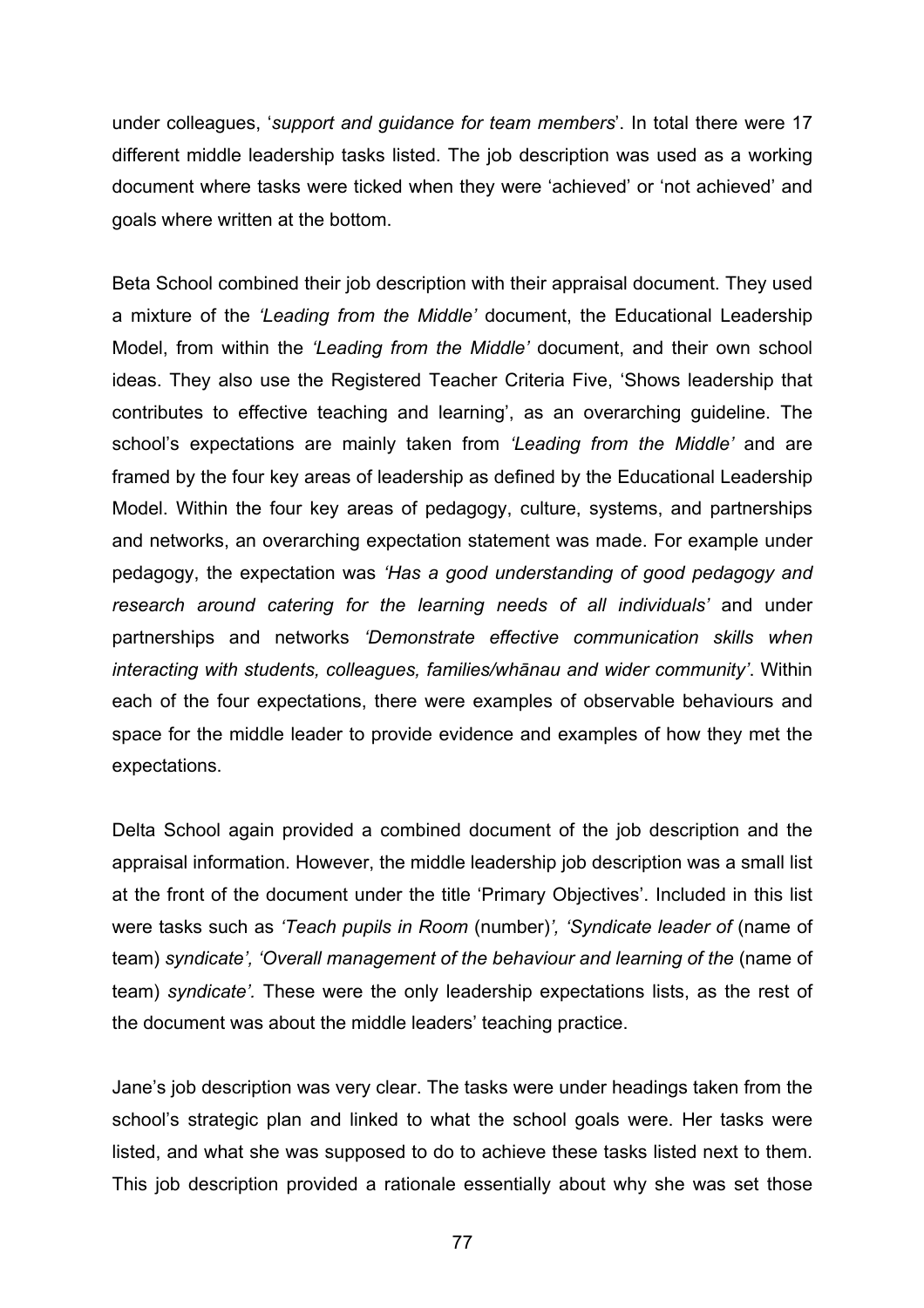tasks by linking them to the strategic direction and aims of the school. The expectations were linked to her task so that it was clear what she was supposed to do to accomplish her tasks. There were 17 key tasks under six different headings, such as, *'Participation and Engagement', 'Quality Teaching'* and *'Community and Connection'.*

Selina's job description was a separate document that was high on specific detail about what she was expected to do. Five clear leadership expectations were listed, and under each expectation there was a range of between three to eight associated tasks. For example, one of the leadership expectations was to *'Improve outcomes for all students, with a particular focus on Maori and Pasifika'*, and the associated tasks included '*Know our Maori and Pacific students and establishing a group on* [student management system]. *Analysing their achievement data and participation across the school.'.* The associated tasks ranged in complexity and were a mixture of pedagogical responsibilities such as '*Ensure PLGs are student and teacher learning focused by using progress and achievement data'*, administrative tasks, for example, *'PLG organisation - plan an agenda,'* and a variety of other tasks, such as *'Parent liaison through professional communication'.*

Rachel had a combined job description and appraisal document. She had three broad expectations alongside a series of indicators. These expectations were called 'Expected Outcomes'. Additionally, there was space for her to record evidence of her work in achieving these outcomes, as well as space for her appraiser to comment. The three expected outcomes are: '*Proactively supporting and leading school wide initiatives from the schools strategic plan.', 'Ensuring that all syndicate team members are fully involved in implementing school wide initiatives (from each year's annual plan).'* and *'Ensuring that all teachers are working towards common and consistent outcomes relating to school wide initiatives.'.* The indicators appear to be the tasks required to fulfil these expected outcomes. The indicators include, *Assist with, and proactively support, relevant staff meetings relating to initiatives, Trial and model, to team members, strategies that support the strategic initiatives,* and *Initiate professional learning conversations in syndicate, senior teacher and whole staff meetings.*

78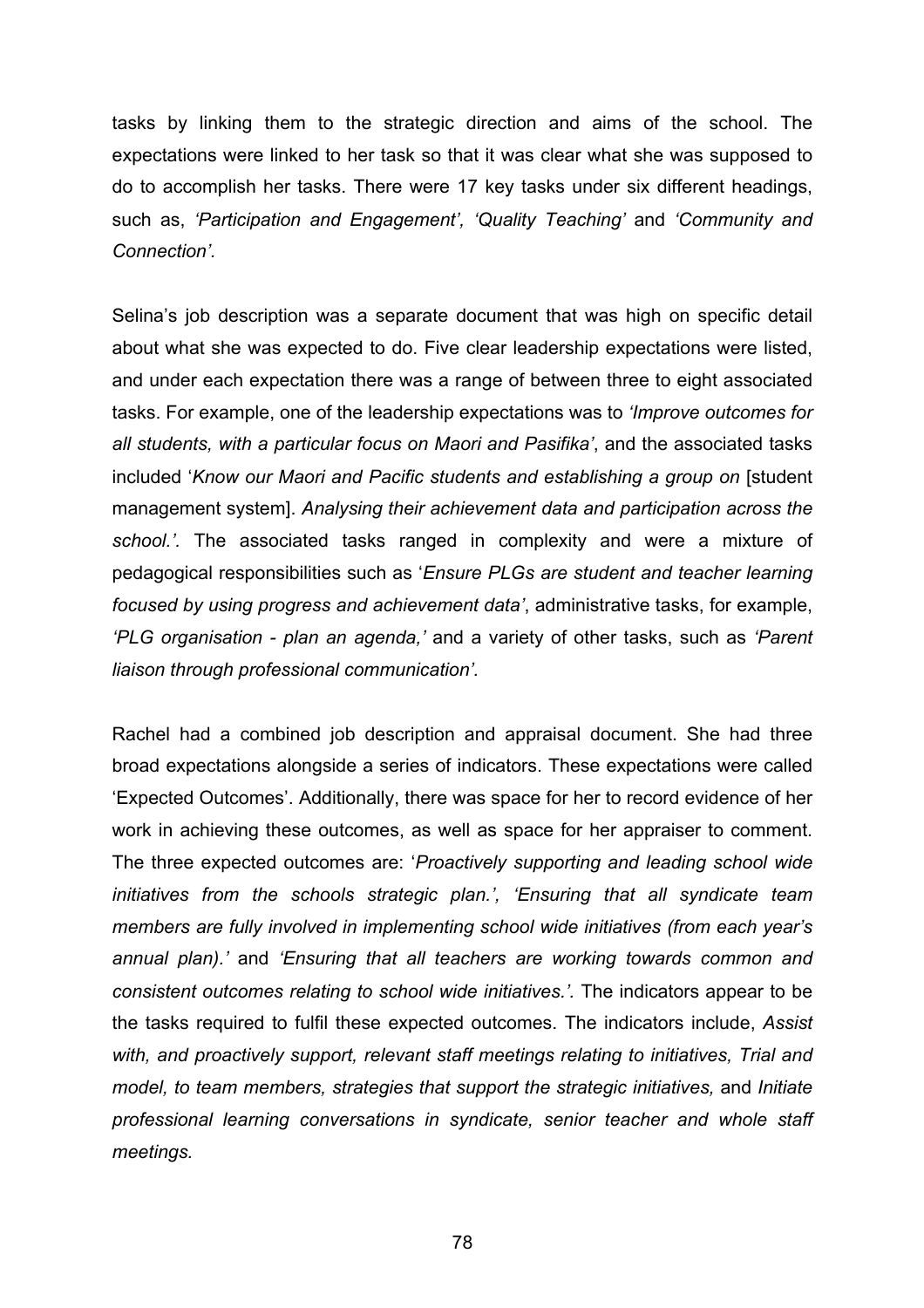As the information presented shows, there was a wide range of job descriptions from the very detailed to the relatively vague. The information shared by the participants, therefore, highlights the notion of role ambiguity that some leaders suggested was an issue. The mix of pedagogical, staff, student, administrative task was evident across five of the six the job descriptions which again supports what was shared by both the principal focus group and the middle leaders during the interviews.

# *Leadership Goals*

From the appraisal documents provided by three of the middle leaders, the goals were analysed to see if they were aligned to what was said during the interviews. The goals in their appraisal documents were a mixture of school goals, teaching goals and leadership goals. The leadership goals that were present in their individual appraisals suggest multifaceted learning and tasks that provide a variety of different outcomes.

*To understand my role better as a leader so that I can promote further teacher and learning, within my team, that will make a difference to the learning of our students (and our school, also through my readings of Student-Centred Leadership by Vivianne Robinson) Through this, my confidence will develop further, alongside my knowledge and understanding of my leadership role. (Rachel's Goal)*

As Rachel's goal suggested, she wants to better understand her role, and in doing so it should lead to outcomes such as the promotion of teaching and learning, and her confidence and leadership knowledge improving.

*Throughout the year I am using coaching skills competently and intuitively to assist the teachers within my team to develop their leadership capabilities and work towards achieving their goals to ensure we have an effective and balanced team. (Selina's Goal)*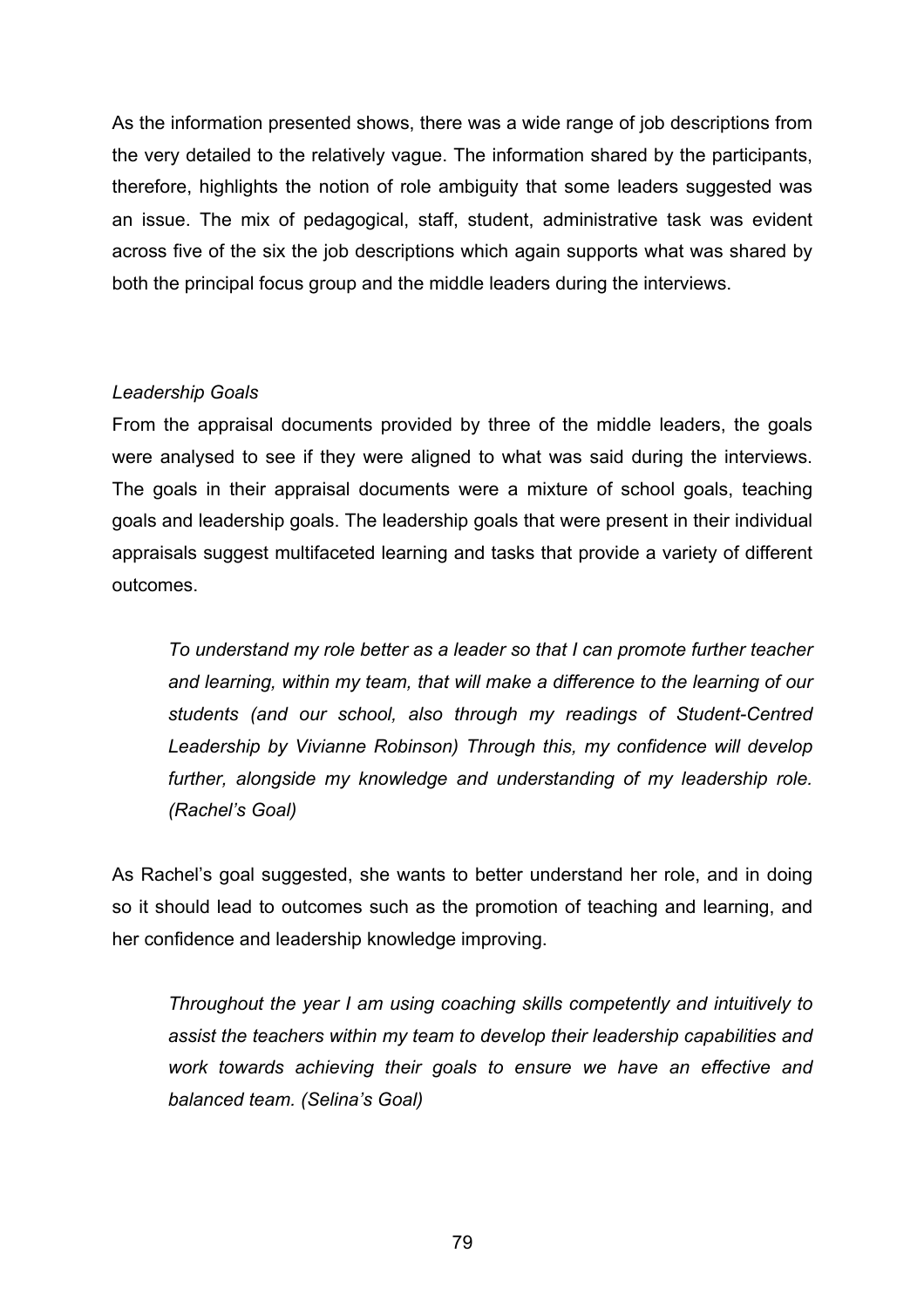Selina's goal is perhaps more of a task, as it suggests she will use existing skills to develop her team's leadership capabilities so that they can achieve their goals.

Despite suggesting that she had a leadership goal during the interview, Jane's appraisal document shows an array of teaching goals such as *'Aligning my (Jane's) Te Reo Maori component more closely with my weekly lesson planning'*, and there is no evidence of a leadership goal.

### *Leadership Development*

The appraisal documents offered little insight into the development of the middle leaders. Only two of the middle leaders provided access to their complete appraisal documentation. In Rachel's she had a list of the external and internal teaching and leadership professional development that she had received. While not necessarily providing a list, Selina had a number of reflections based on the development courses and things she was trying. In both documents there was little feedback or comment from their appraiser or a senior staff member.

# *Documentary Analysis Summary*

The analysis of the job descriptions showed that there was a broad range of expectations that middle leaders are to undertake. These expectations differ across schools and individual leaders. The range of detail varies widely; however, all the job descriptions to some degree have the expectations that middle leaders have some responsibly for leading pedagogy, staff and students, and are required to undertake a variety of administrative tasks. The appraisal documents, while providing little detail into how middle leaders are developed, did help confirm the leadership goals that the middle leaders had and provided insight into some of the professional development that occurred.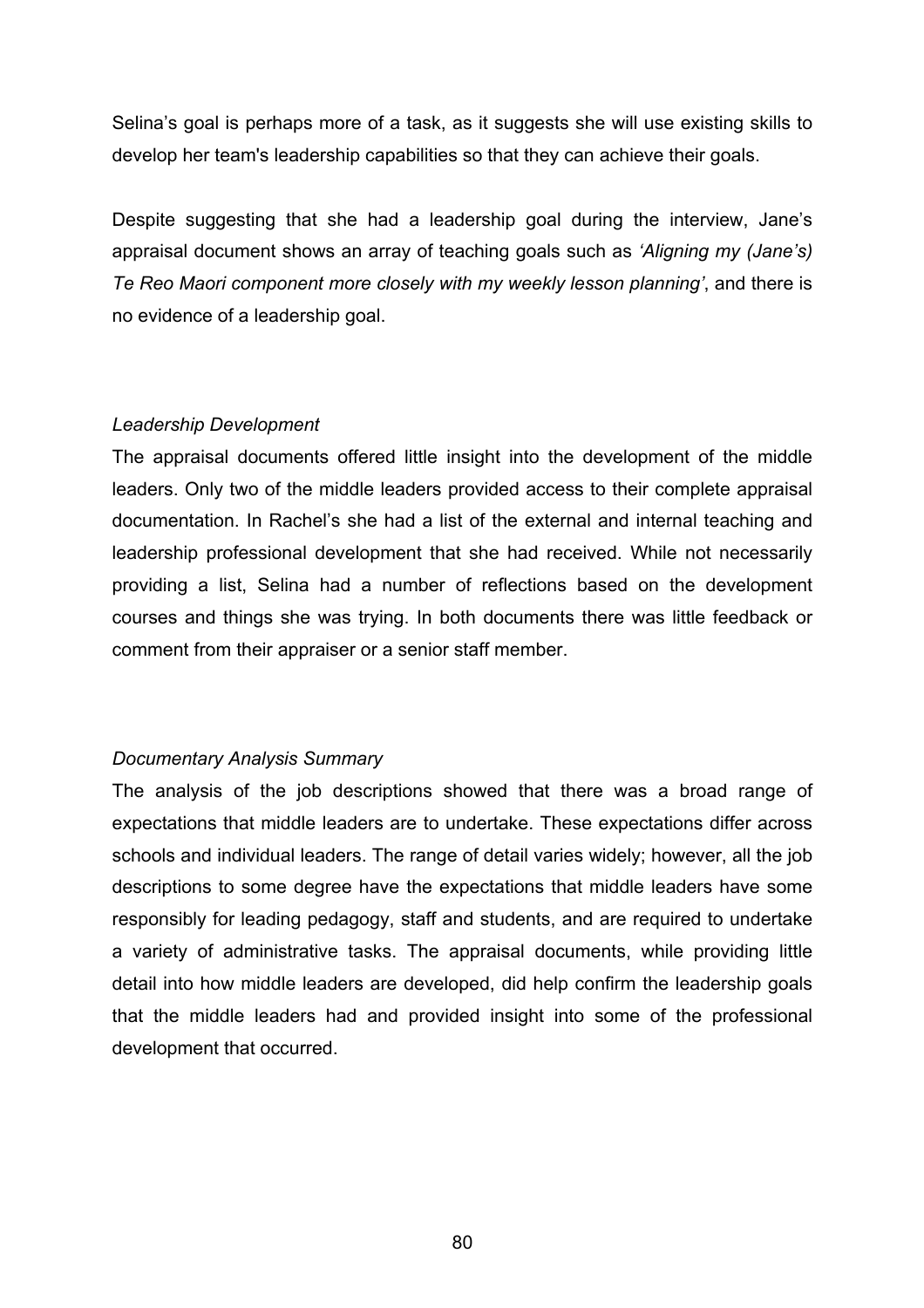# **Chapter Summary**

This chapter has presented the findings gained from the analysis of data which had been collected from a focus group of principals, a series of semi structured interviews of middle leaders, and an analysis of participant provided documents. The findings show that middle leaders undertake a wide variety of leadership tasks, which are done alongside a heavy classroom teaching responsibility. This work provides middle leaders with number of challenges that come from taking on such a complex role. First-time middle leaders are provided with support and development for their role, with varying effectiveness and quality. The next chapter will discuss these findings as well as provide some recommendations and conclusions.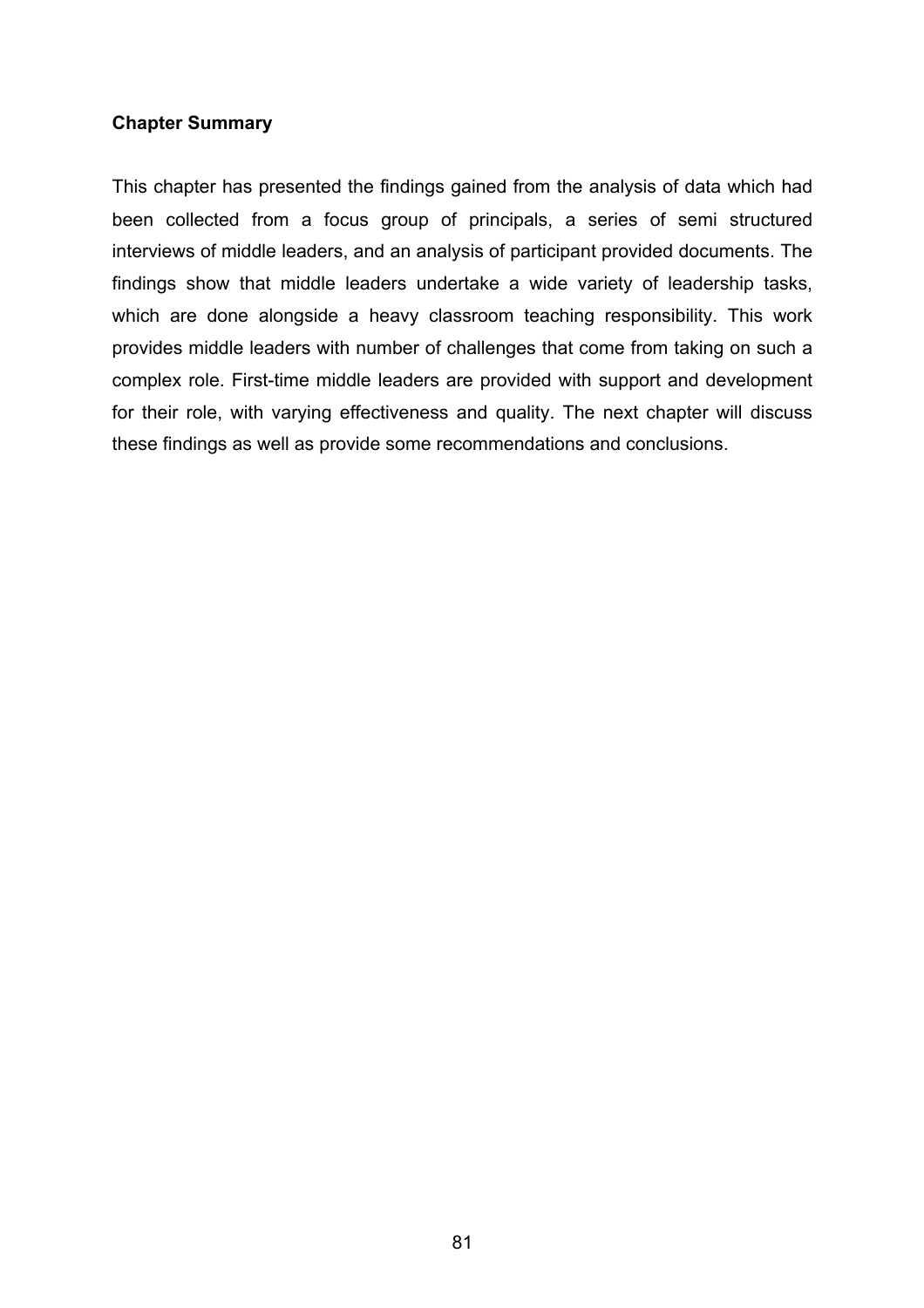# **CHAPTER FIVE**

# **DISCUSSION OF FINDINGS CONCLUSIONS AND RECOMMENDATIONS**

# **Introduction**

This chapter brings together the analysis of the findings of my research and the relevant literature presented in Chapter Two. The discussion is presented under two headings: the role of the primary school middle leader; and middle leadership support and development. This discussion looks at how the expectations of middle leaders result in a number of challenges, and the part that support and development plays in how first-time middle leaders perform their role and work through these challenges.

Following the discussion of my findings, the conclusions of my research will be presented along with my recommendations. I will also discuss the strengths and limitations of my research and propose areas for further study.

This study sought to answer the following research questions:

- 1. What are the expectations held of primary school middle leaders in the perceptions of principals and middle leaders themselves?
- 2. What challenges do first-time middle leaders face?
- 3. What is the nature of the support given to first-time middle leaders in New Zealand primary schools?

# **The Role of the Primary School Middle Leader**

# *Teaching and Learning*

My research demonstrated almost universal agreement from both the middle leaders and the principals that the priority for middle leaders is their own individual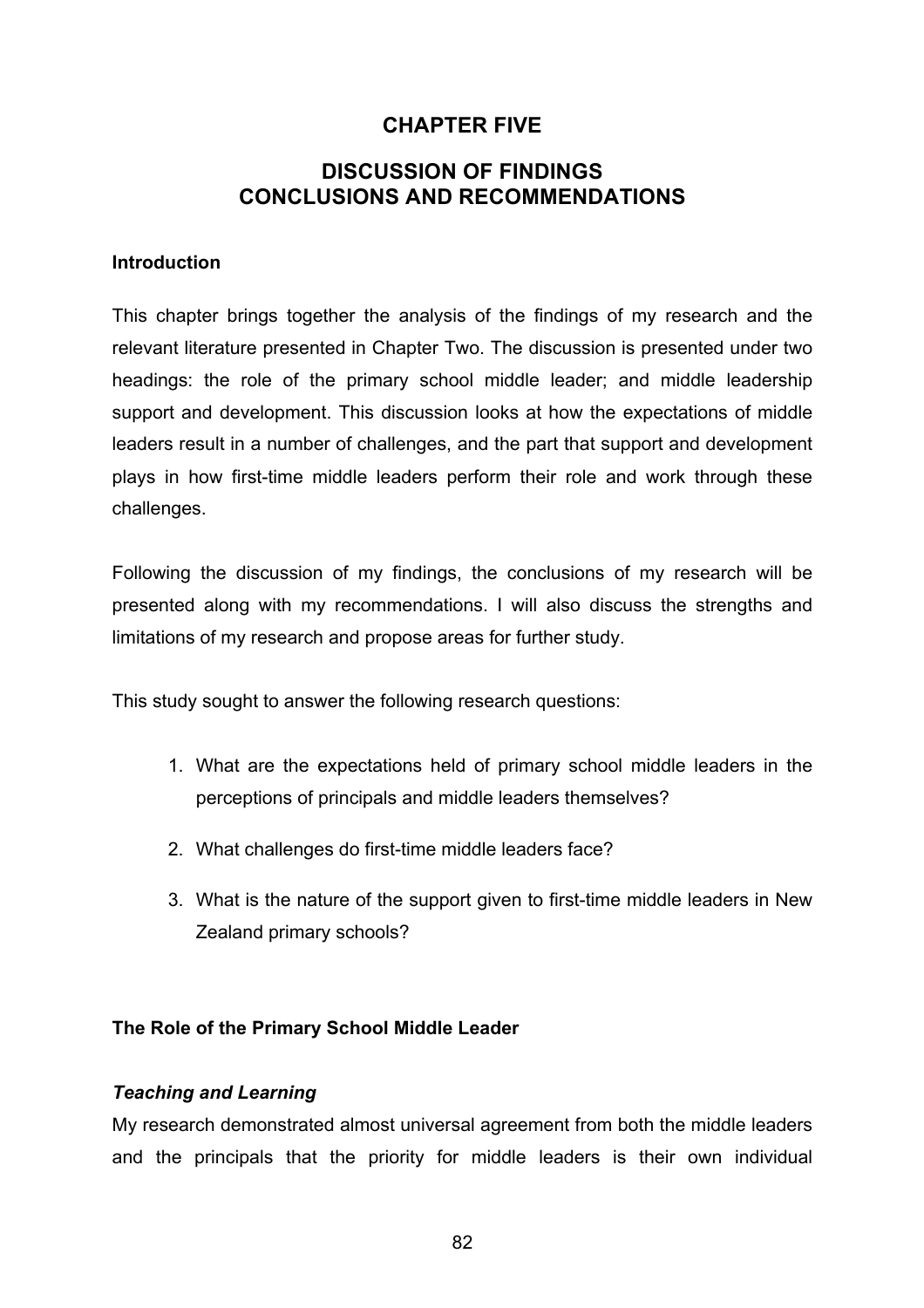classrooms. More than that, however, middle leaders need to demonstrate and model current best teaching practices. Essentially, middle leaders need to be good classroom teachers in order for them to be able to work with and improve other teachers' practice. This is articulated best by one middle leader, Lois, who said:

*At the end of the day, because I'm in the classroom, they are my first priority, and I guess my teaching practice needs to be up to standard that if someone wanted to come in and observe, then that's what I'm there for.* 

This is consistent with Fletcher-Campbell (2003), who found that middle leaders felt they needed to be competent teachers and that principals held the much higher expectation that they should be excellent teachers. While the middle leaders in my study did not necessarily consider themselves to be better teachers than their teacher colleagues, they did acknowledge that it was their responsibility to be good practitioners. Struyve et al's (2014) research of Flemish primary and secondary school middle leaders found similar results where the middle leaders saw themselves as teachers first and foremost. My findings revealed that the middle leaders' saw themselves as teachers first and leaders second.

### *Ambiguity of Role*

My findings demonstrate that one of the main challenges that first-time middle leaders faced was that they did not necessarily understand what they were expected to do in terms of both leadership tasks and what it means to be a leader. Five of the interview participants reported that they did not fully understand what the role entailed and what they were supposed to do. Similar results were found in the research of Hammersley-Fletcher and Kirkham (2007), who suggest that there is a lack of understanding in some schools regarding what middle leadership involves and the scope of their activities. Five of the participants suggested that they did not really know what to do, as illustrated by Rachel, who said *"I think I saw leadership as that next step, but didn't really know how you were supposed to [pause] what it really entailed or what it really meant or what the role encompassed".* There was also the suggestion from three of the middle leaders that they misunderstood what the role involved. They originally saw the role as being *"more of an adminy kind of role"*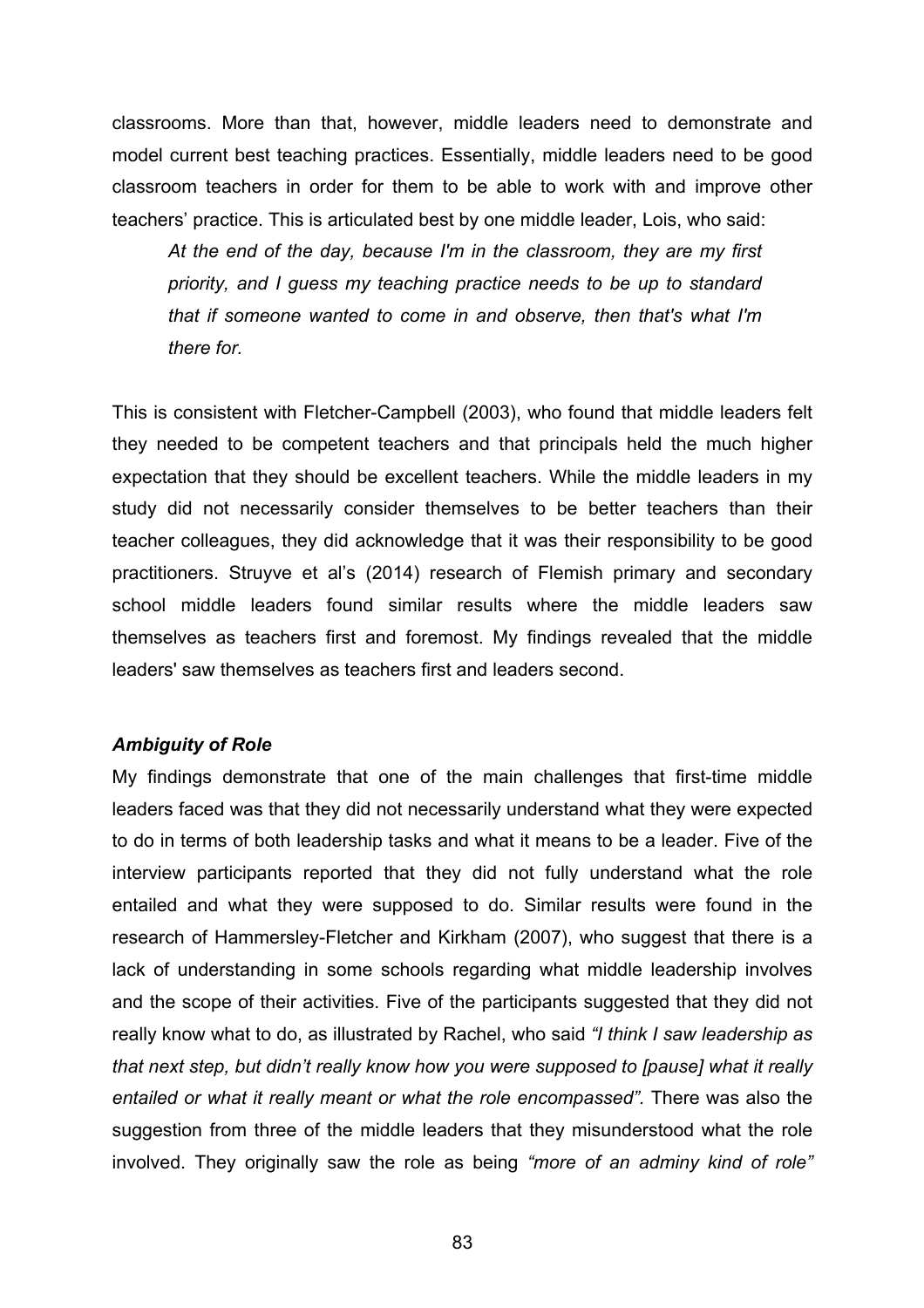*(Oscar)* and that you *"had to be that person who organised and did everything for the teachers" (Selina).* Those middle leaders discussed the fact that they needed development to help them to understand what leadership looks like. This suggests that there are perhaps preparation or perception issues about what middle leadership entails.

Five of the middle leaders said that they had job descriptions; however, there was ambivalence as to what they contained and it was clear that they were not used as a guiding document in their day-to-day work. The principals advocated that it was important to get the *"job descriptions quite nailed at the beginning and then be clear about what their jobs are" (Monica).* However, the job descriptions that were provided for the documentary analysis suggest that this is not necessarily the case. Many of the job descriptions used either a very broad approach that was light on detail, or the opposite where there was a substantial, perhaps an overwhelming, level of detail about what a middle leader was expected to do. The challenge of developing job descriptions for middle leaders is made more difficult due to the large number of divergent tasks that they do, a view supported by Struyve et al. (2014). Bennet's (2008) research into first-time leaders in New Zealand secondary schools found similar results in that there was a generic nature to middle leader job descriptions and that schools appeared to have given little thought into unpacking the detail of the role. Further complicating this is the fact that middle leadership roles in New Zealand schools are often uniquely developed for the needs of the individual school (Ministry of Education, 2012), and therefore generalisations will not necessarily provide middle leaders with the direction and focus that they need.

# *Leading Learning*

My research found that there was the expectation that middle leaders had some form of pedagogical leadership within their teams or the school. The principals suggested that this was, in fact, the key leadership role of the middle leader and that they were expected "*to be able to go into classrooms and model good practice" (Damian)* along with working with teachers "*around our target kids and what our school needs, so it was around getting our senior leaders on board or monitoring those target kids within their teams." (Monica).* This is consistent in the literature, which suggests a core role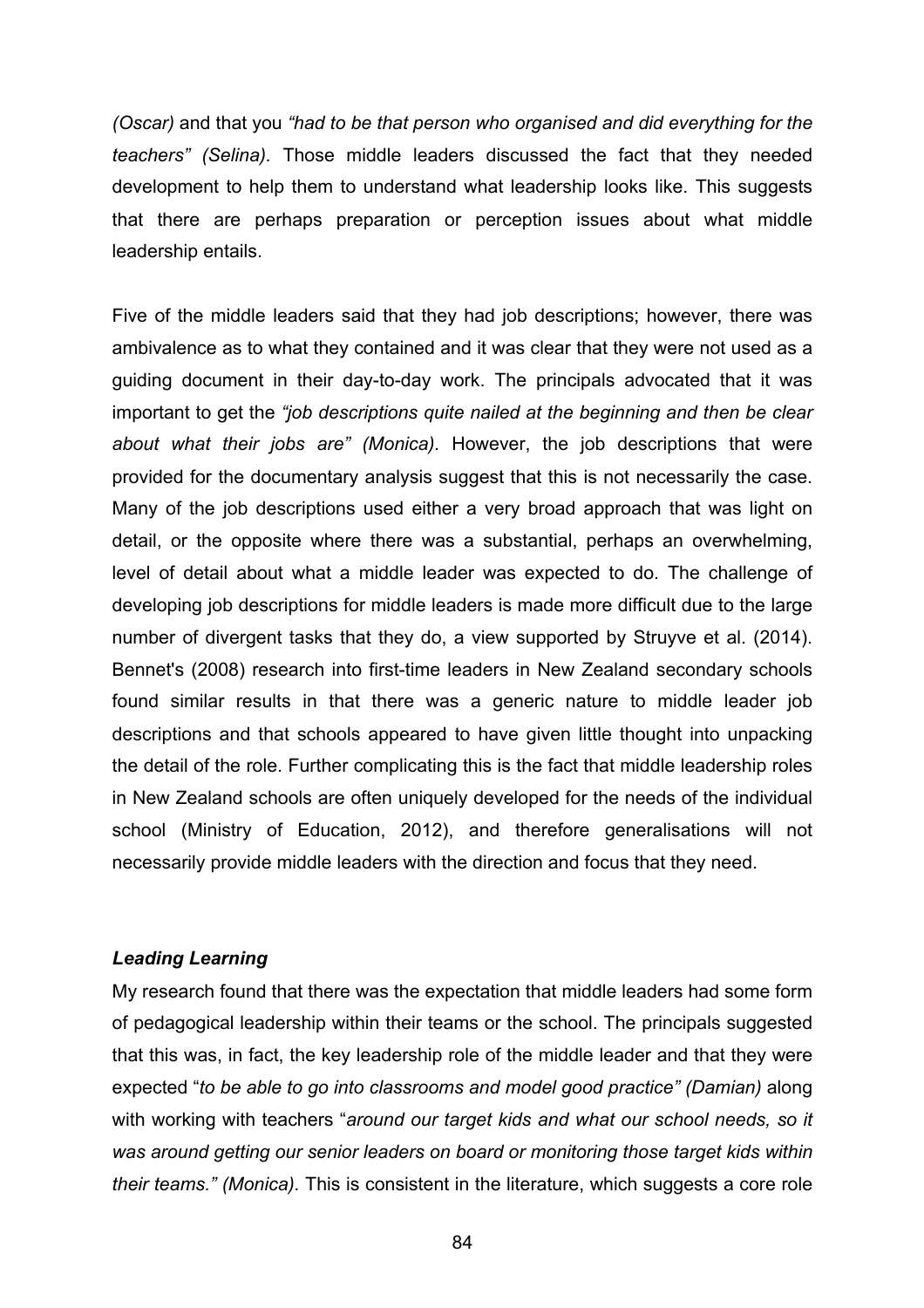of middle leaders is to help teachers develop their practice (Bassett, 2016; Blanford, 2006; Cardno, 2012; Heng & Marsh, 2009; Ministry of Education, 2012; Robinson et al., 2009). There was a difference, however, between how the middle leaders saw this aspect of their role and the perspectives of the principals. Four of the middle leaders suggested that there was the expectation that their role included working with teachers to support their teaching practices, and only two indicated that their role included using student data to improve teaching practices. None of the middle leaders spoke about modelling practice for a teacher, instead using terms such as *'working alongside'*, *'give advice',* and *'have conversations about their practice".* This aligns with Bassett's (2016) research of secondary school middle leadership which found that much of the staff development came from informal interactions that were underpinned by positive relationships.

Pedagogical leadership was provided mainly in the form of syndicate meetings, which had a focus on the improvement of teaching practices. This is supported by Grootenboer et al. (2015) who found that middle leaders tend to exercise their leadership from alongside their peers. All six middle leaders reported that the pedagogical focus and professional development needs of these meetings came predominantly from the direction of the senior management team. Oscar suggested the reasons behind the initiatives were that *"we've looked at the data. So we're doing maths and writing because our data is... our boys are behind in writing, and our Maori children, especially, are behind in maths, so it's improving those practices".*  Cardno (2012) and Bush (2009) propose that professional development has a dual purpose of supporting the goals of the organisation and the personal development of the individual. However, it was unclear from my research how much of a role the middle leaders played in the identification of the individual development needs of the teachers, as the focus appeared to be weighted more towards the strategic needs of the schools

### *Managing Relationships*

Four of the six middle leader participants in my research had responsibilities for leading syndicate teams, while the other two middle leaders had no specific team, yet led learning across the school. Relationships were prominent in the discussions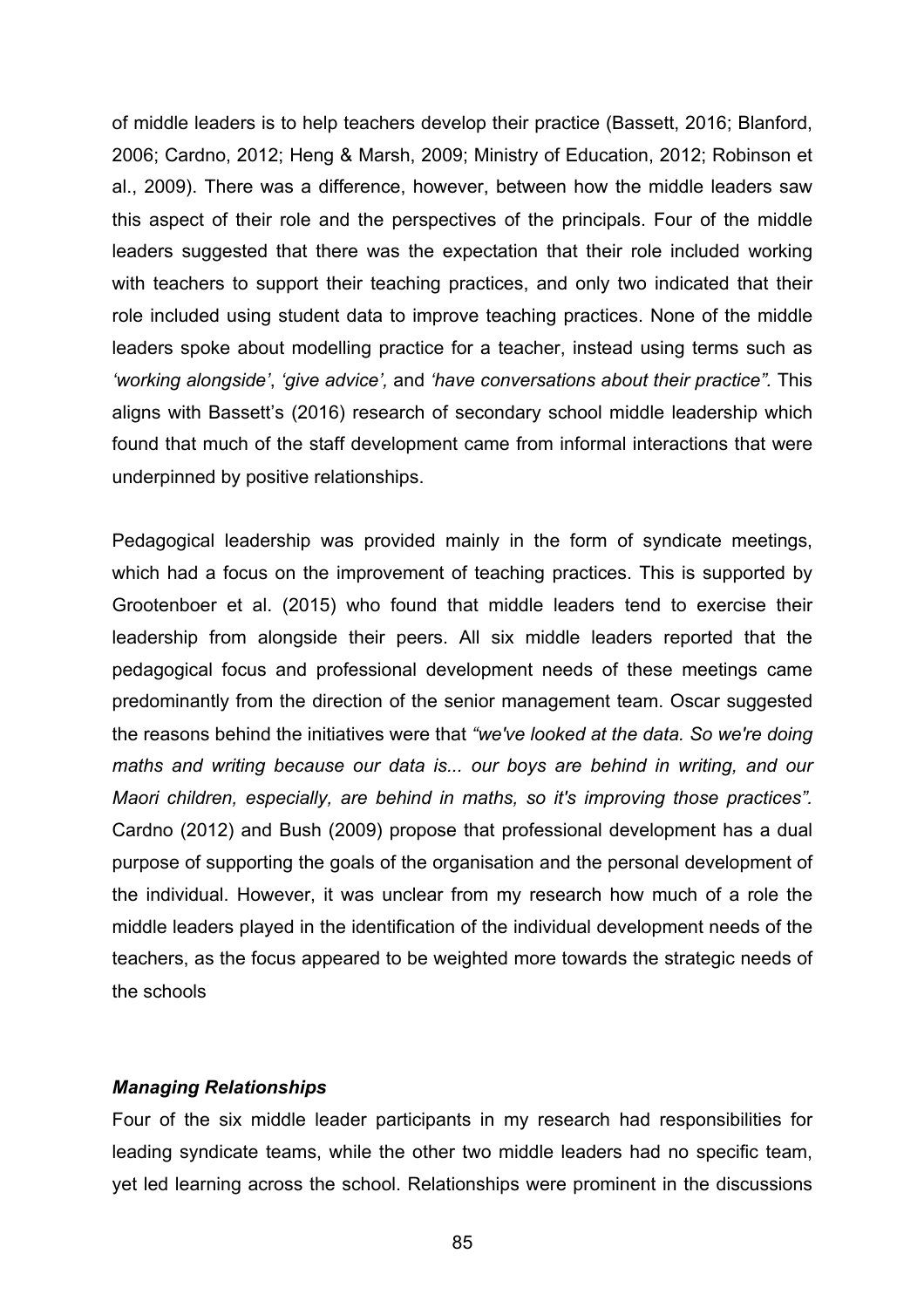of all the middle leaders and even more so for those who led teams. It was clear that collegial relationships were very important to them. This is similar to the research of Fitzgerald and Gunter (2006), who suggest that leading learning at any level in a school involves influencing and working with others in a highly collaborative, collegial and supportive environment. When discussing relationships with staff, it appears that the middle leaders placed the happiness and wellbeing of their teams as paramount; they essentially wanted their team to be happy. "*I think for me the biggest one is probably the pastoral care, making sure that your teachers and your team are happy" (Jane).* It was unclear if developing these relationships were particularly important to them as new leaders or not. The principals did, however, make this explicit, suggesting that development of relationships within their teams was important for new leaders. "*I think it's around just building their relationships with the team that they're in. (Monica)".* The principals also suggested that new middle leaders are afforded more time in which to develop these relationships, which is supported in the literature by the notion that: successful relationship building requires time, resources, trust and support from senior management (Fitzgerald & Gunter, 2006; Grootenboer et al., 2015; Robinson et al, 2009; Struyve et al., 2014).

My research revealed that relationships play a substantial role in the work of middle leaders and appear to provide first-time middle leaders with their most difficult challenges. The middle leaders in Busher's (2005) research found negotiating and interacting with colleagues to be quite challenging and that persuading colleagues to follow policy and practice, especially with diverse people, was very difficult. The principals suggested that in their experience middle leaders' biggest challenges appeared to be managing difficult relationships. The issues that they put forward were *"people wanting to do things their own way" (Damian),* and they used the example of a situation where there was a lack of respect from older teachers for a new middle leader. My research found that the prominent issues when dealing with challenging relationships were divisive team members and those who did not follow correct school procedures. The effect on the middle leaders ranged from simple frustrations to the severe, where two middle leaders had considered quitting their leadership role. Blanford (2006) suggests that a middle leader with responsibility for leading people will always have problems and dilemmas and how middle leaders approach difficult people often reflects their own personal integrity. However, my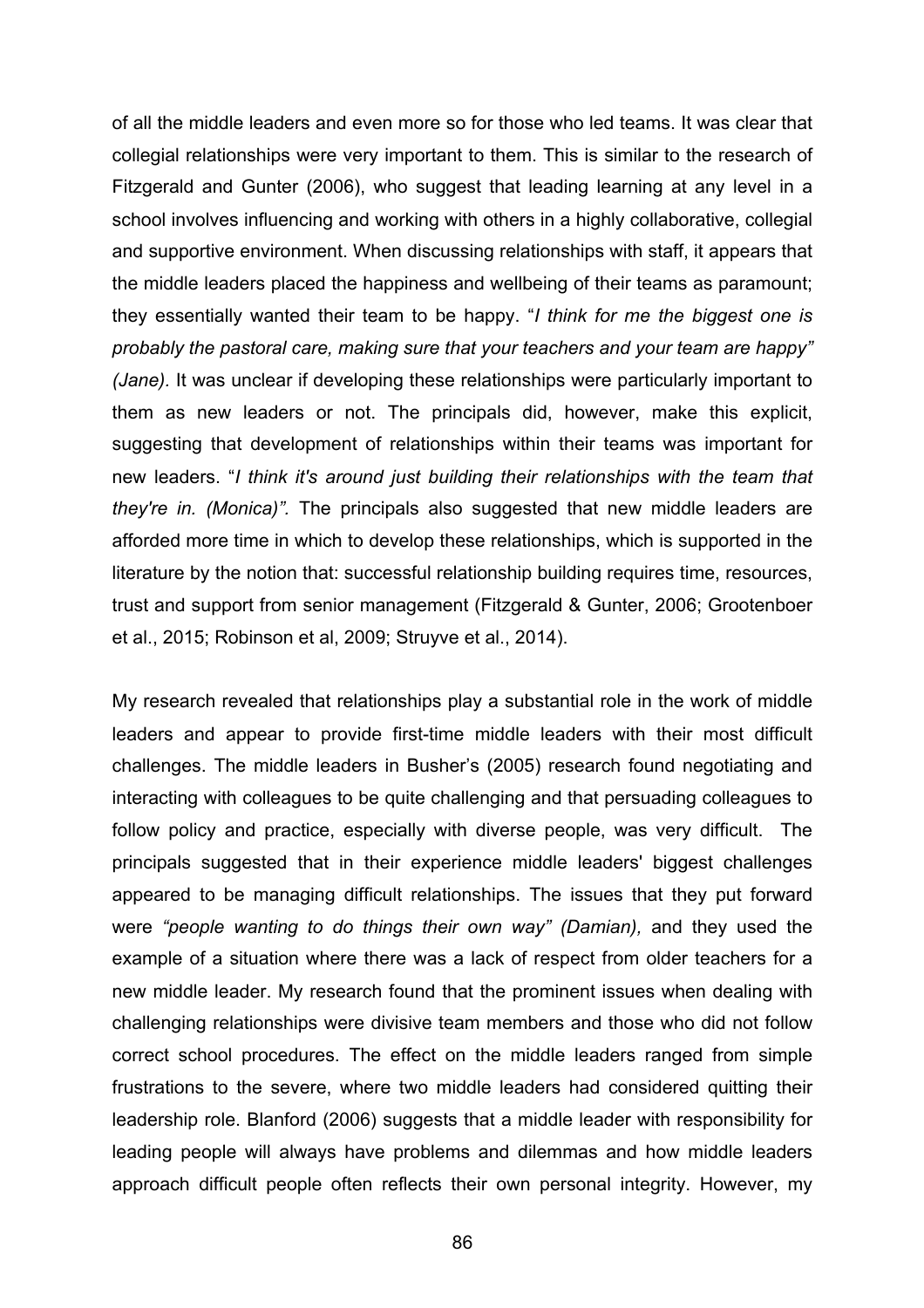research found that many of the potential problematic relationships were identified prior to the new middle leader starting their role. This creates questions around how middle leaders are prepared and supported when stepping into situations where there are already probable relationship challenges.

### *Positional Importance*

My research highlighted that middle leaders operated as the conduit between their teams and the senior leaders, consistent with Fitzgerald's (2009) findings. This provided both opportunities and challenges for the first-time middle leaders. Three of the middle leaders saw that it was their role to advocate for their team, for their people. There appeared to be a genuine interest in wanting to look after their colleagues, as Lois describes, "*if there's anything that we're unhappy with or I've got team members that are unhappy, I see my role as sharing that in our senior management meetings so that we can come to some sort of consensus."* This finding is comparable to several pieces of research that found middle leaders play a sizable role in the advocacy of their colleagues (Bennett et al., 2007; Busher, 2005; Grootenboer et al., 2015).

More than just advocacy, however, my research indicated that middle leaders acknowledged their role in supporting the initiatives and ideas of the senior management teams and principals while simultaneously working through issues in a collaborative way. The principals from the focus group too saw this as a key part of the middle leader's role and acknowledged the potential challenges that it provides. *"It's a tricky position in lots of ways, because they run the fine line of working alongside the colleagues but being a leader" (Monica).* 

The middle leaders in this study offered that while they played a part in both their own syndicate teams and the senior management teams, the idea of divided loyalties did not appear to be an issue. While the research of Heng and Marsh (2009) and Bennett et al. (2007) did find that middle leaders felt vulnerable and had a sense of divided loyalties, the middle leaders in my research appeared to accept it was their role and were compliant. Oscar describes almost an impartiality when working through issues:

87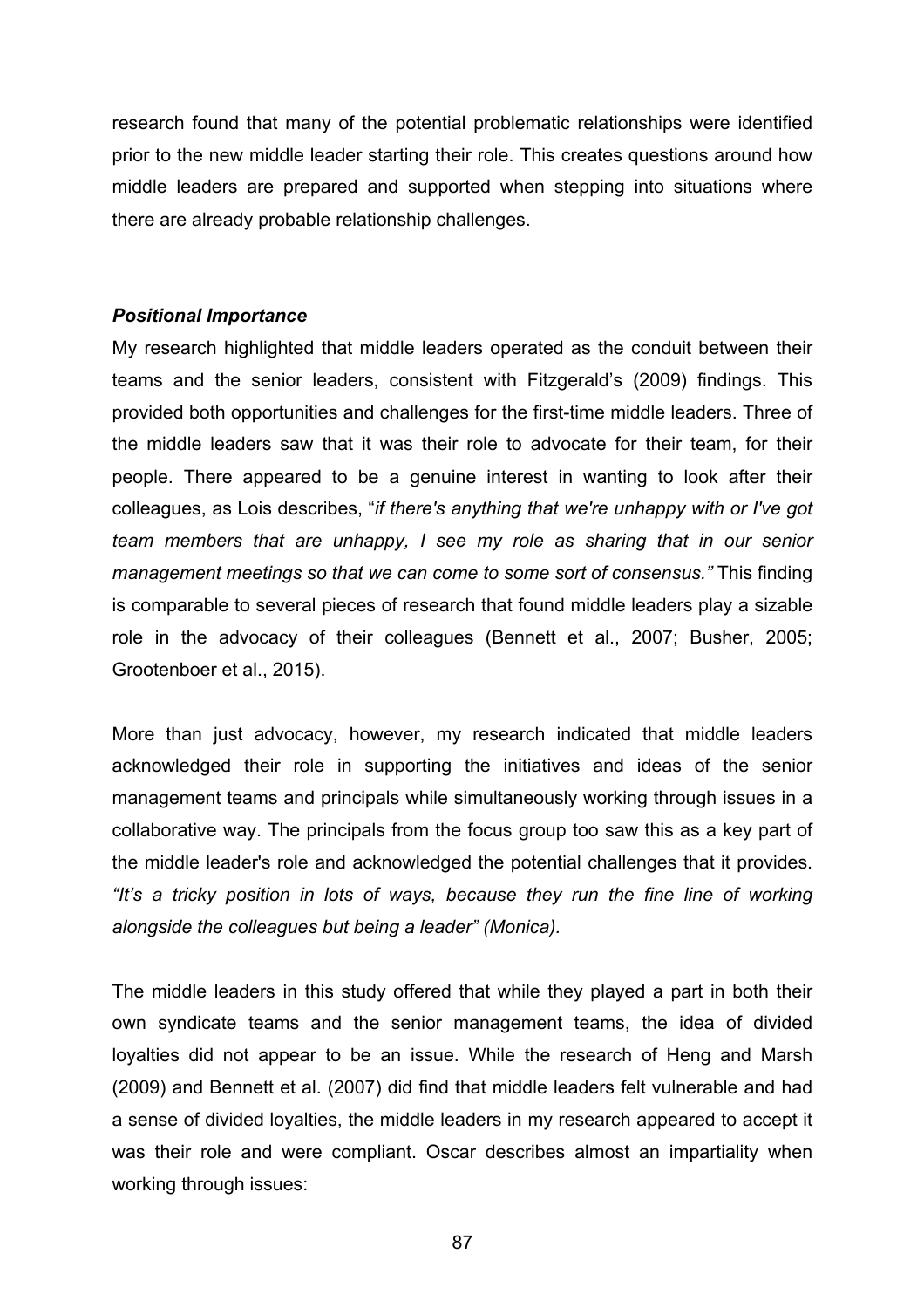*Sometimes there's conflicts of interest. You know, what [the principal] says might be different to what one of my team members say, because they're at different ends of the schools. I see my job as almost like sitting on the fence in terms of saying, 'Actually, here are the ideas here. I'll take your ideas back.' Just sharing, communicating those ideas.*

This was a common feeling among the four middle leaders who had responsibilities for leading teams. It is clear, however, that middle leaders are in a position where they may find it difficult to have strong opinions, as there is the expectation that the*y*  need to work *"as part of a management team supporting their teachers, supporting me as a principal" (Damian).* 

#### *Time*

Time was an issue for all the middle leaders. Interestingly it did not appear to matter how much time each leader was given, as the disparity between how much classroom release each middle leader received varied from as little as two days a term through to a day a week; the lack of time was still an issue. It was also a common issue in much of the middle leadership research (Bassett, 2016; Busher, 2005; Fletcher-Campbell, 2003; Grootenboer et al., 2015; Struyve et al., 2014).

The findings of this study highlighted one of the unique challenges facing primary school middle leaders. Unlike those middle leaders in secondary school who are allocated a number of different classes to teach a day, the vast majority of primary schools are structured in such a way that a single teacher teaches the same group of students all day, every day, for the entire year. Essentially any time out of the class to fulfil leadership responsibilities meant that they were away from their students; as Selina described, "*I am finding I'm having a lot of time out of my class, and it's too much".* This is consistent with the findings of Fletcher-Campbell (2003), who found that middle leaders disliked being called away from their class. The principals felt this to be a difficult balancing act, as they suggested that as classroom teachers they should spend their time during the day within their own classrooms and that much of the leadership work should occur outside of school time. *"It's after hours when they* 

88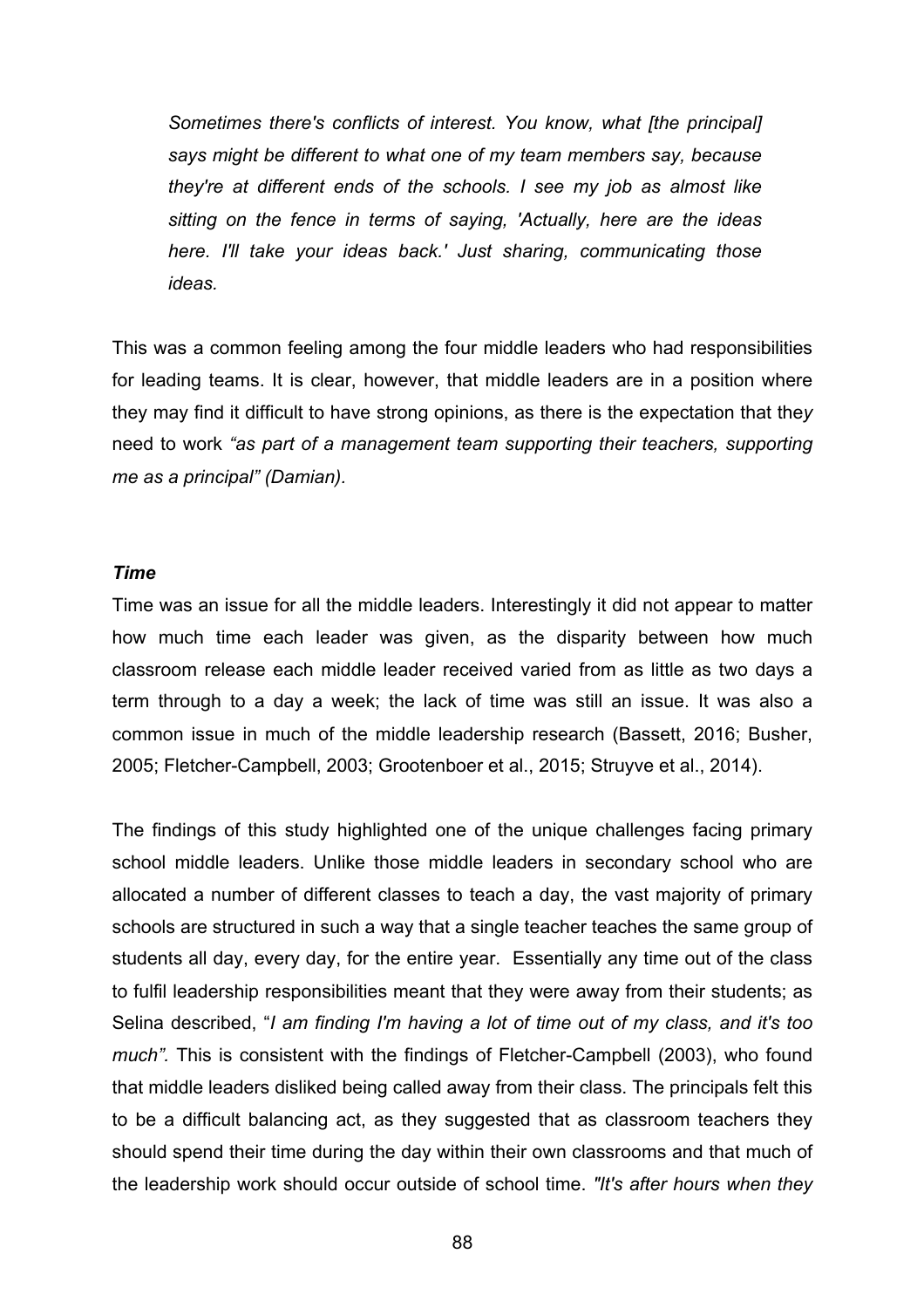*do their collective reflection or thinking through, 'What's our next step? What do we need to change here?'" (Olivia).* There was, however, an acknowledgment that they did not want middle leaders working all night. The principals suggested that the release time they provide should be used for working with teachers on improving practice. The reality was somewhat different. Only three of the five middle leaders who had regular release time suggested using some of this time to observe in classrooms. *"I will get into my teachers' classes during that time, probably once a fortnight*" *(Oscar).* However, there was little indication outside of observing teaching and talking to students as to what the middle leaders actually did to improve the teachers' practice. Four of the middle leaders spoke of using this time to undertake administrative tasks, such as organising camp, planning, ordering resources, sorting out newsletters and working with misbehaving students. This finding is fairly consistent with the research of Busher (2005), who observed that middle leaders often found themselves using classroom release time to undertake such tasks. This is concerning, as Gurr and Drysdale (2012) found that less effective middle leaders focus almost exclusively on administrative tasks. The literature suggests that in order to improve student learning, it is important that the quality of teaching and learning is constantly monitored (Adey, 2000; Bennett et al., 2007; Blanford, 2006; Burton & Brundrett, 2005; Gurr & Drysdale, 2012). However, the middle leaders in my research appeared to use little of their time for this. In fact, Lois admitted that "*I guess the one thing I don't get time to do is to actually go in and sit in the classrooms and watch what's happening. And I would like to do that more often, but that is something that I often don't have time for. That usually comes last".* This would suggest that the lack of time is not the only issue, but also how that time is being used. This finding is similar to those of Bennett et al. (2007) and Glover et al. (1998), who observed that middle leaders were prone to avoiding the more difficult task of working with staff to improve teaching and learning and that they focused more on their administrative tasks, as they were less challenging.

The job description and leadership development must play a role in focussing the work of middle leaders to what is really important. In fact, three of the four middle leaders also suggested that although more release time would be beneficial, they acknowledged their need to develop better time management skills. This would therefore indicate that the lack of time is not necessarily an isolated issue and that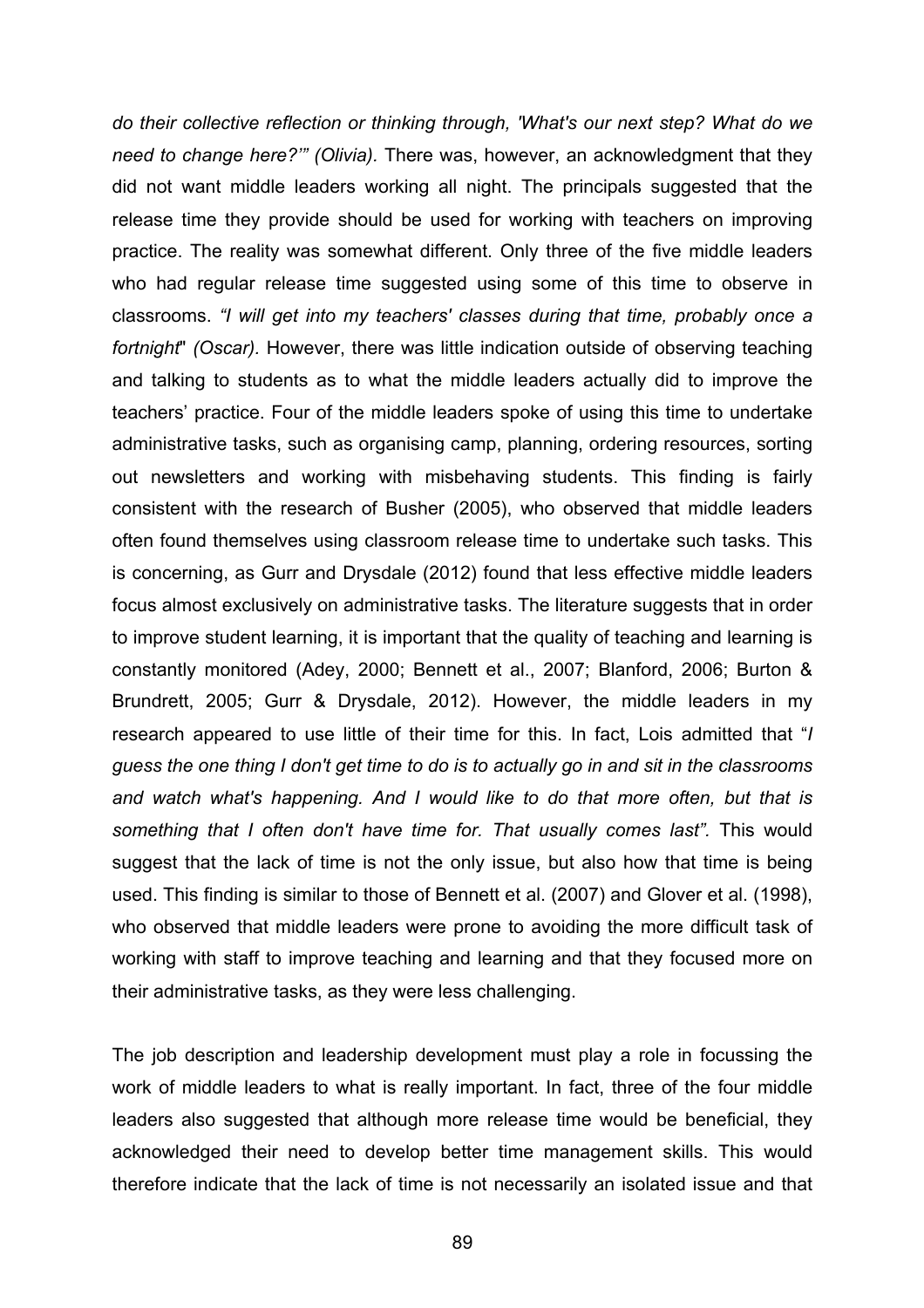appropriate development is required to assist middle leaders in how to prioritise and use their time effectively and efficiently.

### *Confidence*

My research found that confidence played a significant part in the experiences of first-time middle leaders. Confidence seemed to play a part in many of the ideas that have been discussed. These include the difficult relationships that were particularly challenging for two of the participants. *"They talk about that pit of despair, and I was in that pit" (Rachel).* It would suggest that when someone is considering resignation, there is a complete loss of confidence in one's own abilities to successfully carry out the role. Confidence however was not only evident in how the first-time middle leaders came up against challenges. Two of the six middle leaders, both of whom were female, expressed some form of what I describe as self-doubt. They appeared to question their own abilities to lead and whether or not they were going to meet the expectations of those who hired them. Moreover, two other participants, again female, felt the strong need to prove themselves to others. They all identified these as challenges that they faced, yet in these instances the challenges appear to be entirely internalised. When middle leaders either appeared to question their abilities or felt that because they were younger or new to the school and needed to prove to others that they were capable leaders, it was never suggested that the principal or other school leaders added to this issue. In fact, all middle leaders spoke in rather positive terms regarding the support that senior leaders gave them, yet they still had these feelings. The research of Eraut (2007) found that it was important for those going through mid-career learning to be confident in having the support and trust of their colleagues. This was the case in the findings of the principal focus groups where they suggested that they needed to demonstrate confidence in the new leaders. "*There's a reason why they've got to here* (middle leadership). *It's because you have seen something big there" (Barbara); "If you've promoted them to leadership, then you've got to have confidence" (Olivia).* So although it appeared that principals supported the first-time middle leaders, it did not change the fact that the middle leaders struggled with internal confidence challenges. There are some parallels with the research of Bennet (2008), who, in his research of first-time subject leaders in secondary schools, observed that they lacked confidence, but this came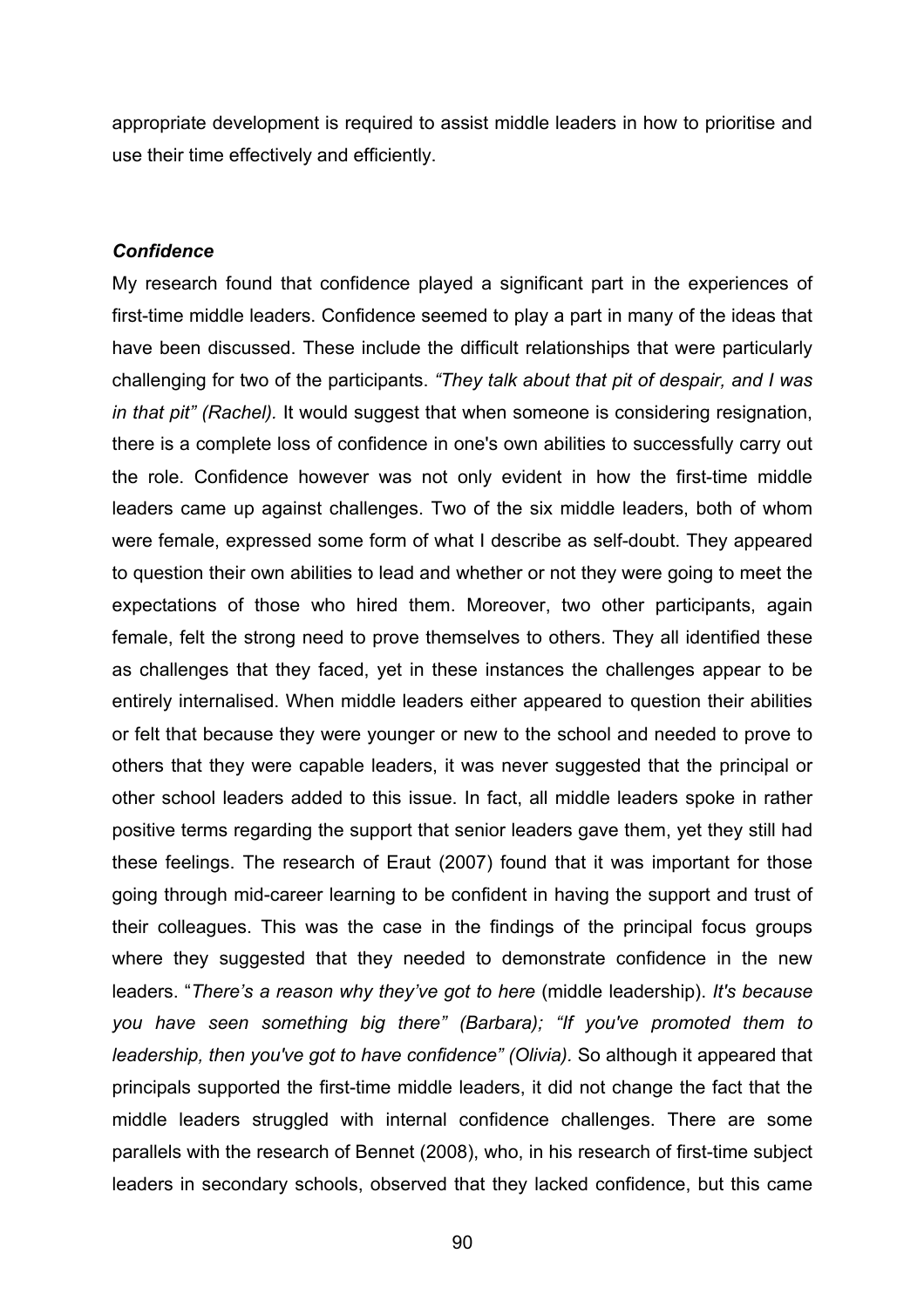generally from not knowing what to do rather than them doubting if they could do the job.

The work of Gronn (1999) suggests that self-belief plays substantial role in how leaders go about their work. The suggestion is that one's potency, competence, and capacity to make a difference to organisational outcomes, along with positive feelings of one's worth and value, are important to recognise. Gronn (1999), citing the research of Zalezik (1967) and Kaplan (1990), suggests that "the strong motivation to achieve and be successful displayed by many leaders and would-be leaders often masks a profound sense of inadequacy and failure" (p. 36). It could be that middle leaders are so determined to do well that the fear of failure or inadequacy creates confidence issues.

### **Middle Leadership Support and Development**

### *Leadership Development*

One of the key findings was what appears to be a limited understanding of leadership development and its practices. This was evident in the responses from both the principals and middle leaders. All participants were asked about their understanding of what leadership development was, and the responses indicate a widely varied understanding. This is consistent with the research of Cardno and Bassett (2015), who found that there was a variety of understandings that exist about the nature and purpose of leadership development as a concept within New Zealand secondary schools. This limited and varied understanding of leadership development is reflected in the experiences of first-time middle leaders.

Findings confirm that the first-time middle leaders all had quite different experiences of leadership development within their schools. Four of the middle leaders suggested that their development was the same or similar to what the other middle leaders were doing in their schools. *"There's not really been anything specific for me as a leader as such" (Selina).* The development generally came from a school-wide initiative and was generally delivered in a meeting with the senior management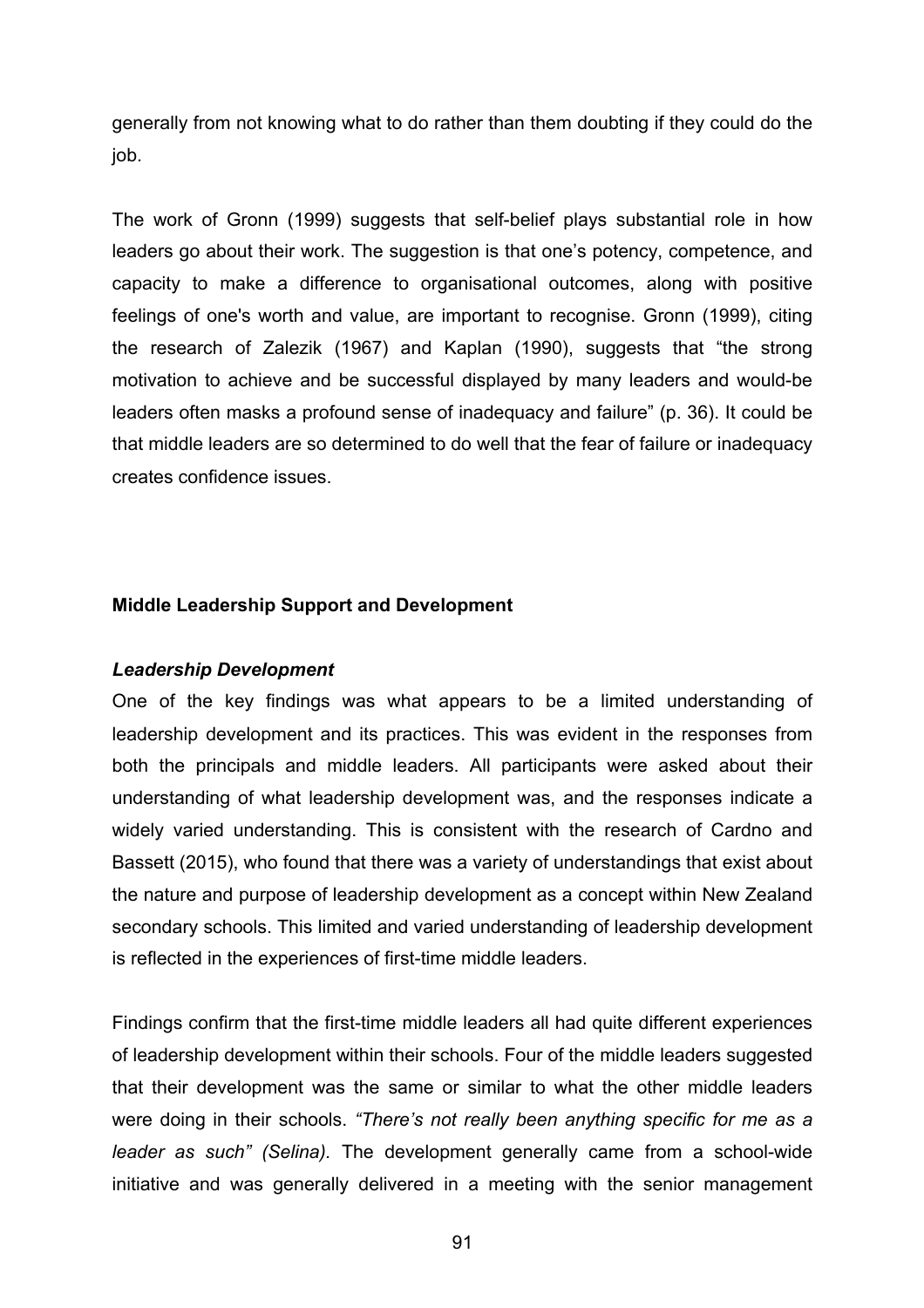team. As Bush (2009) suggests, leadership development has a dual focus to meet the needs of the school and the individual. In this case, two of those four leaders suggested that they were given other more specific leadership development, while the other two felt otherwise. There is some consistency here with what the principals said. The examples of leadership development they provided were: *"working in the leadership team*" (Barbara) or *"I like to take them with me on the leadership days … coming back and sharing, that we actually do it as a team" (Monica).* The principals spoke predominantly on group development as opposed to individual developmental needs of middle leaders.

This is perhaps reflected in the middle leaders' leadership goals. While five of the six middle leaders said they had leadership goals, their articulation of them suggests that they are not a priority, as they used phrases such as *'my goal off hand is'* and *'I think it was around'*. These comments suggest to me that the leadership goals were not something that was at the forefront of their thinking, and that there is a lack of focussed development being provided. This was also reflected in the documents. In fact, it appears that Selina's goal was more of a task than a goal, as it suggested that she use her skills to improve student outcomes. Rachel's goal, on the other hand, lacks specificity, and despite saying she had a leadership goal, Jane's appraisal document showed only teaching goals.

Where middle leaders were provided with individual development opportunities, much of them were 'one off' courses or conferences. It was unclear if these courses were targeted to their individual needs or not. Piggot-Irvine (2006) suggests that these one-off learning experiences lead to very little or no retention in learning or change. In the research of Glover et al. (1998) this was actually the most common experience of leadership development for middle leaders. My research, however, found that although this is a common form of leadership development, it is not the most prominent.

Findings demonstrated that a common form of learning and development for the middle leaders was learning from others and learning as they went. Five of the six middle leaders used the expertise of their middle leader colleagues to solve problems as circumstances arose and to get ideas about how to do things. The

92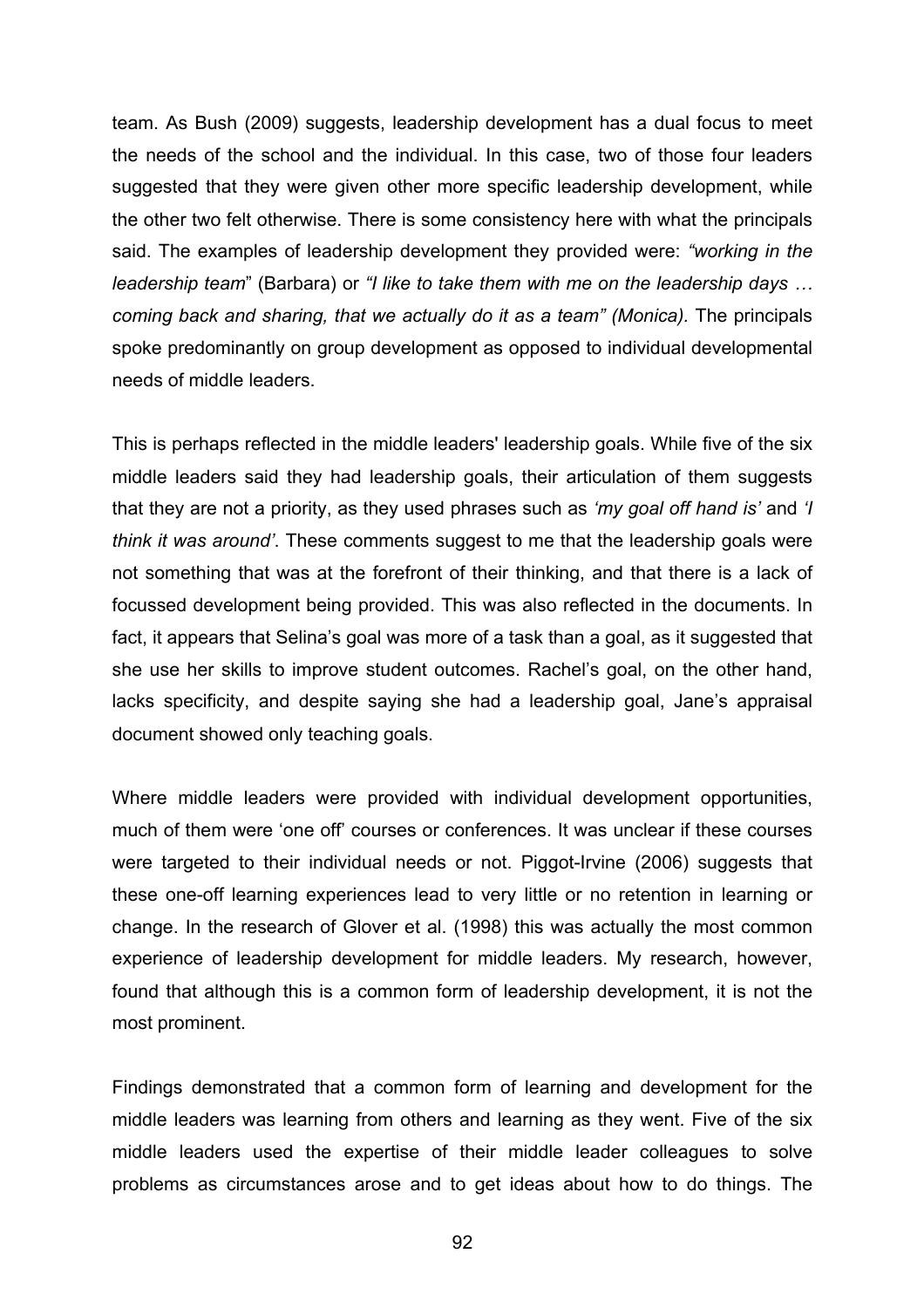principals also suggested that middle leaders were expected to learn from *"experience on the job" (Damian)* and that they *"want to see them [middle leaders] chatting amongst themselves and learning from each other" (Monica).* The experiences of these middle leaders are similar to those described by Adey (2000) and Gurr and Drysdale, who found that middle leaders often had to rely on watching others as a form of training and learning 'on the job'. Van Velsor and McCauley (2004) contend that although we all learn through experiences, it is essential that "to enhance the development of leaders, we need to help them find, create, and shape a wide range of learning experiences, each of which provide assessment, challenge, and support" (p. 5). The experiences described by the middle leaders suggested that their experiences where not planned learning experiences, but simply a way in which they worked out how to do the role. As discussed earlier, first-time middle leaders struggled with knowing what to do when they started their role, and it appears that one of the ways they worked through that challenge was to learn 'on the job' and from others who have had similar previous experiences.

My research found that much of the middle leaders' development came from conversations they had with their principals or deputy principals. The middle leaders valued the opportunities to talk in both formal and informal settings about their practice or challenges they were dealing with. The middle leaders suggested that these interactions had a positive impact on their leadership. Fletcher-Campbell (2003) obtained similar results where 'in house' mentoring by senior colleagues provided middle leaders with good role models and helped to provide an understanding of the nature of the role. The principals from the focus group suggested that it was their role to develop middle leaders; however, they also admitted that generally it was the deputy or assistant principals who had direct line management responsibility.

### *Leadership Support*

A key finding in my research was how well the middle leaders felt supported by their senior leaders. The middle leaders felt that they could approach the senior leaders for advice or guidance and they would be listened to. Lois articulated the level of support when describing her deputy principal: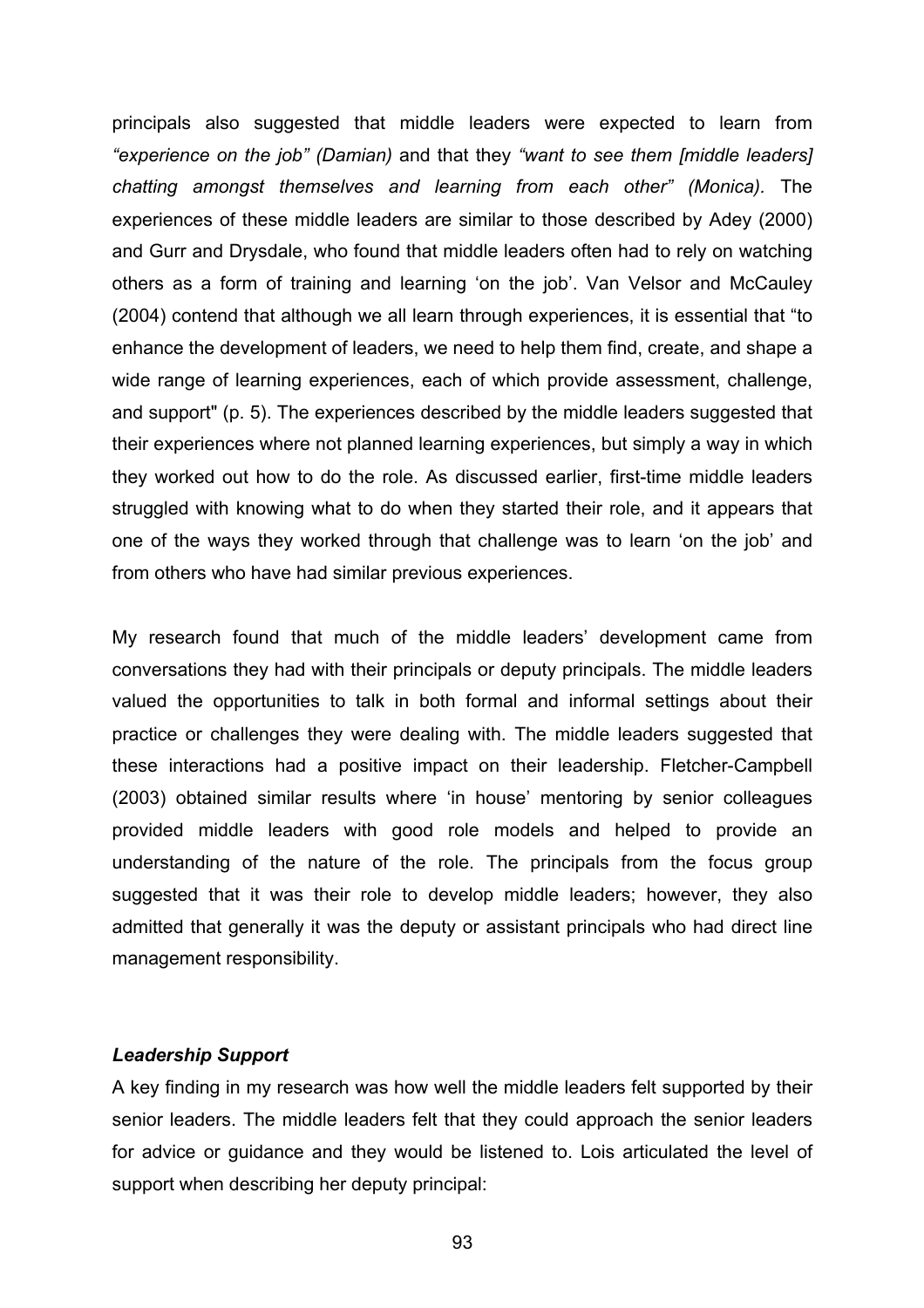*she is my support person, and I will ask her anything at any time of the day or night, and I guess she's been [pause] she's the one that is developing me into this role. I can't really say anything more than that. I could talk her up, but she's just been amazing.*

The principals suggested that it was important that they supported first-time middle leaders, almost as an obligation, because they had hired them in the first place. The principals also spoke of being available to middle leaders to ensure communication lines are open. Hammersley-Fletcher and Strain (2011) suggest that this is a bit easier in primary schools as opposed to secondary schools, as interactions with people are more common due to their size and structure. The principals also identified that they played a key role in growing leaders and it was important to do so in a supportive way. *"We're not into guilt, we're not into failure. We're into support." (Olivia).* This finding was similar to Bennet's (2008), who found in his research of first-time subject leaders in New Zealand secondary schools that middle leaders had access to the support if they needed it. Although the support that the middle leaders received in my research was very positive, as discussed beforehand, this appears to be despite the fact that some of the first-time middle leaders had confidence issues, self-doubt and the feelings that they needed to prove themselves.

Three of the middle leaders identified that the positive impact from the confidence senior leaders had in them to try new things and lead initiatives improved their motivation for the role. The principals from the focus group indicated that it was important to give first-time middle leaders the *"freedom to make choices" (Olivia)* and that they had a responsibility to demonstrate confidence not only in the middle leader but also in their decision to appoint them in the first place. The research of Grootenboer et al. (2015) found that without exception the support of the school principal, or the direct line manager, either enabled or constrained the practices of the middle leaders. This is reinforced in my research where those middle leaders who had the confidence of their principals where able to initiate and effect change in their schools.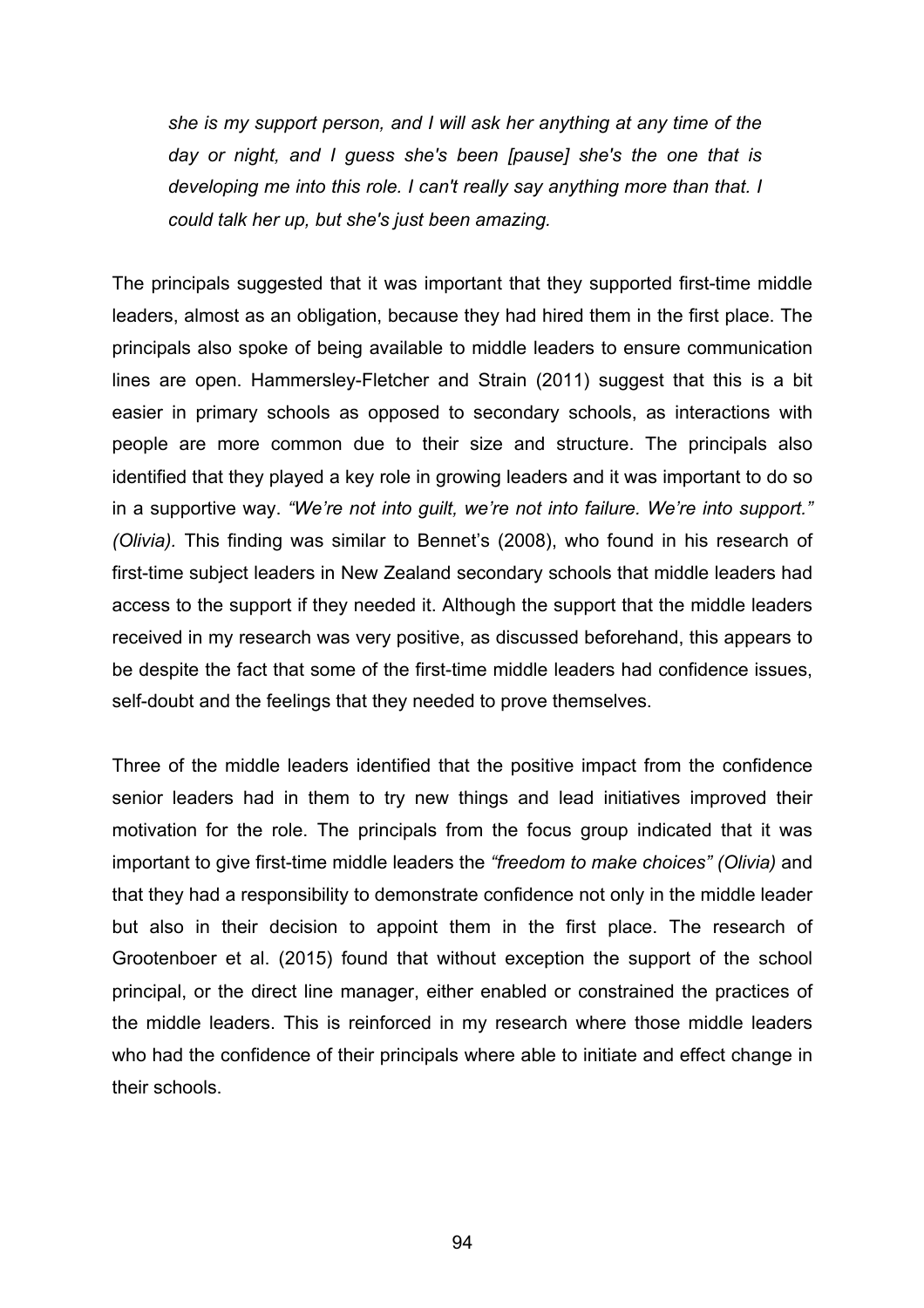#### *Feedback*

My research found that there was inconsistency in the quantity and quality of leadership feedback that was given to first-time middle leaders. All six middle leaders indicated that they had received informal feedback from senior leaders in response to a leadership activity that they had run, such as a staff meeting; while formal leadership feedback was only identified by two of the middle leaders, but there had been a long time between formal discussions. Group feedback was also the reality for two other middle leaders, where they were not given feedback specifically regarding their leadership. The principals suggested it was the role of their appraiser, in most cases the deputy principals, who where responsible for giving middle leaders feedback. "*DPs do their appraisals and their observations and their feedback" (Monica).* The appraisal documents that were analysed showed little feedback or comment from appraisers or the principal, confirming what the middle leaders suggested regarding formal feedback being rare. Two middle leaders had received feedback from their teams, although only one found this useful, as the other one felt her team had not been honest and that perhaps they were afraid to be critical. One of the principals suggested that at their school they sought feedback from the middle leader's team to ask *"what's going well or what they may need to work on" (Barbara).*  Eraut (2007), in his research on mid-career leaders, found that there needs to be a mixture of on the spot and formal feedback, particularly early on, as he suggests it is critically important for learning, retention and commitment. My findings indicate that although there appears to be informal feedback occurring, there is a scarcity of formal feedback provided. Middlewood and Cardno (2001) attest that formal appraisal dialogue that allows for the individual to receive feedback is critical for both improvement and development. My research suggests that first-time middle leaders are missing this key component of development.

### **Conclusions**

This research was born out of the experiences that I had personally as a first-time middle leader in a New Zealand primary school. I questioned if the challenges and development that I had were unique to me or were the norm amongst my peers. My research set out to identify the expectations of middle leaders, what were the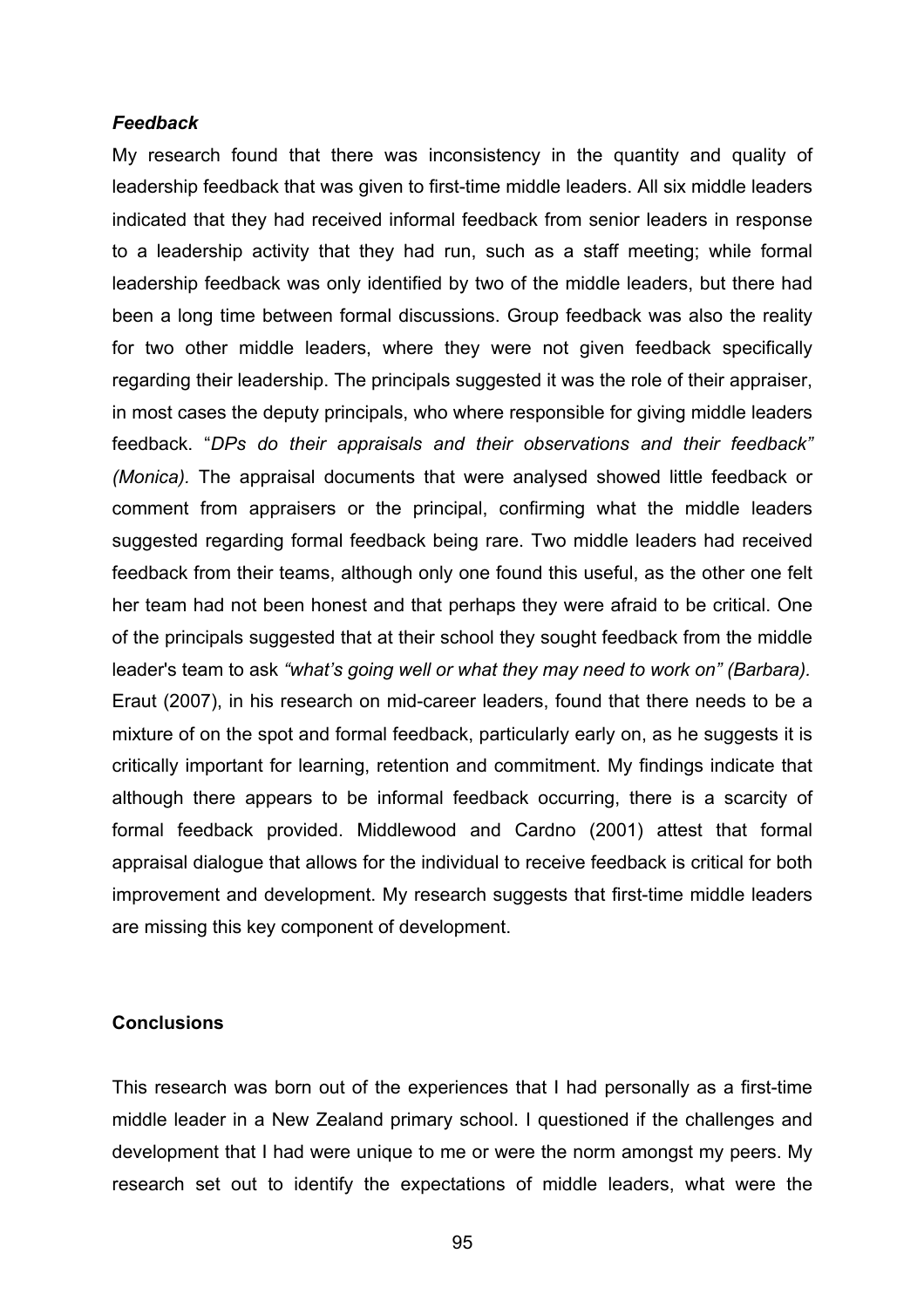challenges first-time middle leaders faced, and what was the nature of middle leaders' support and development in New Zealand primary schools. The results of which were similar to much of the current literature, which is that middle leaders play key roles in both teaching and leadership, yet have unique challenges due to their position within the school hierarchy and the support and development that they receive. Middle leaders have the expectation to undertake a variety of divergent tasks that range in complexity from staff development, monitoring student achievement, and managing relationships, through to ordering books and organising a class trip. All these responsibilities are placed on someone who, in a primary school, is also responsible for their own classroom, which is a full-time job in itself.

My findings conclude that middle leaders play a key role in the communication and implementation of school initiatives and working towards achieving school goals. This occasionally places them in a difficult position where they are part of both the senior management and their own teams. Their position in the middle provides them with opportunities and constraints. As support and advocates for their own team, they could potentially be seen to be at odds with the senior leaders. However, the middle leaders in my research appear to understand their position and work hard to please both groups.

My research found that first-time middle leaders face a number of challenges, in particular, dealing with difficult relationships. For some middle leaders these relationships were so difficult that they questioned if they were even suitable for the job. For the majority of middle leaders confidence played a part in how they felt challenged, whether trying to prove themselves to more experienced colleagues or questioning their abilities to lead. These feelings came despite the fact that they felt supported by their senior leaders.

The challenge of time was also evident in my research. Despite the amount of time they were given, it appeared there was not enough. However, a tension exists where the more time they are given, the more they are away from their students. How the time was used also suggested that middle leaders were not focussing on the key elements of the role and many fell into the work of administration.

96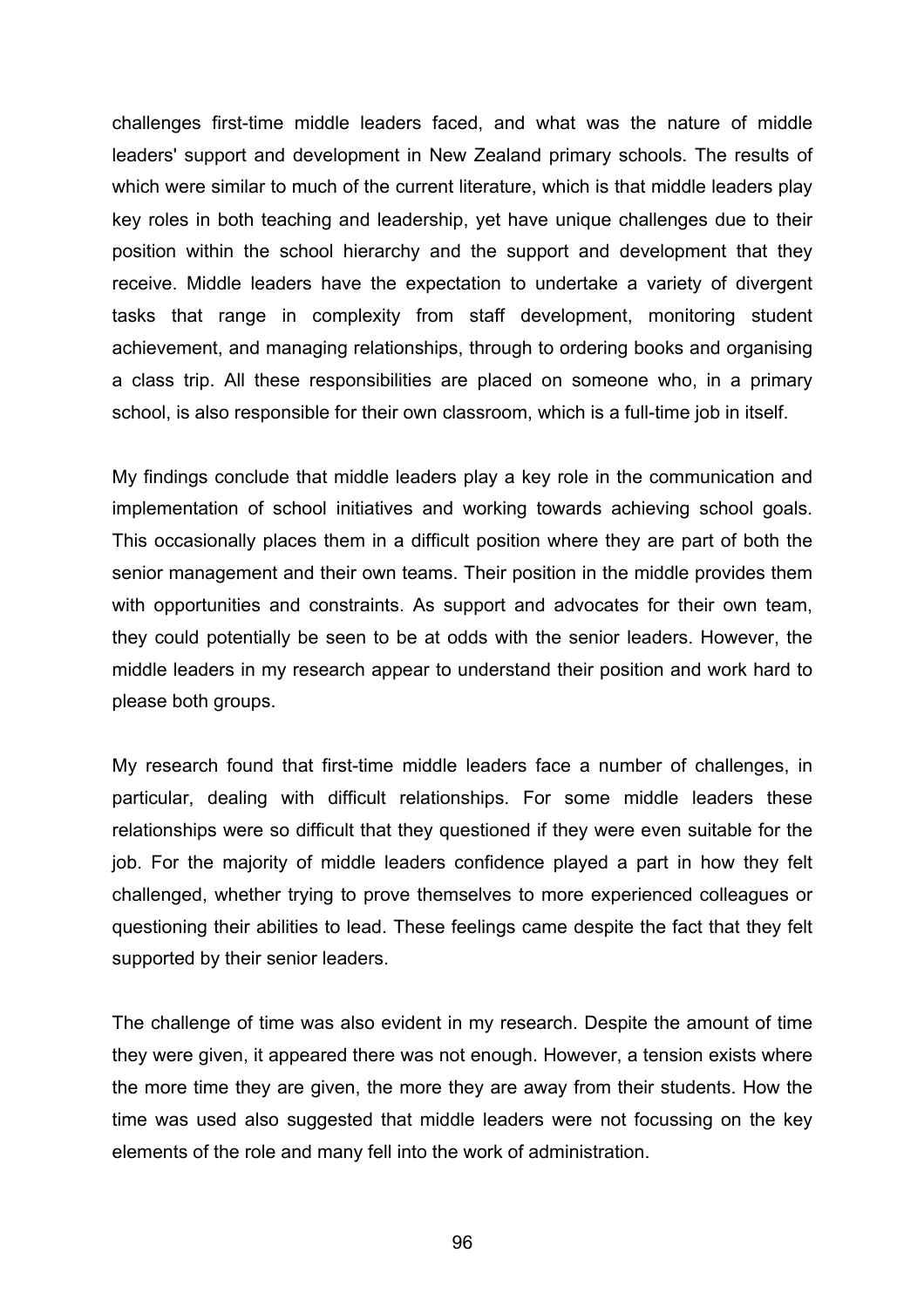The limited understanding of leadership development by both middle leaders and schools appears to be the biggest challenge. If there was a robust understanding, there would be a greater emphasis on the individual needs of the middle leaders. My research has shown that the majority of leadership development is focussed on the needs of the school rather than the needs of the leader. This is reflected too in finding that there is a dearth of formal feedback provided to first-time middle leaders. Much of the learning and development of a middle leader, in the end, comes from doing the job and working with their peers.

I would suggest that it is difficult to separate the expectations, challenges, support and development of middle leaders, and they are, in fact, all delicately intertwined. If middle leaders are appropriately developed and prepared for the role they are expected to undertake, and they are acquiring the skills to work their way through challenges, they will have a greater chance of success. Having ongoing support and development would allow middle leaders to try new things and have the confidence that if they come across challenges, then they would have the tools and people available to help work through them.

The literature suggests that middle leaders are key players in leading teaching and learning in ways that positively impact student learning (Cardno, 2012; Fleming & Amesbury, 2001; Ministry of Education, 2012; Robinson et al., 2009). It would therefore seem paramount that middle leaders be given the support and development opportunities that would see them excel. However, it is not just the responsibility of the senior leaders, but the middle leaders who also need to take more control and responsibility for their own leadership development (Blanford, 2006; Ebbers et al., 2010; Gurr & Drysdale, 2012).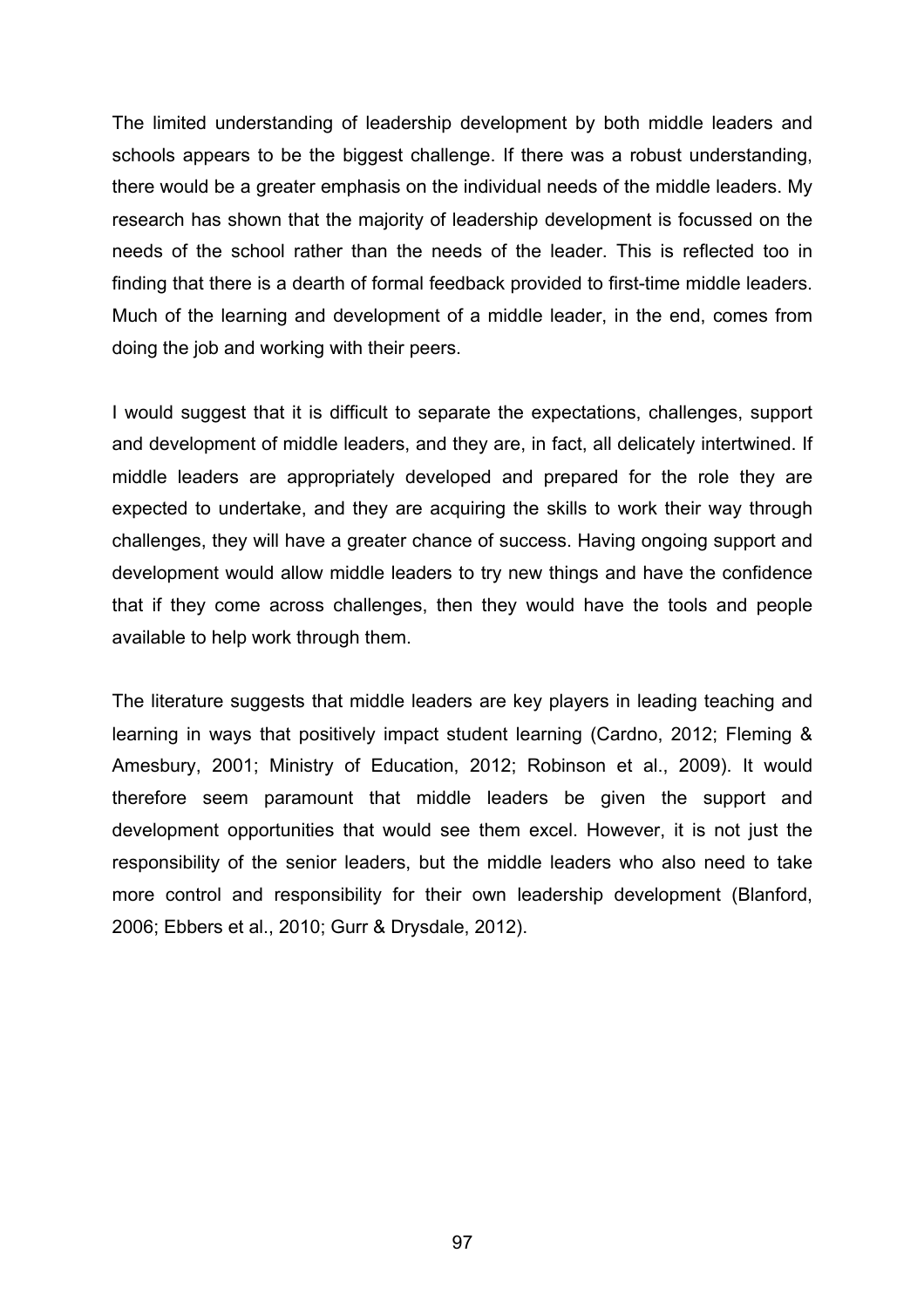### **Recommendations**

Based on the findings and conclusions of my research there are a number of recommendations that could potentially aid in the effectiveness of middle leaders and look to minimise the challenges they face.

### *Recommendations for Ministry of Education*

In New Zealand schools, beginning teachers are given two years of induction and mentoring from an experienced teacher along with additional classroom release time to help support their additional developmental needs (Education Council, 2016). I propose a similar programme whereby schools are funded and provided resources to meet the needs of new and aspiring leaders. If, as Leithwood et al. (2006) attest, school leadership is second only to classroom teaching as an influence of student learning, then priority needs to be given to leadership development. I recommend a system whereby senior leaders are themselves trained in how to provide support and leadership development, and they in turn work with first-time middle leaders in an induction and mentoring programme. As Bush (2009) suggests, being qualified for the role of a classroom teacher is no longer sufficient for the role of leadership. It is therefore recommended that the Ministry of Education develop an induction and mentoring programme specifically for middle leaders which focuses specifically on their unique roles and challenges.

### *Recommendations for Schools*

My research has shown that there appears to be a lack of understanding of what leadership development is and how it is provided to middle leaders in schools. Notwithstanding the above recommendation, I also recommend schools and senior leaders look to develop a more robust understanding of leadership development and what best practices are in providing it. It is recommended that schools also look to develop systems and processes for better identification and preparation of middle leaders. Their development needs to begin before they start the job. It would be advantageous to develop a clear and robust job description to ensure clarity around the expectations of middle leaders. Middle leaders need to have an individual, cocreated, leadership development plan that focuses on the dual purpose of achieving organisational and personal goals (Bush, 2009). Schools should provide quality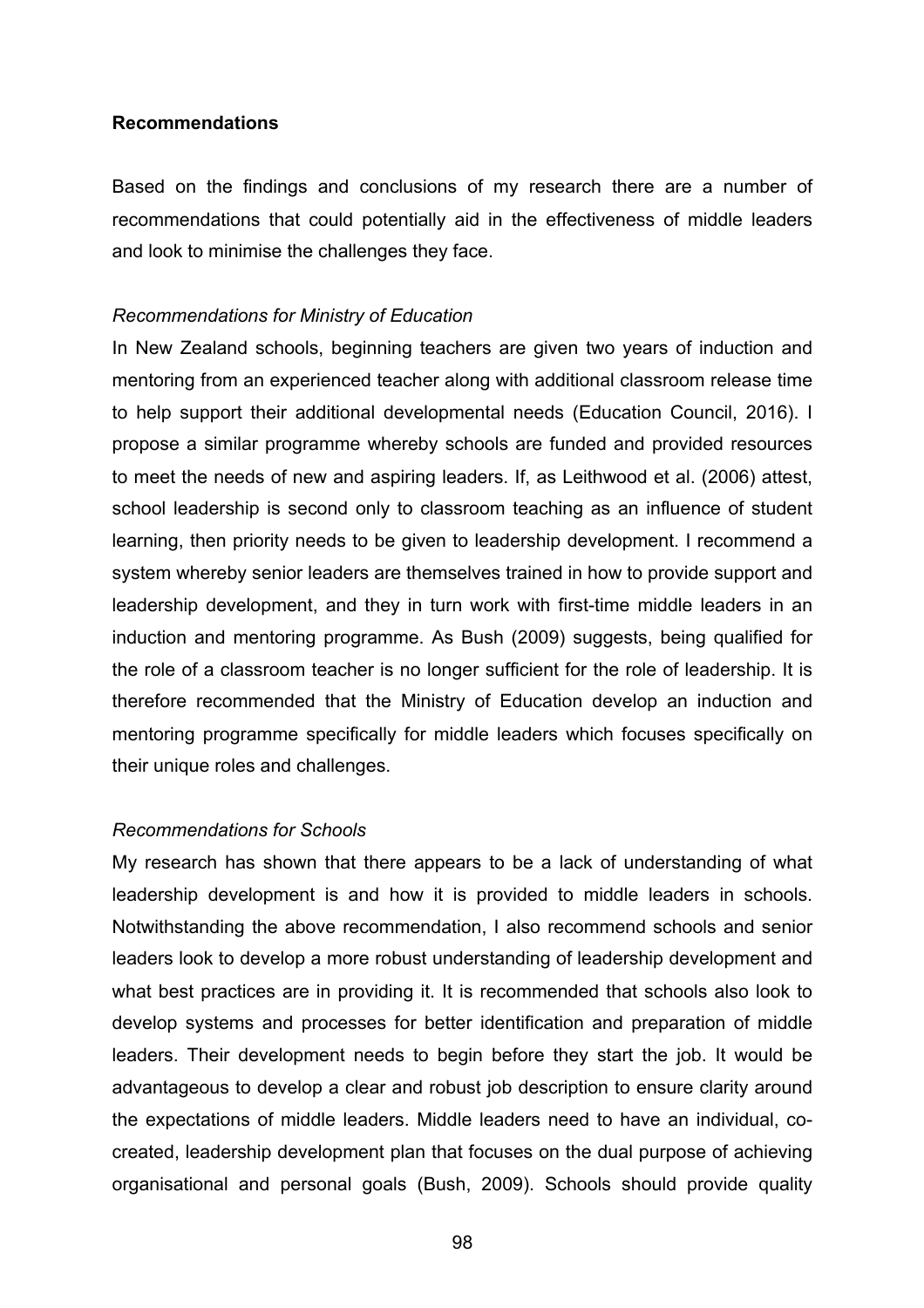leadership mentors who work with first-time middle leaders to support their practice, work through challenges, and frequently provide both positive and constructive feedback. Senior leaders must take an active role in working with middle leaders to ensure they are focussing on their key role of improving student outcomes, which Gurr and Drysdale (2012) suggest is the essential work of an effective middle leader.

An additional recommendation for schools would be for them to provide meaningful classroom release time that allows middle leaders the opportunities to successfully perform their key roles, in particular providing pedagogical support to staff. The release time should also look to create as little impact as possible to the students of the middle leaders. Providing release on a consistent day and at a consistent time, while using the same relieving teacher, should provide the students with continuity and limit any impact on the classroom routines. Providing support and development opportunities to middle leaders to help develop their time management skills and the ability to prioritise is also recommended.

# **Strengths and Limitations of this Study**

The strengths of this study lie in the multiple perspectives that were sought to understand the expectations, challenges, support and development of middle leaders. Not only were middle leaders able to explain in much detail their work, opinions, and ideas, but school principals were able to share their experiences and ideas of middle leadership as well. The use of documents also added important data and offered complementary evidence to that collected during the focus group and semi structured interviews. This helped to provide depth to my research.

This research was of a relatively small scale, and although it provided a rich and detailed picture of the experiences of the participants, one must be careful in drawing conclusions too broadly. The research setting of middle-sized to large primary schools and the criteria that looked for middle leaders who were remunerated for their work, had a formal job title, and had a substantial classroom teaching responsibility may not reflect all middle leadership roles in all New Zealand primary schools.

99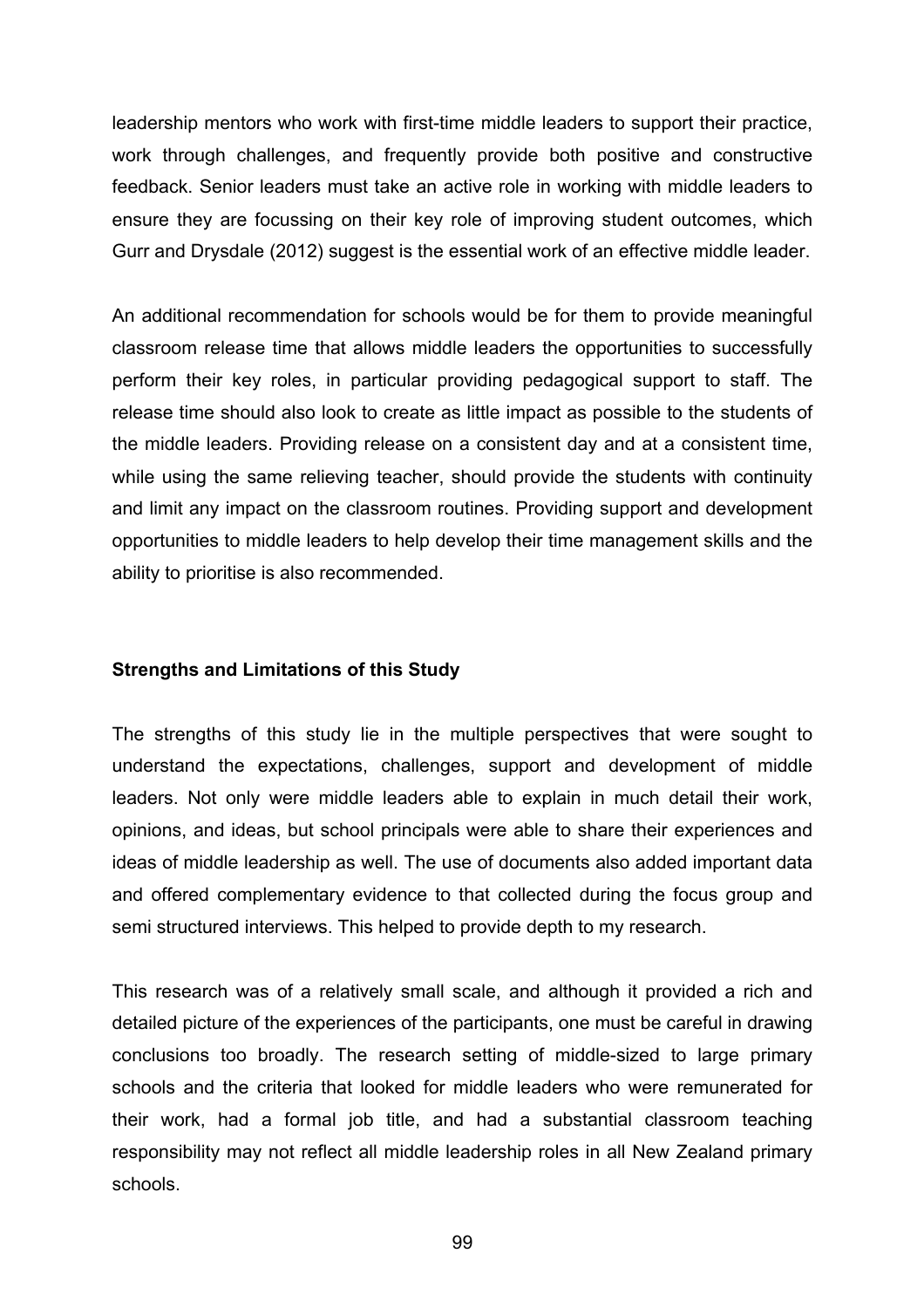# **Areas of Further Research**

My research looked into the practices of middle leaders and worked to understand the challenges they face, along with what support and development they receive. To provide a greater insight into the work of middle leaders in New Zealand primary schools, I suggest the following ideas as potential areas of further research:

1) Research to look into how and why middle leaders are selected. Particularly how do senior leaders identify and prepare potential middle leaders and how do potential middle leaders prepare themselves for such a role?

2) My research identified that confidence provided a substantial challenge for middle leaders and in particular the female participants. Further study into the role of gender and middle leadership may be of potential value.

3) As team leadership is the predominant form of primary school middle leadership, research into the perspectives of those being led could provide valuable insight into the potential effectiveness of middle leaders.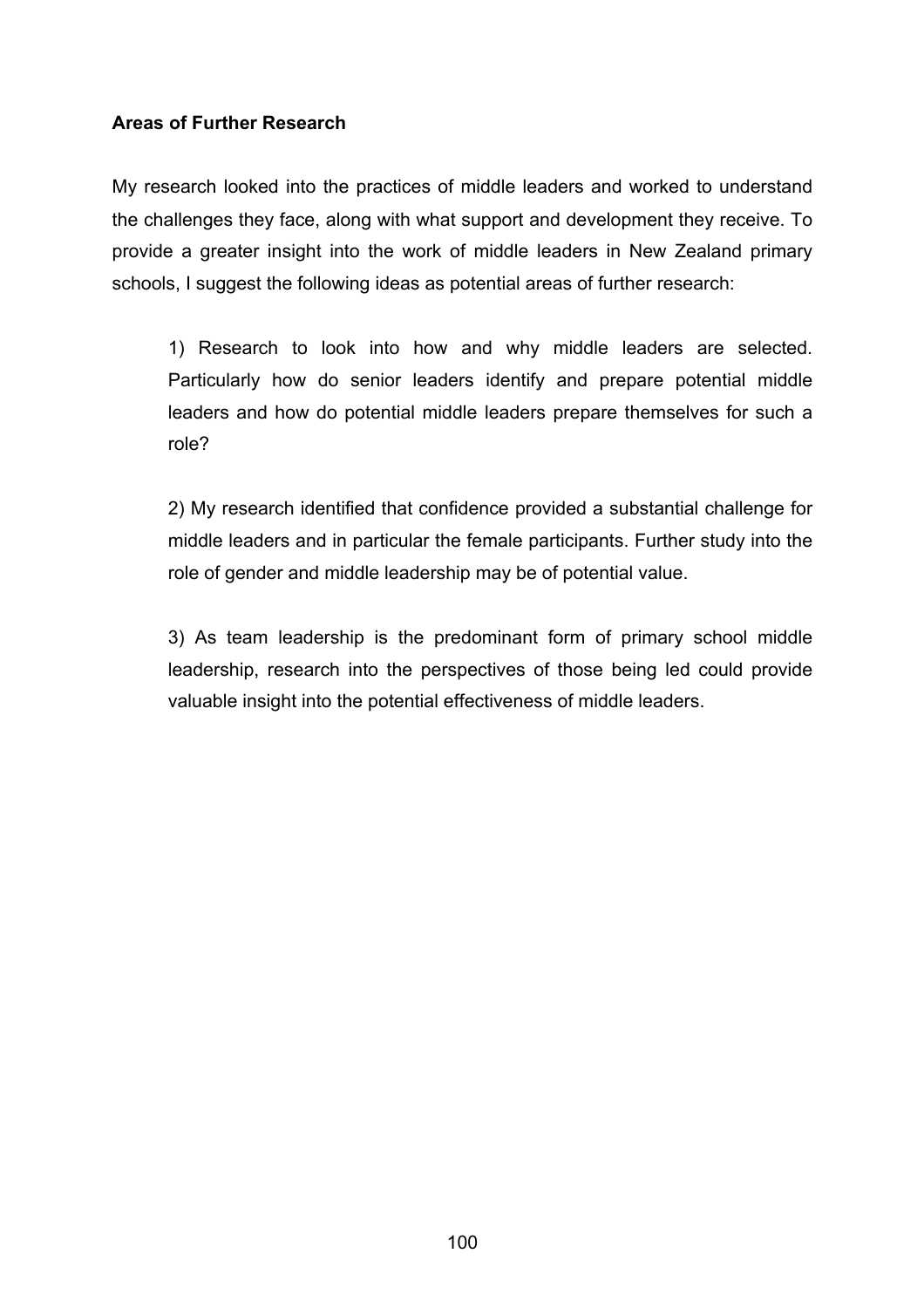### **REFERENCES**

- Adey, K. (2000). Professional development priorities: The views of middle managers in secondary schools*. Educational Management Administration & Leadership, 28*(4), 419-431.
- Bassett, M. (2016). The role of middle leaders in New Zealand secondary schools: Expectations and challenges. *Waikato Journal of Education, 21*(1), 97-108
- Bell, J. (2010). *Doing Your Research Project* (5th ed.). Berkshire: Open University Press.
- Bennet, J. (2008). *An examination of the issues facing first time subject leaders during their first year of appointment in New Zealand secondary schools*. Unpublished thesis submitted in partial fulfillment of the degree of Master of Educational Leadership and Management, Unitec Institute of Technology, New Zealand.

Bennett, N., Woods, P., Wise, C. & Newton, W. (2007). Understandings of middle leadership in secondary schools: A review of empirical research. *School Leadership & Management, 27*(5), 453-470.

- Blandford, S. (2006). *Middle leadership in schools: Harmonising leadership and learning.* Harlow, England: Pearson Education.
- Bolam, R. (2002). Professional development and professionalism. In T. Bush & L. Bell (Eds.), *The principles and practice of educational management* (pp. 103 – 118). London: Paul Chapman
- Bryman, A. (2012). *Social research methods (4th ed.).* New York: Oxford University Press.
- Burton, N. & Brundrett, M. (2005). *Leading the Curriculum in the Primary School.* London: SAGE.
- Bush, T. (2008). *Leadership and management development in education.* London, England: Sage
- Bush, T. (2009). Leadership development and school improvement: contemporary issues in leadership development, *Educational Review, 61*(4), 375-389
- Bush, T. (2010). Leadership development. In T. Bush, L. Bell and D. Middlewood (Eds.), *The principles of educational leadership and management* (112-131). California: Sage Publications.
- Bush, T. & Middlewood, D. (2005). *Leading and managing people in education.*  London: Sage Publications.
- Busher, H. (2005). Being a middle leader: exploring professional identities, *School Leadership & Management, 25*(2), 137-153, DOI: 10.1080/13632430500036231
- Busher, H., Hammersley-Fletcher, L., & Turner, C. (2007). Making sense of middle leadership: Community, power and practice. *School Leadership and Management*, *27*(5), 405-422.
- Cardno, C. (2005). Leadership and professional development; the quiet revolution. *International Journal of Educational Management, 19* (4), 292 – 306.
- Cardno, C. (2006). Leading change from within: Action research to strengthen curriculum leadership in a primary school. *School Leadership & Management, 26*(5), 453-471, DOI: 10.1080/13632430601007907

Cardno, C. (2012). *Managing effective relationships in education*. London: SAGE. Cardno, C. & Bassett, M. (2015). Multiple perspectives of leadership development for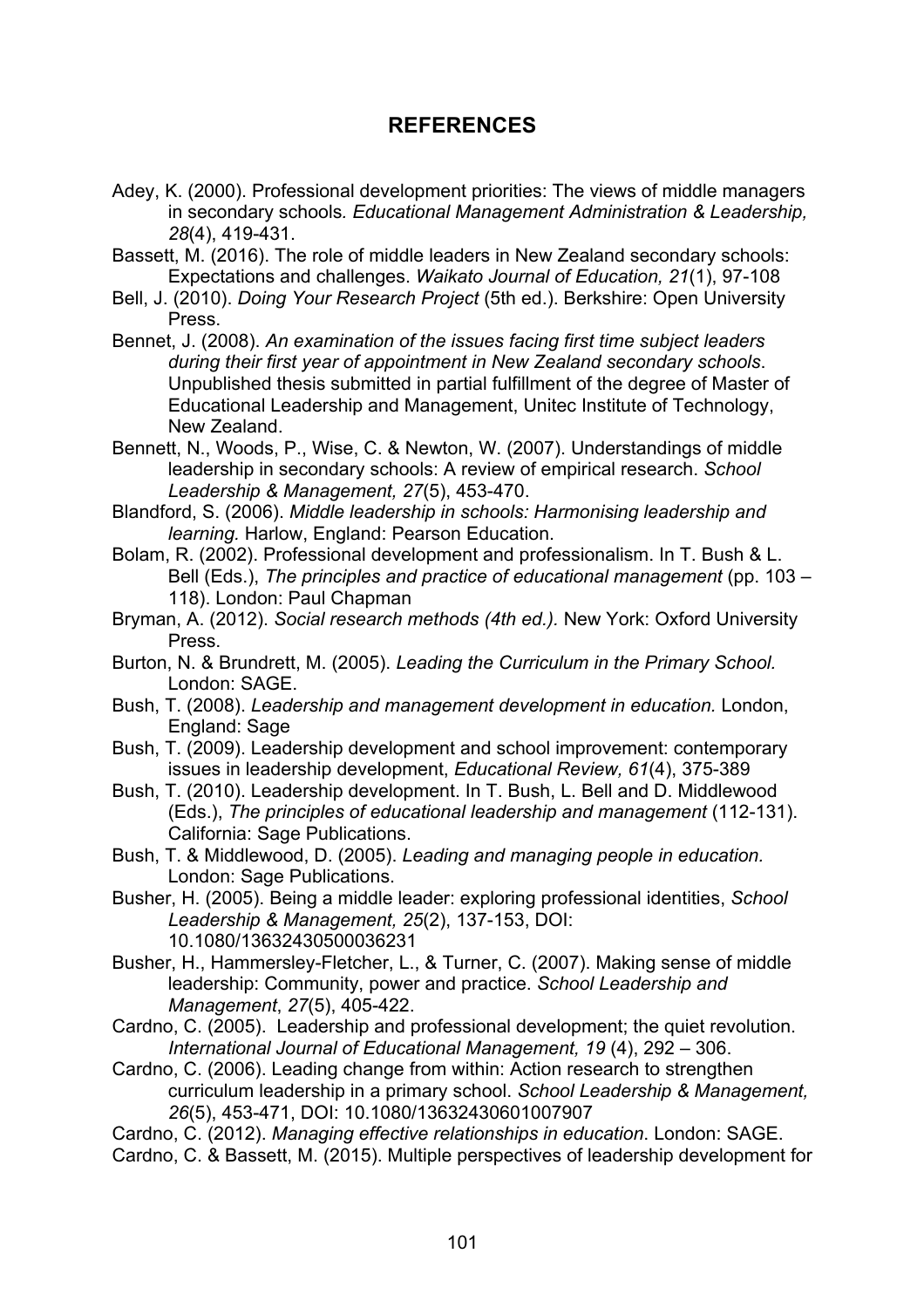middle-level pedagogical leaders in New Zealand schools. *Journal of Educational Leadership Policy and Practice. 30*(2) 30-38.

- Codd, J. (2005). Teachers as "Managed Professionals" in the Global Education Industry: The New Zealand Experience, *Educational Review, 57*(2), 193-206.
- Cohen, L., Manion, L. & Morrison, K. (2011). *Research Methods in Education* (7th ed.). New York: Routledge.
- Court, M. & O'Neill, J. (2011). Tomorrow's schools in New Zealand: From social democracy to market managerialism. *Journal of Educational Administration and History, 43*(2), 119-140.
- Creswell, J. W. (2002). *Research design: Qualitative, quantitative and mixed methods approaches.* Thousand Oaks: Sage Publications.
- Davidson, C. & Tolich, M. (Eds.). (2003). Competing traditions. In C. Davidson & M. Tolich (Eds.) *Social Science Research in New Zealand: Many Paths to Understanding* (2nd ed.) (pp. 23-38). Auckland: Pearson Education.
- Dinham, S. (2007). The secondary head of department and the achievement of exceptional student outcomes. *Journal of Educational Administration, 45*(1), 62-79.
- Denzin, N. K. & Lincoln, Y. S. (2005). Introduction: The discipline and practice of qualitative research. In N. K. Denzin & Y. S. Lincoln (Eds.) *The Sage handbook of qualitative research* (3rd ed.), (pp. 1-32). Thousand Oaks, CA: Sage.
- de Lansheere, G. (1997). History of educational research. In J. P. Keeves (Ed.), *Educational research, methodology and measurement: An international handbook* (pp. 8-16). Oxford: Pergamon.
- Ebbers, L., Conover, K. & Samuels, A. (2010). Leading from the Middle: Preparing Leaders for New Roles. *New Directions for Community Colleges*, *2010*(149), 59-64.
- Education Council (2016). *Inducting and Mentoring.* Retrieved October 31, 2016, from https://educationcouncil.org.nz/content/induction-and-mentoring
- Eraut, M. (2007). Learning from other people in the workplace. *Oxford Review of Education, 33*(4). 403-422. DOI: 10.1080/03054980701425706
- Fullan, M. & Mascall, B. (2000). *Human Resources Issues in Education: A Literature Review.* Wellington: Ministry of Education.
- Fletcher-Campbell, F. (2003). Promotion to middle management: some practitioners' perceptions. *Educational Research, 45*(1), 1-15. DOI:10.1080/0013188032000086082
- Fitzgerald, T. (2009). The Tyranny of Bureaucracy. *Educational Management Administration & Leadership, 37*(1), 51-65.
- Fitzgerald, T. (2012). Documents and documentary analysis. In A. R. Briggs, M. Coleman, & M. Morrison (Eds.), *Research methods in educational leadership and management* (3rd ed., pp. 296-308). London: Sage Publications.
- Fitzgerald, T. & Gunter, H. (2006). Leading learning: middle leadership in schools in England and New Zealand. *Management in Education, 20*(3), 6-8.
- Fitzgerald, T. & Gunter, H. (2008). Contesting the orthodoxy of teacher leadership, *International Journal of Leadership in Education, 11*(4), 331-340, DOI: 10.1080/13603120802317883
- Fitzgerald, T., Youngs, H. & Grootenboer, P. (2003). Bureaucratic Control or Professional Autonomy?: performance management in New Zealand schools, *School Leadership & Management, 23*(1), 91-105.
- Fleming, P. & Amesbury, M. (2001). *The Art of Middle Management in Primary*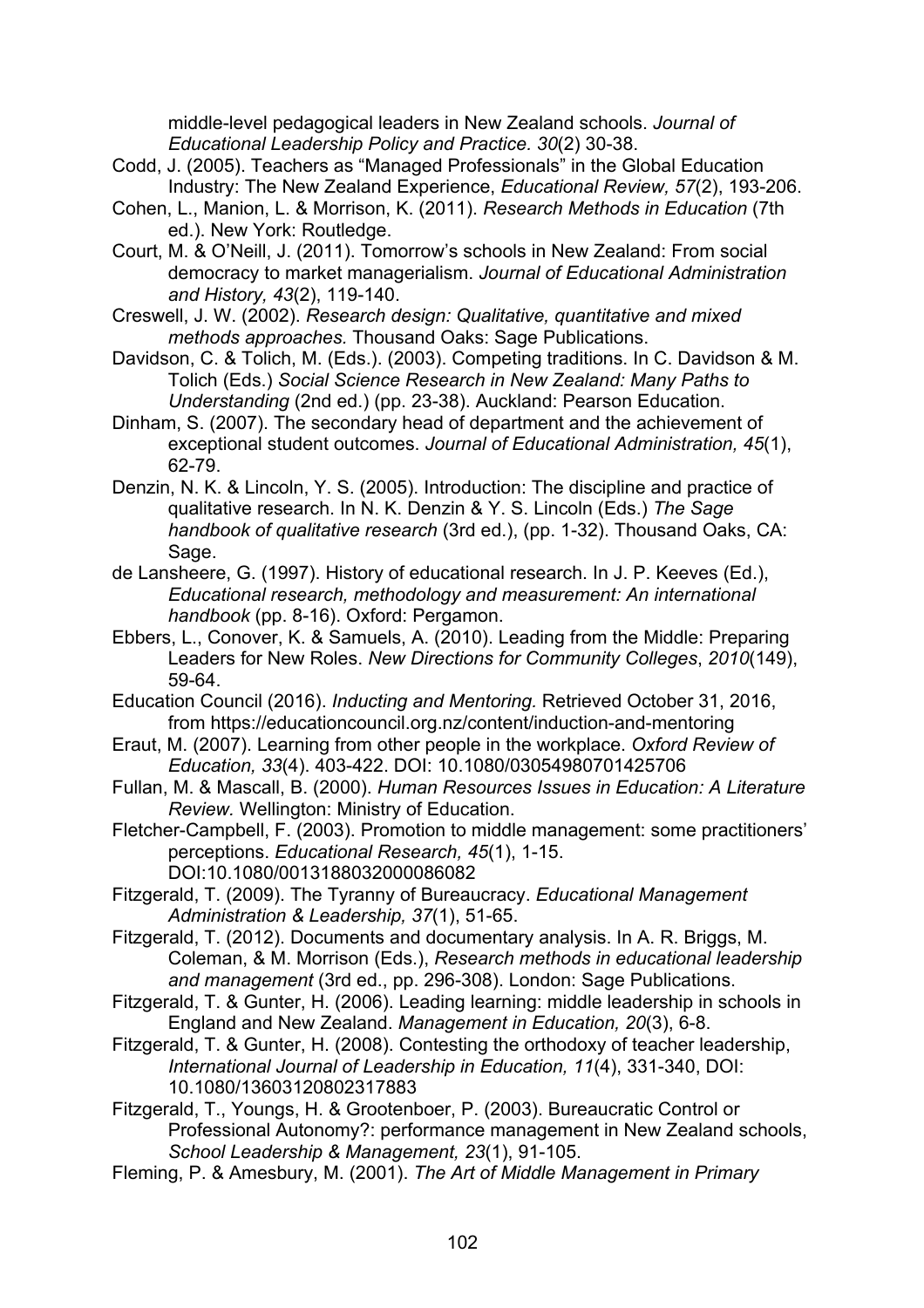*Schools.* London: David Fulton Publishers.

- Fontana, A. & Frey, J. H. (2005). The interview: From neutral stance to political involvement. In N. K. Denzin & Y. S. Lincoln (Eds.) *The Sage handbook of qualitative research* (3rd ed.), (pp. 695-727). Thousand Oaks, CA: Sage.
- Fullan, M. (2002). The Change Leader: Beyond Instructional Leadership. *Educational Leadership, 59(8)*, 16-21.
- Glover, D., Gleeson, D., Gough, G. & Johnson, M. (1998). The Meaning of Management: The development needs of middle mangers in secondary schools. *Educational Management & Administration, 26*(3), 279-292.
- Gronn, P. (1999). *The Making of Educational Leaders.* London: Cassell
- Grootenboer, P., Edwards-Groves, C. & Rönnerman, K. (2015). Leading practice development: voices from the middle, *Professional Development in Education, 41*(3), 508-526, DOI: 10.1080/19415257.2014.924985
- Guba, E. G. & Lincoln, Y. S. (2005). Paradigmatic controversies, contradictions, and emerging confluences. In N. K. Denzin & Y. S. Lincoln (Eds.), *The Sage handbook of qualitative research* (pp. 191-215)*.* Thousand Oaks: Sage Publications.
- Gurr, D. & Drysdale, L. (2013). Middle-level secondary school leaders. *Journal of Educational Administration, 55*(1), 55-71. DOI:10.1108/09578231311291431
- Hallinger, P. (2003). Leading educational change: Reflections on the practice of instructional and transformational leadership. *Cambridge Journal of Education, 33*(3), 330-351.
- Hammersley-Fletcher, L. & Kirkham, L. (2007). Middle leadership in primary school communities of practice: distribution or deception, *School Leadership & Management, 27*(5), 423-435, DOI: 10.1080/13632430701606087
- Hammersley-Fletcher, L. & Strain, M. (2011). Power, agency and middle leadership in English primary schools, *British Educational Research Journal, 37*(5), 871- 884.
- Heng, M. & Marsh, C. J. (2009). Understanding middle leaders: a closer look at middle leadership in primary schools in Singapore, *Educational Studies, 35*(5), 525-536. DOI: 10.1080/03055690902883863
- Hinds, D. (2000). Research instruments. In D. Wilkinson (Ed.). *The researcher's toolkit: The complete guide to practitioner research, (pp. 41-51). London:* RoutledgeFalmer.
- Isopahkala-Bouret, U. (2008). Transformative learning in managerial role transitions. *Studies in Continuing Education, 30*(1), 69-84.
- Keeves, J. P. (1997). Methods and processes in educational research. In J. P. Keeves (Ed.), *Educational research, methodology and measurement: An international handbook* (pp. 277-285). Oxford: Pergamon.
- Kitzinger, J. (1995). Qualitative research. Introducing focus groups. *BMJ : British Medical Journal*, *311*(7000), 299–302.
- Krueger, R. A. (1994). *Focus groups: A practical guide for applied research.* London: Sage Publications.
- Lange, D. (1988). *Tomorrow's schools: The reform of education administration in New Zealand*. Wellington: Government Printer.
- Leithwood, K., Day, D., Sammons, P., Harris, A. & Hopkins, D. (2006). *Seven strong claims about successful school leadership.* London: Department for Education and Skills.
- Lichtman, M. (2013). *Qualitative research for the social sciences*. London: Sage **Publications**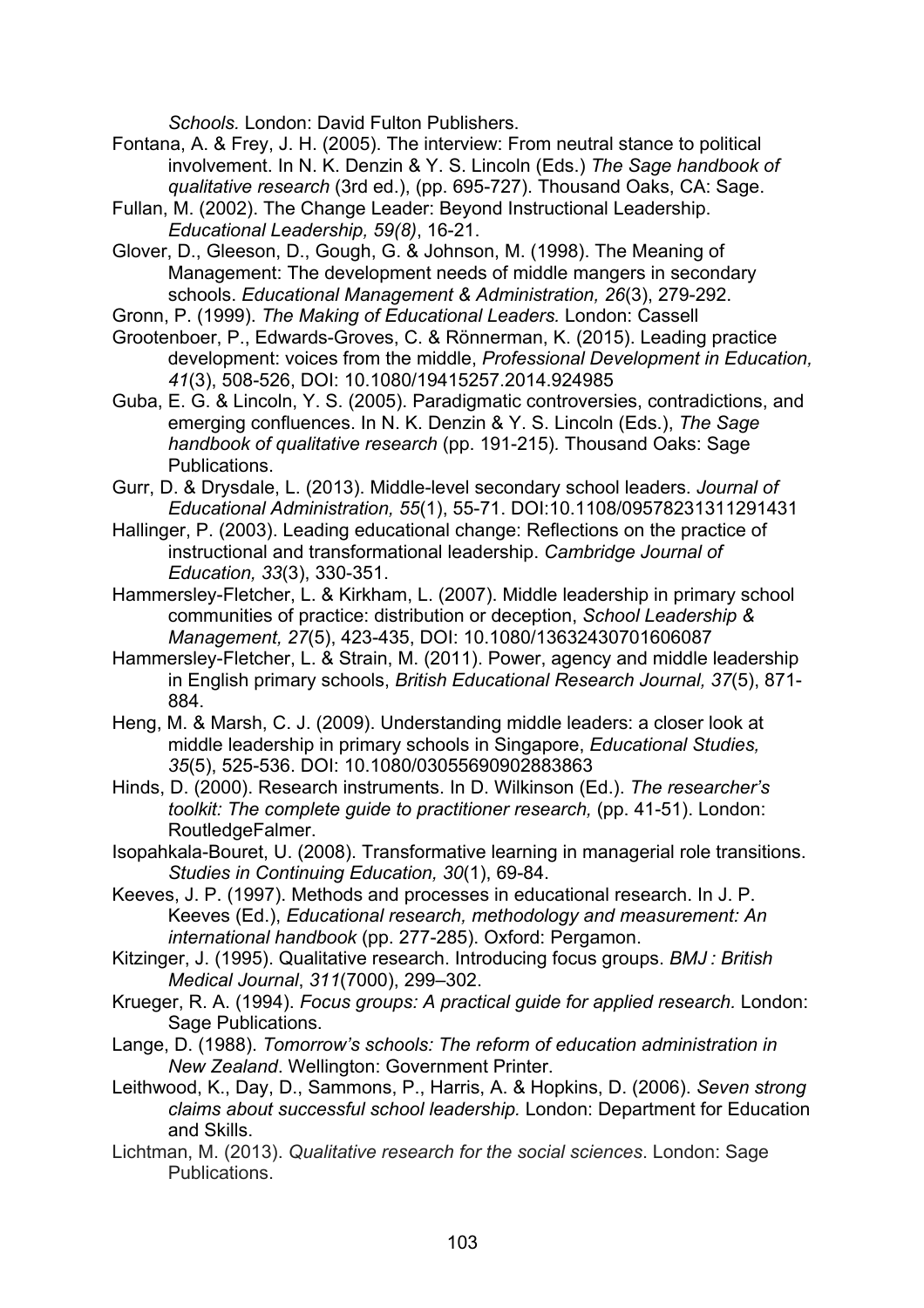Lofland, J., Snow, D., Anderson, L. & Lofland, L. H. (2006). *Analyzing social settings: A guide to qualitative observation and analysis* (4th ed.). Belmont: Wadsworth/Thomson Learning.

Marshall, S. G. (2012). Educational middle change leadership in New Zealand: the meat in the sandwich. *International Journal of Educational Management*, *26*(6), 502-528.

McCulloch, G. (2011). Historical and documentary research in education. In L. Cohen, L. Manion, & K. Morrison (Eds.). *Research Methods in Education* (7th ed.) (pp. 248-255). New York: Routledge.

Middlewood, D., & Cardno, C. (2001). The significance of teacher performance and its appraisal. In D. Middlewood & C. Cardno (Eds.), *Managing teacher appraisal and performance: a comparative approach* (pp. 1-16). London: Routledge.

Ministry of Education. (2008). *Kiwi Leadership for Principals*. Wellington: New Zealand.

Ministry of Education. (2012). *Leading from the Middle: Educational Leadership for middle and senior leaders.* Wellington: Ministry of Education.

Ministry of Education. (2015). *Salary units, and senior and middle management allowances.* Retrieved February 05, 2016, from http://www.education.govt.nz/school/running-a-school/resourcing/schoolstaffing/entitlement-staffing/salary-units-and-senior-and-middle-managementallowances/

Mutch, C. (2005). *Doing Educational Research: A Practitioner's Guide to Getting Started*. Wellington: NZCER Press

OECD. (2008). "Distributing school leadership", in B. Pont, D. Nusche and H. Moorman, *Improving School Leadership, Volume 1: Policy and Practice*, OECD Publishing, Paris. DOI: 10.1787/9789264044715

Openshaw, R. (2009). To suit a political purpose? Reinterpreting the educational reforms. In *Reforming New Zealand secondary education: The Picot Report and the road to radical reform.* New York: Palgrave MacMillan.

Piggot-Irvine, E. (2006). Establishing criteria for effective professional development and use in evaluating an action research programme. *Journal of In-service Education, 32* (4), 477-496.

Poultney, V. (2007). The role of the effective subject leader: Perspectives from practitioners in secondary schools. *Management in Education, 21*(2), 8-14.

Rhodes, C. & Brundrett, M. (2009). Growing the leadership talent pool: perceptions of heads, middle leaders and classroom teachers about professional development and leadership succession planning within their own schools, *Professional Development in Education, 35*(3), 381-398, DOI: 10.1080/19415250902987122

Robinson, V., Hohepa, M., & Lloyd, C. (2009). *School leadership and student outcomes: Identifying what works and why. Best Evidence Synthesis Iteration [BES]*. Wellington: New Zealand Ministry of Education.

Smith, A. (2005). Performance standards for primary school middle managers: conspicuous by their absence? *New Zealand Journal of Educational Leadership, (20)*2, 71-85.

Southworth, G. (2002). Instructional Leadership in Schools: Reflections and empirical evidence, *School Leadership and Management, 22*(1), 73-91.

Southworth, G. (2004). *Primary school leadership in context: leading small, medium and large sized schools.* London: RoutledgeFalmer.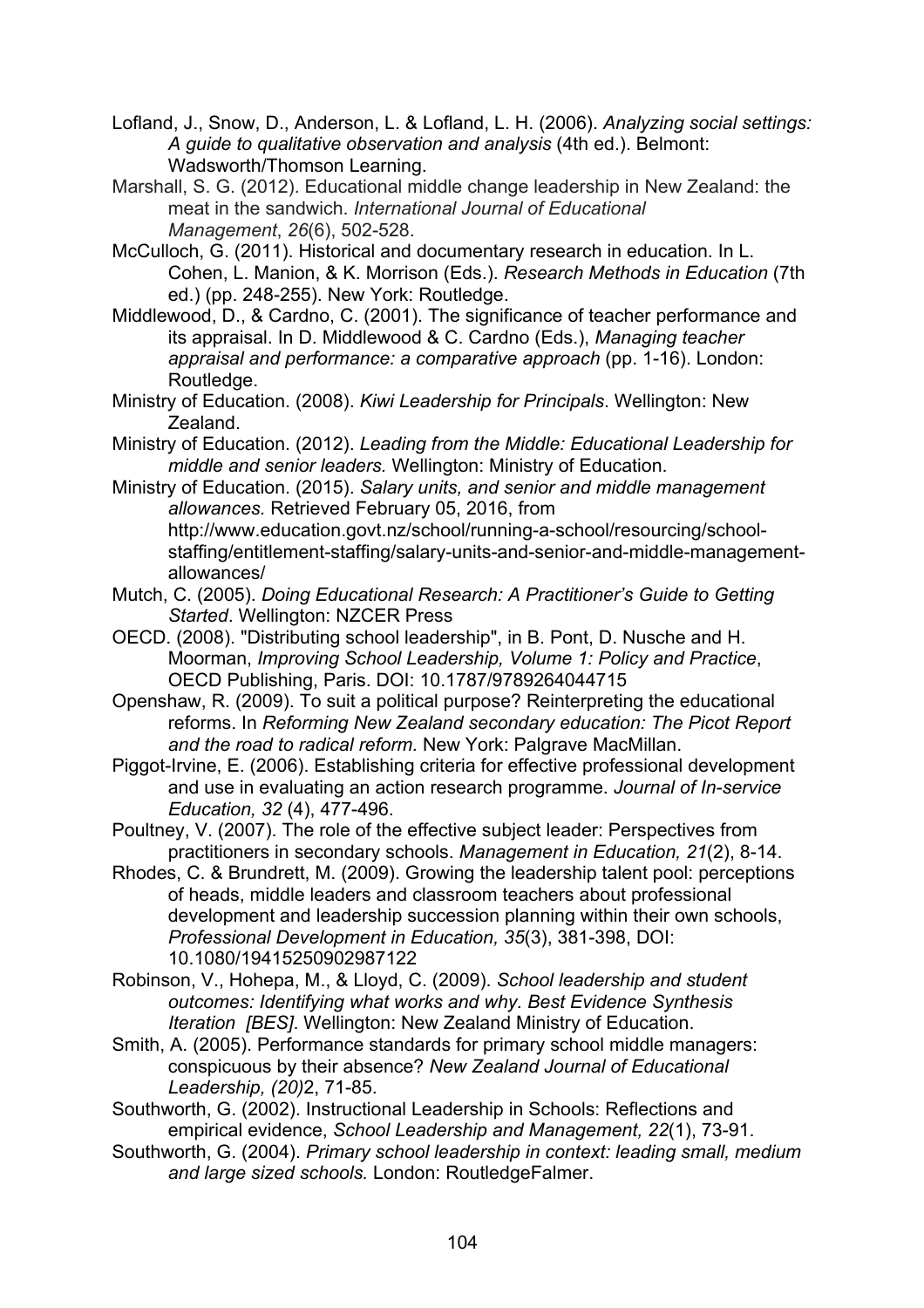- Struyve, C., Meredith, C. & Gielen, S. (2014). Who am I and where do I belong? The perception and evaluation of teacher leaders concerning teacher leadership practices and micropolitics in schools, *Journal of Educational Change, 15,* 203–230, DOI: 10.1007/s10833-013-9226-5
- Timperley, H., Wilson, A., Barrar, H., & Fung, I. (2007). *Teacher professional learning and development: Best evidence synthesis iteration.* Wellington: Ministry of Education.
- Turner, C. (2007) Leading from the middle: dealing with diversity and complexity, *School Leadership & Management,* 27:5, 401-403, DOI: 10.1080/1363243070160603
- Van Velsor, E. & McCauley, C. D. (2004). Our view of leadership development. In C. D. McCauley & E. Van Velsor (Eds.), *The Center for Creative Leadership handbook of leadership development.* (pp. 1-25). San Fransisco: Jossey-Bass.
- Vogt, W. P., Gardner, D. C. & Haeffele, L. M. (2012). *When to Use What Research Design*. New York: Guilford Publications
- Wellington, J. (2000). *Educational research: Contemporary issues and practical approaches.* London: Continuum.
- Wilkinson, T. M. (2001). The core ideas of research ethics. In M. Tolich (Ed.) *Research ethics in Aotearoa New Zealand* (pp. 13-24). Auckland: Longman.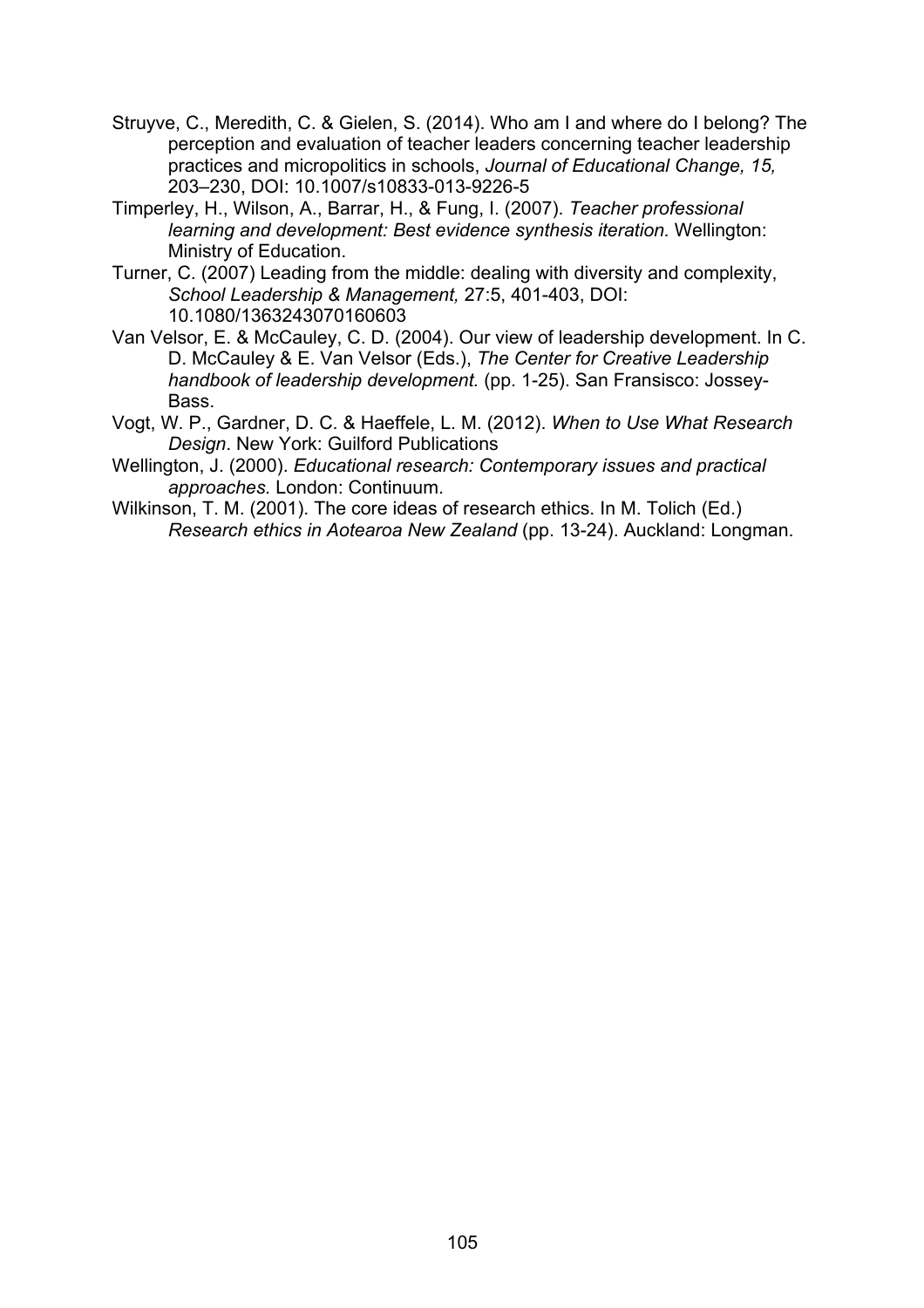## **APPENDICES**

#### **Appendix A: Interview Schedule**

**Thesis Title:** *Supporting First-Time Middle Leaders in New Zealand Primary Schools* **Researcher:** Nick Shaw **Programme:** Master of Educational Leadership and Management

#### **Semi-Structured Interview Questions**

- 1) What initially interested you in moving into leadership?
- 2) What are the leadership tasks that you do?

2a) How did you know these tasks were your responsibility?

3) What have been some of the challenges you've faced as a middle leader?

3a) How were these challenges, or have they been addressed?

4) What professional leadership support have you received?

4a) What impact has this support had on your leadership? 4b) Do you get classroom release to give you time to perform your leadership role? 4c) If so, what do you do during this time?

- 5) What is leadership development?
- 6) How has your leadership been developed?
- 7) Do you have plans for further leadership opportunities, senior leadership, principalship for example?

7a) If so, how do you see your leadership development in regards to these aspirations?

- 8) Can you tell me about any external professional development opportunities you may have had?
- 9) Is there anything I have missed?

As this is a semi-structured interview supplementary questions can/will be asked when more explanation or elaboration is needed.

Questions such as …

- 1) What do you mean by …
- 2) Could you say some more about …
- 3) What did you do then?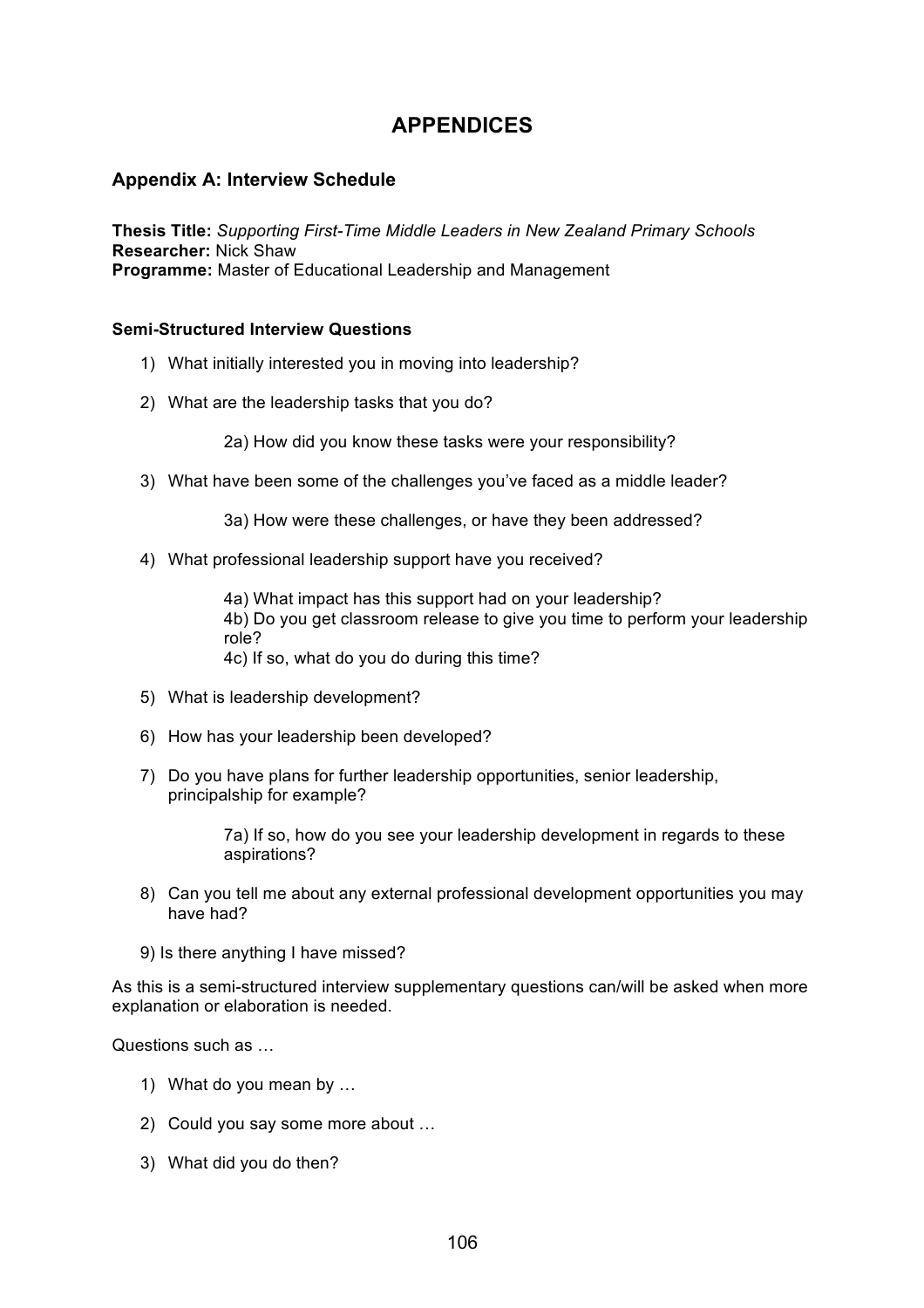### **Appendix B: Organisation Permission Form**

### **[Organisation's letterhead]**

**Date**

Nick Shaw 6a Nielsen Place Massey Auckland, 0614

### **RE: Master of Educational Leadership and Management**

Supporting First-Time Middle Leaders in New Zealand Primary Schools

### TO WHOM IT MAY CONCERN

I have been given and have understood an explanation of this research project and I give permission for research to be conducted in my organisation. I understand that the name of my organisation will not be used in any public reports.

**Signature**

**Name of signatory**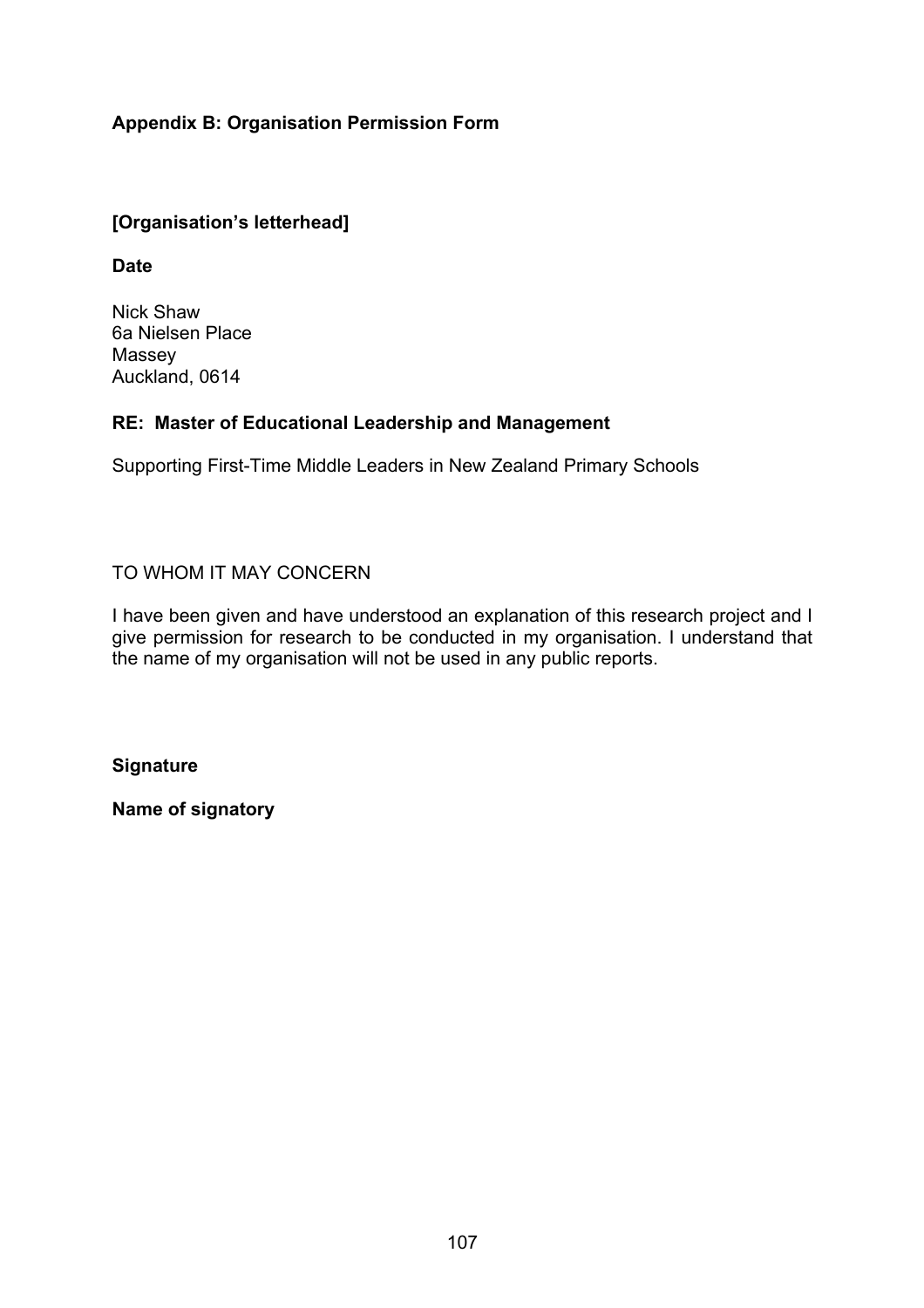### **Appendix C: Focus Group Questions**

**Thesis Title:** *Supporting First-Time Middle Leaders in New Zealand Primary Schools* **Researcher:** Nick Shaw **Programme:** Master of Educational Leadership and Management

#### **Focus Group Questions**

1) What are your expectations of middle leaders?

1a) as a teacher? 1b) as a leader?

- 2) Do you think this is the reality for middle leaders?
- 3) From your experiences, what are the challenges that first-time middle leaders face?
- 4) What is leadership development?
- 5) What support and development do you think is required for a first-time middle leader?
- 6) How do you support your middle leaders' career aspirations?
- 7) Do you encourage external professional development or study?
- 8) Is there anything we have missed?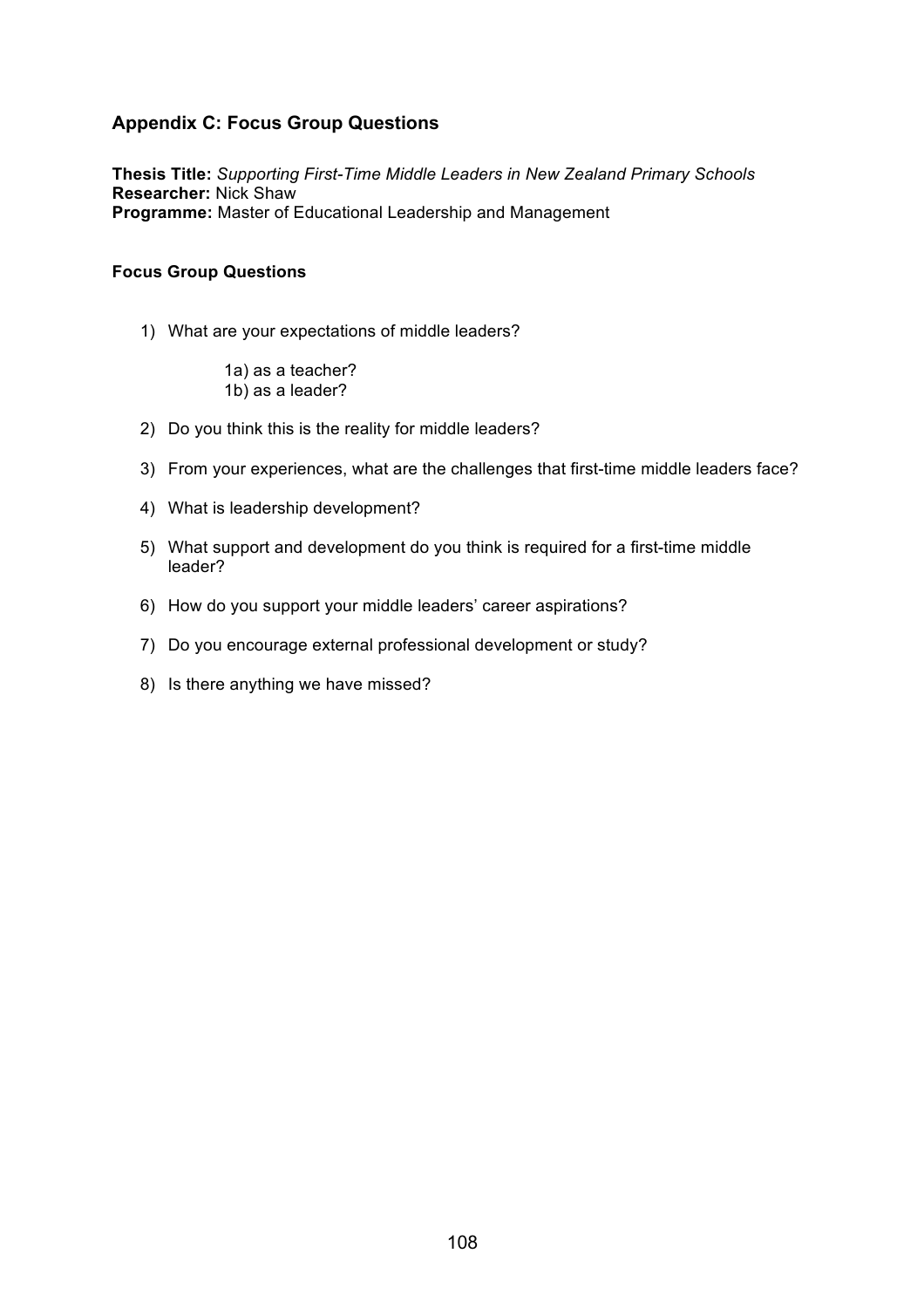### **Appendix D: Interview Information Sheet**



## **INFORMATION SHEET FOR INTERVIEW PARTICIPANTS**

#### **Title of Thesis: Supporting First-Time Middle Leaders in New Zealand Primary Schools.**

My name is Nick Shaw. I am a primary school deputy principal with an interest in leadership development. I am currently enrolled in the Master of Educational Leadership and Management degree in the Department of Education at Unitec Institute of Technology and seek your help in meeting the requirements of research for a thesis course which forms a substantial part of this degree.

The aim of my project is to look at the support and leadership development that firsttime New Zealand primary school middle leaders receive. The project will also look at the expectations and challenges that middle leaders face. I request your participation in the following way. I will be collecting data using an interview schedule and would appreciate being able to interview you at a time that is mutually suitable. I will also be asking you to sign a consent form regarding this event. There is flexibility around the venue of the interview, and I am happy to accommodate your timetable and travel where necessary. The duration of the interview will be no more than one hour. You will be provided with a copy of the interview transcript to check for accuracy and will be asked to verify this within a week of receipt of the transcript.

Neither you nor your organisation will be identified in the thesis. I will be recording your contribution and will provide a transcript for you to check before data analysis is undertaken. I do hope that you will agree to take part and that you will find this participation of interest. If you have any queries about the project, you may contact my supervisor at Unitec Institute of Technology.

My supervisor is Martin Bassett and may be contacted by email or phone. Phone: (09) 815 4321 ext. 8501. Email: mbassett@unitec.ac.nz

Yours sincerely

Nick Shaw

#### **UREC REGISTRATION NUMBER: 2016-1024**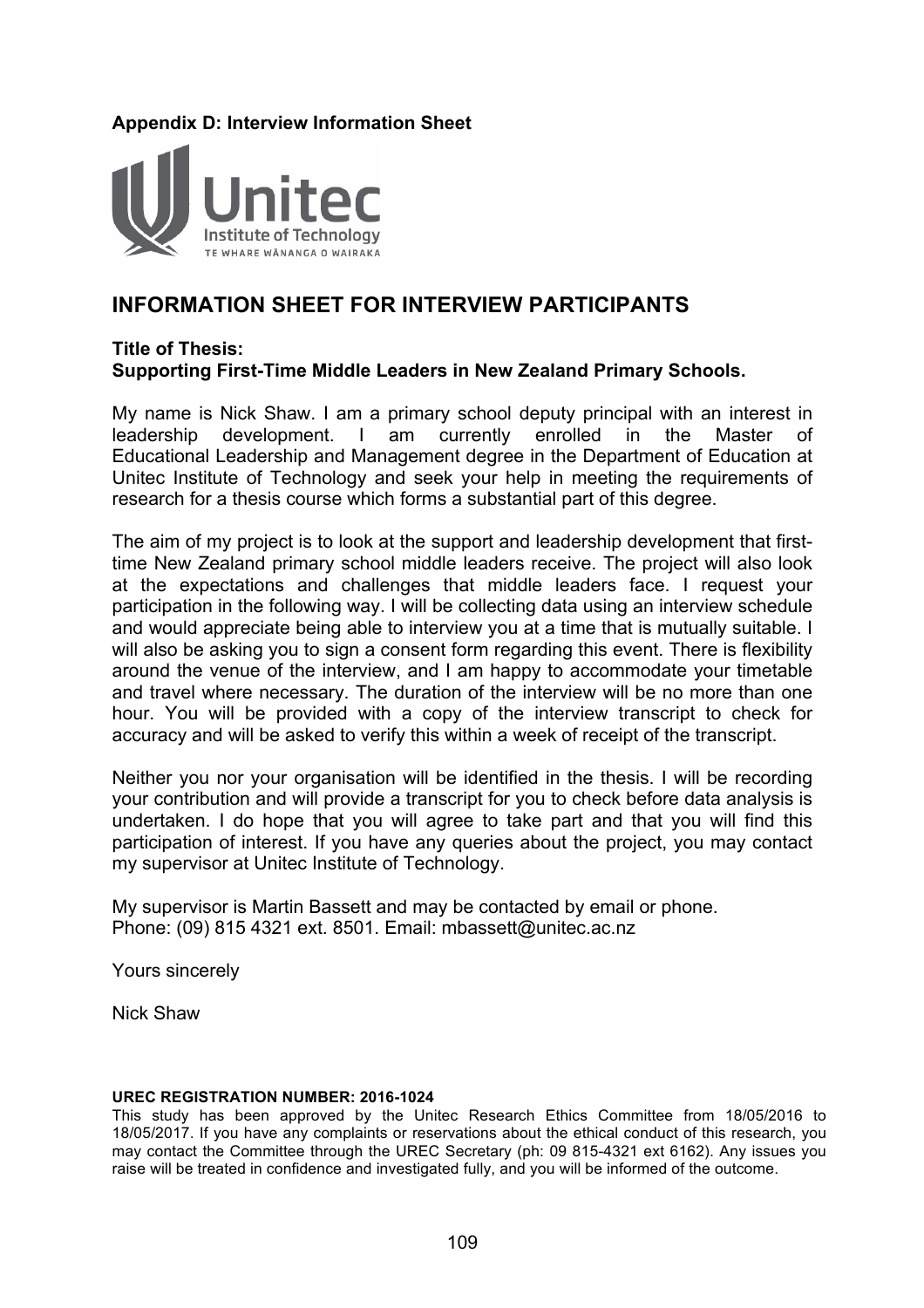### **Appendix E: Focus Group Information Sheet**



# **INFORMATION SHEET FOR FOCUS GROUP PARTICIPANTS**

### **Title of Thesis: Supporting First-Time Middle Leaders in New Zealand Primary Schools.**

My name is Nick Shaw. I am a primary school deputy principal with an interest in leadership development. I am currently enrolled in the Master of Educational Leadership and Management degree in the Department of Education at Unitec Institute of Technology and seek your help in meeting the requirements of research for a thesis course which forms a substantial part of this degree.

The aim of my project is to look at the support and leadership development that firsttime New Zealand primary school middle leaders receive. The project will also look at the expectations and challenges that middle leaders face. I request your participation in the following way. I request your participation in the following way. I will be conducting focus group interviews and would appreciate your contribution as a member of the group. I will also be asking you to sign a consent form regarding this event. The focus group interview venue will be at a location suitable for all participants and the duration of the focus group interview will be no more than one hour. Participants will be informed of the confirmed location of the focus group two weeks before the interview takes place.

Neither you nor your organisation will be identified in the thesis. I will be recording your contribution and will provide a transcript for you to check before data analysis is undertaken. I do hope that you will agree to take part and that you will find this participation of interest. If you have any queries about the project, you may contact my supervisor at Unitec Institute of Technology.

My supervisor is Martin Bassett and may be contacted by email or phone. Phone: (09) 815 4321 ext. 8501. Email: mbassett@unitec.ac.nz

Yours sincerely

Nick Shaw

#### **UREC REGISTRATION NUMBER: 2016-1024**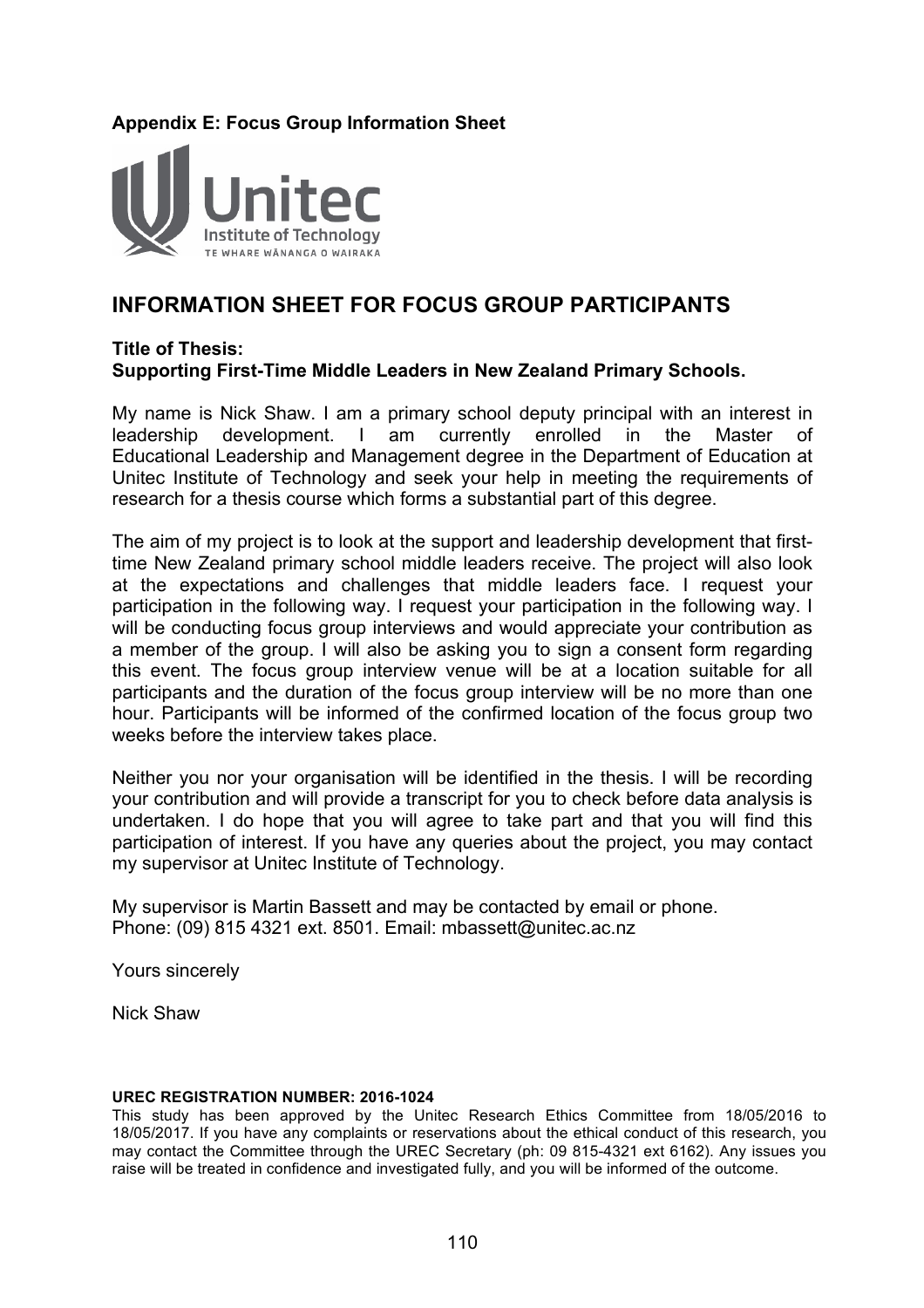## **Appendix F: Focus Group Participant Consent Form**



# **CONSENT FORM – FOCUS GROUP PARTICIPANTS**

**RE:** Master of Educational Leadership and Management

**THESIS TITLE:** Supporting First-Time Middle Leaders in New Zealand Primary Schools

**RESEARCHER:** Nick Shaw

# **Participant's consent**

I have been given and have understood an explanation of this research and I have had an opportunity to ask questions and have had them answered. I understand that neither my name nor the name of my organisation will be used in any public reports. I also understand that I may withdraw myself or any information that has been provided for this project up to two weeks after the focus group interview event.

**I agree to take part in this project.**

 $Signed:$ 

**Name: \_\_\_\_\_\_\_\_\_\_\_\_\_\_\_\_\_\_\_\_\_\_\_\_\_\_\_\_\_\_\_\_\_**

**Date: \_\_\_\_\_\_\_\_\_\_\_\_\_\_\_\_\_\_\_\_\_\_\_\_\_\_\_\_\_\_\_\_\_**

#### **UREC REGISTRATION NUMBER: 2016-1024**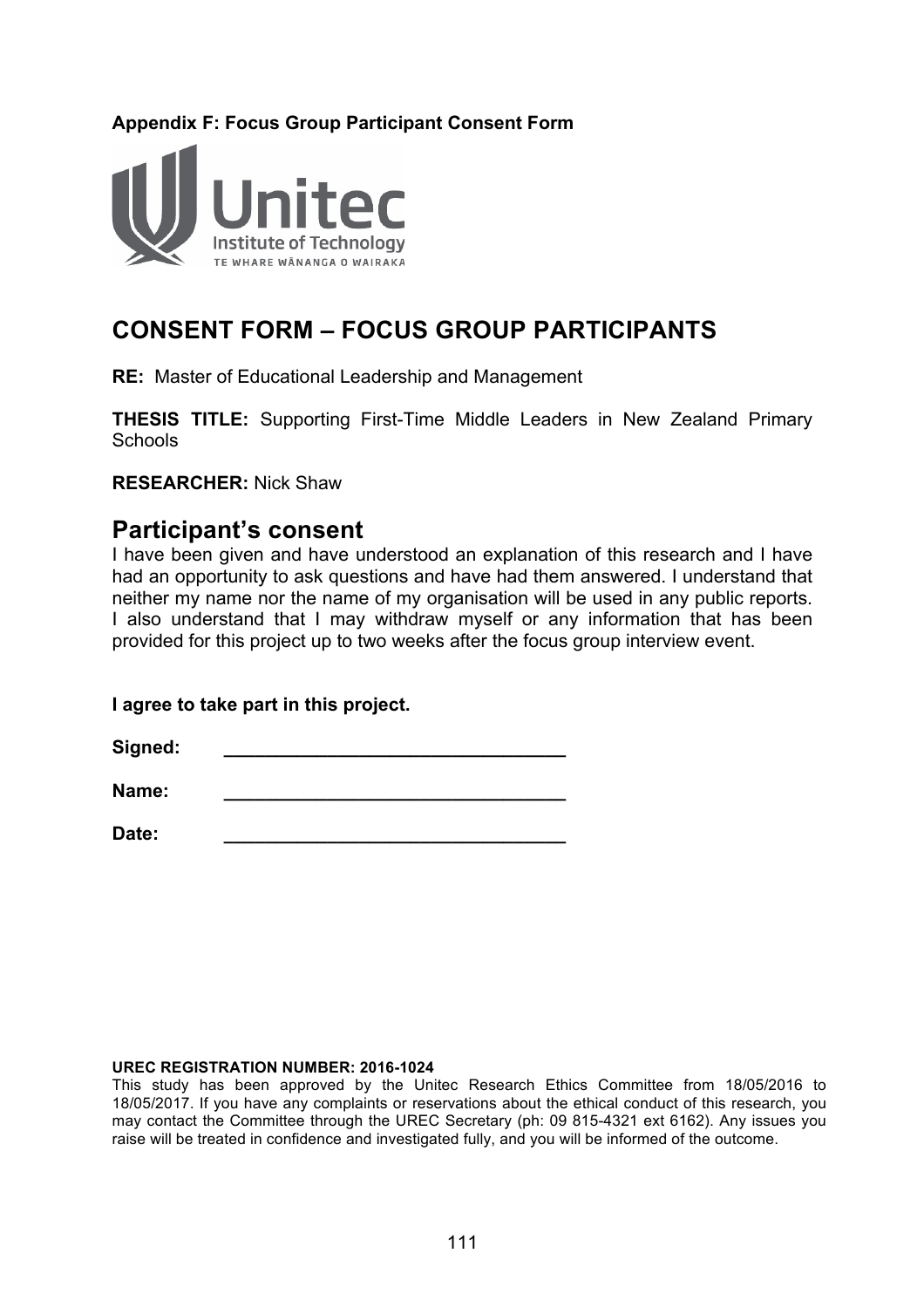### **Appendix G: Interview Participant Consent Form**



# **CONSENT FORM – INTERVIEW PARTICIPANTS**

**RE:** Master of Educational Leadership and Management

**THESIS TITLE:** Supporting First-Time Middle Leaders in New Zealand Primary **Schools** 

**RESEARCHER:** Nick Shaw

# **Participant's consent**

I have been given and have understood an explanation of this research and I have had an opportunity to ask questions and have had them answered. I understand that neither my name nor the name of my organisation will be used in any public reports. I also understand that I will be provided with a transcript of the interview for verification and that I may withdraw myself or any information that has been provided for this project up to two weeks after the return/confirmation of my verified transcript.

### **I agree to take part in this project.**

 $Sigma:$ 

**Name:** <u>\_\_\_\_\_\_\_\_\_\_\_\_\_\_\_\_\_\_\_\_\_\_\_\_\_\_\_\_\_\_\_\_\_\_\_</u>

**Date: \_\_\_\_\_\_\_\_\_\_\_\_\_\_\_\_\_\_\_\_\_\_\_\_\_\_\_\_\_\_\_\_\_**

#### **UREC REGISTRATION NUMBER: 2016-1024**